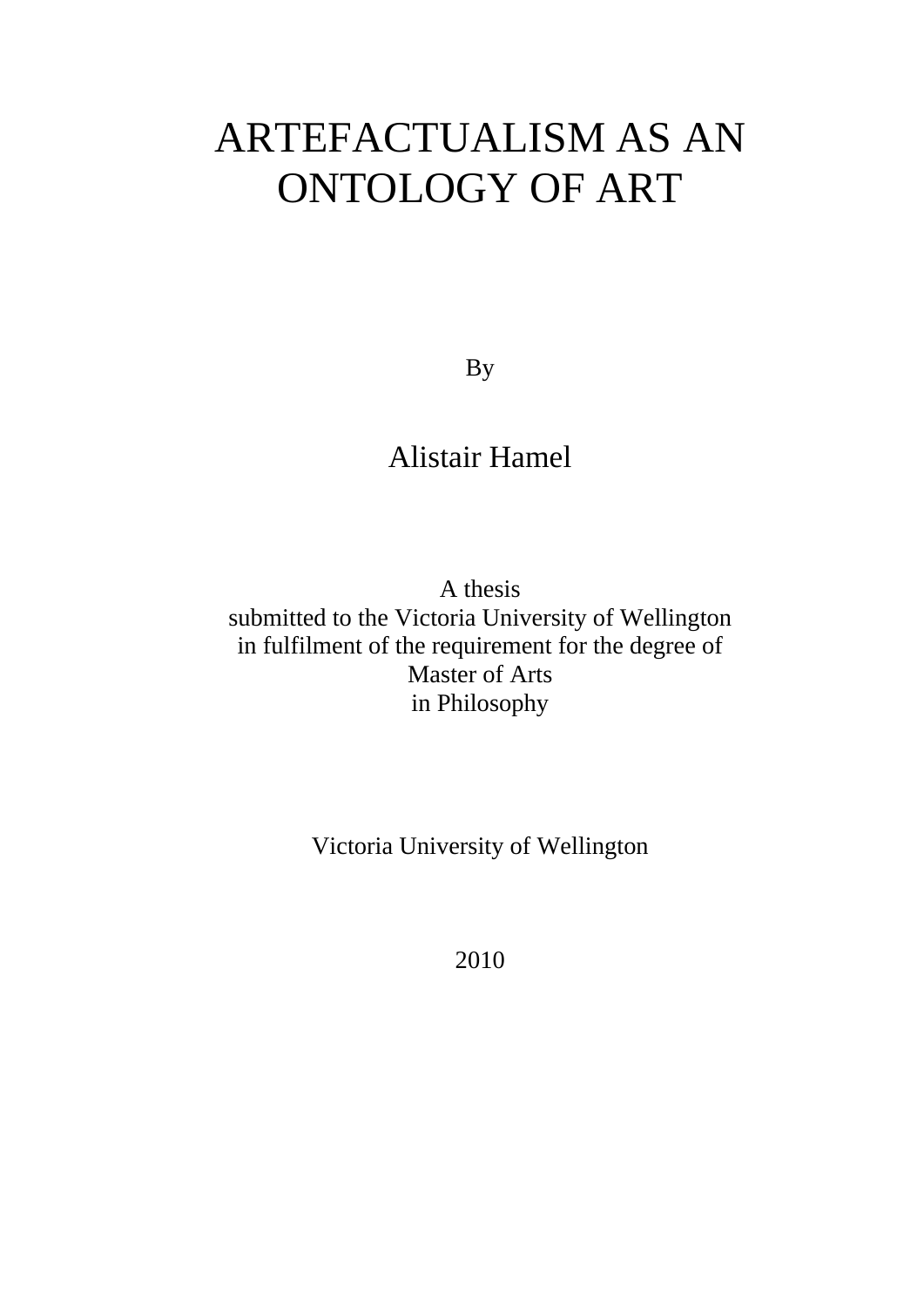#### **Abstract**

This thesis argues for artefactualism about works of art, which is the claim that works of art are artefacts. It does this by considering the cases of works of music, and works of fiction, and arguing that each of these are artefacts, or existent, created, individual entities. To do this, it argues against anti-realist, eternalist, and type theories in these domains. The thesis draws on arguments made by philosophers such as Amie Thomasson regarding fictional characters and Guy Rohrbaugh regarding repeatable works of art.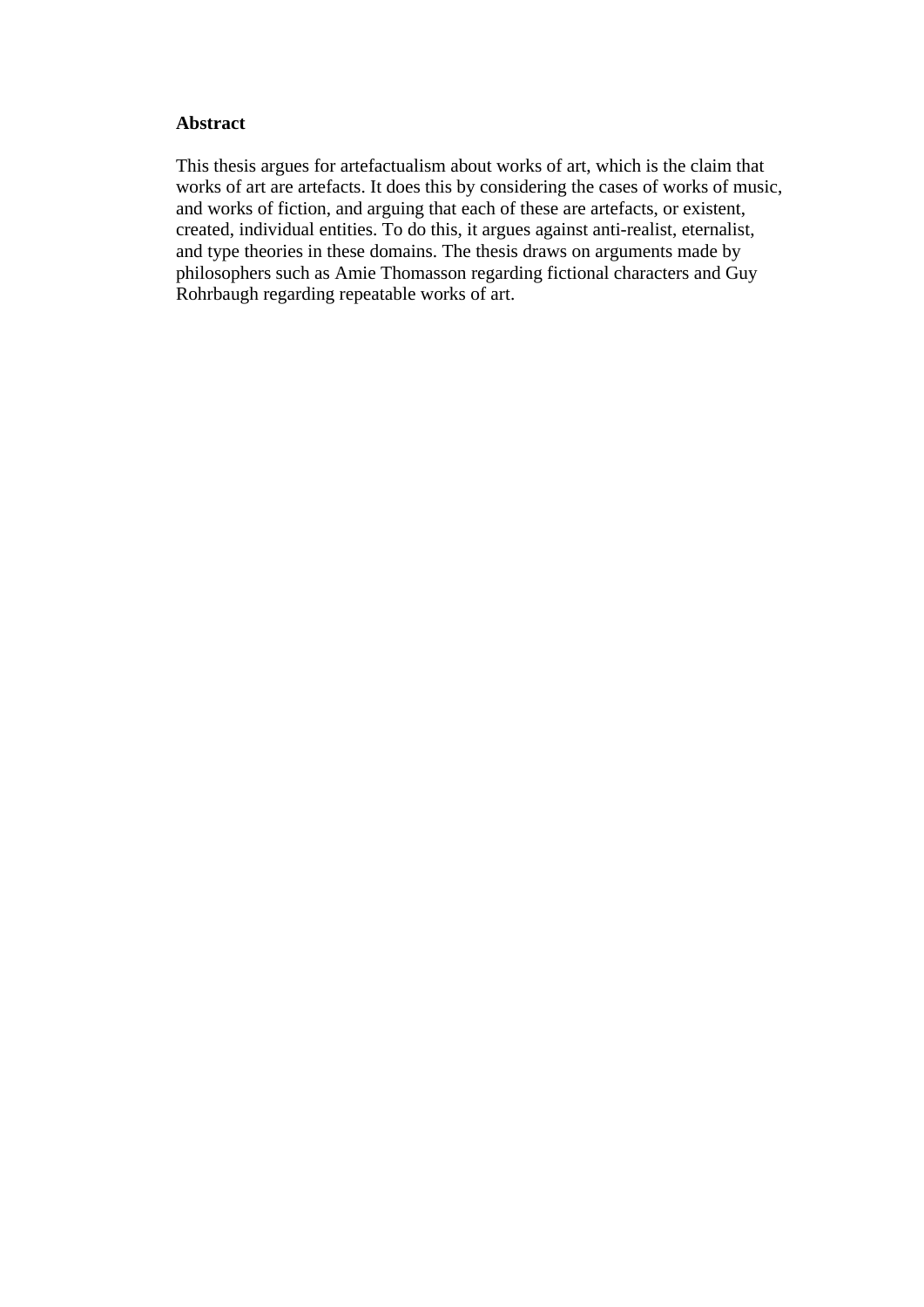### **Table of Contents**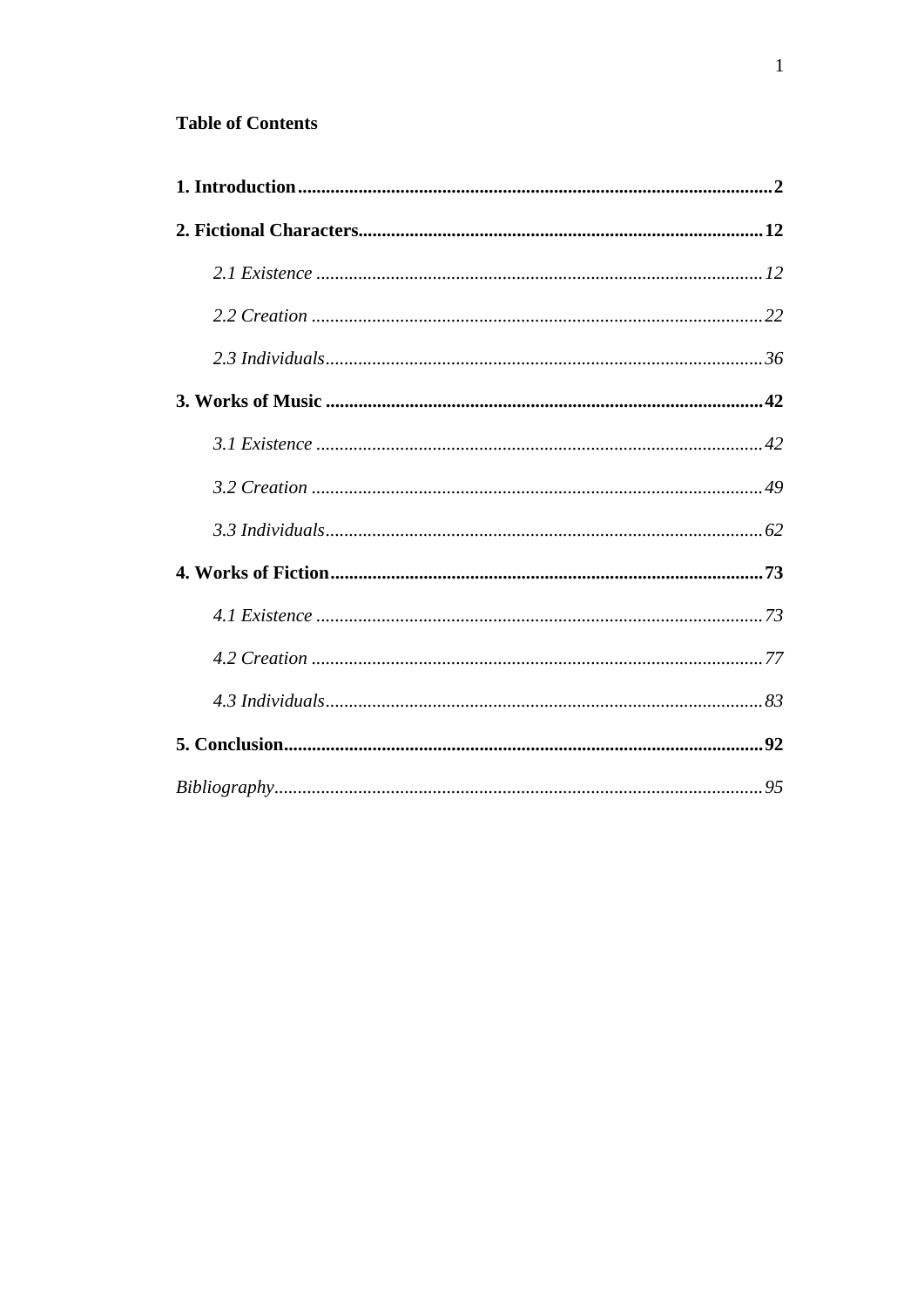#### <span id="page-3-0"></span>**1. Introduction**

This thesis will argue for the artefactual theory of artworks, according to which works of art are artefacts. Artefacts are contingently existing objects created by particular intentional acts. The claim that artworks are artefacts may not seem to be a surprising claim. Paintings and sculptures, for instance, clearly seem to be man-made physical objects, so no argument should be necessary in support of the claim that they are artefacts.<sup>[1](#page-3-1)</sup> Nonetheless, there are some works of art that are not so obviously artefacts. Works of music and fiction fall into this category. To see why, consider one popular argument against this view.

- 1. Works of music and fiction are not identifiable with any particular physical object.
- 2. Therefore, works of music and fiction are abstract objects. (From 1)
- 3. Artefacts are, by definition, created.
- 4. Abstract objects are impossible to create.
- 5. Therefore, works of music and fiction are not artefacts.

My thesis will demonstrate why this argument is not sound. In particular I will show that the final premise of the argument is flawed. Abstract objects, I maintain, can be and often are created. Amie Thomasson<sup>[2](#page-3-2)</sup> argues convincingly for this claim with respect to fictional characters,<sup>[3](#page-3-3)</sup> and her arguments can be

<span id="page-3-1"></span><sup>&</sup>lt;sup>1</sup> But see Gregory Currie, *An Ontology of Art* (New York: St. Martin's Press, 1989) for an opposing view. Here, Currie argues for an action-type view of paintings. His theory, though, is a minority view, accepted by few philosophers.

<span id="page-3-2"></span><sup>2</sup> Amie L. Thomasson, *Fiction and Metaphysics* (Cambridge; New York: Cambridge University Press, 1999)<br> $3$  To make it clear. I am not claiming that fictional characters are works of art, but that they have

<span id="page-3-3"></span>relevant similarities to them.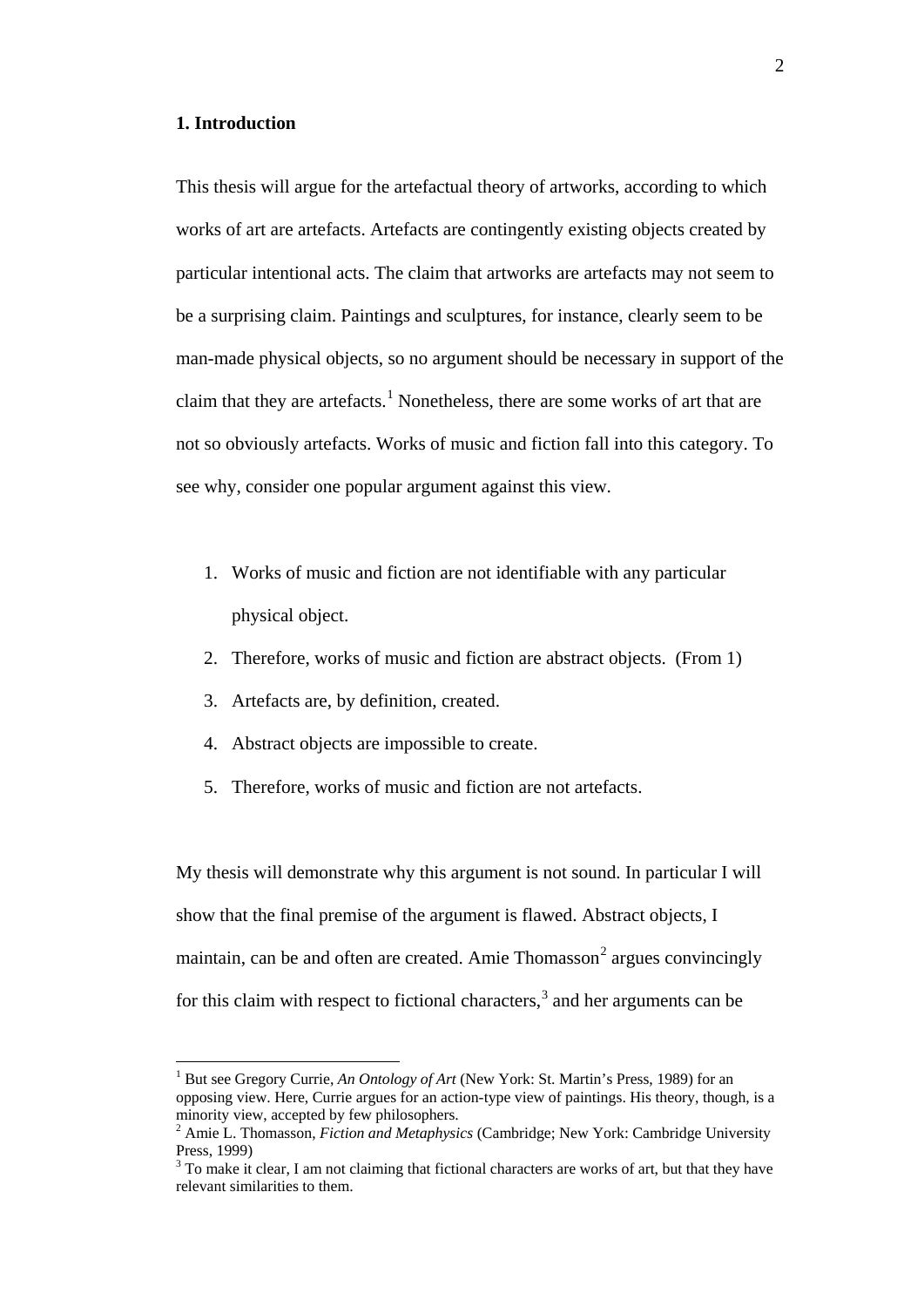adapted to cover works of music and of fiction. As a consequence, the second chapter of the thesis will closely examine Thomasson's arguments so they might be extended to cover works of music and fiction in chapters three and four.

Of course, demonstrating that one argument against artefactualism is unsound does not by itself give a reason to think that artefactualism is true. So, chapters two, three, and four also attempt to motivate the view that artefactualism is true of the respective domains. Even if it is successfully shown (as I attempt in chapters three and four) that works of music and of fiction are artefacts, this is not sufficient to demonstrate that all works of art are artefacts. Going through all works of art, case by case, to provide such demonstrations is beyond the scope of this thesis. By picking what I consider to be two of the more controversial cases, though, I hope to have advanced the case significantly.

There are three important aspects of an artefactual theory which distinguishes it from other metaphysical theories: artefacts exist; they are created; and they are individuals. These aspects can each be discussed in relation to fictional objects and works of art.

First, artefacts exist. There are such things as works of art, and as fictional characters. That artefacts exist is presumably implied by the other claims I will make about artefacts, but is worth presenting separately. In the case of paintings an existence claim is entirely uncontroversial: no-one except the most extreme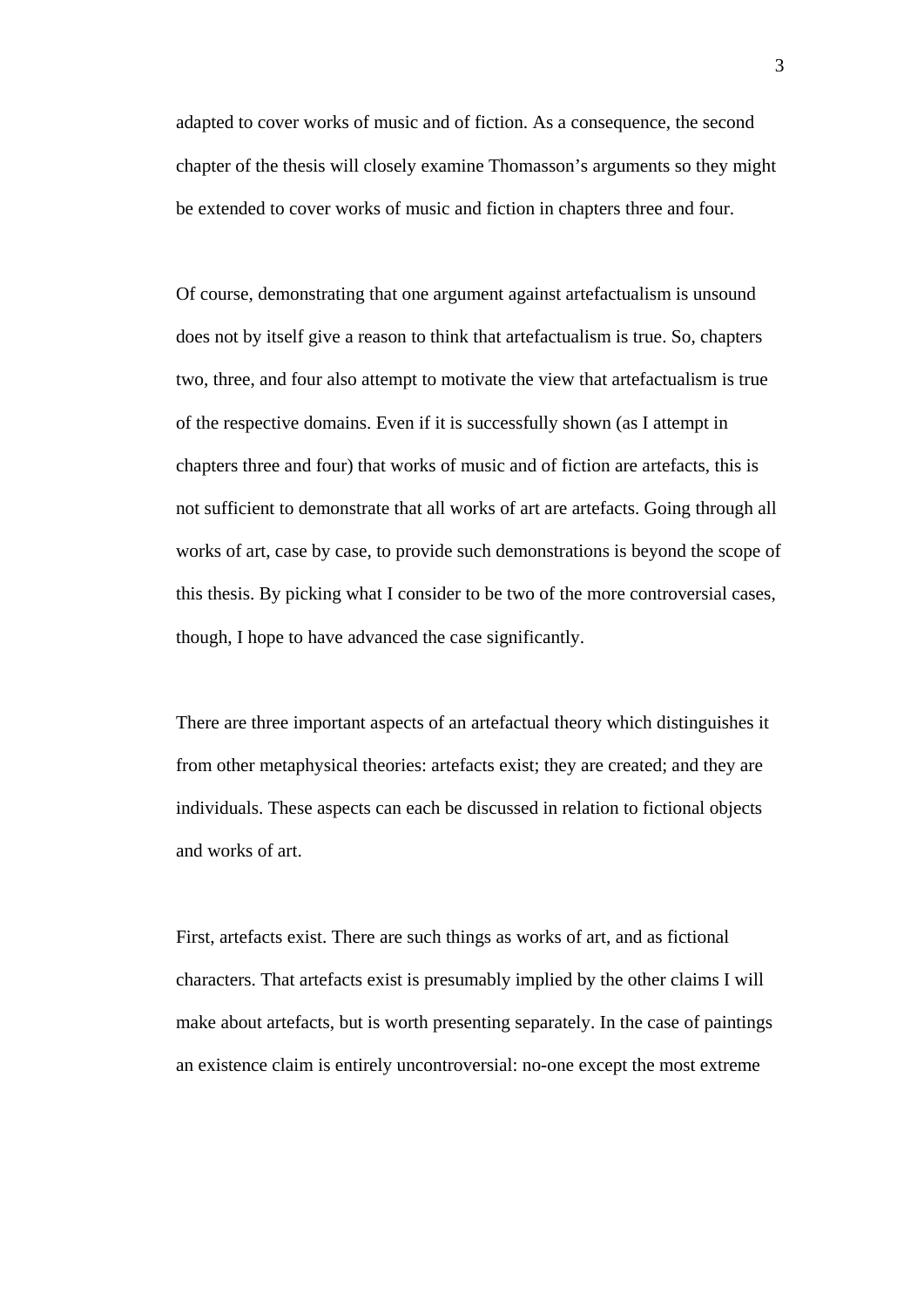global anti-realist seriously suggests that the *Mona Lisa* does not exist.[4](#page-5-0) It seems to be a concrete object that we can see if we are appropriately positioned. Works of music and novels are also intuitively held to exist. Regardless of whether we have any clear idea of what Beethoven's symphonies, or *War and Peace*, are, it would be rather surprising to be told that they do not exist. Fictional characters present a different case. We generally have a strong intuition that Sherlock Holmes does not exist, and the artefactualist must explain this away. To do this it will be shown (following Peter van Inwagen)<sup>[5](#page-5-1)</sup> how our ordinary beliefs about fictional characters do ontologically commit us to them. For instance, the sentence 'Sherlock Holmes is a fictional character' is unhesitatingly taken to be true by most of us, and this sentence entails that something (namely, Sherlock Holmes) is a fictional character. If there is something (some fictional character) identical to Sherlock Holmes, then Sherlock Holmes exists. It will also be suggested how non-existence statements about fictional characters may be paraphrased away, and, even if these paraphrases do not ultimately succeed, how no other theory can adequately deal with non-existence statements either. Showing that fictional characters do exist will also require responding to pretense theory<sup>[6](#page-5-2)</sup> and prefix fictionalism<sup>[7](#page-5-3)</sup> about fictional characters.

Second, artefacts are created. Artists, authors, and composers create paintings, fictional characters, and symphonies. Jerrold Levinson describes this as 'one of

<span id="page-5-0"></span> <sup>4</sup> See Stuart Brock and Edwin Mares, *Realism and Anti-Realism* (Stocksfield: Acumen, 2007), chapters 4-6, for a discussion of global anti-realist positions<br><sup>5</sup> Peter van Inwagen, 'Creatures of Fiction', *American Philosophical Quarterly*, vol. 14, no. 4,

<span id="page-5-1"></span>October 1977, pp. 299-308<br><sup>6</sup> Kendall Walton, *Mimesis as Make-Believe: On the Foundations of the Representational Arts* 

<span id="page-5-2"></span><sup>(</sup>Cambridge, MA: Harvard University Press, 1990)

<span id="page-5-3"></span><sup>7</sup> Stuart Brock, 'Fictionalism about Fictional Characters', *Nous*, vol. 36, no. 1, 2002, pp. 1-21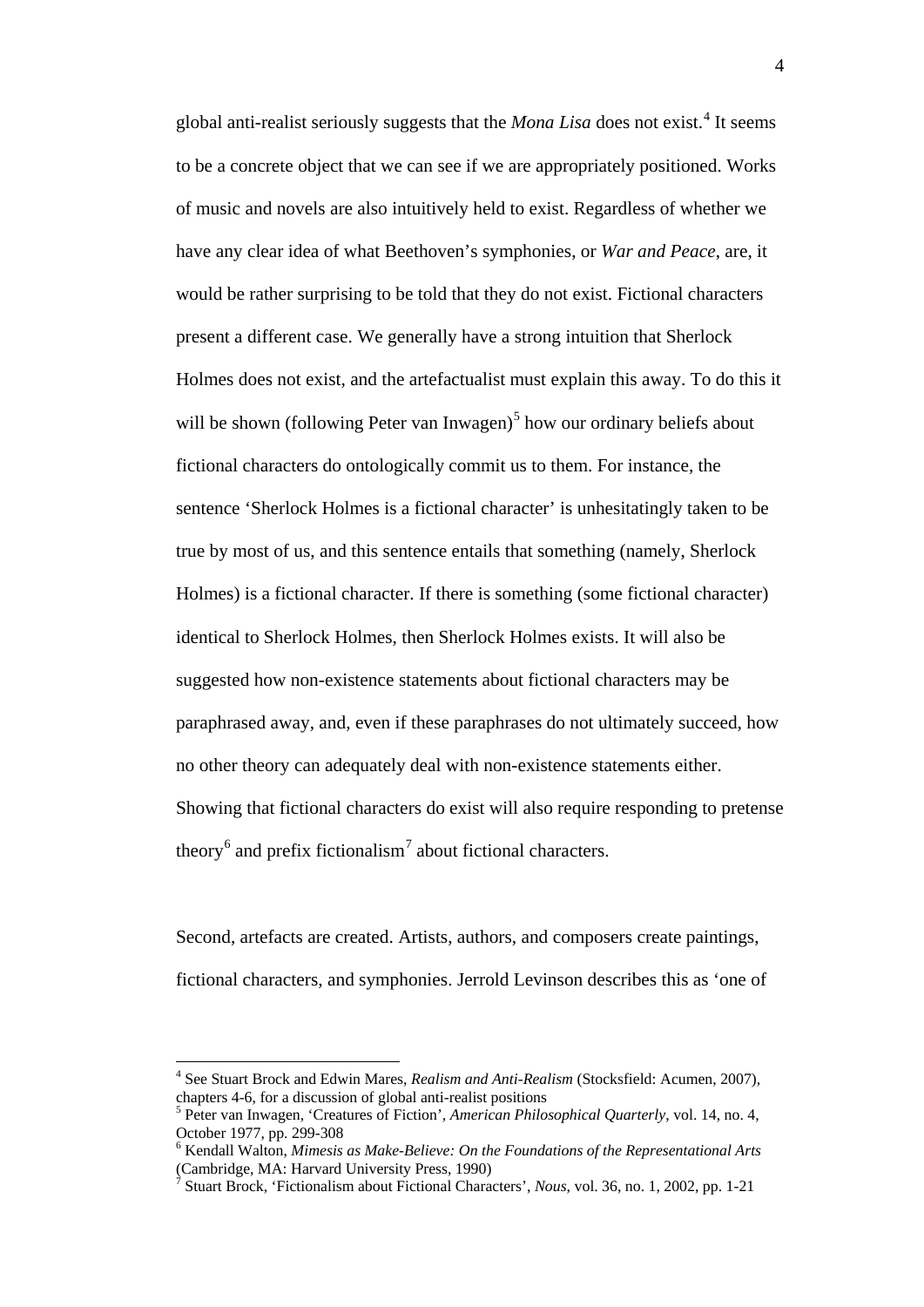the most firmly entrenched of our beliefs concerning  $art.^8$  $art.^8$ . We do intuitively think that works of art are created by artists. It is again seemingly philosophically uncontroversial that paintings are created. The *Mona Lisa* did not exist before da Vinci put paint on a canvas, and did exist when he had completed the painting. He thus brought the *Mona Lisa* into existence, which is to say that he created it.<sup>[9](#page-6-1)</sup> However, philosophers have tended to be less certain about the creation of music and fiction. The reason for this is the commonly-held belief that fictions and works of music are abstract objects. Abstract objects are objects which do not have both a spatial and a temporal location.<sup>[10](#page-6-2)</sup> Abstracta are generally regarded to be necessary existents which are causally unconnected to us, and are therefore unable to be created. Platonist theories of abstract works of art do all seek to account for our belief that they are created. They most commonly make recourse to a creative discovery account, in which the work is literally discovered somewhere in logical space, and the artist is correctly held to be creative for doing so. To argue for the claim that fictional characters and works of art are created, two things will be done. The first is to show that any objects which are not created are not the right kinds of thing to be fictional characters and to motivate creationism by explaining the role of creation in the correct individuation of fictional characters and works of music or fiction. The second is to give an account of how it is that these abstract objects can be created. This account will draw heavily on the ideas of Stephen Schiffer $11$  on the importance

<span id="page-6-0"></span> <sup>8</sup> Jerrold Levinson, 'What a Musical Work Is', *The Journal of Philosophy*, vol. 77, no. 1, January 1980, p. 8

<span id="page-6-1"></span><sup>&</sup>lt;sup>9</sup> Whether creation means (or even merely implies) 'bringing into existence' is questioned by Harry Deutsch in Harry Deutsch, 'The Creation Problem', *Topoi*, vol. 10, no. 2, September 1991,<br>pp. 209-225

<span id="page-6-2"></span><sup>&</sup>lt;sup>10</sup> This is David Lewis' Way of Negation. David Lewis, *On the Plurality of Worlds* (Oxford: Basil Blackwell. 1985). pp. 83-84

<span id="page-6-3"></span><sup>&</sup>lt;sup>11</sup> Stephen Schiffer, 'Language-Created Language-Independent Entities', *Philosophical Topics*, vol. 24, no. 1, Spring 1996, pp. 149-167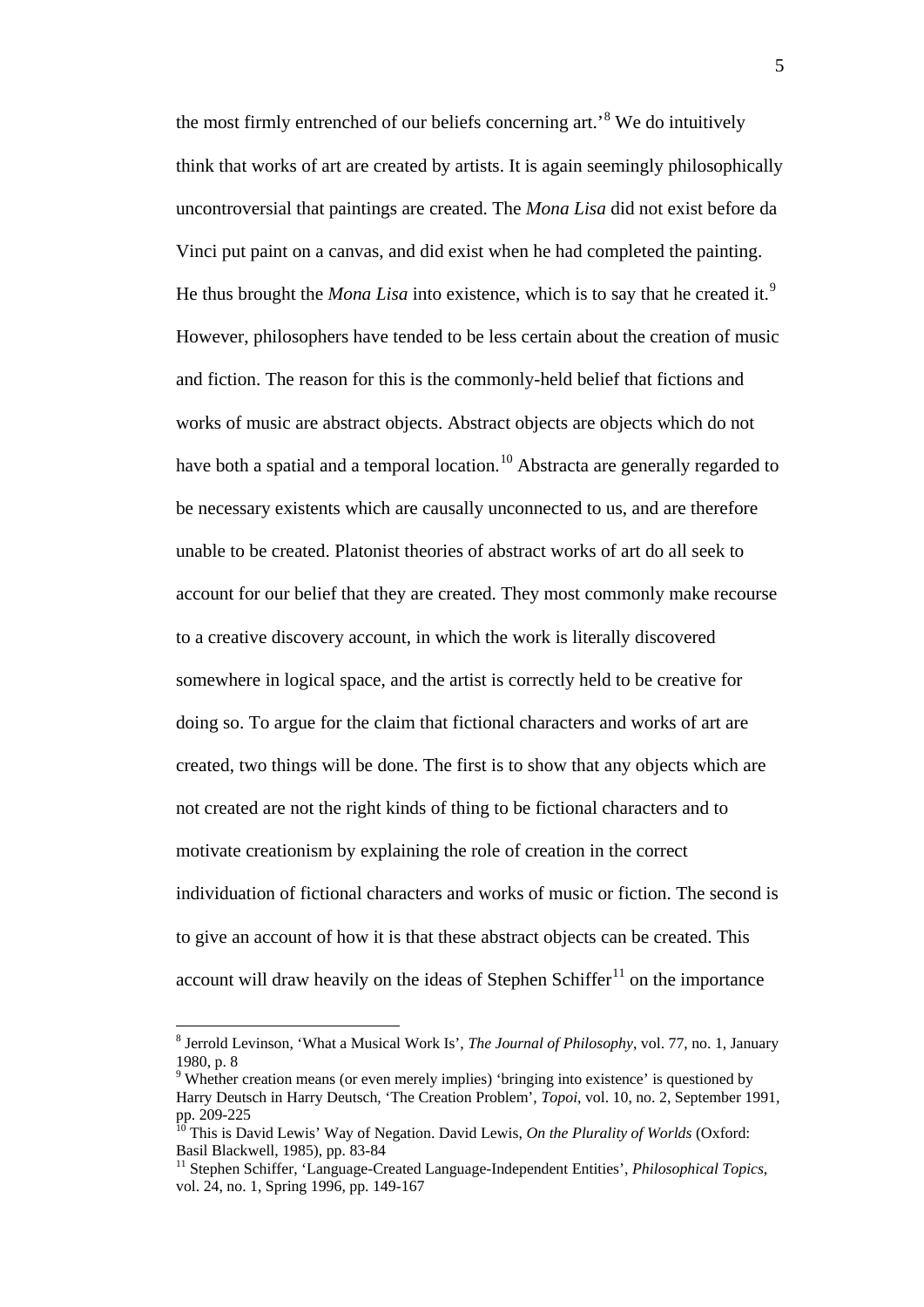of our social practices in the creation of fictional characters. Though this creation does begin with the author's writing of a text featuring that character, it requires more than this. In particular, this account of the creation of works of art relies on there being a practice of acting in a certain way, and being prepared to make certain statements and hold certain beliefs about works of art. The account of creation defended here will differ from Jerrold Levinson's modified Platonist account of creation as 'indication'.<sup>[12](#page-7-0)</sup> Levinson's account of creation is very similar to the creative discovery account, though he argues that his account allows for literal creation.

Third, artefacts are individuals. Works of art and fictional characters are not types, or kinds, or properties. They cannot be predicated of any particular, and they are not instantiable. Again, it seems intuitively obvious that this should apply to paintings. A painting just seems to be a particular individual object. Because paintings are concrete, it seems very difficult to see how they could plausibly be identified with types or universals, or indeed anything that admits of instantiation. The *Mona Lisa* is not instantiated by the physical object hanging in a gallery: it is that object. However, it has commonly thought that repeatable works of art (fictions, works of music, and so forth) must be types, in order to account for their repeatability. The relationship between a novel and any particular copy of that novel is thought to be a type/token relation, or a universal/particular relation. To the artefactualist this is not so. A work of music or indeed a fictional character is a particular entity as much as a painting is, though an abstract one. Works of art have properties that types cannot have. The

<span id="page-7-0"></span> <sup>12</sup> Levinson, 'What a Musical Work Is'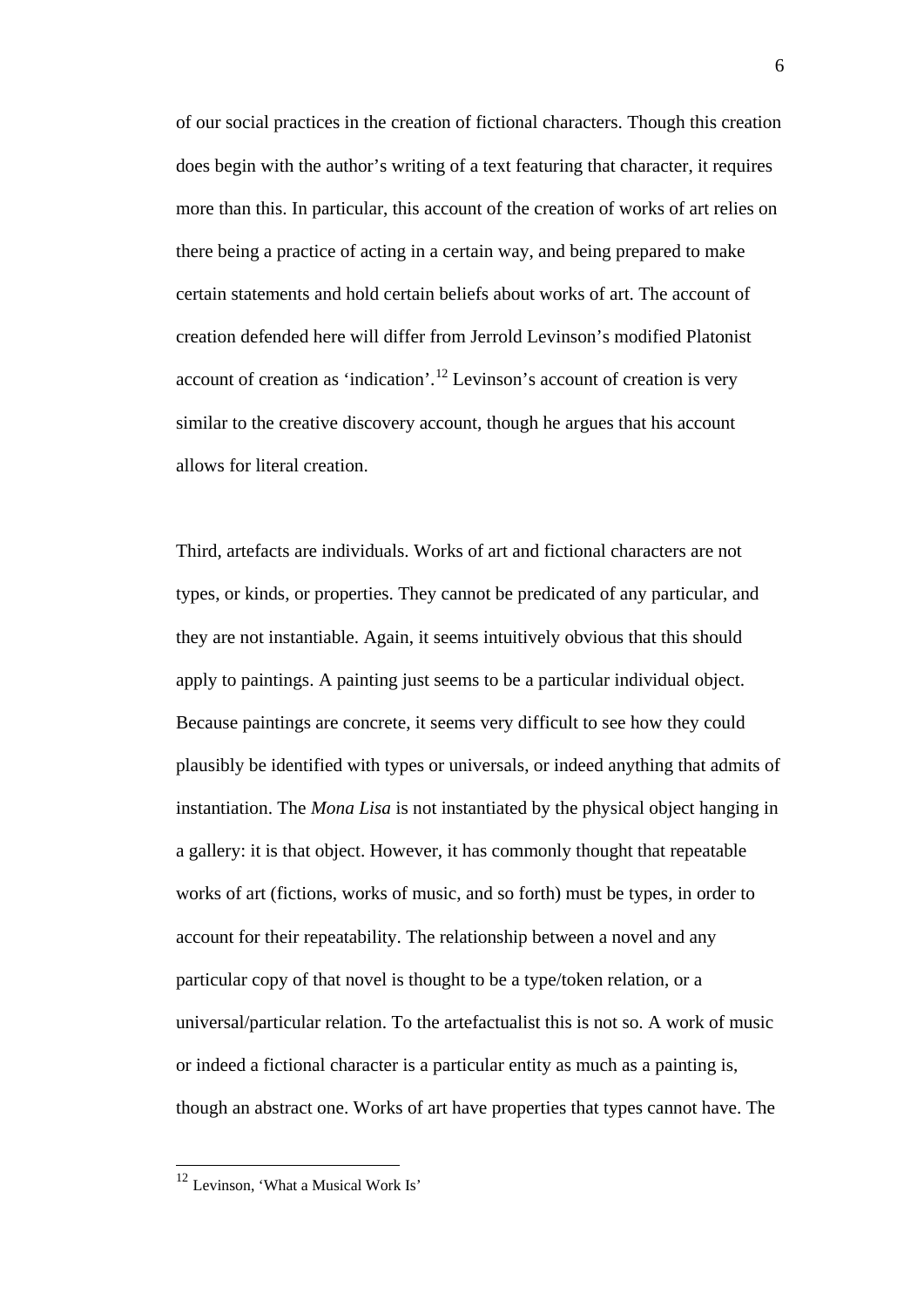most important of these is modal flexibility: a fiction or a work of music could have been different in various ways. An author could have written the very same novel, but with different words, and a composer could have composed the very same work, but with different notes. As Guy Rohrbaugh notes, 'a substantial fragment of critical talk presumes the meaningfulness of sentences like, 'Picasso's Les Demoiselles d'Avignon would have been better had it lacked certain stylistic inconsistencies', which, on its face, concerns a certain possibility for this very painting.<sup>[13](#page-8-0)</sup> We can make analogous remarks about works of music, such as 'Bruckner's Ninth Symphony might have been finished had he lived longer'.<sup>[14](#page-8-1)</sup> Rohrbaugh also claims that works of art are temporally flexible, or can change over time.<sup>[15](#page-8-2)</sup> For instance, the paint on a painting can fade, or the negative of a photograph can be damaged. However, it is much more difficult to see how novels and symphonies can be held to change over time, at least in terms of the properties relevant to their appreciation. Even if they cannot, the modal flexibility of works of art does enough work to show that works of art cannot be identical to types. If works of art are modally flexible in this way, we require a means for individuating these objects quite different from that used for individuating types. Type theorists individuate works of art solely by the conditions that any individual object must meet in order to be a token of the type. In other words, the only thing that can be taken into account on a type theory is the form or structure of the work of art. The artefactualist does not individuate on the basis of structure, but on the basis of the historical circumstances of the

<span id="page-8-0"></span> <sup>13</sup> Rohrbaugh, 'Artworks as Historical Individuals', *European Journal of Philosophy*, vol. 11, no. 2, August 2003, p. 183<br><sup>14</sup> ibid., p. 182

<span id="page-8-2"></span><span id="page-8-1"></span>

 $15$  ibid., p. 186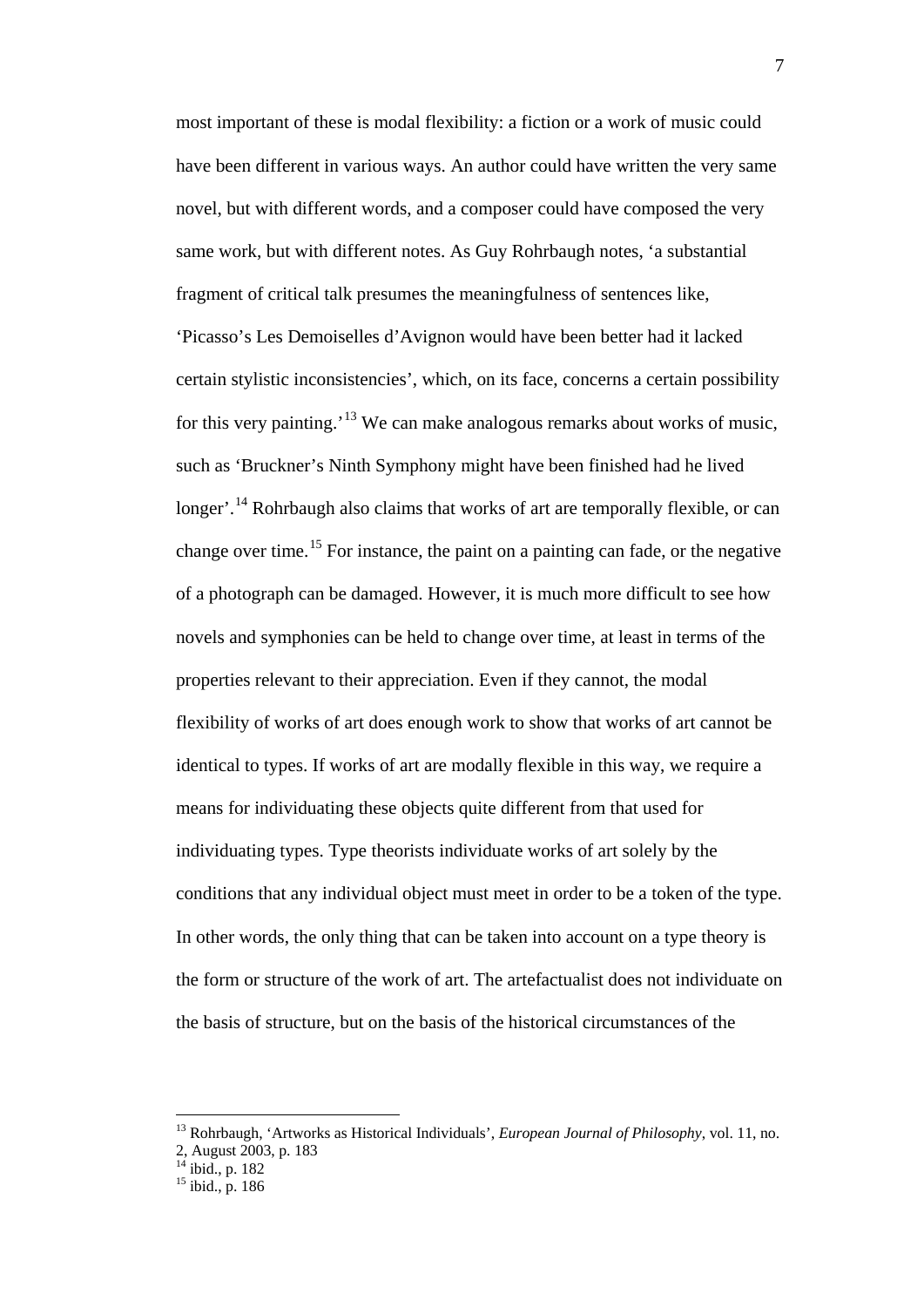work's creation. This is in fact a highly intuitive way to individuate works, and the inability of type theories to do this should be seen as a mark against them.

Other philosophers have argued for an artefactual theory, but few if any have sought to draw extended analogies between fictional characters and the different arts to illuminate the theory. The most prominent defender of the view is Amie Thomasson.<sup>[16](#page-9-0)</sup> She focuses particularly on the case of fictional characters, which is a reason for the focus put on them in this thesis. However, she also believes that artefactualism is the correct view for all of the ontology of art,  $17$  and arguments strikingly similar to those given for (and against) Thomasson's view of fictional characters appear in the literature on the ontology of music. Rohrbaugh<sup>[18](#page-9-2)</sup> defends a similar view to Thomasson's, which he takes to be applicable to all repeatable works of art. This thesis will develop the account of artefactualism about art in more detail than Thomasson and Rohrbaugh. Treating fictional characters as importantly analogous to works of art will enable clear connections to be drawn between the literatures on the metaphysics of the objects in these different domains.

Both Thomasson and Rohrbaugh argue that when doing ontology of art we should take careful consideration of the ordinary practices of both the general public and of critics.<sup>[19](#page-9-3)</sup> According to these practices, works of art are created individual entities, so philosophical theories have a *prima facie* reason to treat

<span id="page-9-0"></span> <sup>16</sup> Thomasson, *Fiction and Metaphysics*

<span id="page-9-1"></span><sup>17</sup> ibid,, pp. 129-130; Amie L. Thomasson, 'The Ontology of Art' in Peter Kivy (ed), *The Blackwell Guide to Aesthetics* (Malden: Blackwell Publishing, 2004), pp. 88-90<sup>18</sup> Rohrbaugh, 'Artworks as Historical Individuals'

<span id="page-9-3"></span><span id="page-9-2"></span><sup>19</sup> See Amie L. Thomasson, 'Fictional Characters and Literary Practices', *British Journal of Aesthetics*, vol. 43, no. 2, April 2003, especially pp. 143-147, and Rohrbaugh, 'Artworks as Historical Individuals', pp. 178-179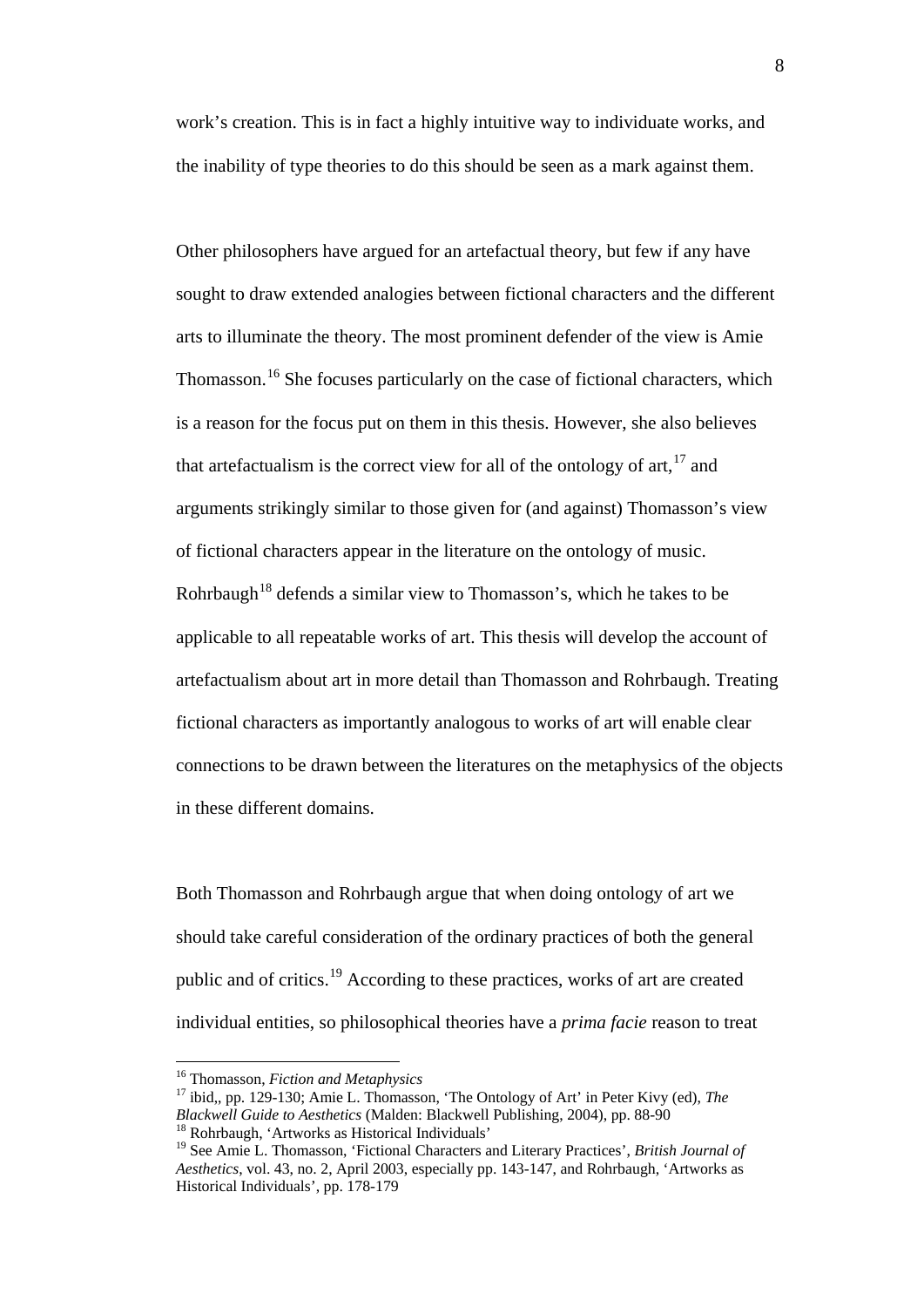them as such too. Artefactualists reject revisionary ontologies of art. They claim that our artistic practices are the best evidence that we have about the metaphysics of art works, because to say otherwise would be to say that our ordinary interpretive practices are radically false. It is extremely unlikely that this should be so. Theorising about the ontology of art should meet David Davies' 'pragmatic constraint': 'Artworks must be entities that can bear the sorts of properties rightly ascribed to what are termed 'works' in our reflective critical and appreciative practice; that are individuated in the way such 'works' are or would be individuated, and that have the modal properties that are reasonably ascribed to 'works', in that practice.<sup>[20](#page-10-0)</sup> The ontology of art should be beholden to our critical practices concerning art, and artefactualism is the theory that best coheres with these.

The thesis will proceed by motivating and defending artefactualism in the domains mentioned above. There are differences of detail between the cases. Our intuitions regarding fictional characters are rather different from our intuitions regarding works of music. Most obviously, we are often willing to deny that a fictional character exists, but are not willing to say so of a symphony or a work of fiction. It also seems that fictional characters do not properly count as works of art. For instance, on Levinson's intentional-historical definition of art, a work of art is something which is or was intended to be regarded in the same way as some prior work of art was intended to be regarded.<sup>[21](#page-10-1)</sup> It is at least not obvious that fictional characters have historically been regarded as works of art, and thus

<span id="page-10-0"></span> <sup>20</sup> David Davies, *Art as Performance* (Malden, MA: Blackwell, 2004), p. 18. See also David Davies, 'The Primacy of Practice in the Ontology of Art', *The Journal of Aesthetics and Art Criticism*, vol. 67, no. 2, Spring 2009, pp. 159-165

<span id="page-10-1"></span><sup>21</sup> Jerrold Levinson, 'The Irreducible Historicality of the Concept of Art', *British Journal of Aesthetics*, vol. 42, no. 4, Oct. 2002, p. 367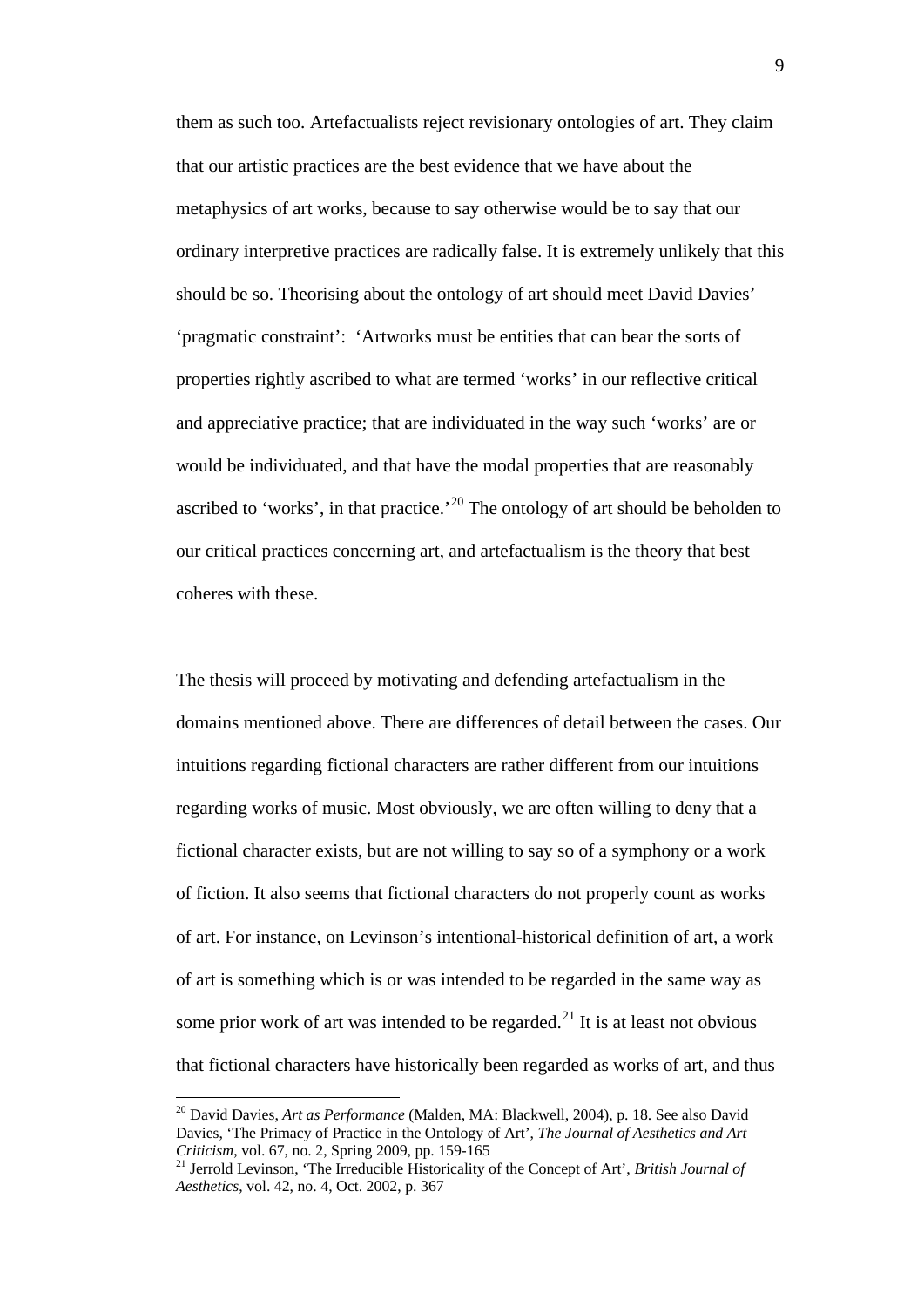that they should be regarded as works of art now. However, there are important similarities between fictional characters and works of art. It is frequently observed in the literature that fictional characters and other things like works of fiction fit into the same ontological category.<sup>[22](#page-11-0)</sup> Van Inwagen writes that creatures of fiction (among which are included fictional characters) are part of a 'broader category of things I shall call *theoretical entities of literary criticism*, a category that also includes plots, sub-plots, novels (as opposed to tangible *copies* of novels), poems, meters, rhyme schemes, borrowings, influences, digressions, episodes, recurrent patterns of imagery, and literary forms ("the novel," "the sonnet").<sup>[23](#page-11-1)</sup> Of these, at least novels and poems can be properly considered to be works of art. Moreover, fictional characters, while not necessarily works of art in themselves, do seem to be an artistic achievement on the author's part (particularly complex characters like Hamlet or Anna Karenina). The existence of such significant parallels between fictional characters and other works of art does suggest that there are relevant similarities between the two cases. Given both this and the extensive literature on the metaphysical status of fictional characters, and this literature's similarity to other discussions in the ontology of art, the use of fictional characters as a case study in chapter two is justified. The differences in detail between the cases of fictional characters on the one hand and works of music and works of fiction on the other hand do not take away from the important similarities between the cases. All are artefacts, and all have the relevant properties to make them artefacts.

<span id="page-11-1"></span><span id="page-11-0"></span><sup>&</sup>lt;sup>22</sup> For instance Thomasson, *Fiction and Metaphysics*, pp. 139-143<sup>23</sup> van Inwagen, 'Creatures of Fiction', pp. 302-303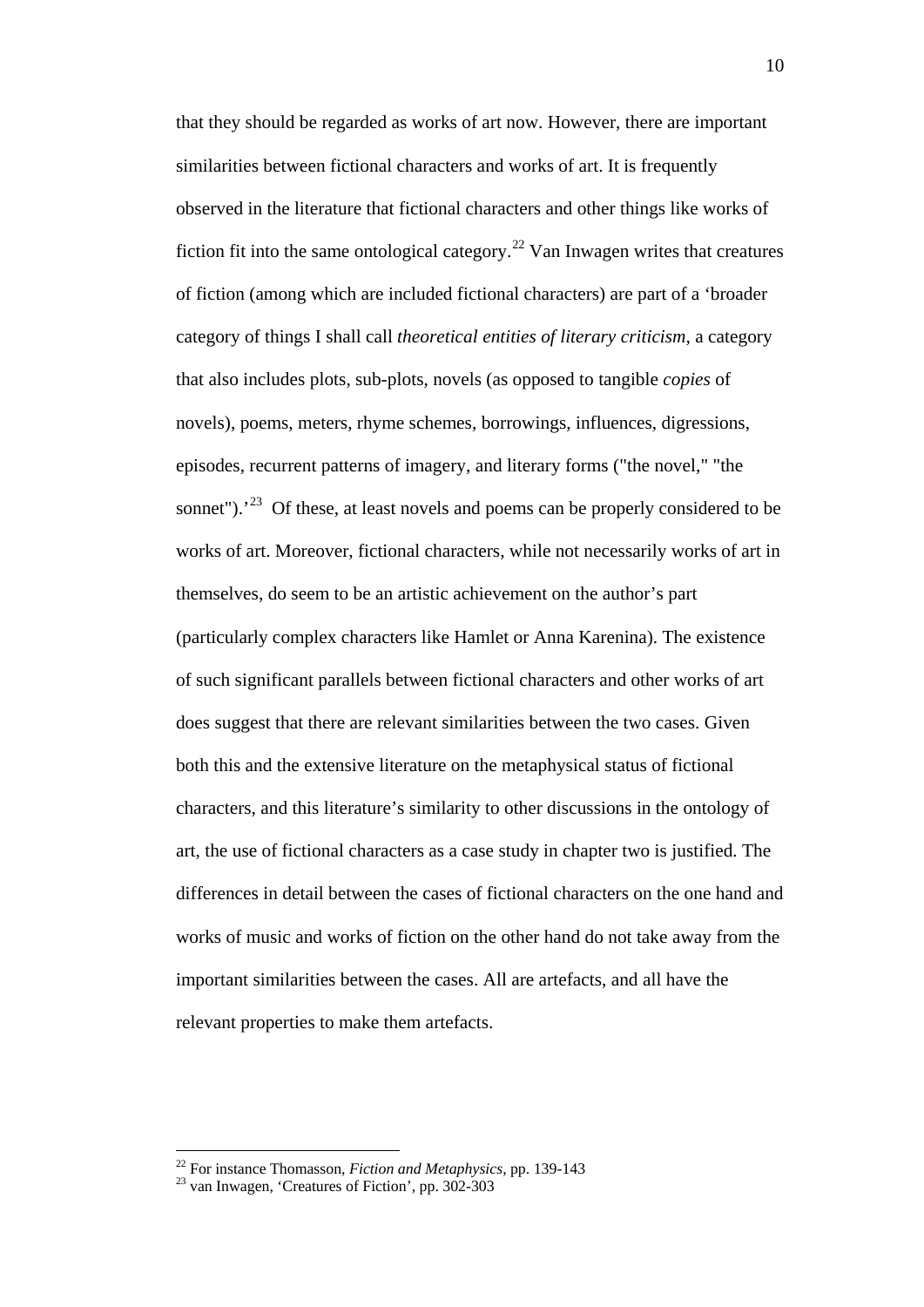<span id="page-12-0"></span>The second chapter of this thesis will discuss fictional characters. The third will discuss works of music. The fourth will discuss works of fiction. Each chapter will have three sections, to argue for the claims that these objects are existent, and created, and individuals.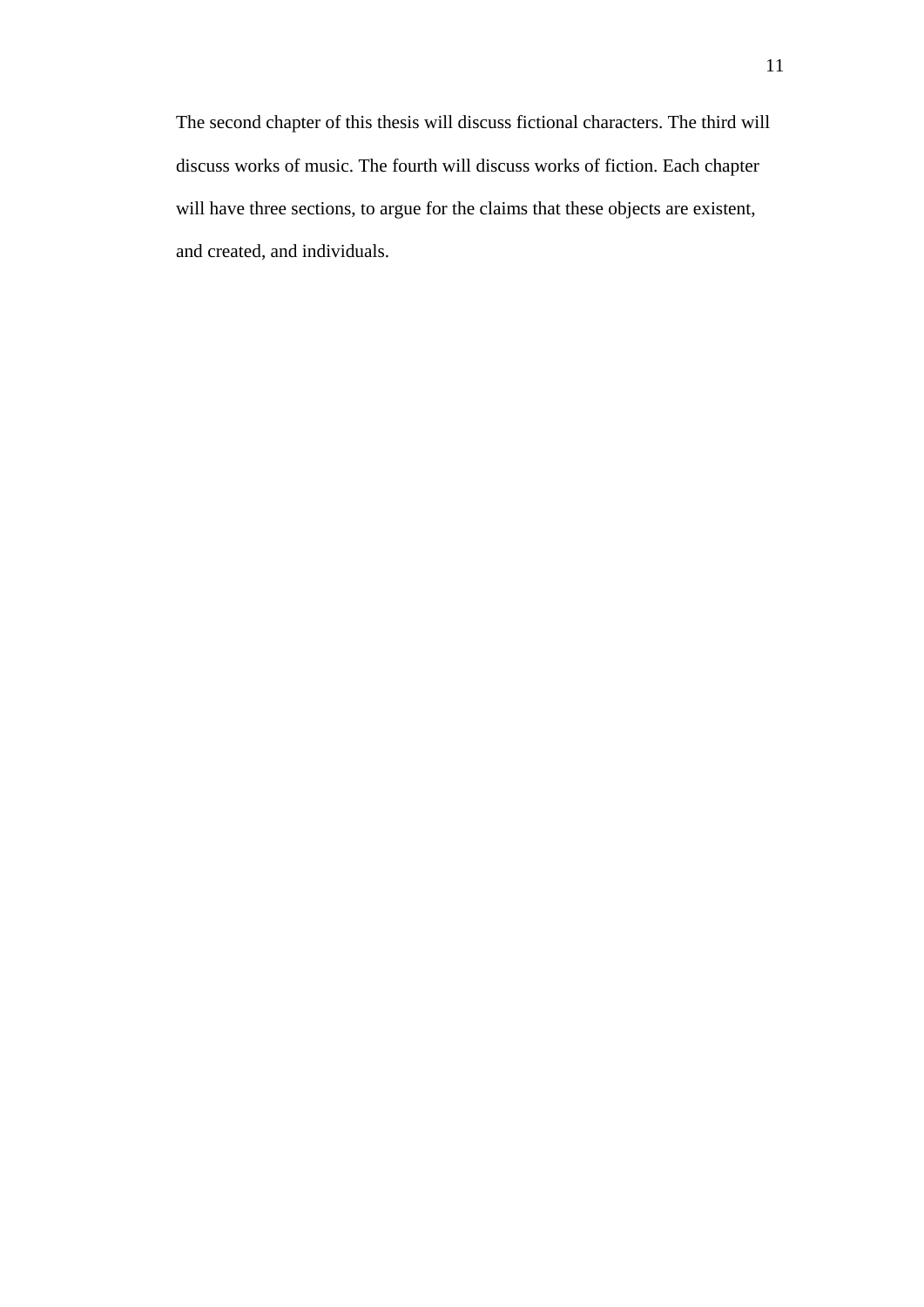#### **2. Fictional Characters**

#### <span id="page-13-0"></span>**2.1 Existence**

Fictional characters, such as Sherlock Holmes, exist. They are parts of the actual world. This is a seemingly counter-intuitive claim. It might be thought that saying that something is a fictional character is simply saying that it does not exist (at least, someone who accepts the truth of 'Sherlock Holmes is a fictional character' will frequently be prepared to deny the truth of 'Sherlock Holmes exists').

In discussing this issue it will be useful to distinguish between different kinds of statements that can be made about fictional characters.<sup>[24](#page-13-1)</sup> First, there are statements about the content of a fiction, such as

(1) Sherlock Holmes is a detective.

These can be known as fictional statements, and are true (if they are true) by virtue of the content of a fiction. For a fictional statement to be true, it seems as if fictional characters must exist. For instance, (1) seems to say, of Sherlock Holmes, that he is a detective, and this can only be so if Sherlock Holmes exists. However, there is an easy way to paraphrase fictional statements so as to avoid any commitment to fictional characters. This is to treat them as implicitly prefixed by 'According to the (relevant) story …'. Thus, (1) is a shorthand way of saying

<span id="page-13-1"></span> $24$  Brock, 'Fictionalism about Fictional Characters', pp. 4-5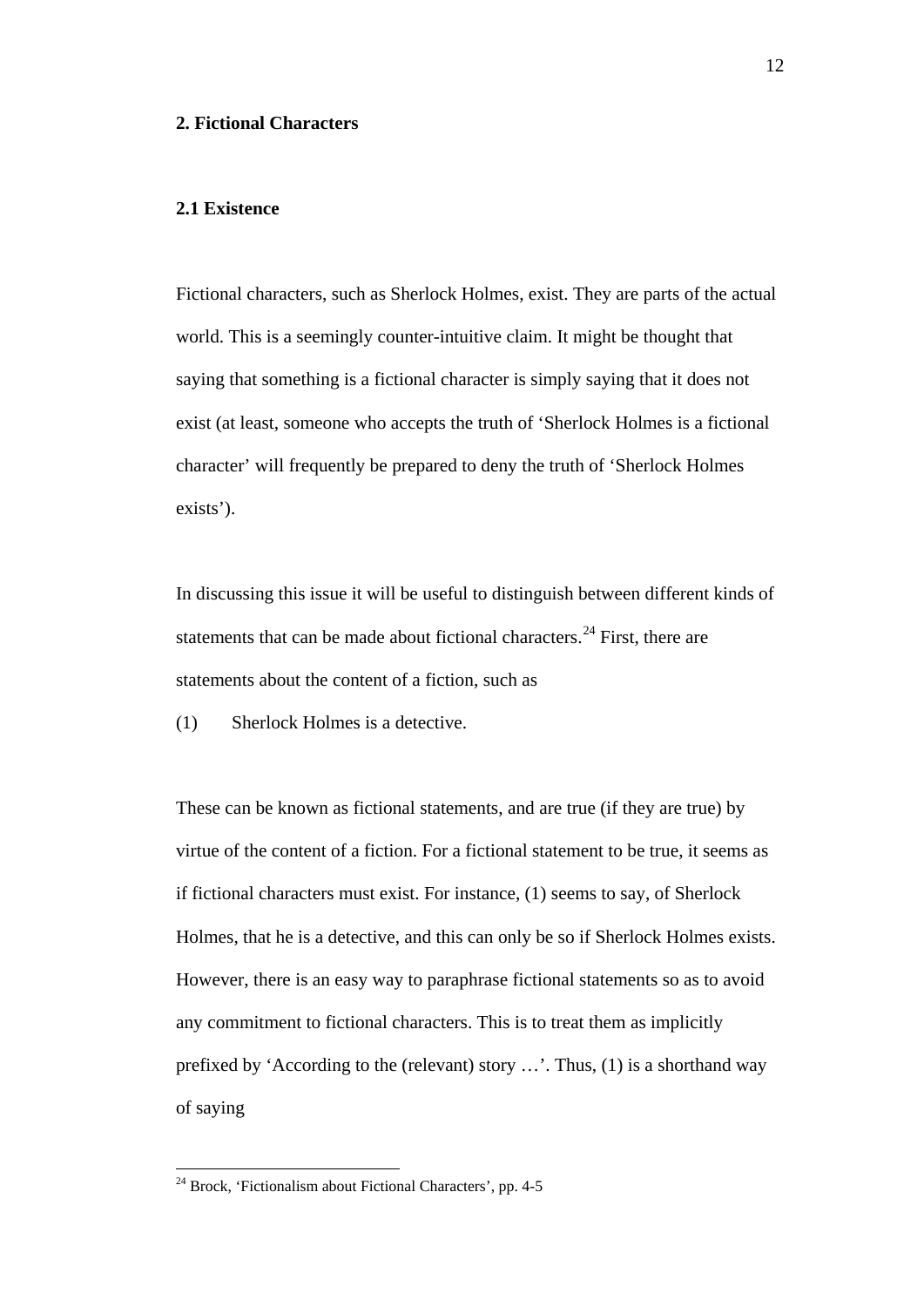(2) According to the Conan Doyle stories, Sherlock Holmes is a detective.

This does not (at least, not clearly) create any ontological commitment to Sherlock Holmes, and thus provides a way for anti-realists<sup>[25](#page-14-0)</sup> to deal with the apparent truth of fictional statements. However, there are other statements about fictional characters that are not so easily dealt with:

- (3) Sherlock Holmes is a fictional character.
- (4) Holmes is admired by many members of the British Police Force.<sup>[26](#page-14-1)</sup>
- (5) Holmes symbolizes mankind's ceaseless striving for truth.<sup>[27](#page-14-2)</sup>

These are critical statements. They cannot be paraphrased in the same way as fictional statements, because they are not statements that are true according to the story. For instance, if the 'According to the story' prefix was added to (3), we would get

(3a) According to the Conan Doyle stories, Sherlock Holmes is a fictional character.

(3a) is clearly false. According to the stories, Sherlock Holmes is not a fictional character but a human being. In fact, it is clear that in making a statement like (3) we are stepping outside of the story, as it were, to talk about Sherlock Holmes from a real-world perspective.

<span id="page-14-2"></span>

<span id="page-14-1"></span><span id="page-14-0"></span><sup>&</sup>lt;sup>25</sup> And artefactualists, as it happens.<br><sup>26</sup> Brock and Mares, *Realism and Anti-Realism*, p. 201<br><sup>27</sup> David Lewis, 'Truth in Fiction', *American Philosophical Quarterly*, vol. 15, no. 1, January 1978, p. 38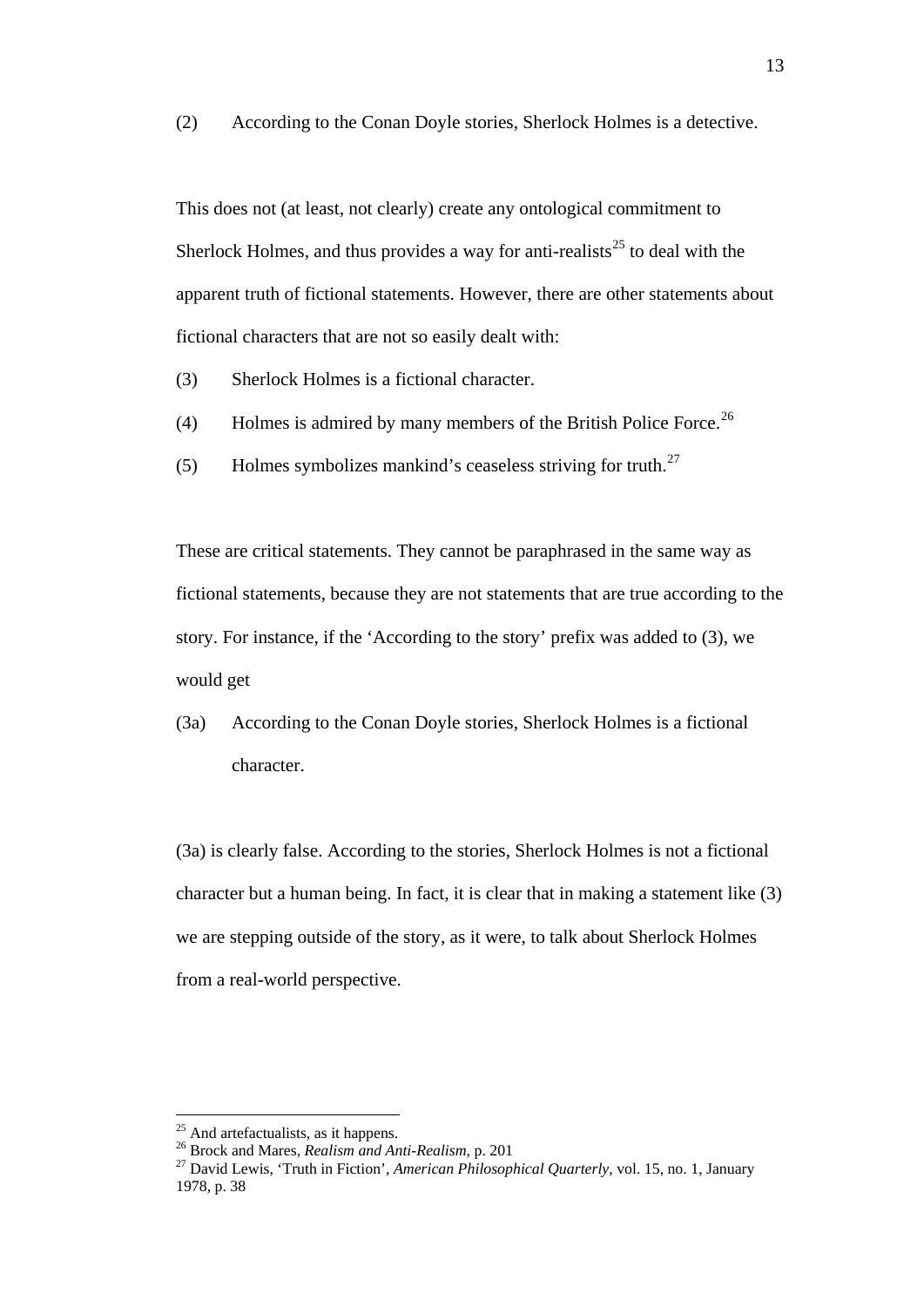Peter van Inwagen argues that the practices of literary criticism provide us with a reason to postulate fictional objects. In particular, he believes that we can make legitimate inferences from sentences that ostensibly quantify over fictional characters. From the statement 'There is a fictional character who, for every novel, either appears in that novel or is a model for a character who does.' we can correctly infer that 'If no character appears in every novel, then some character is modelled on another character.'[28](#page-15-0) Though the first of these sentences is presumably false, the logical structure of the inference is still correct, and the translation of the sentences into quantifier-variable idiom allows the further inference that there is a fictional character. A sentence that is true which allows for a similar inference is: 'In some novels, there are important characters who are not introduced by the author till more than halfway through the work'.<sup>[29](#page-15-1)</sup> Van Inwagen makes two claims about possible paraphrases of such sentences. The first is that it is difficult to see how many of the more plausible paraphrases can succeed in allowing us to account for the logical consequences of the original sentences.<sup>[30](#page-15-2)</sup> The second is a concern about systematicity: 'such paraphrases' would be long and messy if they could be got at all; and maybe they *couldn't* be got  $\ldots$  So why embark on such an enterprise?<sup>[31](#page-15-3)</sup> Postulating fictional characters provides a smoother and more uniform way of making sense of critical discussions of fiction.

<span id="page-15-0"></span><sup>&</sup>lt;sup>28</sup> Peter van Inwagen, 'Existence, Ontological Commitment, and Fictional Entities' in Michael J. Loux and Dean W Zimmerman (eds), *The Oxford Handbook of Metaphysics* (Oxford; New York: Oxford University Press, 2003), p. 136<br><sup>29</sup> ibid., p. 138

<span id="page-15-3"></span><span id="page-15-2"></span><span id="page-15-1"></span> $\frac{30}{31}$  van Inwagen, 'Creatures of Fiction', pp. 303-304  $\frac{31}{31}$  ibid., p. 304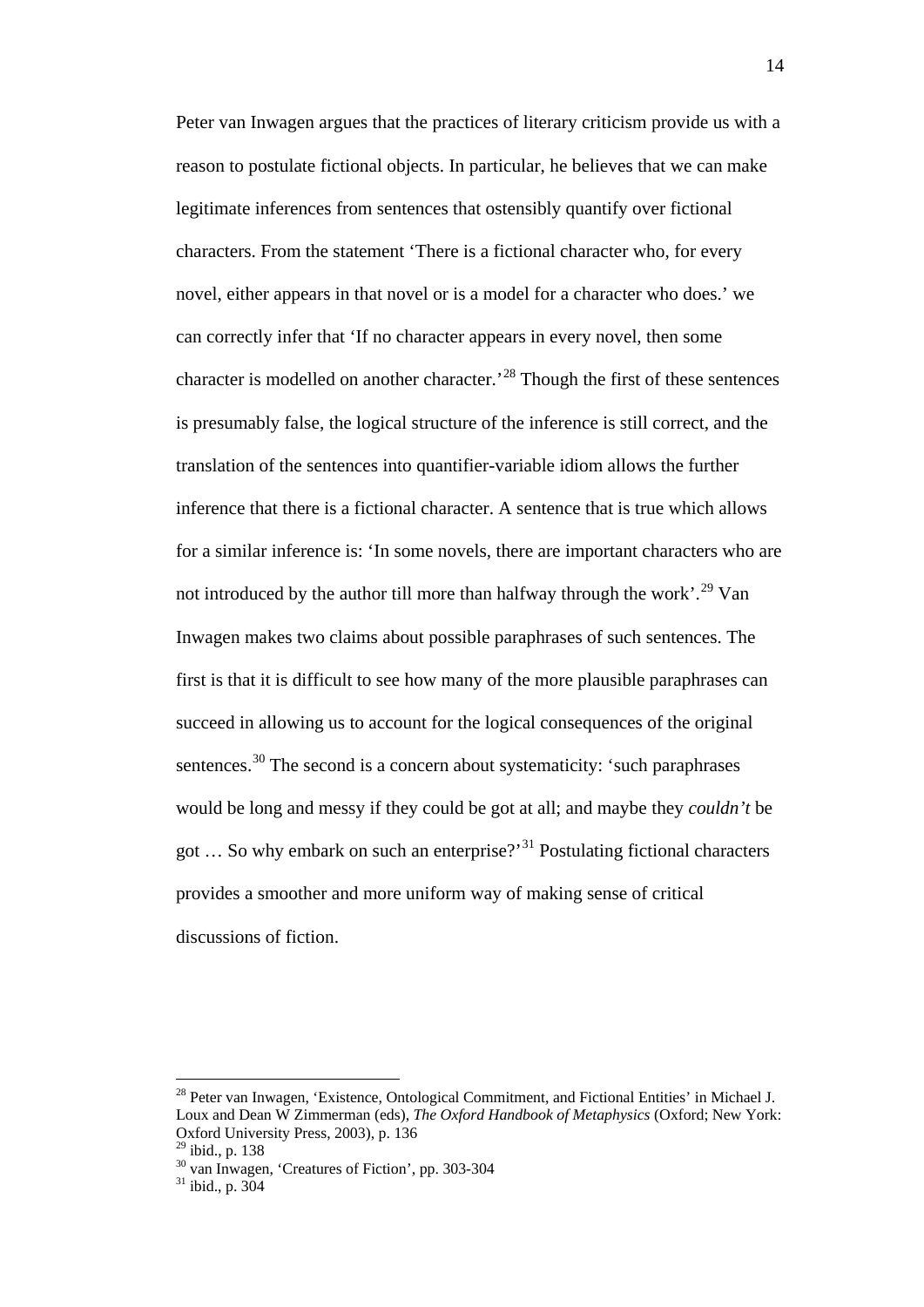Takashi Yagisawa[32](#page-16-0) has argued against van Inwagen. He claims that van Inwagen's argument for the existence of fictional characters relies on taking the claims of literary criticism at face value, and that it is illegitimate to do so. His first gloss on van Inwagen's argument is as follows:

- (A) It is a truth of literary criticism that  $\Phi$ .
- (B) That  $\Phi$  implies that  $\alpha$  exists
- So, (C)  $\alpha$  exists.<sup>[33](#page-16-1)</sup>

This argument, as Yagisawa notes, is clearly invalid. However, it is not what van Inwagen had in mind, because he urges that the sentences of literary criticism be taken at face value. Instead of (A), therefore, van Inwagen would best be read as meaning

(A<sup>′</sup>) (It is true that) 
$$
\Phi
$$
.<sup>34</sup>

(C) follows from (A´) and (B), and Yagisawa calls this 'the strongest reconstruction of van Inwagen's argument [he] can think of that is faithful to his text'.<sup>[35](#page-16-3)</sup> He then objects to  $(A')$ , on the basis that literary criticism should not be taken at face value. Yagisawa claims that van Inwagen's argument rests on a false assumption: that literary criticism aims at discovering truths about the world.<sup>[36](#page-16-4)</sup> Instead, Yagisawa argues that literary criticism 'is not a discipline or

<span id="page-16-0"></span> <sup>32</sup> Takashi Yagisawa, 'Against Creationism in Fiction', *Philosophical Perspectives*, vol. 15, 2001, pp. 160-167

<span id="page-16-1"></span> $\frac{33}{34}$  ibid., p. 163<br> $\frac{35}{35}$  ibid.<br> $\frac{35}{36}$  ibid.

<span id="page-16-3"></span><span id="page-16-2"></span>

<span id="page-16-4"></span>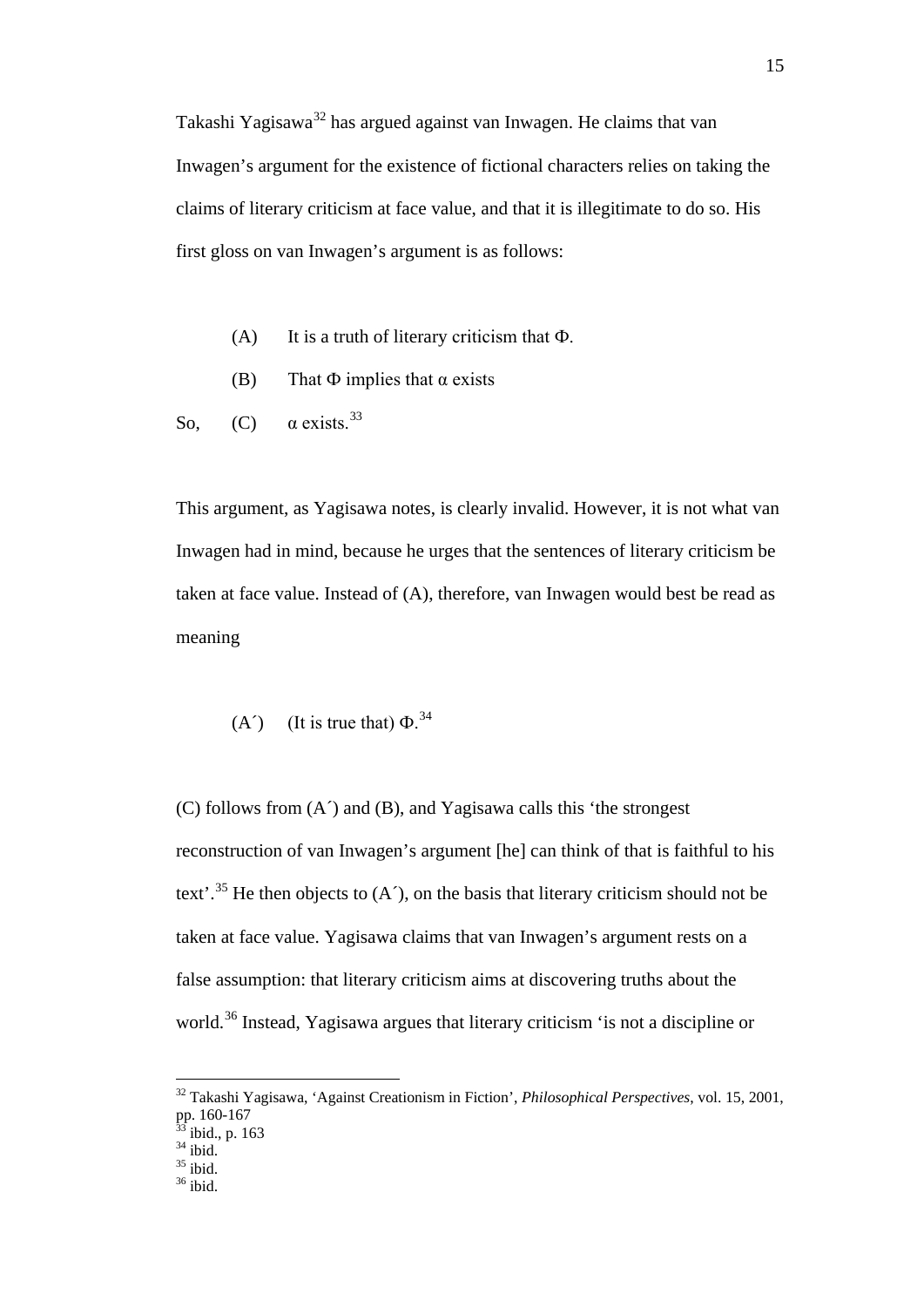activity aimed at propositional truth at all. Instead it is an activity aimed at practical results', namely, helping us to appreciate literary works.<sup>[37](#page-17-0)</sup> Because of this, he argues that we have no reason to treat any sentences indigenous to literary criticism as literally true, and thus have no reason to suppose that the entities that they apparently quantify over exist. However, as Jeffrey Goodman has argued, these facts about literary criticism do not imply the conclusion that Yagisawa draws. Even if literary criticism is not as useful for finding out about the world as, say, physics, and even if the primary purpose of literary criticism is not to assert truths, it can still be the case that some critical statements about fictional characters are literally true.<sup>[38](#page-17-1)</sup> This also points to how Yagisawa's reconstruction of van Inwagen's argument is inaccurate. Yagisawa claims that van Inwagen is committed to the view that all of the sentences of literary criticism are true, and thus thinks that all that is required to reject van Inwagen's view is to show that some of them are not. However, van Inwagen is not committed to this. All that is required for van Inwagen's argument for the existence of fictional characters to succeed is that some of the sentences of literary criticism are literally true. Sentences like (3) seem to be good examples of these. Any sentence that describes the properties that a fictional character has, as opposed to the properties they are ascribed in the story, will succeed in providing van Inwagen with an appropriate example.<sup>[39](#page-17-2)</sup> As there are such sentences, and many of them are true, Yagisawa's response to van Inwagen does not succeed.

<span id="page-17-1"></span><span id="page-17-0"></span><sup>&</sup>lt;sup>37</sup> ibid., p. 164<br><sup>38</sup> Jeffrey Goodman, 'A Defense of Creationism in Fiction', *Grazer Philosophische Studien*, vol. 67, 2004, pp. 140-141

<span id="page-17-2"></span> $39$  ibid., pp. 136-137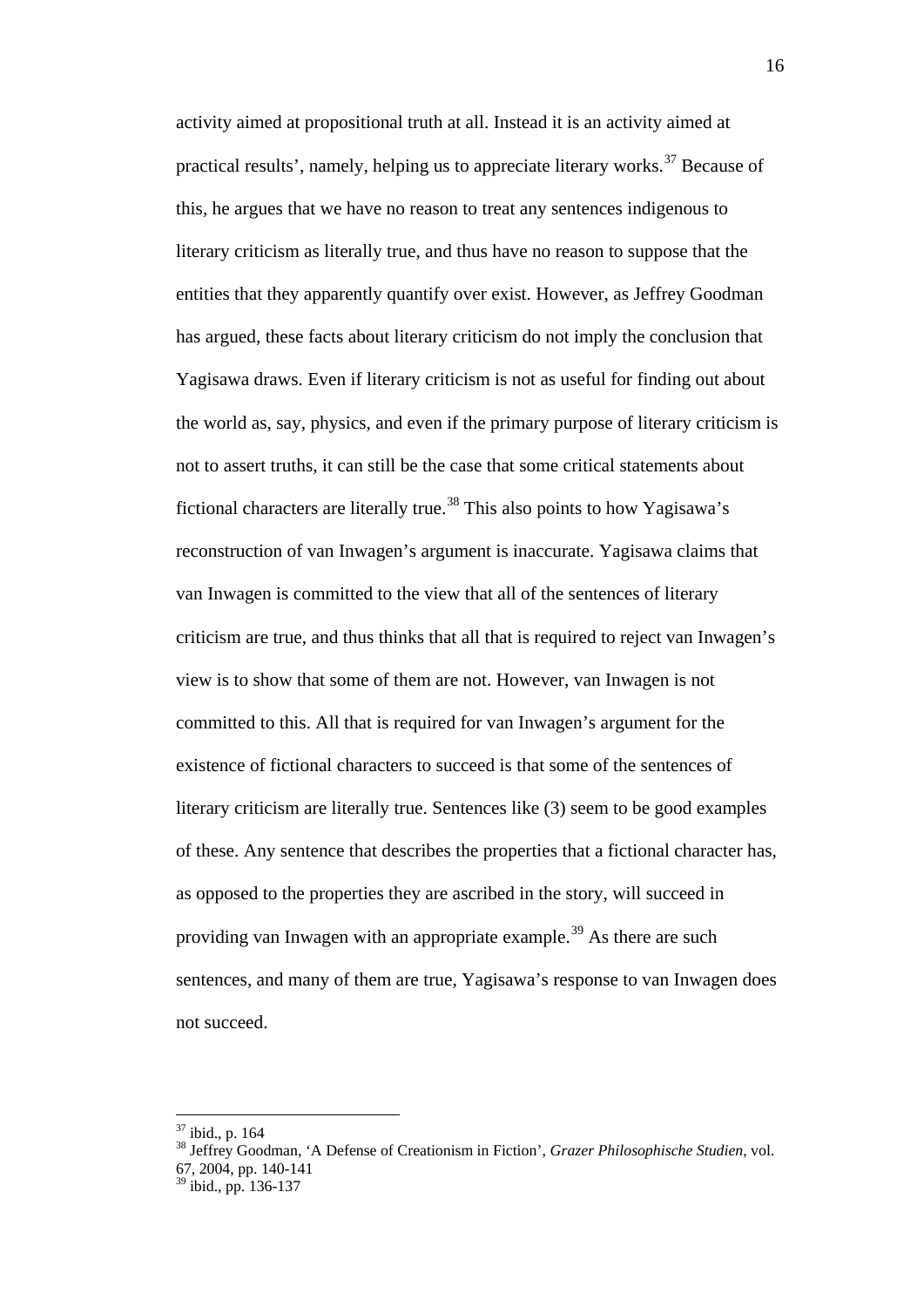However, there is another set of statements which are part of our pretheoretical beliefs about fictional characters, which might be called singular non-existence statements:

(6) Sherlock Holmes does not exist.

This statement cannot be held by the artefactualist to be true. If there are fictional characters, then fictional characters exist. (6) cannot, however, be paraphrased away by prefixing 'According to the fiction'. Another analysis of the sentence is required. The most frequent way for realists about fictional characters to deal with sentences like (6) is to claim that there is an implicit restriction on quantification.[40](#page-18-0) Implicit restrictions on quantification are not uncommon in ordinary speech. In David Lewis' example, we can look in the fridge and say that there is no beer without thereby denying that there is beer outside the fridge. $^{41}$  $^{41}$  $^{41}$  In the case of Sherlock Holmes, we are restricting our quantification to the domain of real people, which the artefactualist accepts does not contain Sherlock Holmes. The most plausible paraphrase of (6) is thus

(6a) There is no such person as Sherlock Holmes.

This is, according to the artefactualist, true, because Sherlock Holmes is not a person, but a fictional character. Of course, not all fictional characters are people, but the analysis can easily be modified to account for this (for instance, 'There is no such concrete object as fictional character *x*.', or, 'There is no such causally efficacious object as fictional character *x*.', or, 'There is no object that has all of the properties that fictional character *x* holds.') Kendall Walton has objected that

<span id="page-18-1"></span><span id="page-18-0"></span><sup>40</sup> Thomasson, *Fiction and Metaphysics*, p. 112 <sup>41</sup> Lewis, *On the Plurality of Worlds*, pp. 136-137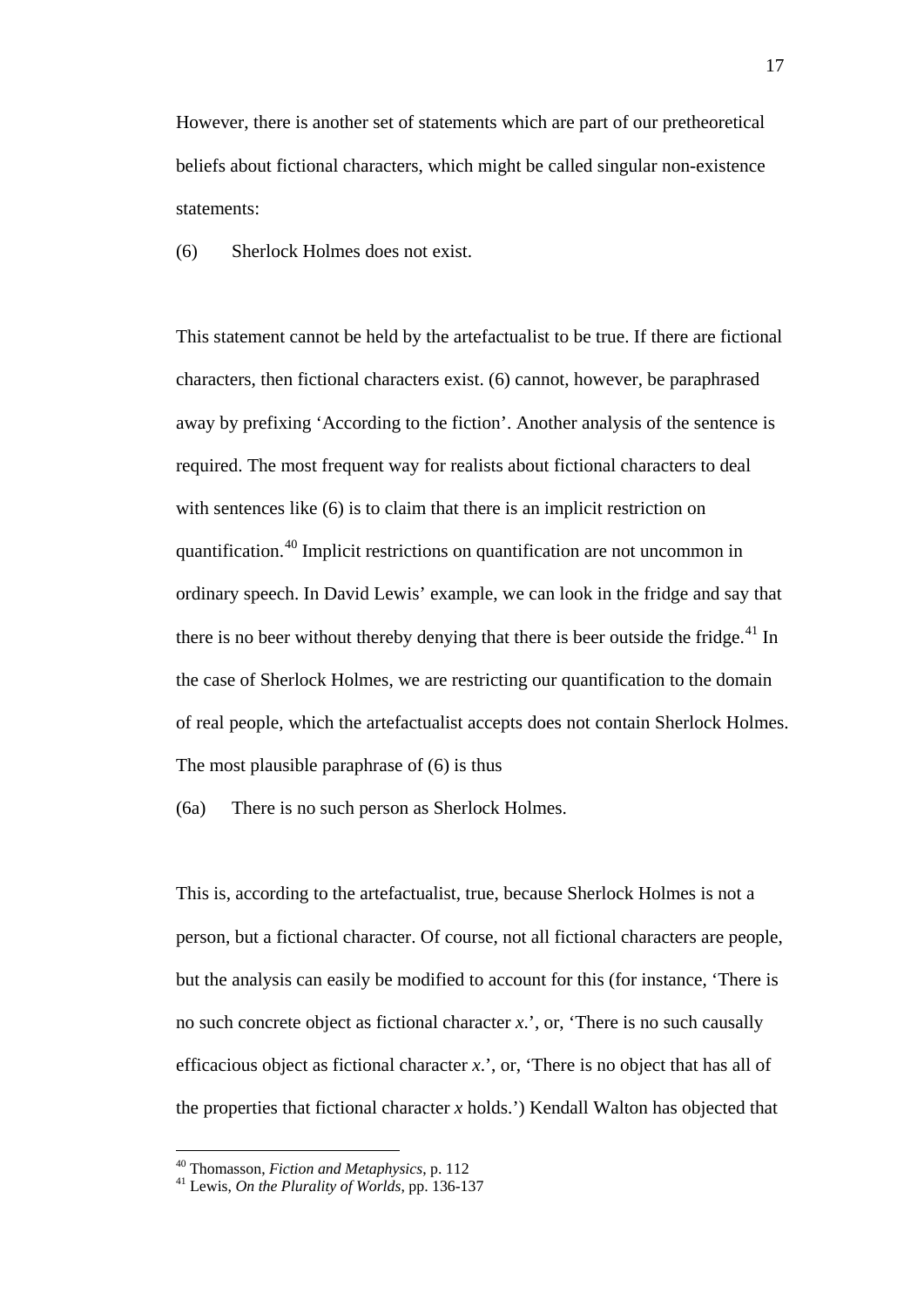sentences of the form '*x* does not exist' do not seem to permit of any ambiguity in the way that realists about fictional characters argue that  $(6)$  does.<sup>[42](#page-19-0)</sup> Statements of the form 'There is no *x*' may permit of an implicit restriction on quantification, but Walton claims that non-existence statements do not. He suggests that 'the use of "exists" prevents the quantification from having a contextually determined domain restriction', and thus that the realist account of (6) fails to capture the sentence's meaning.<sup>[43](#page-19-1)</sup> Anyone who believes that there is a difference between being and existence will not find this such a problem, but the artefactualist claims that everything that is exists. The response that this kind of realist has to make, then, is simply to reaffirm (6a) and analogous paraphrases as the appropriate way of understanding non-existence statements regarding fictional characters. A further point to note is that even if Walton is correct, there is still the problem (for realist and anti-realist views) of making sense of any negative existential statement. The artefactual theory is thus not significantly worse off in this regard.

Anti-realists about fictional characters can take singular non-existence sentences about fictional characters as straightforwardly true. However, they must paraphrase away both fictional and critical claims. The most popular variety of anti-realism about fictional characters which attempts to do this is the pretense theory put forward by Kendall Walton.<sup>[44](#page-19-2)</sup> Pretense theory is a form of fictionalism, according to which sentences purporting to refer to fictional characters do not express propositions at all, but can be used to assert real-world

<span id="page-19-1"></span><span id="page-19-0"></span> <sup>42</sup> Kendall L. Walton, 'Restricted Quantification, Negative Existentials, and Fiction', *Dialectica*, vol. 57, no. 2, 2003, pp. 239-242

 $43$  ibid., p. 241

<span id="page-19-2"></span><sup>44</sup> Kendall Walton, *Mimesis as Make-Believe*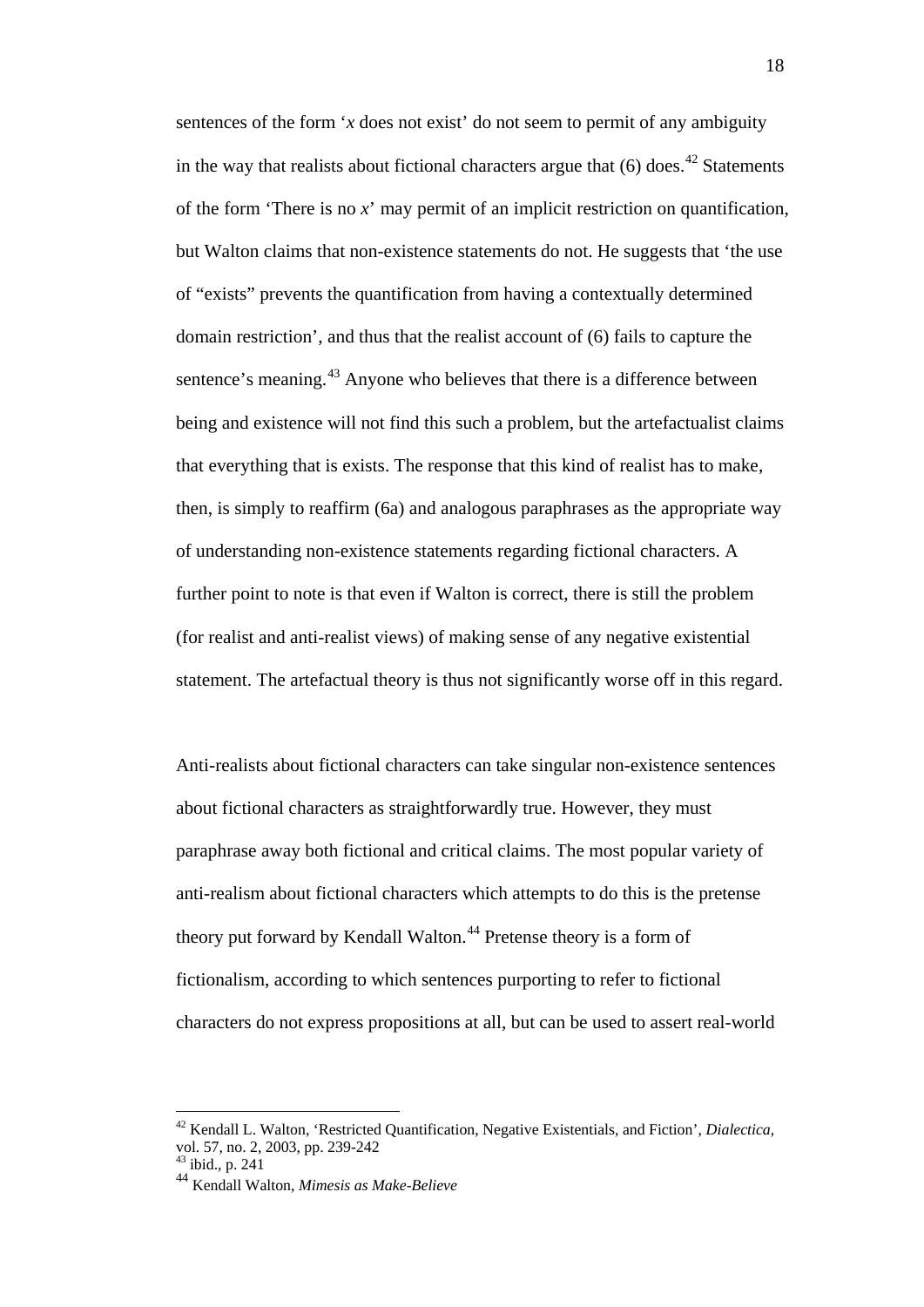truths.[45](#page-20-0) Walton's theory of the metaphysics of fiction comes from his overall theory of how fiction works. He claims that make-believe is the key notion. Other theories of fiction frequently begin by noting that we often make apparently true statements which refer to fictional characters.<sup>[46](#page-20-1)</sup> Walton thinks that this is mistaken, and we should start with the acts of pretense, or the games of make-believe that we participate in when we read works of fiction.<sup>[47](#page-20-2)</sup> A work of fiction is a prop in a game of make-believe, that is, an object which constrains the make-believe and makes some pretenses appropriate.<sup>[48](#page-20-3)</sup> Sentences that ostensibly feature the names of fictional characters can be paraphrased into sentences that describe the content of a game of make-believe. However, these paraphrases need not capture the meanings of the original sentences, but only what is being asserted in the utterance of the sentences.<sup>[49](#page-20-4)</sup> This move also allows Walton to avoid the systematicity requirement for paraphrases suggested by Peter van Inwagen. Walton claims that it would be question-begging to suppose that what people assert in uttering a sentence purporting to refer to a fictional character has the logical structure of the sentence itself, so paraphrases should not be obliged to display this logical form.<sup>[50](#page-20-5)</sup> It is easy to understand how assertions about the content of a fiction could be understood as make-believe. When we say 'Sherlock Holmes is a detective', Walton claims that we are not making an assertion, but are pretending to make an assertion. Statements that are made as part of a pretense can give information about the real world, however. The statement 'Sherlock Holmes is a detective' can be paraphrased in a way that

<span id="page-20-4"></span><span id="page-20-3"></span><span id="page-20-2"></span><span id="page-20-1"></span>

<span id="page-20-0"></span> $^{45}$  ibid., p. 396<br> $^{46}$  ibid., p. 391

 $^{47}$  ibid.<br> $^{48}$  ibid. pp. 37-38<br> $^{49}$  ibid., p. 417

<span id="page-20-5"></span> $50$  ibid., pp. 417-419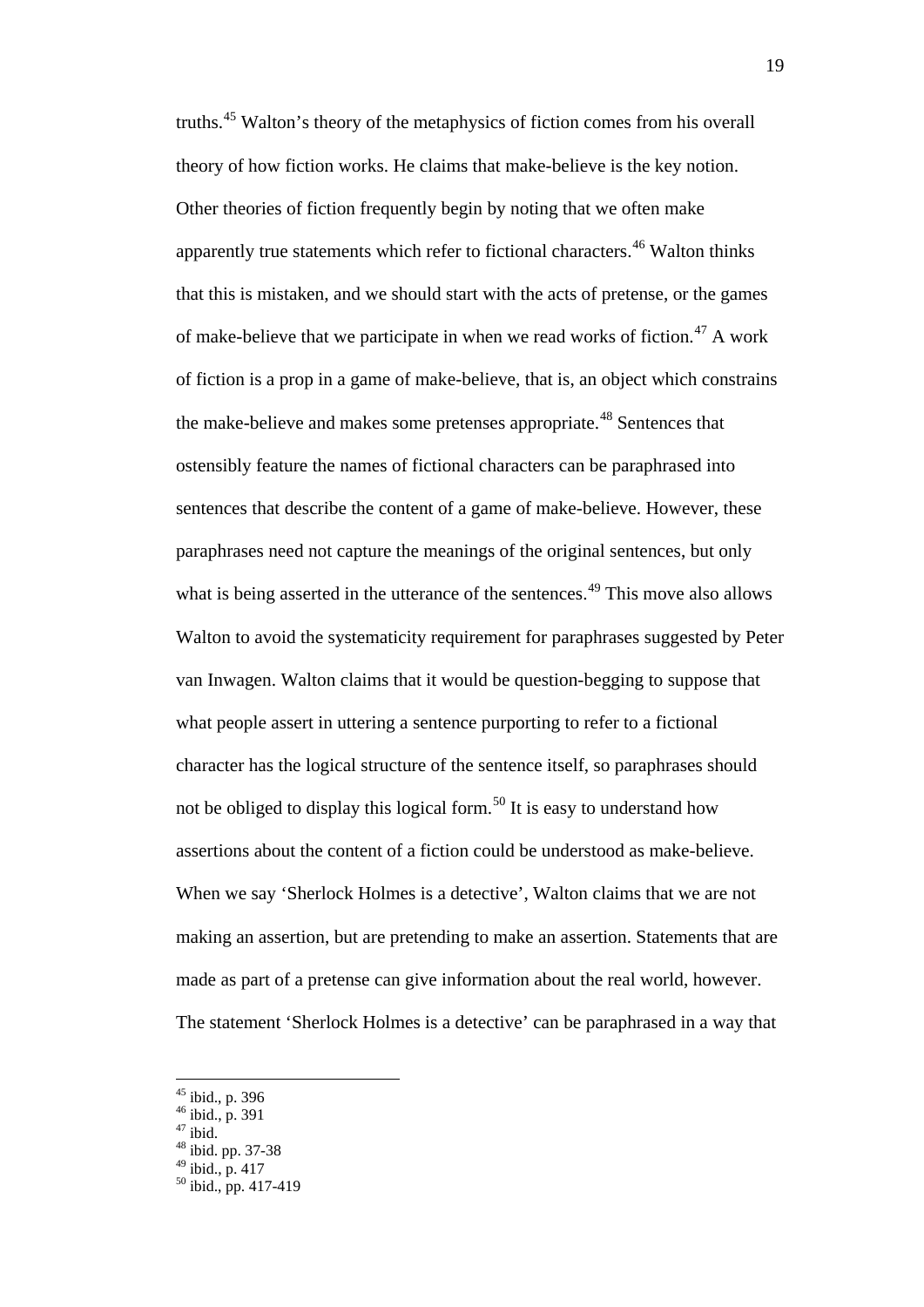shows what this information is. The paraphrase would be something like: 'The Conan Doyle stories are such that one who engages in pretense of kind K (that is, pretense that Sherlock Holmes is a detective) in a game authorised for them makes it fictional of himself in that game that he speaks truly'.<sup>[51](#page-21-0)</sup> This is an untidy paraphrase of a seemingly simple sentence, but it is able to be systematised, and the claim that fictional assertions involve pretense is intuitively plausible. However, it is not so obvious that 'Sherlock Holmes is a fictional character' is part of a systematic pretense. To support his theory, Walton has to claim that 'Sherlock Holmes is a fictional character' is true as part of a 'more or less *ad hoc* or unofficial' game of make-believe, in which there are two kinds of people, namely real people and fictional characters.<sup>[52](#page-21-1)</sup> In such a game, to say 'Sherlock Holmes is a fictional character' is fictionally to speak truly. This is an awkward way to make sense of a seemingly true statement. It is highly doubtful that we are ever pretending that there are different kinds of people in our critical discussions of fiction. Walton's suggestion that the claim that Sherlock Holmes is a fictional character is part of a pretense also requires that it be possible for someone to be engaged in pretense without knowing that they are.<sup>[53](#page-21-2)</sup> That the pretense theory is committed to a thesis that implies a failure of first-person authority over one's own mental states<sup>[54](#page-21-3)</sup> is an uncomfortable conclusion.

Another variety of anti-realism is the prefix fictionalism about fictional characters defended by Stuart Brock.<sup>[55](#page-21-4)</sup> Brock wants to meet van Inwagen's challenge to provide a systematic paraphrase of our claims about fiction. Like the

<span id="page-21-0"></span> $^{51}$  ibid., p. 400<br> $^{52}$  ibid., p. 423

<span id="page-21-1"></span>

<span id="page-21-3"></span><span id="page-21-2"></span><sup>&</sup>lt;sup>53</sup> Jason Stanley, 'Hermeneutic Fictionalism', *Midwest Studies in Philosophy*, vol. 25, 2001, p. 46<br><sup>54</sup> ibid., p. 47<br><sup>55</sup> Brock, 'Fictionalism about Fictional Characters'

<span id="page-21-4"></span>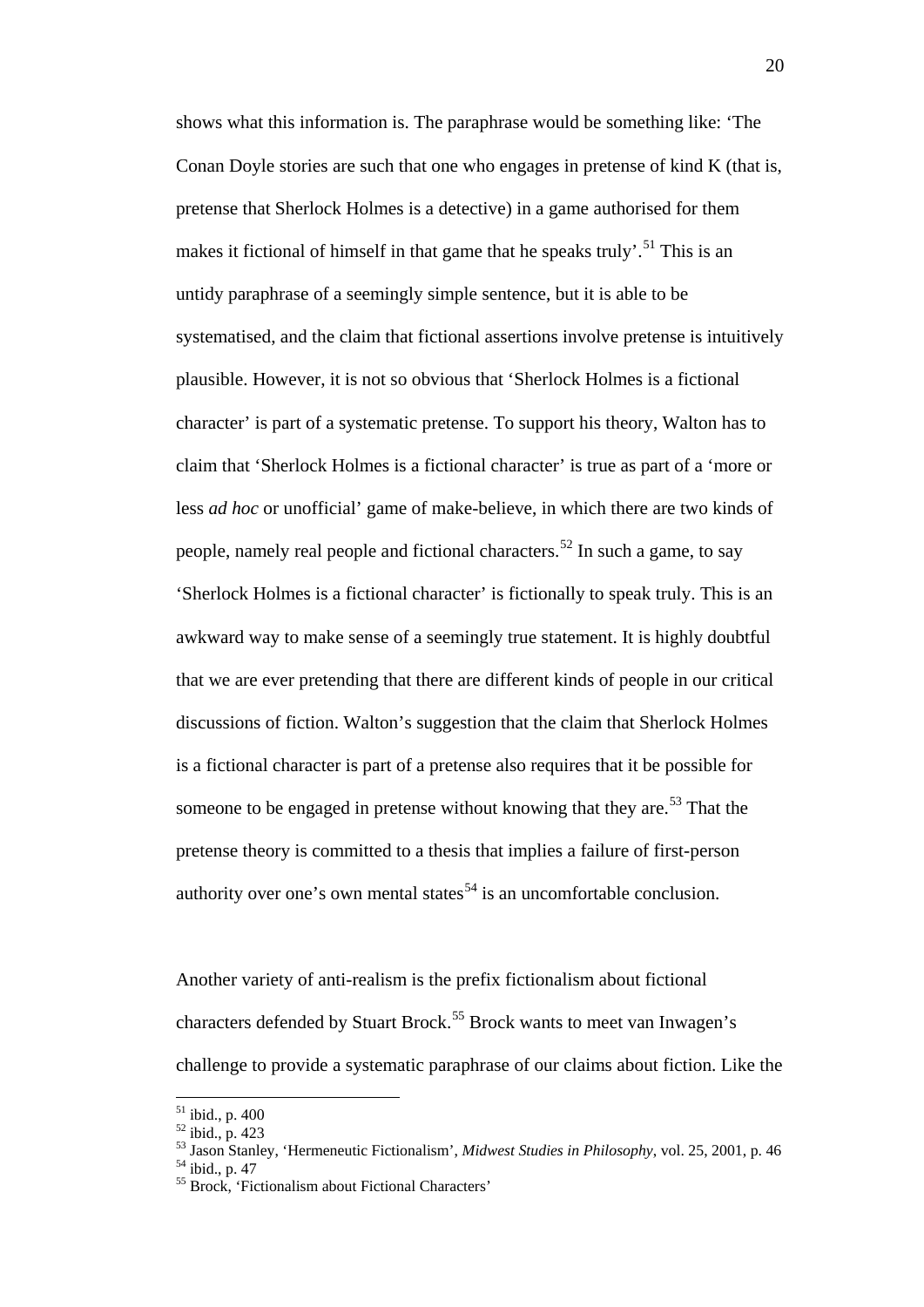artefactualist, he paraphrases fictional statements by adding the prefix 'According to the fiction'.[56](#page-22-0) Unlike realists, he treats singular non-existence statements about fictional characters as straightforwardly true. He puts forward a novel treatment of critical statements, however. His proposal is 'parasitic' on the realist's account of critical statements.<sup>[57](#page-22-1)</sup> The realist takes critical statements as straightforwardly true, but Brock argues that they can be paraphrased by adding the prefix 'According to the realist's hypothesis'.<sup>[58](#page-22-2)</sup> This is a way of allowing us to continue having our critical talk about fictional characters without incurring any ontological commitment to them. Though the fictionalist view does not imply that realism about fictional characters is false, it is reasonable to treat it as an anti-realism (or at least a live option for the anti-realist). An objection to this view comes from Walton.[59](#page-22-3) He argues that the fictionalist cannot provide an adequate and meaning-preserving paraphrase of critical claims. This is because the meaning of a declarative sentence, such as the fictionalist's paraphrase of a critical claim, is generally taken to be determined compositionally. For a sentence to have a meaning, then, every part of it must have a meaning. However, according to Millianism, the meaning of a name is its referent. Because most fictionalists will believe that fictional names do not have referents, their paraphrases of critical claims cannot preserve the meanings of these claims. The prefix fictionalist has a number of options open to respond to this. They can deny that the meaning of a sentence is determined compositionally, or deny Millianism, or deny that a term with no referent makes a sentence meaningless.<sup>[60](#page-22-4)</sup> Perhaps a more serious problem for the prefix fictionalist is that they have given us no

 <sup>56</sup> ibid., p. 5

<span id="page-22-2"></span>

<span id="page-22-1"></span><span id="page-22-0"></span> $57 \text{ ibid.}, p. 9$ <br>  $58 \text{ ibid.}$ <br>  $59 \text{ Walton. } \textit{Mimesis as Make-Believe}, p. 391 \text{ ff}$ 

<span id="page-22-4"></span><span id="page-22-3"></span><sup>&</sup>lt;sup>60</sup> Brock and Mares, *Realism and Anti-Realism*, p. 217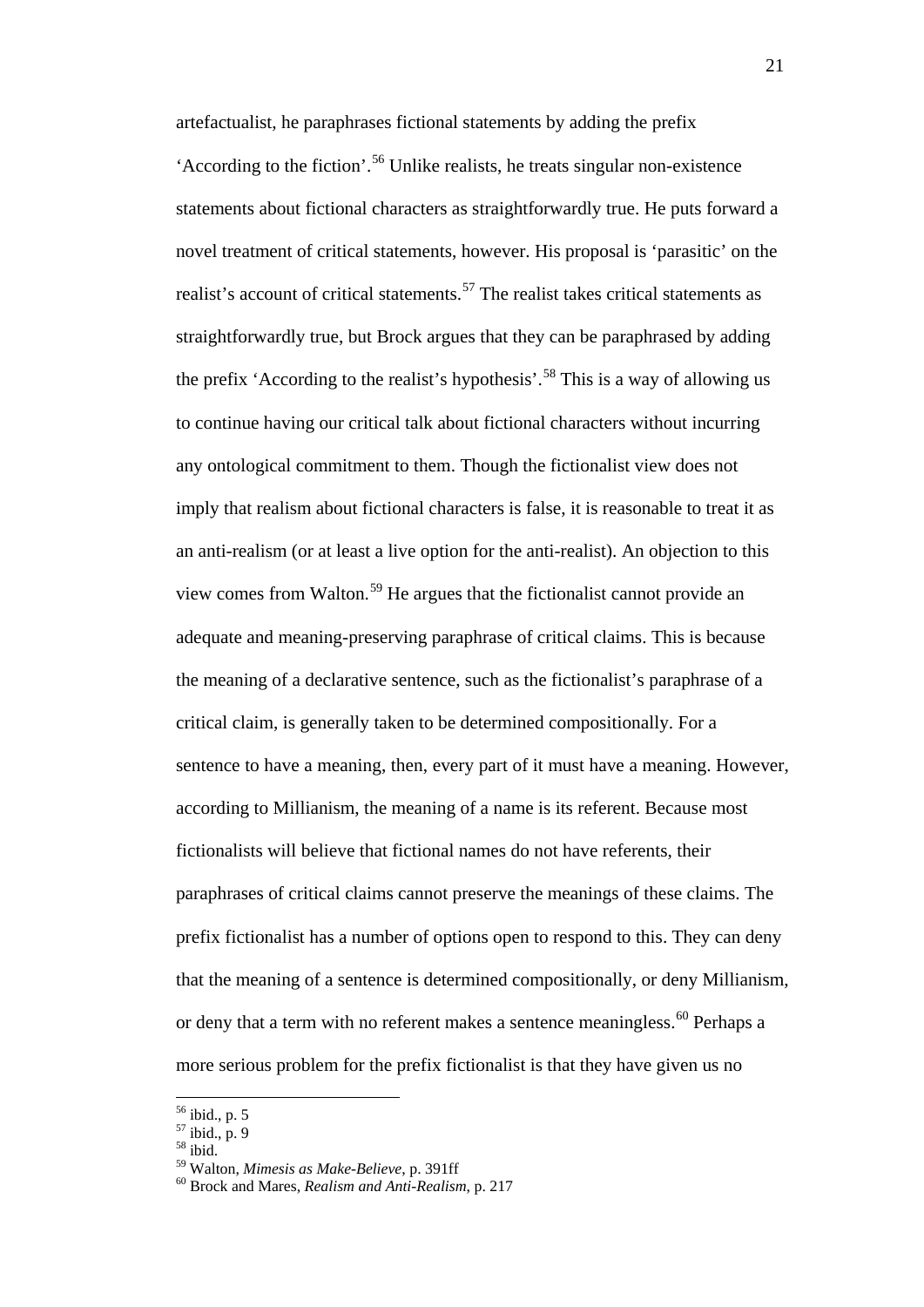reason to think that our ordinary critical claims about fictional characters are elliptical for their paraphrases. It is implausible to think that when we utter (3) (Sherlock Holmes is a fictional character), we are in fact best understood as making a claim about a particular philosophical theory about the ontological status of fictional characters. Until the fictionalist can find a reason not to take (3) at face value, they have not given a persuasive argument that their paraphrases are necessary.

#### <span id="page-23-0"></span>**2.2 Creation**

Among realists about fictional characters, fictional characters are generally thought to be abstract objects. There is clearly no concrete actual person who corresponds to Conan Doyle's descriptions of Sherlock Holmes, and Kripke has given an argument that shows that even if there were, this person would not be Sherlock Holmes. Kripke writes that '[s]everal distinct possible people, and even actual ones such as Darwin or Jack the Ripper, might have performed the exploits of Holmes, but there is none of whom we can say he would have *been* Holmes had he performed these exploits. For if so, which one?<sup>'[61](#page-23-1)</sup> There seem to be a vast number of possible people who have all of the properties that Sherlock Holmes is ascribed in the stories, and it is entirely arbitrary to choose one of them as 'the' Sherlock Holmes instead of any other. It cannot be the case, either, that all of them are Sherlock Holmes. We have the intuition that Darwin and Jack the Ripper are different people, and would continue to be so regardless of how similar they each became to Holmes. The problem of providing secure identity

<span id="page-23-1"></span> <sup>61</sup> Saul Kripke, *Naming and Necessity* (Oxford: Blackwell, 1980), p. 158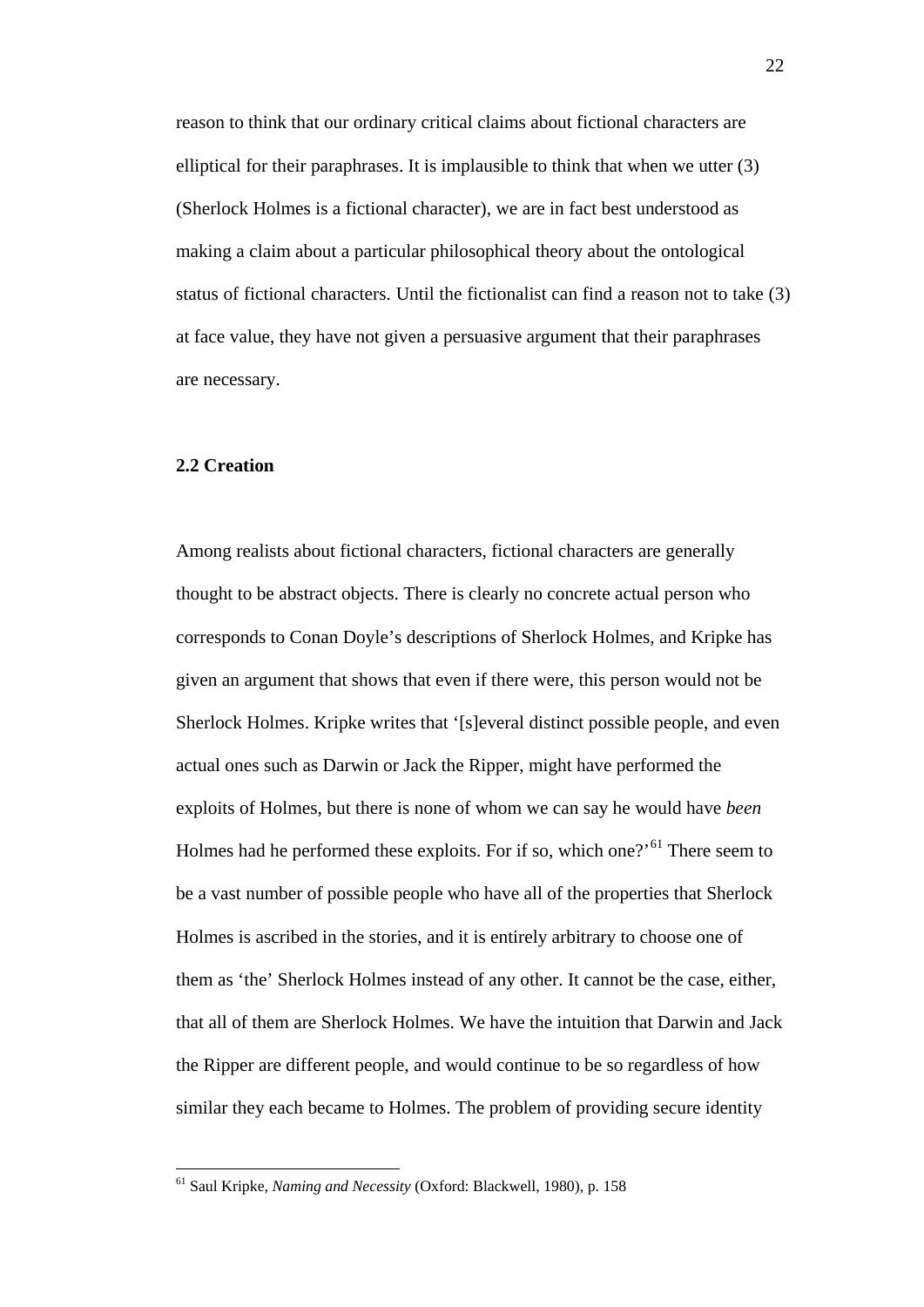conditions is thus a reason to think that fictional characters cannot be concrete objects. Another reason to think this is that concrete objects have spatiotemporal locations, and abstracta do not. Fictional characters do not seem to have spatiotemporal locations. They are not located at the places ascribed to them in their books: there was not a 221B Baker Street at the time in which the Holmes stories were set. Meinongians such as Terence Parsons will deny this.<sup>[62](#page-24-0)</sup> Parsons claims that fictional characters are concrete objects which are located exactly where stories about them say that they are. $63$  The reason that we cannot find Sherlock Holmes in London is that Sherlock Holmes does not exist. This view is implausible not only because it relies on a distinction between being and existence, but because it implies that two distinct objects can occupy the same spatiotemporal region. Fictional characters are also not located wherever stories about them are located. Works of fiction are themselves abstract objects, and thus have no spatiotemporal locations.<sup>[64](#page-24-2)</sup> Token copies of a story contain token descriptions of fictional characters, but the existence of a concrete description of an entity in a particular place does not imply that the entity is at that place as well.<sup>[65](#page-24-3)</sup> For instance, a token description of a real person in a work of non-fiction does not imply that the person is located where the description is (and no-one would take it to do so). There are no other plausible options for a concrete realist to use to tell us where fictional characters are.<sup>[66](#page-24-4)</sup> If there are fictional characters, then, they are abstract.

<span id="page-24-0"></span> <sup>62</sup> Terence Parsons, *Nonexistent Objects* (New Haven and London: Yale University Press, 1980), pp. 49-60<br> $^{63}$  ibid., p. 55

<span id="page-24-1"></span>

<span id="page-24-4"></span><span id="page-24-3"></span>

<span id="page-24-2"></span><sup>&</sup>lt;sup>64</sup> See chapter four for further discussion of this.<br><sup>65</sup> Thomasson, *Fiction and Metaphysics*, p. 37<br><sup>66</sup> Though Jeffrey Goodman, an abstract realist about fictional characters, thinks they do have a spatial location: roughly, Earth. See Jeffrey Goodman, 'Where is Sherlock Holmes?', *Southern Journal of Philosophy*, vol. 41, 2003, pp. 183-198.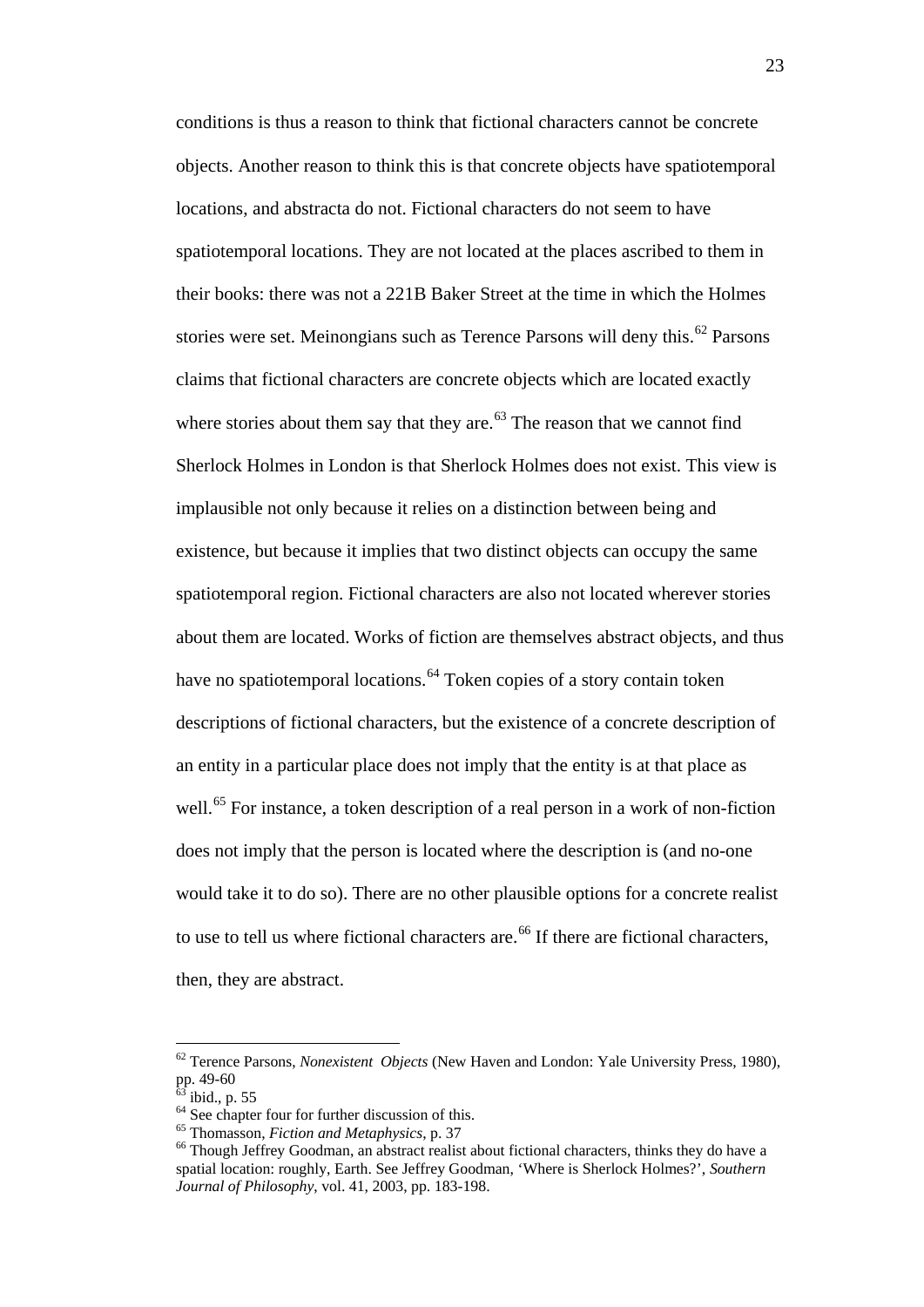Philosophers have frequently believed that abstract objects cannot have any causal connection with us. Because of this, creationism about fictional characters has been seen as an unintuitive view. There are, however, good reasons to accept it. One of these is that we accept the truth of sentences such as

(7) Sherlock Holmes was created by Arthur Conan Doyle.

As Amie Thomasson notes, our acceptance of the created status of fictional characters can help us make sense of some of our modal claims about fiction. For instance, 'we count our good luck that certain characters like Sherlock Holmes were created when, given a busier medical practice, Arthur Conan Doyle might never have created him'.<sup>[67](#page-25-0)</sup> It does not make sense to do this if Holmes is not literally created. An even clearer example that Thomasson uses is this: 'If someone contended that George Washington was a great fan of Sherlock Holmes, we might object that in Washington's time there was no Sherlock Holmes – the Holmes character was not created until  $1887'$ .<sup>[68](#page-25-1)</sup> Certainly no-one, whether a creationist about fictional characters or not, would accept the truth of 'George Washington was a great fan of Sherlock Holmes'. However, the creationist can show why it is literally impossible for this to be the case: Holmes cannot be admired until after he is created. A non-creationist realist will have to accept that it is logically possible, though fantastically unlikely, that Washington was, in fact, a fan of Holmes. This is an unacceptable consequence.

<span id="page-25-1"></span><span id="page-25-0"></span><sup>67</sup> Thomasson, *Fiction and Metaphysics*, p. 6 <sup>68</sup> ibid., pp. 5-6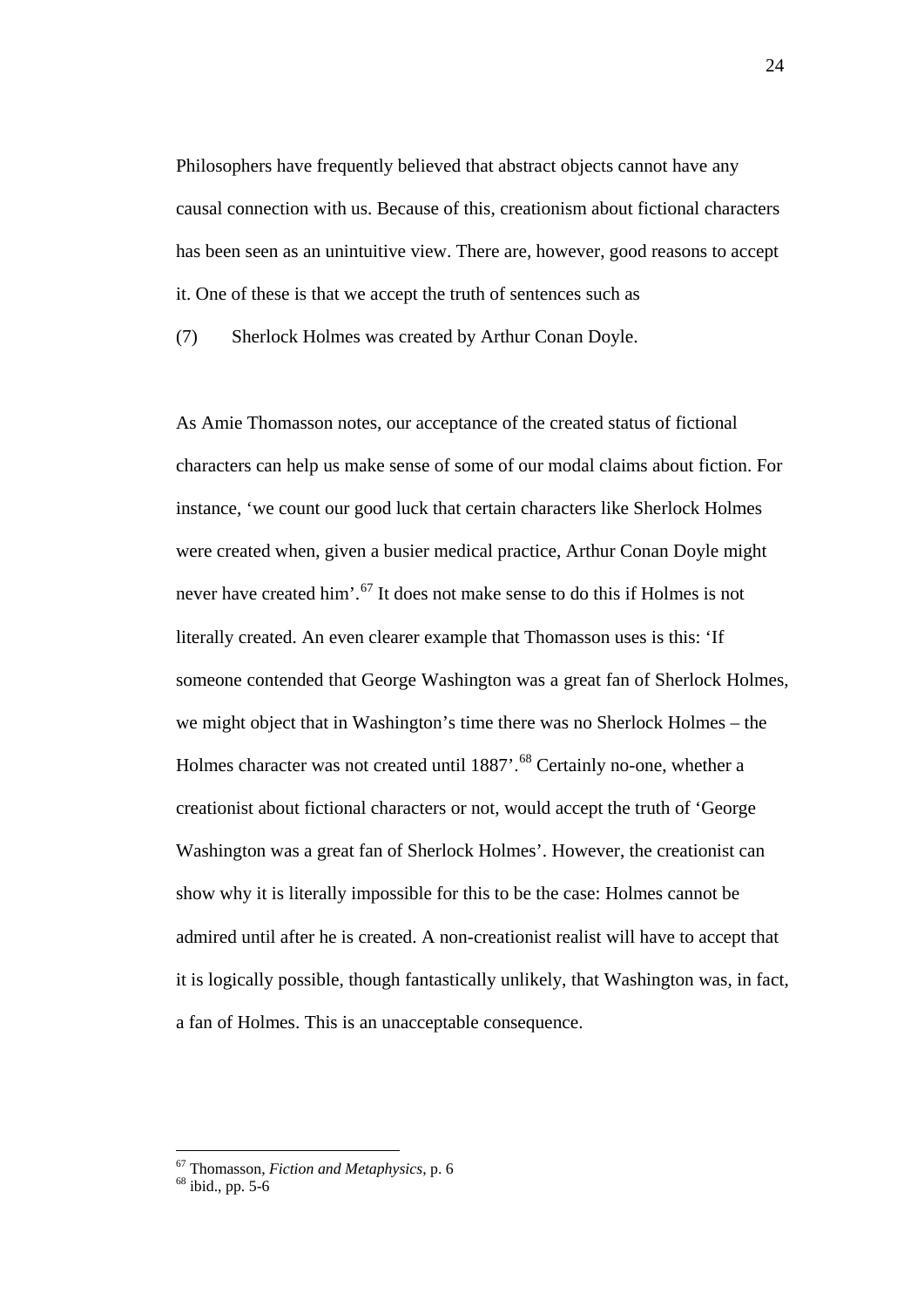There is a further reason for treating fictional characters as created. Anyone who wants to claim that fictional characters exist requires a way to provide identity conditions for them, and creationism about fiction enables this to be done. Simply, a fictional character has the essential property of being created in the very act of creation in which it was. Two characters which appear in different stories are identical if and only if they were both created in the same act of creation, or are appropriately causally connected (through a causal chain of the kind described by Kripke)<sup>[69](#page-26-0)</sup> to the original act of creation. Thomasson calls the dependence of a fictional character on the circumstances of its creation a 'rigid historical dependence'. Fictional characters are also dependent on human intentionality for their continued existence. A fictional character can go out of existence if no records or memories of it survive. Fictional objects thus have a 'generic constant dependence' on concrete copies of the fictions in which they appear, and on there being competent users of the language who are capable of reading these fictions.<sup>[70](#page-26-1)</sup> They are generically dependent because they depend on there being some concrete copy and some reader, but not on any particular copy or any particular reader. They are constantly dependent because they exist only as long as there is some copy and some reader.<sup>[71](#page-26-2)</sup> It is worth noting at this point that Thomasson's theory fits fictions into her ontology in the same category as fictional characters, that is, as dependent abstract objects. Because of this, Thomasson's ontology is not qualitatively unparsimonious.<sup>[72](#page-26-3)</sup> If we already believe in the existence of fictions, then a belief in the existence of fictional characters is not a belief in a different kind of entity.

<span id="page-26-0"></span><sup>&</sup>lt;sup>69</sup> Kripke, *Naming and Necessity*<br><sup>70</sup> Thomasson, *Fiction and Metaphysics*, p. 36

<span id="page-26-3"></span><span id="page-26-2"></span>

<span id="page-26-1"></span><sup>70</sup> Thomasson, *Fiction and Metaphysics*, p. 36 <sup>71</sup> ibid. <sup>72</sup> See David Lewis, *Counterfactuals* (Cambridge: Harvard University Press, 1973), p. 87, on qualitative and quantitative parsimony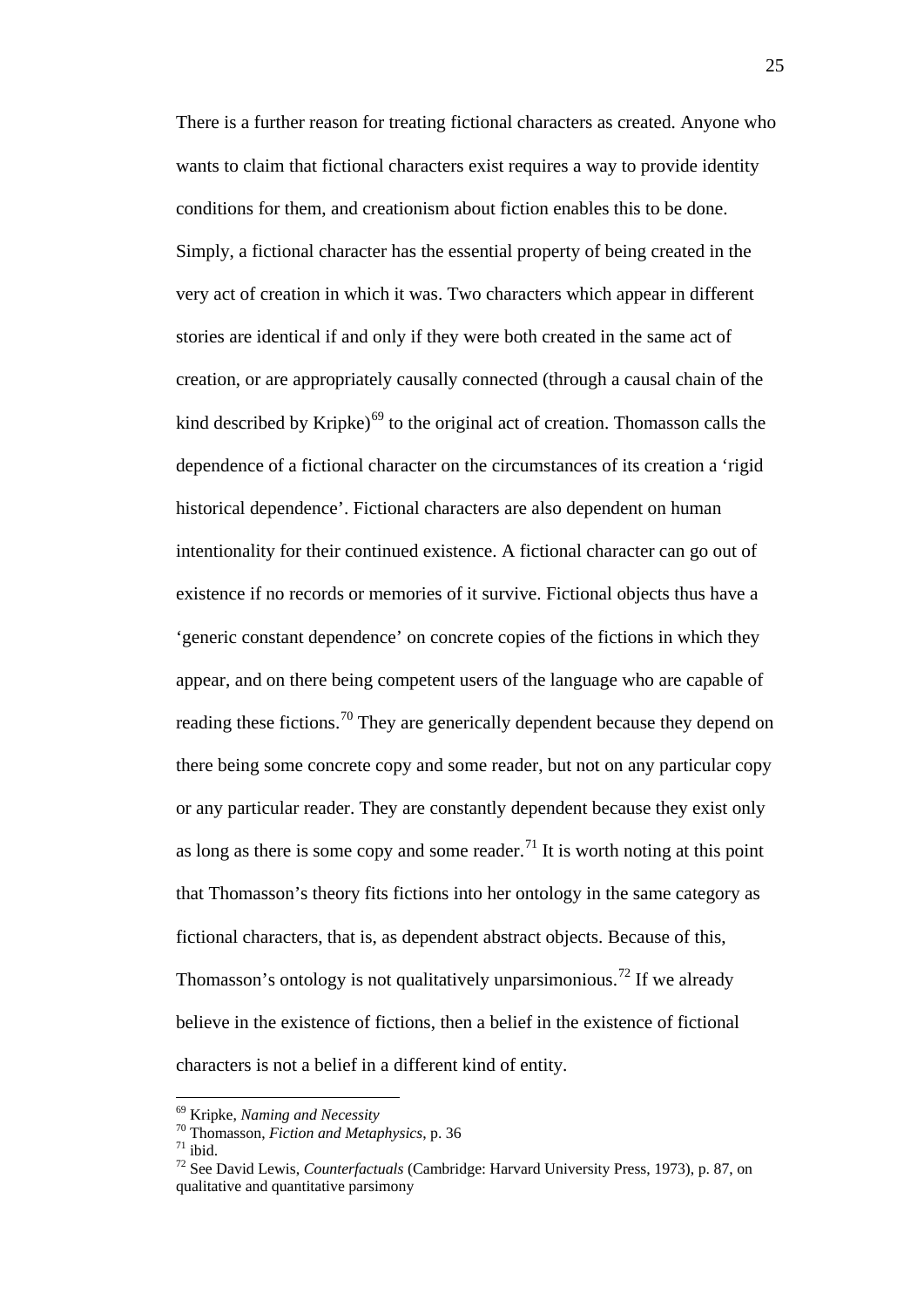In Thomasson's theory, the appearance of a character in a particular fiction is a result of a deliberate and knowing act by a particular author. This is the basis of her conditions for identifying characters across fictions. The first condition she suggests is as follows:

We can at least specify an important necessary condition C for the identity of characters x and y appearing in literary works K and L respectively: The author of L must be competently acquainted with x of K and intend to import x into L as y… By "competent acquaintance" I mean the kind of acquaintance that would enable the author to be a competent user of the name of x (supposing x were named), as it is used in K.[73](#page-27-0)

It can clearly be seen that this condition can closely be linked with the causal chain theory of reference developed by Kripke.<sup>[74](#page-27-1)</sup> For an author to be referring to a particular (and previously created) fictional character, they must have learnt the name from an appropriate causal chain in an appropriate way (for instance, by reading the book that the character first appeared in). This seems to be a sensible necessary condition for trans-fictional identity. It allows characters in literary works in the same series be identified as the same, because (for instance) Arthur Conan Doyle was competently acquainted with the Sherlock Holmes of *A Study in Scarlet*, as he was the author of the work, and he intended to import Sherlock Holmes into *The Sign of the Four*. It also solves a case that Thomasson discusses – the case of Pamela.[75](#page-27-2) Pamela appears in Samuel Richardson's *Pamela*, and this book is parodied by Henry Fielding's *Joseph Andrews*. Thomasson also imagines a Fred Jones, who by sheer coincidence and without any knowledge produces a

<span id="page-27-1"></span><span id="page-27-0"></span> $^{73}$  ibid., p. 67<br> $^{74}$  Kripke, *Naming and Necessity* 

<span id="page-27-2"></span><sup>&</sup>lt;sup>75</sup> Thomasson, *Fiction and Metaphysics*, p. 56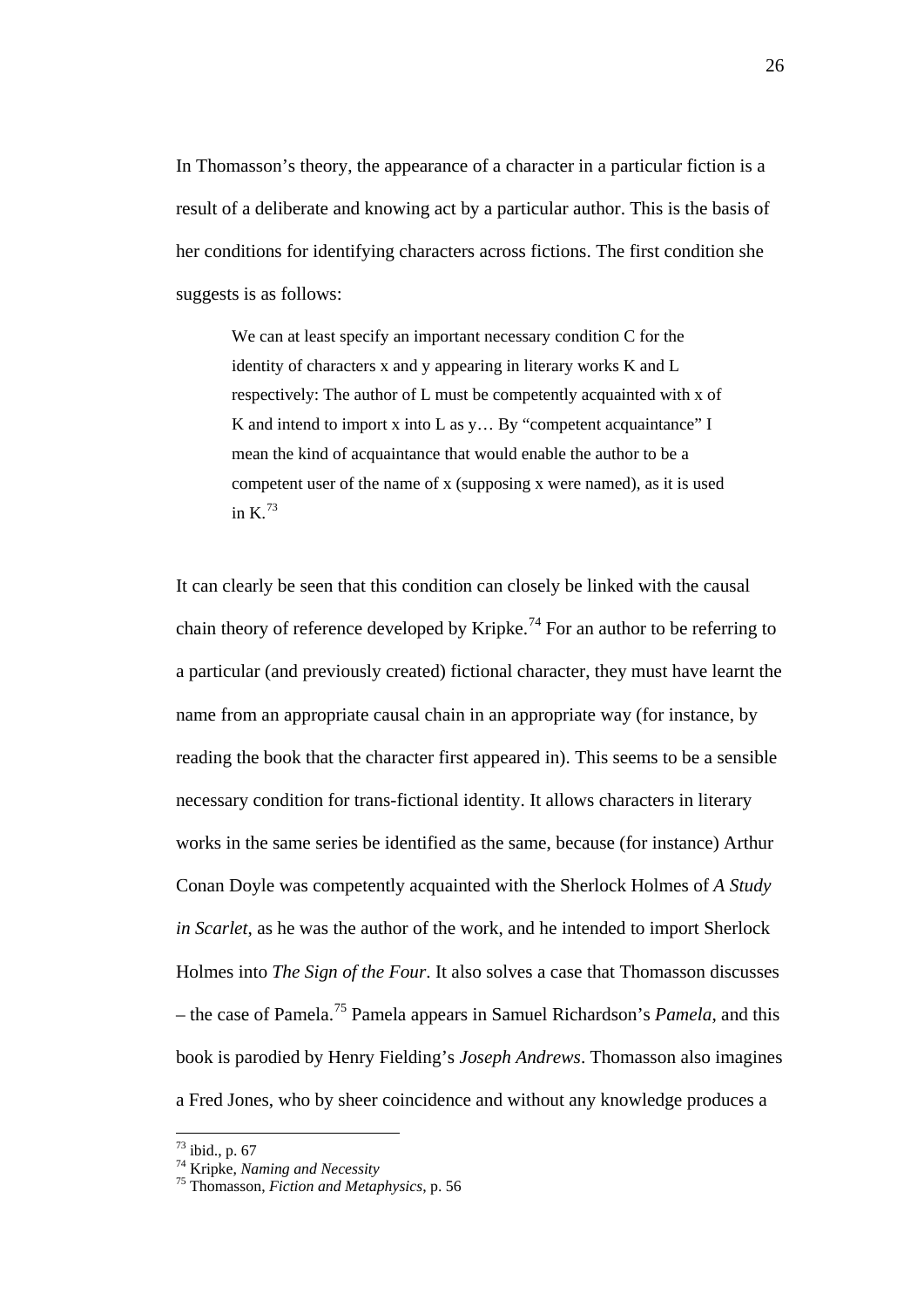fiction word-for-word identical to Richardson's. Intuitively, the Pamelas of Richardson's and Fielding's works are the same, but the Pamela of Jones's work is a different (though remarkably similar) character. The condition for identity above can make this case fit this intuition. Fielding is competently acquainted with the Pamela of Richardson's work, and intends to import her into his own work, and Jones does not. Another way to put this is that the two characters originate in different acts of creation. Fielding is competently acquainted with the original act of creation (through having read the relevant book), and Jones is not. There is a causal chain leading from Richardson's act to Fielding's, and there is not one leading from Richardson's act to Jones's. If we accept a Kripkean view of reference, then we find that creationism about fictional characters allows us to present a viable way of identifying characters across stories. This is a major argument in favour of the creationist view.

Creationism about fictional characters is denied by both anti-realists and Platonists. Anti-realists may say that creationism is trivially true, in that all the fictional characters there are (none of them) are created, but can also say that it is false to say that Sherlock Holmes was created, because 'x was created' implies 'x exists'.

The reason that Platonists about fictional characters do not believe that fictional characters can be created is that abstract objects cannot have causal connections with us. (This point also applies to David Lewis' concrete realism.) To create an abstract object on a Platonist account is to bring into existence something with which you can have no causal connection, which is a patent absurdity. An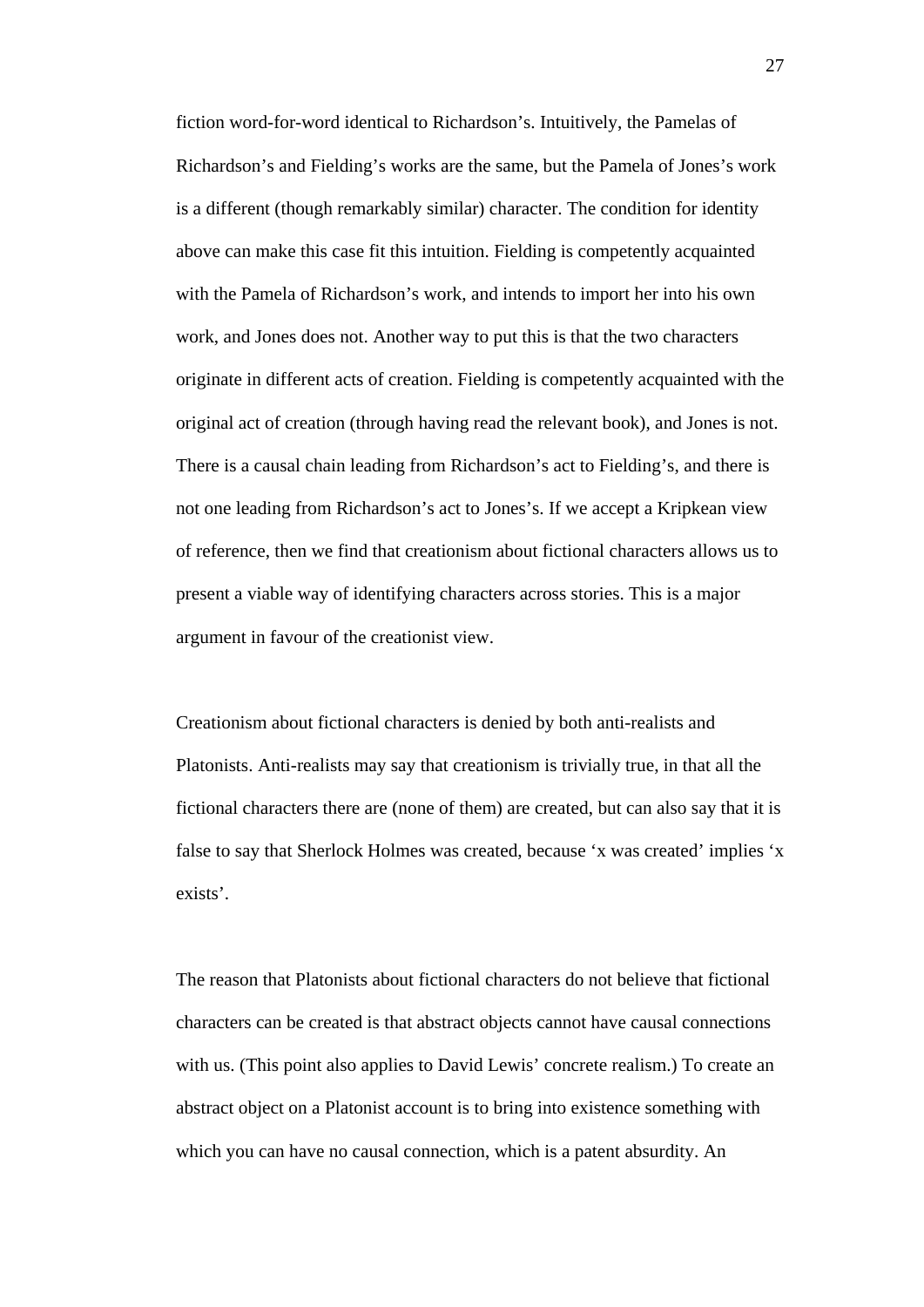abstractum which is necessarily existing in logical space cannot be brought into being by any intentional action. Harry Deutsch described the conflict between creationism and the ordinary view of abstract objects as the 'creation problem'. The creation problem can be best represented as an argument as follows:

- 1. Fictional characters are abstract objects.
- 2. Creating an object entails bringing it into existence or causing it to exist.
- 3. Abstract objects cannot stand in causal relations.
- 4. Therefore, fictional characters are not created.  $76$

Deutsch's solution to the creation problem is a novel one. It is generally thought that the creation of any object implies that object's being brought into existence. Indeed, this may be regarded as a fact about the concept of creation.<sup>[77](#page-29-1)</sup> Deutsch rejects this. He argues for this by noting that there is a plenitude of abstract objects, and therefore any description that an author makes of a character is almost certain to describe some abstract object (Deutsch does not make it clear whether the line is drawn at impossibility or at some other point). The other important aspect of the creation of fictions on Deutsch's account is that the author's word is law. It is impossible for an author to misdescribe a character he is authoring. The author's activity is stipulative. Deutsch calls this the 'principle of poetic license'.<sup>[78](#page-29-2)</sup> These two points taken together are supposed to show that literary creation is stipulation: an author creates a character by stipulating what the character is like. This is creation because of the principle of poetic license – the author's stipulation cannot be wrong, and is attributive of the character. This

<span id="page-29-0"></span> <sup>76</sup> Deutsch, 'The Creation Problem', p. 210

<span id="page-29-1"></span> $\frac{77}{7}$  Yagisawa, 'Against Creationism in Fiction', p. 156<br><sup>78</sup> Deutsch, 'The Creation Problem', p. 211

<span id="page-29-2"></span>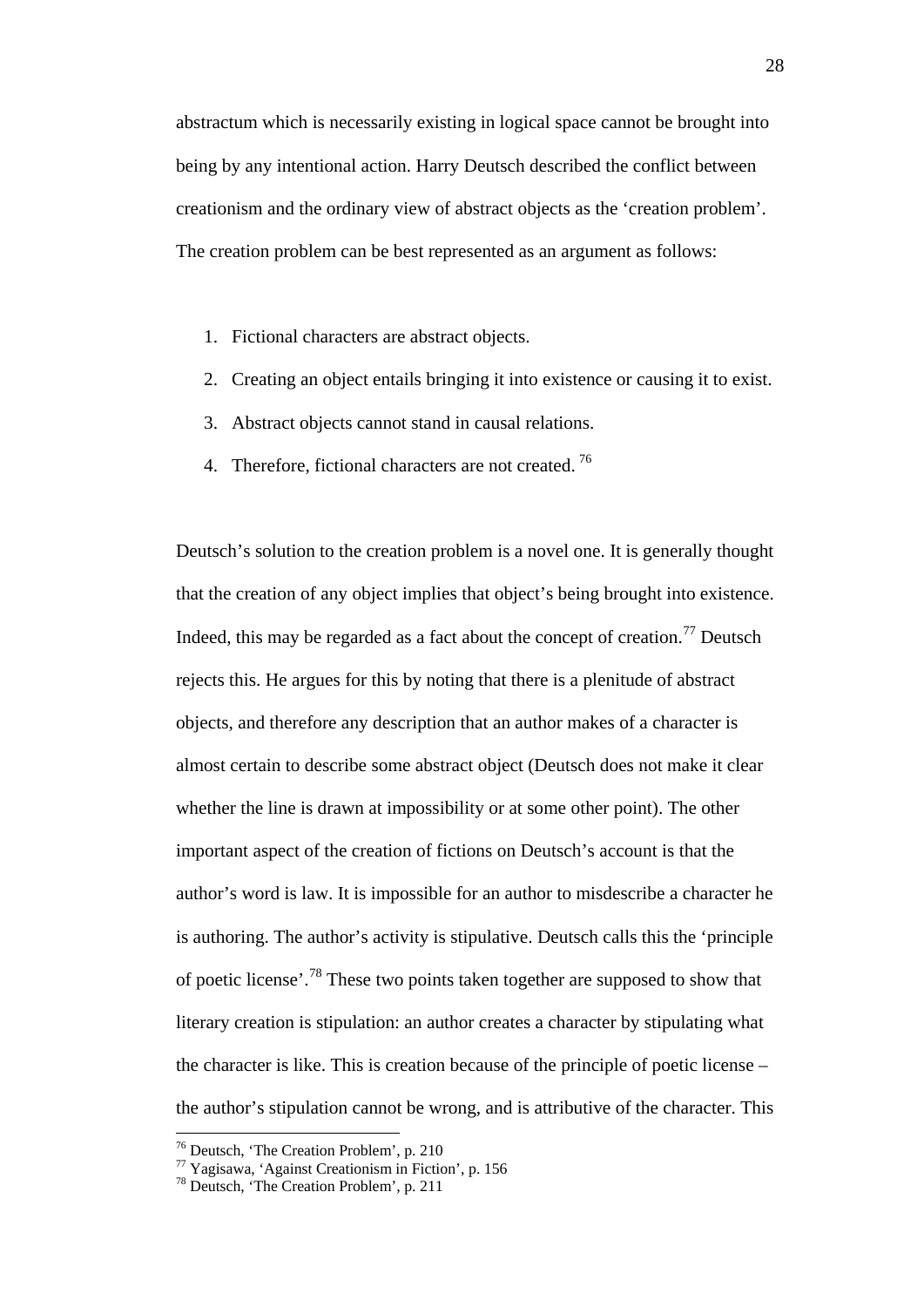is a looser sense of create than we are used to using. Deutsch in fact suggests that 'create' in a literary context means something more like 'invent in the imagination' than 'bring into existence'.<sup>[79](#page-30-0)</sup> Because of this, Deutsch's creationism is quite different from the creationism of the artefactualist. It could be argued that Deutsch is not a creationist about fictional characters at all, but this may be slightly misleading, as he does believe that fictional characters are created. He is not attempting to propose a 'watered-down' sense of creation, but a different one. It can be argued, though, that Deutsch's version of creation as stipulative selection is not any kind of creation at all. Stefano Predelli notes that '[a]ny freely chosen consistent collection of arithmetical properties, for that matter, may be guaranteed to correspond to a class of numbers, without it being appropriate to credit the selector with the power of having created that set-theoretic item'.<sup>[80](#page-30-1)</sup> Deutsch's solution to the creation problem strays so far from our ordinary notion of creation that it will be better to find another solution.

Ontological realists about fictional characters, that is, those who believe that there are fictional characters, typically do not base their judgement on the truth of statements about the content of a fiction. The statements that do cause the realist to commit to fictional statements are the statements that are made in our critical discussion of fiction. Perhaps the paradigmatic example of such a statement is:

(3) Sherlock Holmes is a fictional character.

Any theory of fiction is absolutely obliged to be able to make sense of this statement. The statement seems to imply that an individual (Sherlock Holmes) is

<span id="page-30-1"></span><span id="page-30-0"></span><sup>&</sup>lt;sup>79</sup> ibid., p. 216<br><sup>80</sup> Stefano Predelli, 'Musical Ontology and the Argument from Creation', *British Journal of Aesthetics*, vol. 41, no. 3, July 2001, p. 287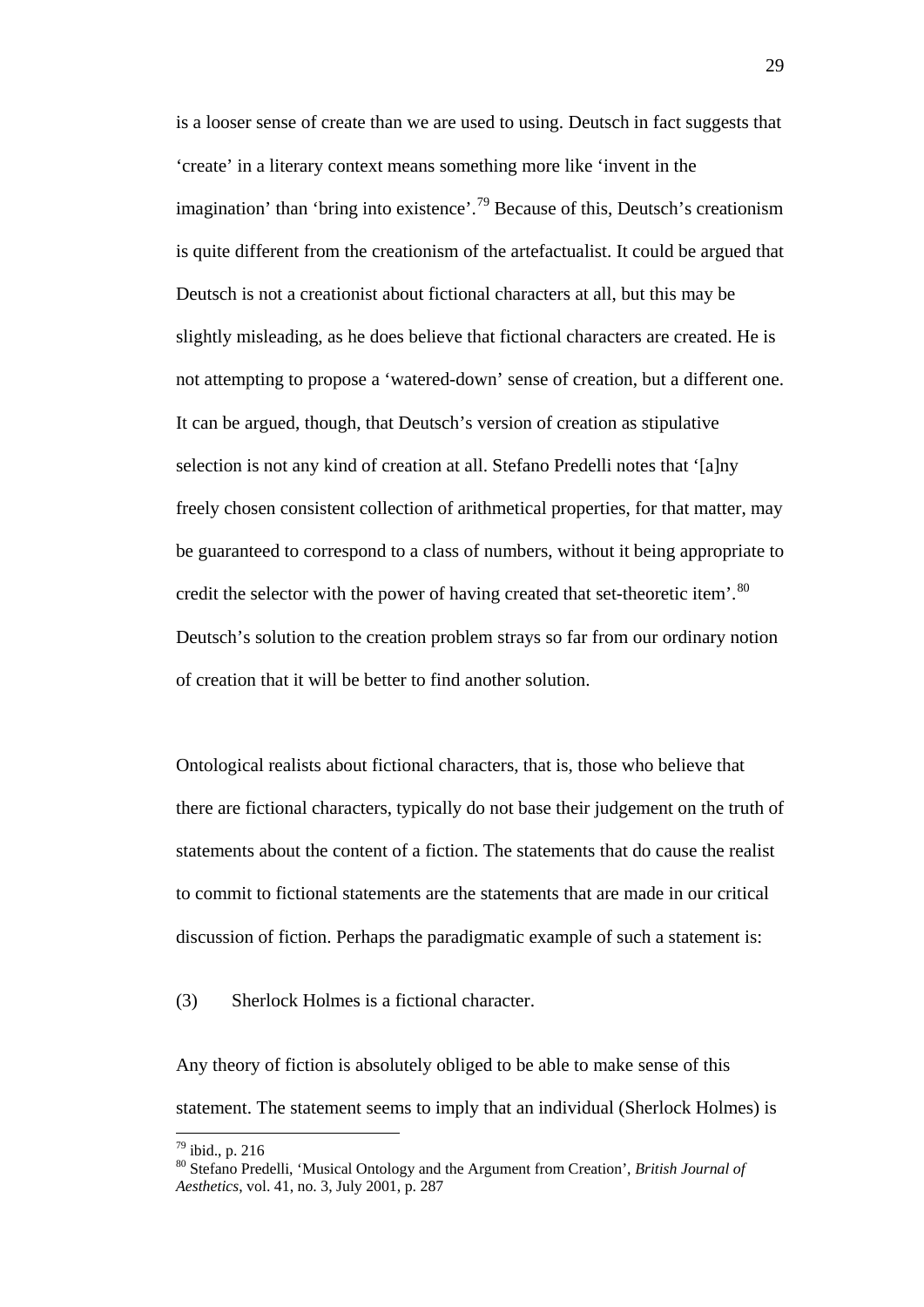an example of a particular kind of thing (a fictional character). To make sense of the statement requires some kind of notion of what this kind of thing is, and what other objects both do and (importantly) do no belong to it. Eternalist (noncreationist) views of fiction must be able to delineate what are and what are not fictional characters in order to make sense of (3). It will be argued that they cannot do this.

On the possibilist view (the view of David Lewis), Sherlock Holmes is a human being, the same kind of thing as you and me. The difference between Sherlock Holmes and you and me is that we are actual and he is not, which simply means that we are human beings in this world and he is a human being in another world. I am certain that I am not a fictional character, so if Sherlock Holmes is the same kind of thing as me, but differs only in virtue of his non-actuality, then he is not a fictional character either. Another thing of the same kind as Sherlock Holmes is Frederick Holmes, who is the unactualised possible human being named 'Frederick Holmes' who does exactly the same things as Sherlock Holmes does. There should be some basis on which Sherlock Holmes is a fictional character, but I am not, and Frederick Holmes is not. The difference seems to be that in the actual world there are fictional stories, authored by Sir Arthur Conan Doyle, about Sherlock Holmes, but there are no fictional stories about me (I am actual, after all) or about Frederick Holmes. However, this creates a further question. On what basis can the actual Conan Doyle stories be said to be about the non-actual person Sherlock Holmes? It cannot be because Sherlock Holmes is the only nonactual person to have done what Doyle reports him as doing, because Frederick Holmes did those things too. In fact, there could be actual people, such as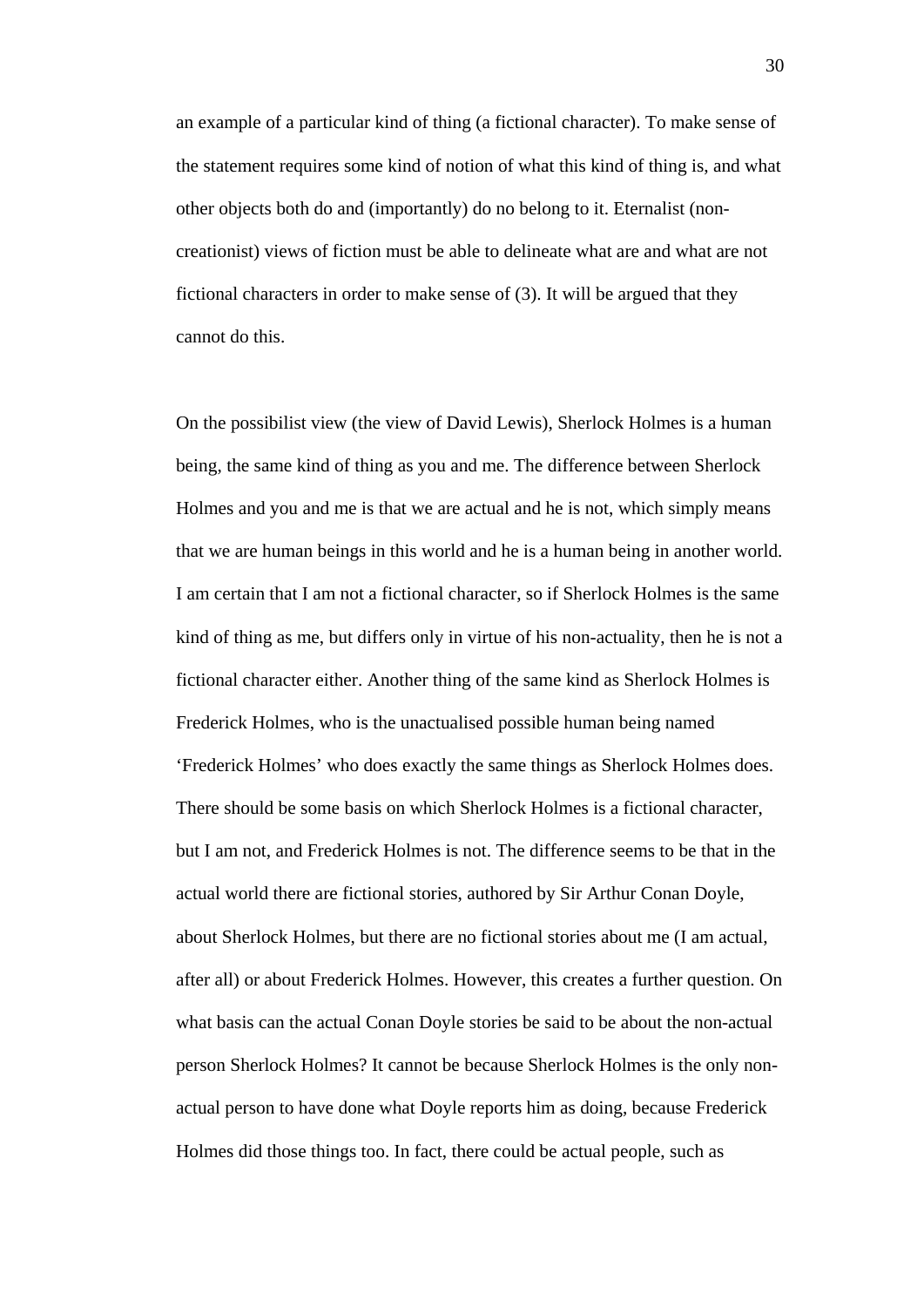Darwin or Jack the Ripper, who performed the deeds of Holmes in another possible world (at least, if we believe in trans-world identity). If Conan Doyle was just describing the adventures of some non-actual detective, he could have been mistaken about the details. It would be possible that the Sherlock Holmes stories are in fact about Frederick Holmes, and thus that Frederick Holmes is a fictional character and Sherlock Holmes is not. That is an unacceptable consequence. It also cannot be the case that every person who performs the acts that Sherlock Holmes is ascribed the performance of in the stories is Sherlock Holmes, because Darwin and Jack the Ripper would still be different people, no matter how similar they each became to Holmes.<sup>[81](#page-32-0)</sup> Even if we take Sherlock Holmes to be anyone who performs the acts ascribed to Sherlock Holmes, and recorded as doing so by Watson, and called 'Sherlock Holmes', we clearly do not have a unique individual who is Sherlock Holmes. There are (at least on Lewis' account) many possible individuals who fit.

There is in fact an even more serious problem with the claim that Sherlock Holmes is a fictional character because of the actual Conan Doyle stories about him. It is simply that the Conan Doyle stories are not about him. The possible worlds of David Lewis are totally causally unconnected to us, and the people in them are also totally causally unconnected to us. In order for the actual Conan Doyle stories to be about the non-actual person Sherlock Holmes, there would have to be some causal connection between the two, or there must be some way for Conan Doyle to pick out Sherlock Holmes without some causal connection. As regards the first option, the Conan Doyle stories actually exist, and would

<span id="page-32-0"></span> <sup>81</sup> Kripke, *Naming and Necessity*, p. 158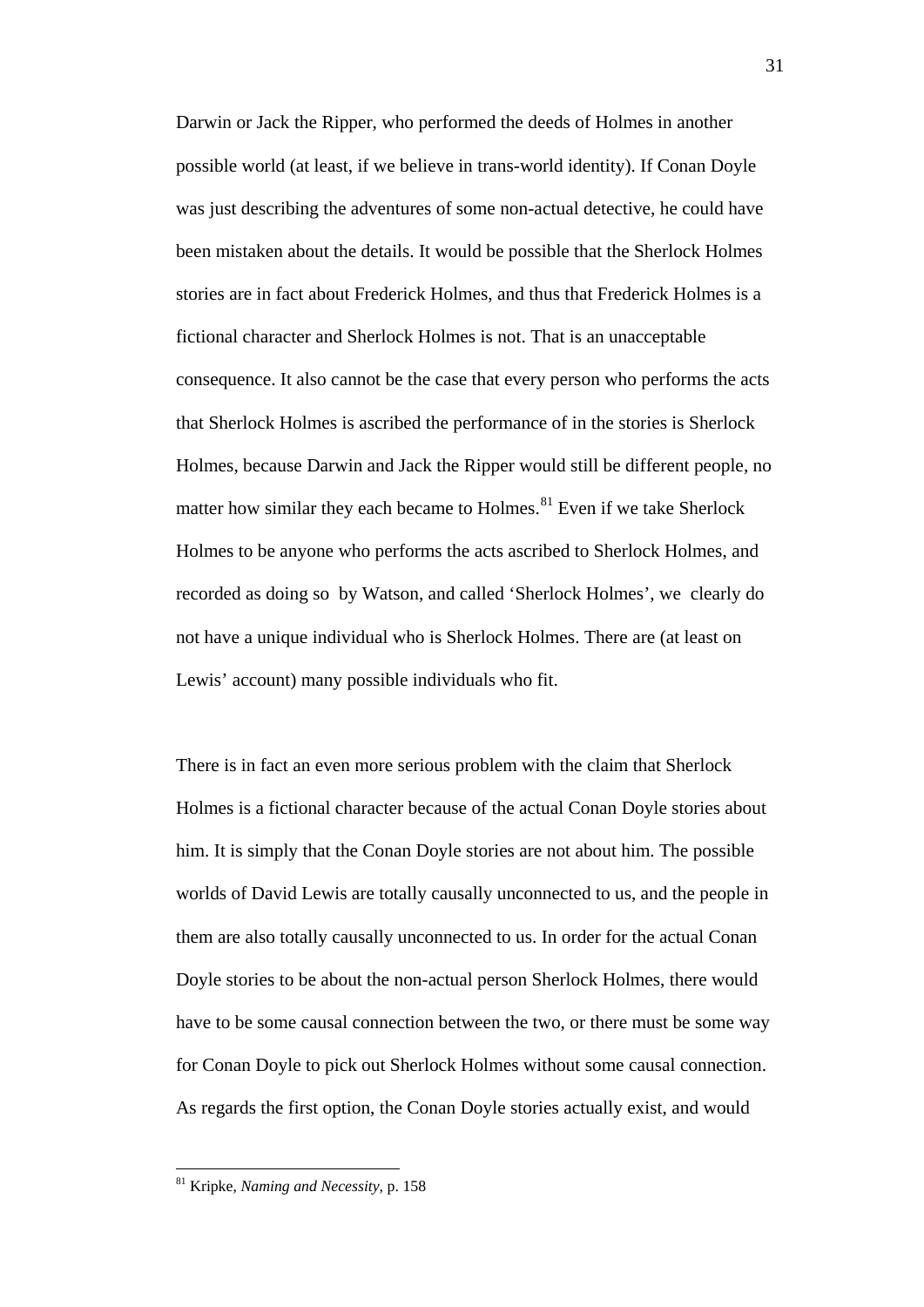actually exist even if Sherlock Holmes did not exist in any possible world. Sherlock Holmes exists, but is not actual, and would have existed even if there were no actual stories with a character named 'Sherlock Holmes'. The person Sherlock Holmes and the Conan Doyle stories are totally independent of one another.<sup>[82](#page-33-0)</sup> For the second option, Conan Doyle cannot succeed in referring by description to Sherlock Holmes. This is because Sherlock Holmes is not a unique individual. The best that Conan Doyle can do is to refer to a set of individuals in different possible worlds (who are presumably counterparts of each other). If we are to take the Conan Doyle stories as referring to one Holmes, there is no principled way to decide which one. We cannot thus say of any non-actual Holmes that Conan Doyle was referring to him and not to somebody else. It therefore cannot be said that Sherlock Holmes is a fictional character because of (or in virtue of) the Conan Doyle stories. Individuating fictional characters from unactualised possibles must thus be done in some other way, and there are no other obvious plausible candidates.

Now to briefly describe how I believe the argument generalises to all eternalist views. The basis of the view of eternalism about fictional characters is that fictional characters are not the kind of thing that can be created because they are not the kind of thing that authors can have the right kind of causal interaction with. If authors cannot create characters, though, on what basis can they be said to be writing about a particular character? Unless the character has some real causal properties (of which the most useful would be 'created by such-and-such

<span id="page-33-0"></span> $82$  This point is rather similar to one of the more serious objections to Lewis' modal realism: 'the problem of explaining what these [worlds] would have to do with modality if there were any of them.', from Peter van Inwagen, 'Plantinga on Trans-World Identity', in Peter van Inwagen and James E. Tomberlin (eds), *Alvin Plantinga* (Dordrecht: D. Reidel Publishing Company, 1985), p. 119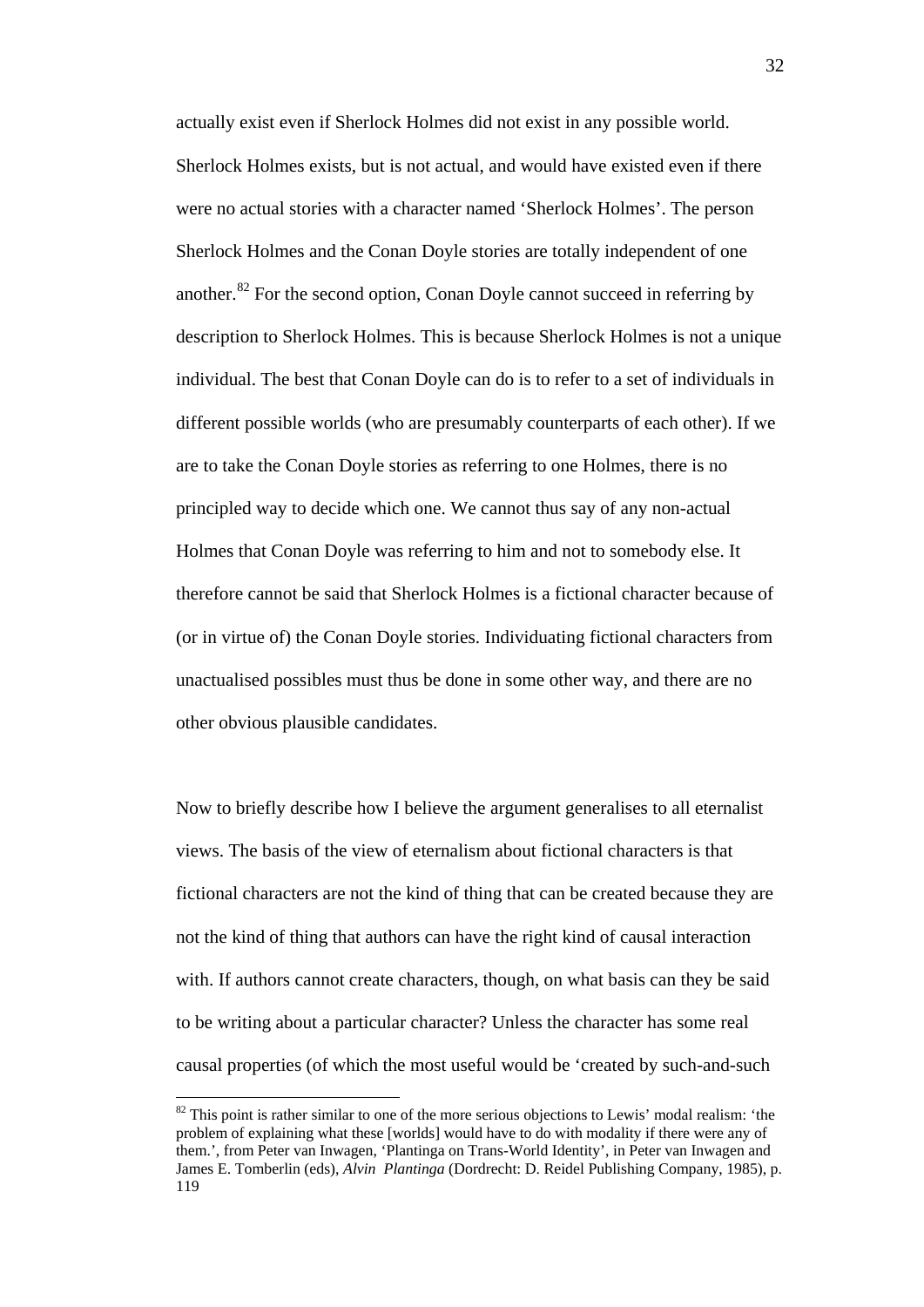an author in such-and-such an act of creation), the author could be mistaken, as above. Conan Doyle could have written slightly incorrect stories about the Meinongian nonexistent Frederick Holmes, or the Platonic abstractum Frederick Holmes, without the actual content of the stories being any different than they were. In each of these cases, Frederick Holmes is the same kind of thing as Sherlock Holmes. But Frederick Holmes is, intuitively, not a fictional character. On eternalist views, Sherlock Holmes thus cannot be a fictional character either. The theorist is left with 3 options: deny the truth of (3) ('Sherlock Holmes is a fictional character'), reject realism about fictional characters, or become a creationist about fictional characters. My personal inclination is to accept both (3) and be an ontological realist, but, if it could be shown that creationism about fictional characters is incoherent, this argument would succeed in showing realism to be false.

The foregoing discussion can be used to consider a problem for any creationist view of fiction: that of determining when a fictional character comes into existence. No eternally existing object can be a fictional character, and I believe that there are fictional characters (of which Sherlock Holmes is one). There is therefore a time at which Sherlock Holmes came into existence. One argument against the eternalist view is that an author cannot decide what an eternal object is like, but can decide what a character is like according to a story. However, this does not necessarily tell us what a character is like *simpliciter*. [83](#page-34-0) How, then, do

<span id="page-34-0"></span><sup>&</sup>lt;sup>83</sup> It seems possible that, even if artefactualism is the correct theory of fictional objects, the best way to find out what is true according to a story may be to make-believe that Lewis' theory is correct. This may even be the way for abstractists to deal with critical statements that assume that fictional characters have a mental life of their own, such as 'Holmes would not have needed tapes to get the goods on Nixon': it is true according to the story, in the Lewisian sense of 'according to the story'. Cf. Kit Fine, 'The Problem of Non-Existents I. Internalism', *Topoi*, vol. 1, 1982, p. 98: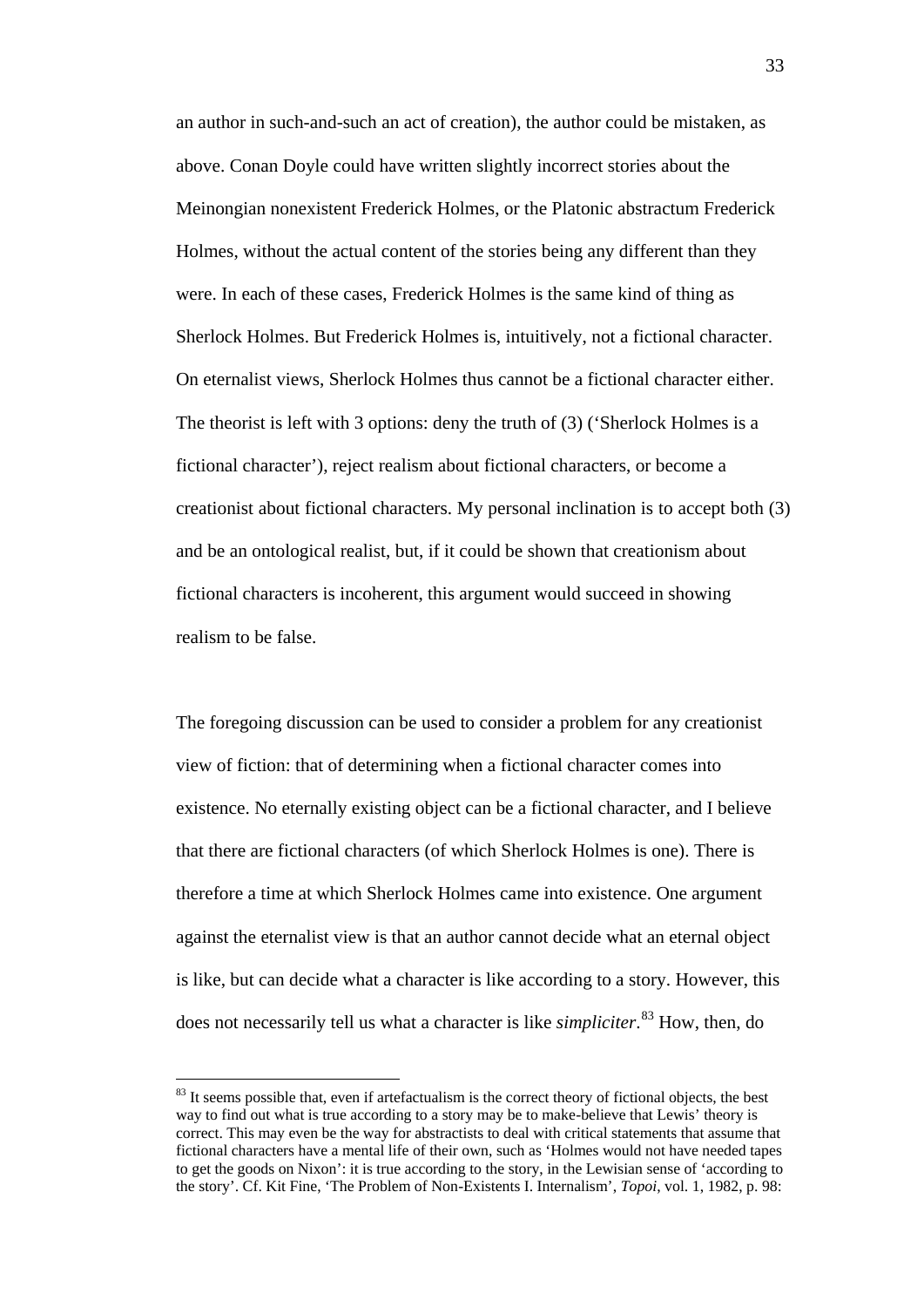we find out? What is it that determines what Sherlock Holmes is like (such as, that he is a fictional character)? The answer to this is that what Sherlock Holmes is like is determined by our critical practices regarding fiction. This is appropriate, because, as discussed earlier, it is statements made in our critical practices that provide the best evidence for there being fictional characters. Conan Doyle produced stories that contained Sherlock Holmes, who according to the story is a human and a detective. Our critical practices regarding fiction determined that because of Conan Doyle's stories, Sherlock Holmes is a fictional character. This means that there was such a fictional character as Sherlock Holmes as soon as our critical practices could be directed at Conan Doyle's stories, and no sooner.<sup>[84](#page-35-0)</sup> The most reasonable time to suppose that this happened is when the first of the Conan Doyle stories including Sherlock Holmes was published. Fictional characters are created on the publication, or the making publicly accessible, (in communities in which our critical practices regarding fiction exist) of the stories of which they are characters. This owes much to the notion that fictional characters are created by what Stephen Schiffer calls the 'hypostasizing' use of fictional names. $85$  The hypostasizing use of a fictional name is the use of a fictional name in our critical practices, to discuss an actual fictional character, as opposed to the use of it to describe the content of a fiction.

 <sup>&#</sup>x27;Finally, the internalist theory, though not correct as a theory of objects, may correctly be interpreted as a theory of the *contents* of those objects and, as such, may usefully be grafted onto

<span id="page-35-0"></span> $84$  This appears consistent with the suggestion of Zalta that our talk about fictional characters should be seen as quantifying over patterns of use. There are no patterns of use of the name 'Sherlock Holmes' until there are critical practices directed at Conan Doyle's stories. See Edward N. Zalta, 'The Road Between Pretense Theory and Abstract Object Theory' in A. Everett and T. Hofweber (eds), *Empty Names, Fiction, and the Puzzles of Non-Existence* (Stanford: CSLI

<span id="page-35-1"></span><sup>85</sup> Schiffer, 'Language-Created Language-Independent Entities', p. 157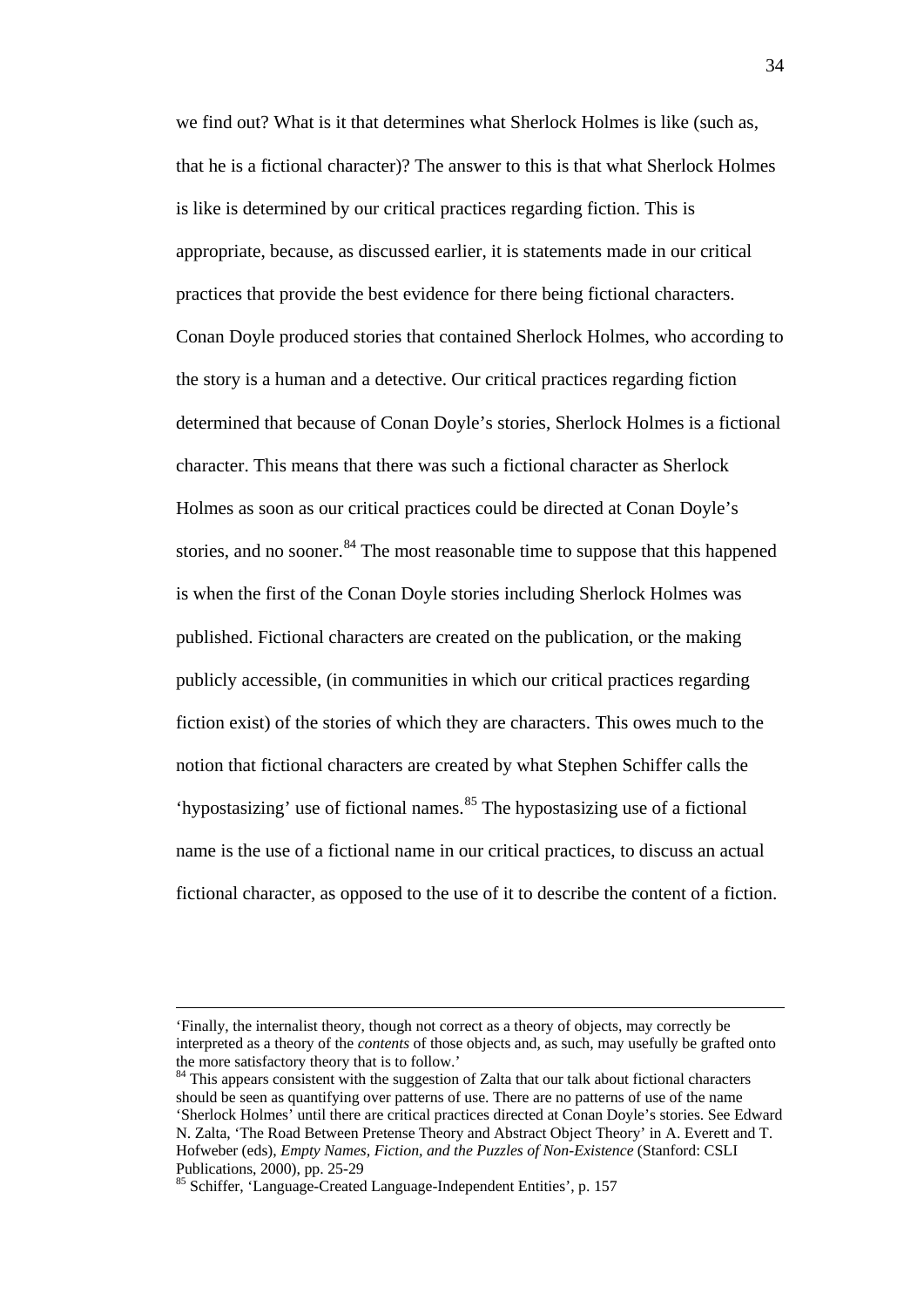There is an objection that could be made to this argument. If we believe that Sherlock Holmes is a fictional character, and that Sherlock Holmes is created, we are likely to believe

(7) Sherlock Holmes was created by Sir Arthur Conan Doyle.

However, if Sherlock Holmes was created on the publication of Conan Doyle's stories, it seems as if Strand Magazine should get some of the credit as well. This is counterintuitive, and seems clearly false. However, it is not a consequence of this explanation of creation that publishers create characters as much as authors do. The publication of a work of fiction into a community in which our critical practices regarding fiction exist is the proximate cause of that character's existing. The fictional character Sherlock Holmes began to exist when Strand Magazine published Conan Doyle's stories. There are, though, further causes along the way to the fictional character Sherlock Holmes being brought into existence. Strand Magazine's publication of the stories was presumably caused by various things, but the one event which is the original cause of the publication of the stories is Conan Doyle's writing of them. (7) is true because Conan Doyle's writing of the stories is the cause of *those* stories (and not other stories featuring a detective called Frederick Holmes) being published. If the same stories had first been published at a different time, or in a different place, the same characters would still have existed. If the author's actions had been different, then different characters would have existed. Creationism is thus consistent with the belief that a fictional character is created by the author of the stories in which that character appears.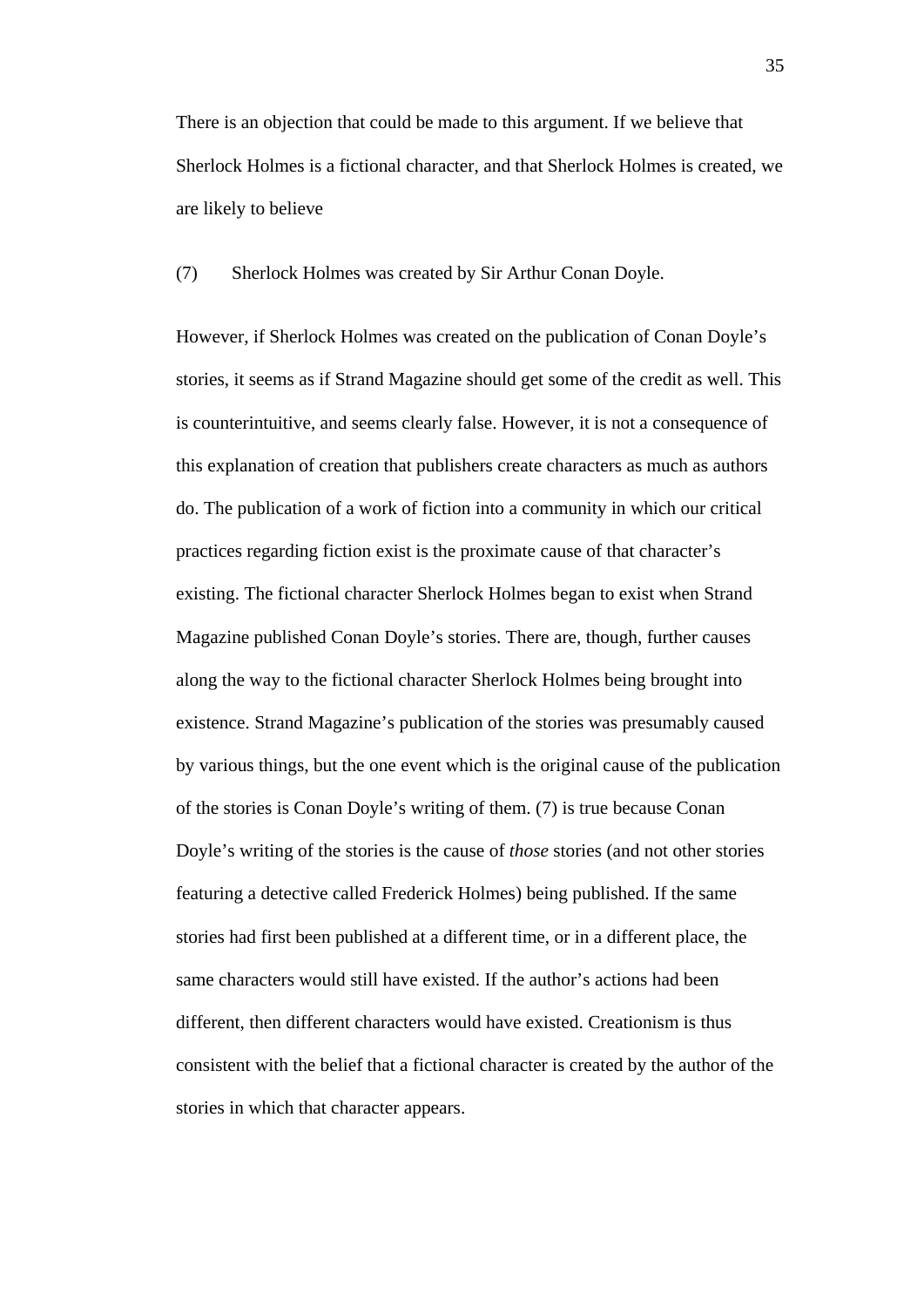Another potential problem with this account of creation is related to the use of creationism as a means to individuate fictional characters. If we are individuating fictional characters by their acts of creation, then we need different acts of creation for different characters. However, if fictional characters are created by having works including them made publicly accessible, then all of the characters in a book will be created in the same act of creation, and will thus (on this account) be the same character. It is clearly not the case that any analysis of fiction would want to imply that Sherlock Holmes and Watson are the same character. This problem can be dealt with similarly to the previous one. Though Holmes and Watson come into existence at the same time, on the publication of the relevant stories, the acts of Conan Doyle that were the original cause of their coming into existence were different. The two can have their histories traced back to different starting points. This response may not be entirely satisfactory. It seems possible that Conan Doyle could have conceived of the detective and his chronicler together, and, even if he did not, it is not entirely clear how we should go about individuating an author's acts of imagination. Perhaps it is in fact the case that Holmes and Watson become publicly accessible at different times, by first appearing at different stages of the book.

# **2.3 Individuals**

Fictional characters are not types, or kinds, or properties, but individuals. Types are the kinds of things that can have tokens, and fictional characters are not. Properties are the kinds of things that can be predicated of individuals, and fictional characters are not.

36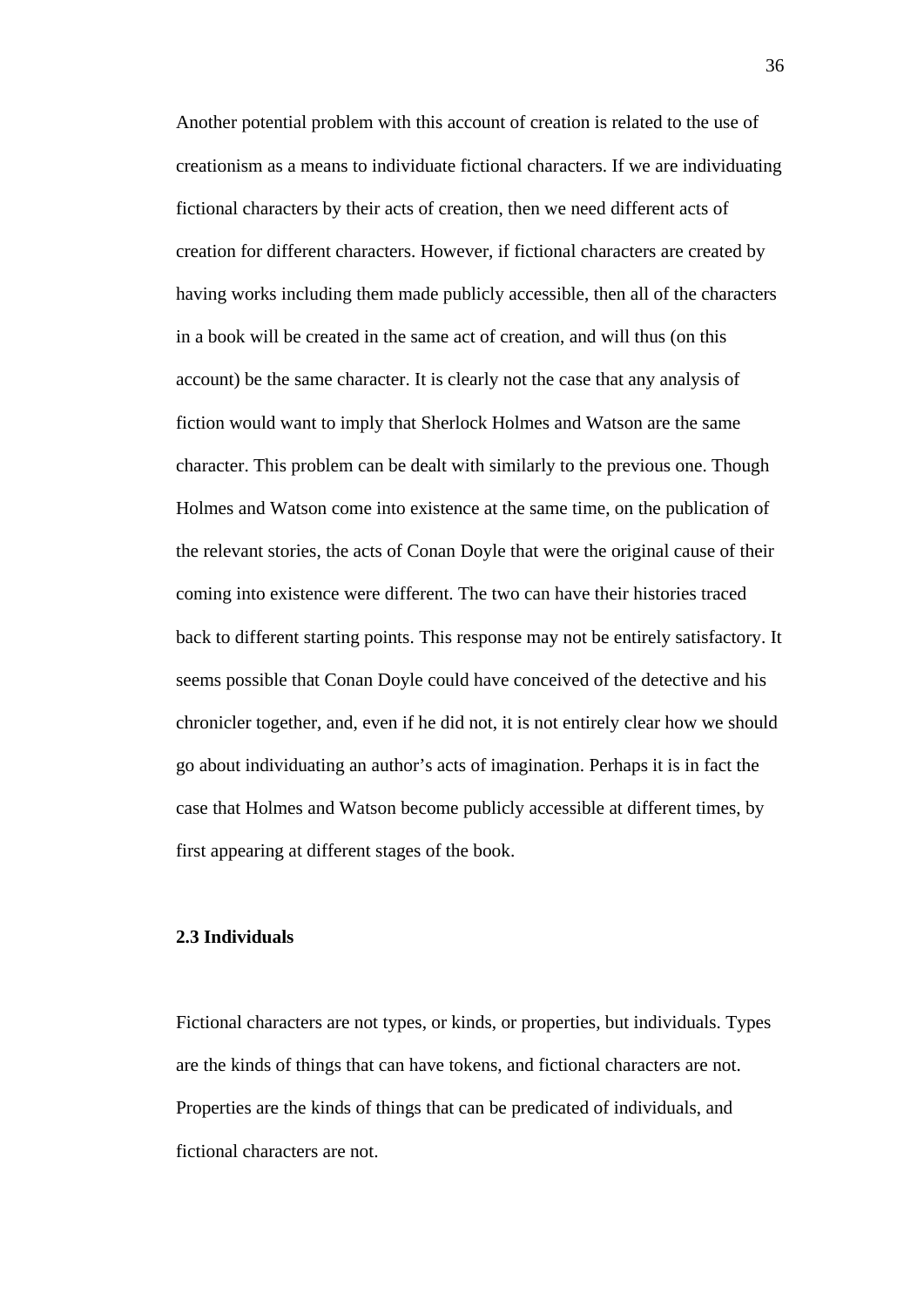Part of the motivation for this view comes from the observation that fictional characters are created, whereas types and properties are generally thought to exist necessarily and eternally if they exist at all. Thinking of fictional characters as actual existents and not just sets of possibilia is also motivation in this direction.

Those who argue that fictional characters are not individuals but types are role realists, such as Nicholas Wolterstorff<sup>[86](#page-38-0)</sup> and Greg Currie.<sup>[87](#page-38-1)</sup> Wolterstorff claims that characters are 'person-kinds'.<sup>[88](#page-38-2)</sup> Kinds, according to Wolterstorff, are mapped one-to-one with properties: for every property *k* there is the associated kind *K*. [89](#page-38-3) Fictional characters are person-kinds (not persons of a certain kind) that are maximal components of the world of a work of fiction, where the world of a work of fiction is a certain state of affairs.<sup>[90](#page-38-4)</sup> Of course not all fictional characters are ascribed the property of being persons at all, but Wolterstorff's theory can easily account for other cases. This view implies that the properties that are ascribed to a character are essential to that character, because an example of the person-kind *K* could not exist without its having exactly the property *k*.

Currie claims that fictional characters (at least in what he calls the 'transfictive' uses of their names, or, roughly, in critical claims about them) are roles.<sup>[91](#page-38-5)</sup> Within his possible-worlds analysis of fiction, he argues that 'there is a (partial) function

<span id="page-38-0"></span> <sup>86</sup> Nicholas Wolterstorff, *Works and Worlds of Art* (Oxford: Clarendon Press; New York: Oxford University Press, 1980)

<span id="page-38-1"></span><sup>&</sup>lt;sup>87</sup> Gregory Currie, *The Nature of Fiction* (Cambridge: Cambridge University Press, 1990) <sup>88</sup> Wolterstorff. *Works and Worlds of Art*, p. 144

<span id="page-38-3"></span><span id="page-38-2"></span><sup>89</sup> ibid., p. 47

<span id="page-38-4"></span> $90$  ibid., pp. 145-146 . Wolterstorff does argue for the conception of fictions as worlds, but that point is not critical to this discussion.

<span id="page-38-5"></span><sup>91</sup> Currie, *The Nature of Fiction*, pp. 171-172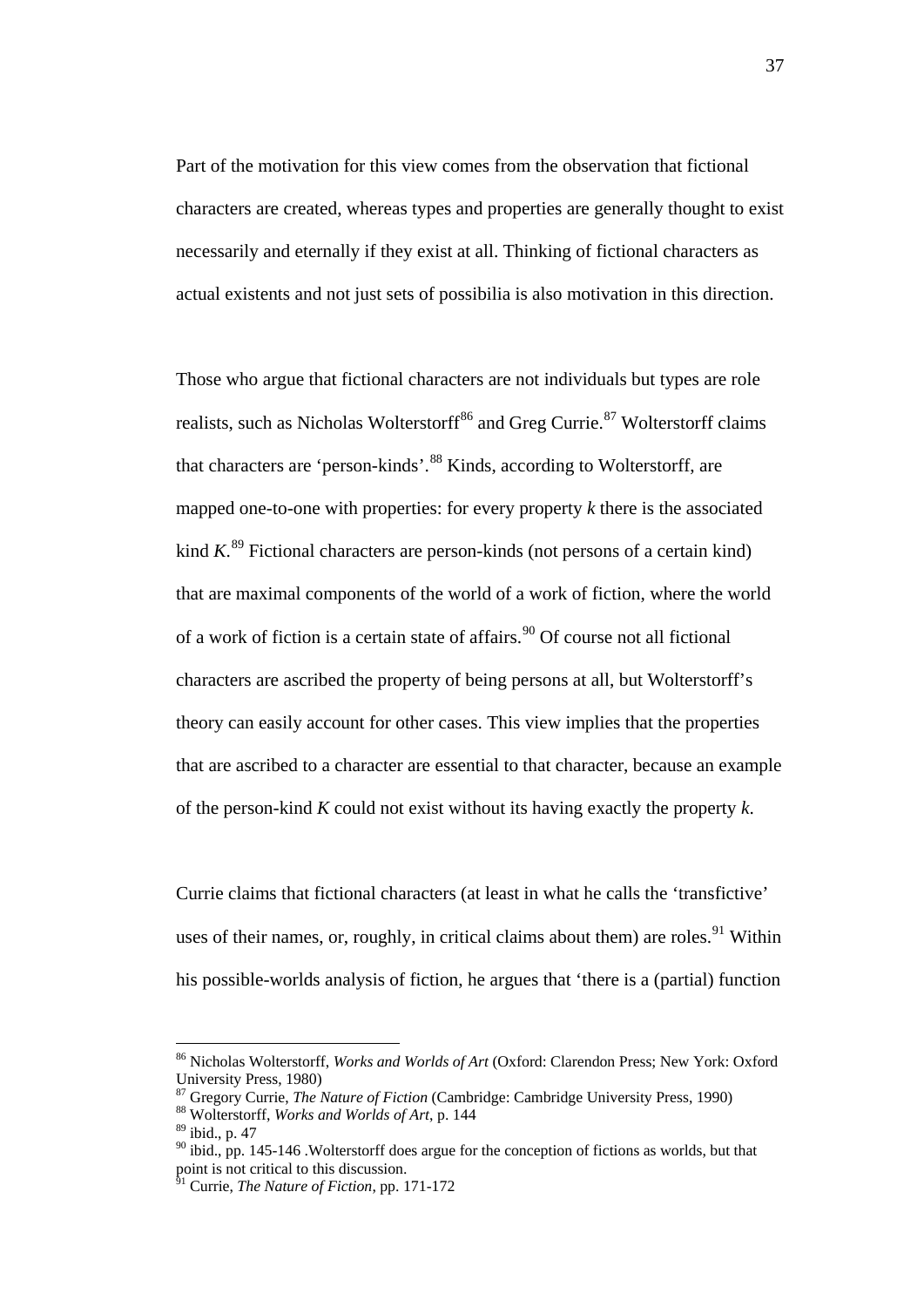from worlds to individuals that picks out Holmes in each world where somebody is Holmes, and the value of this function for a world-argument is the individual, if there is one, who satisfies [the definite description which Holmes satisfies]'.<sup>[92](#page-39-0)</sup> This function is what Currie calls the Holmes role. Currie notes that this role is unoccupied in the actual world (which is what he takes us to mean when we say that Sherlock Holmes does not exist), but is occupied in other possible worlds. A role is an abstract, theoretical entity, so Currie's views have some similarity to van Inwagen's. For instance, according to Currie, a fictional character cannot have the property of being fat (a role cannot be fat), but can be ascribed the property in a fiction.<sup>[93](#page-39-1)</sup> It is in fact not entirely clear what it would be to ascribe fatness to a function from worlds to individuals. Presumably it is to say that anyone who occupies the role must be fat, but this seems to be constitutive of the role in a way in which ascribed properties of fictional characters are not constitutive of those characters. However, this is not an argument against role realism, but just a possible reason why it should not be conflated with other realisms about fictional characters.

There is something unusual about the claim that fictional characters are kinds or types. It is that these things are traditionally thought to have tokens, or to be realised by some individual. Fictional characters, on the other hand, cannot have real tokens. Even if there is a person with all of the properties ascribed to a certain fictional character, he is still not a token of that character.<sup>[94](#page-39-2)</sup> For a person to be *that* character, the relevant stories would have to be about them, and, given that the stories are fictional, they are not about real people at all. Fictional

 $\frac{92 \text{ ibid.}, \text{p. } 172}{92 \text{ ibid.}}$ 

<span id="page-39-0"></span> $93$  ibid., p. 173

<span id="page-39-2"></span><span id="page-39-1"></span><sup>94</sup> For the reasons given by Kripke, *Naming and Necessity*, p. 158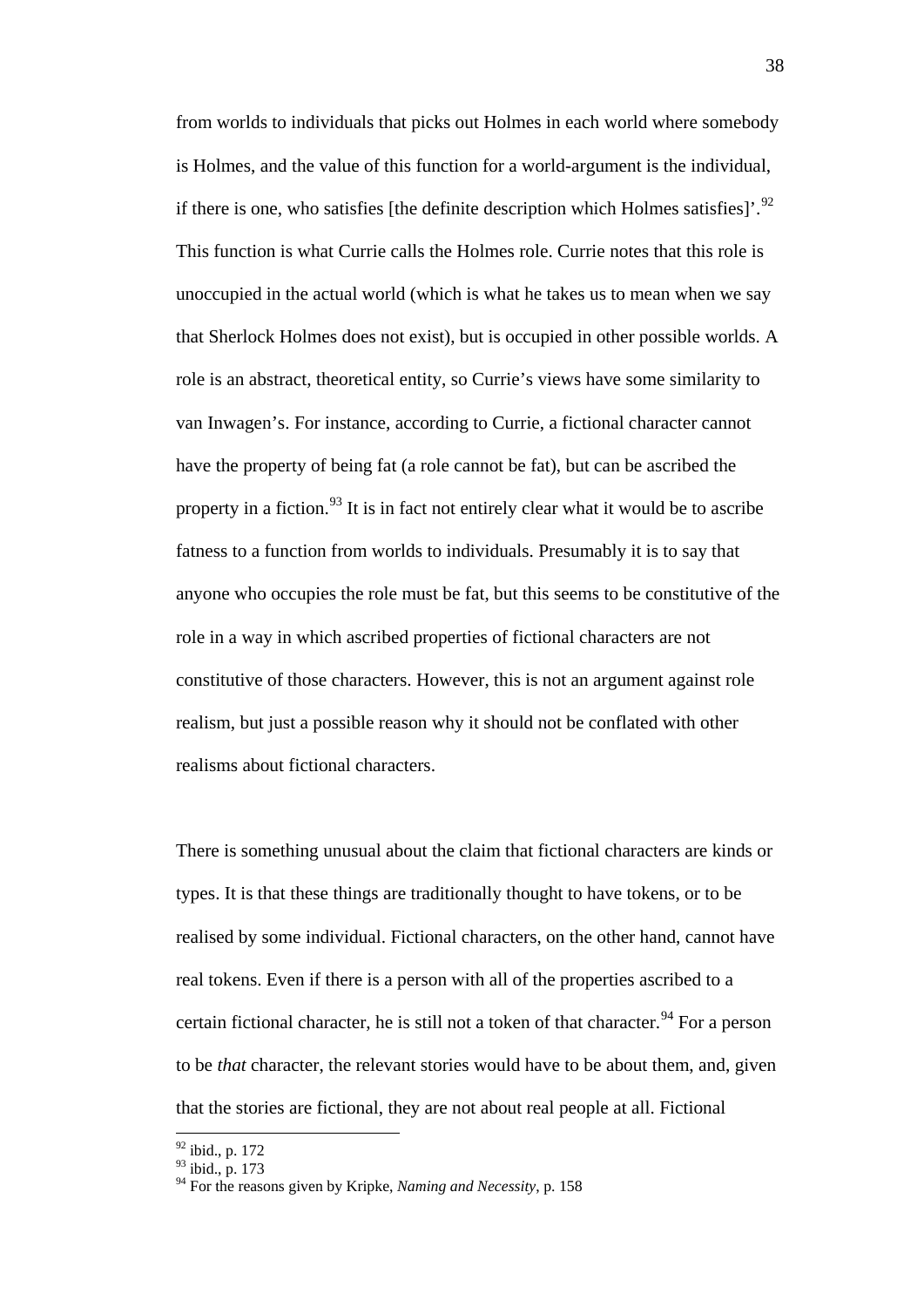characters are thus untokenable types, or unrealisable roles. Untokenable types do not seem like a helpful addition to our ontology, and do not help us to draw out the similarities between fictional characters and other things.

Another problem with the view of fictional characters as kinds is pointed to by Wolterstorff. This problem is that kinds could not have been different than they are. The properties that an individual must have to be an example of a kind are essential to that kind.<sup>[95](#page-40-0)</sup> Two difficulties for the view of characters as kinds follow from this. The first is that, given that Wolterstorff believes that every property a character is ascribed is essential to it, it means that no fictional character could have been ascribed different properties than it is. What would seem to be a character being ascribed different properties would in fact, according to Wolterstorff, be the delineation of a different person-kind, and so a different character. This goes against our intuitions. It does not seem to be the case that, had Conan Doyle ascribed Holmes slightly different properties, he would have in fact created a completely different character. All he would have in fact done was ascribe the very same character different properties. The second difficulty created by the identity conditions for kinds is that of providing identity conditions for characters across different stories. Wolterstorff himself does note this problem, and attempts to provide a solution for it. He writes that 'having written one book, Conan Doyle offered the *further* adventures of Sherlock Holmes. And then there is the related phenomenon of different writers telling the story of Hercules, of Hamlet, of Don Juan, of Faust—telling it differently.<sup>'[96](#page-40-1)</sup> If the properties ascribed to a character are essential to it, then different stories,

<span id="page-40-0"></span> <sup>95</sup> Wolterstorff, *Works and Worlds of Art*, p. 148

<span id="page-40-1"></span> $96$  ibid.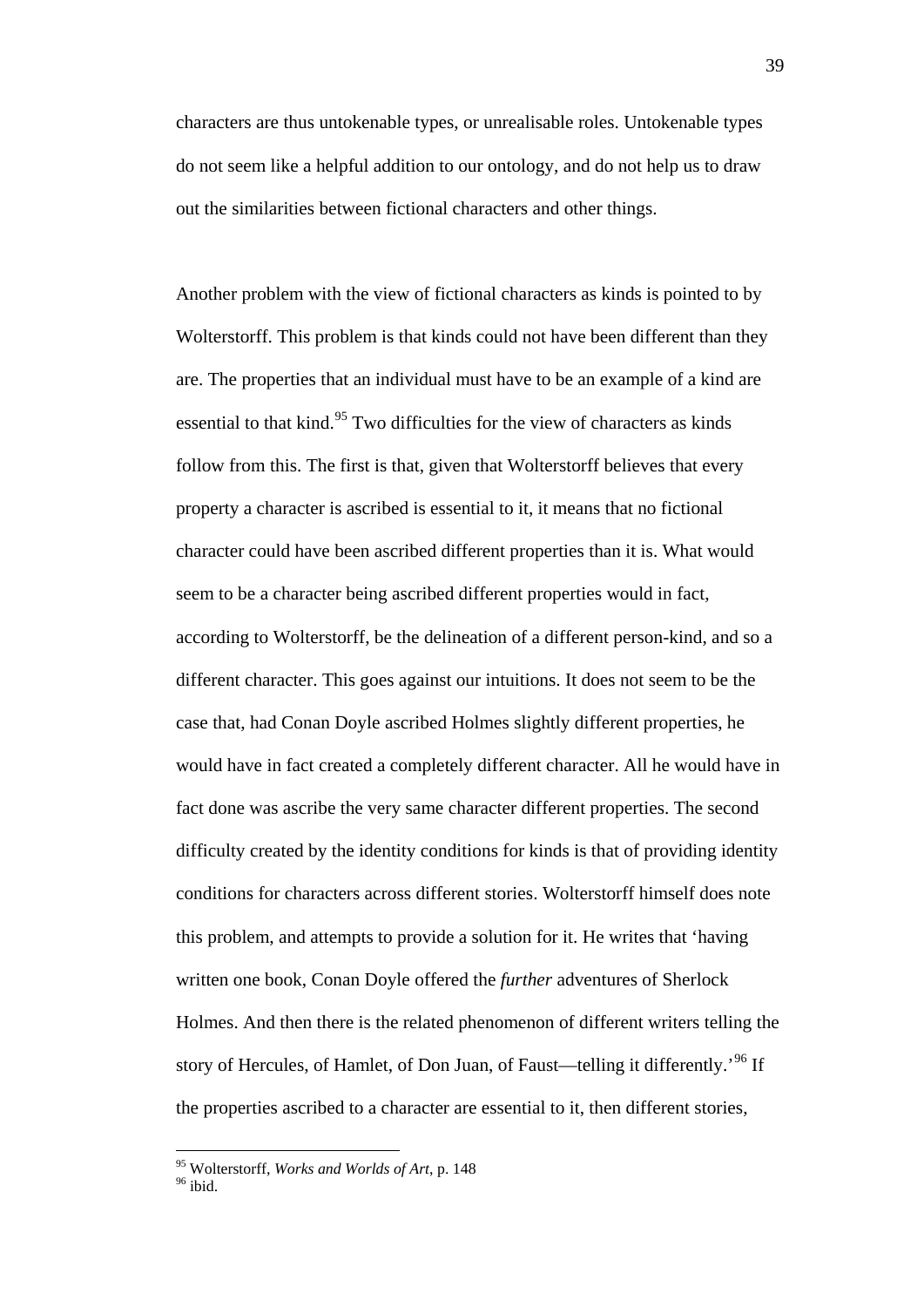which will seemingly ascribe the character different properties, must in fact be about different characters. Wolterstorff's solution to this is to draw a 'rough and ready' distinction between properties that are more or less central within a character.<sup>[97](#page-41-0)</sup> The person-kind which possesses the central core of properties of the character is different from each of the person-kinds in the particular books. It is not a maximal component of any of the books, but it is a component that contains each of the maximal components of the different books that we would want to identify as the same character.<sup>[98](#page-41-1)</sup> Thomasson has argued against this account of identity across fictions.<sup>[99](#page-41-2)</sup> For this means of identification to work, we need to be able to pick out the central core of properties. However, it is not clear what they must be. Wolterstorff and Thomasson each discuss the example of Faust. Wolterstorff claims that he has the essential properties of being called Faust, signing a pact with the devil, and so forth.<sup>[100](#page-41-3)</sup> Thomasson notes that it seems possible for even these conditions to fail to be met by a character that we would intuitively want to say is the same Faust character. Someone could write a fiction according to which Faust turns down the devil's offer, or a fiction in which someone called 'Phaust' does not.<sup>[101](#page-41-4)</sup> If, however, we want to go down to an even smaller central core of properties than this (maybe being a man and being intelligent), we will have too few properties, and will end up identifying works as about the same character when they are in fact clearly about different characters.<sup>[102](#page-41-5)</sup> This dilemma is a direct consequence of role realism about fictional characters. Because this view claims that fictional characters are kinds,

<span id="page-41-0"></span> $\frac{97}{98}$  ibid., p. 149<br> $\frac{98}{96}$  ibid., p. 149

<span id="page-41-1"></span>

<span id="page-41-3"></span><span id="page-41-2"></span><sup>&</sup>lt;sup>99</sup> Thomasson, *Fiction and Metaphysics*, pp. 58-61<br><sup>100</sup> Wolterstorff, *Works and Worlds of Art*, p. 149<br><sup>101</sup> Thomasson, *Fiction and Metaphysics*, p. 60<br><sup>102</sup> ibid.

<span id="page-41-5"></span><span id="page-41-4"></span>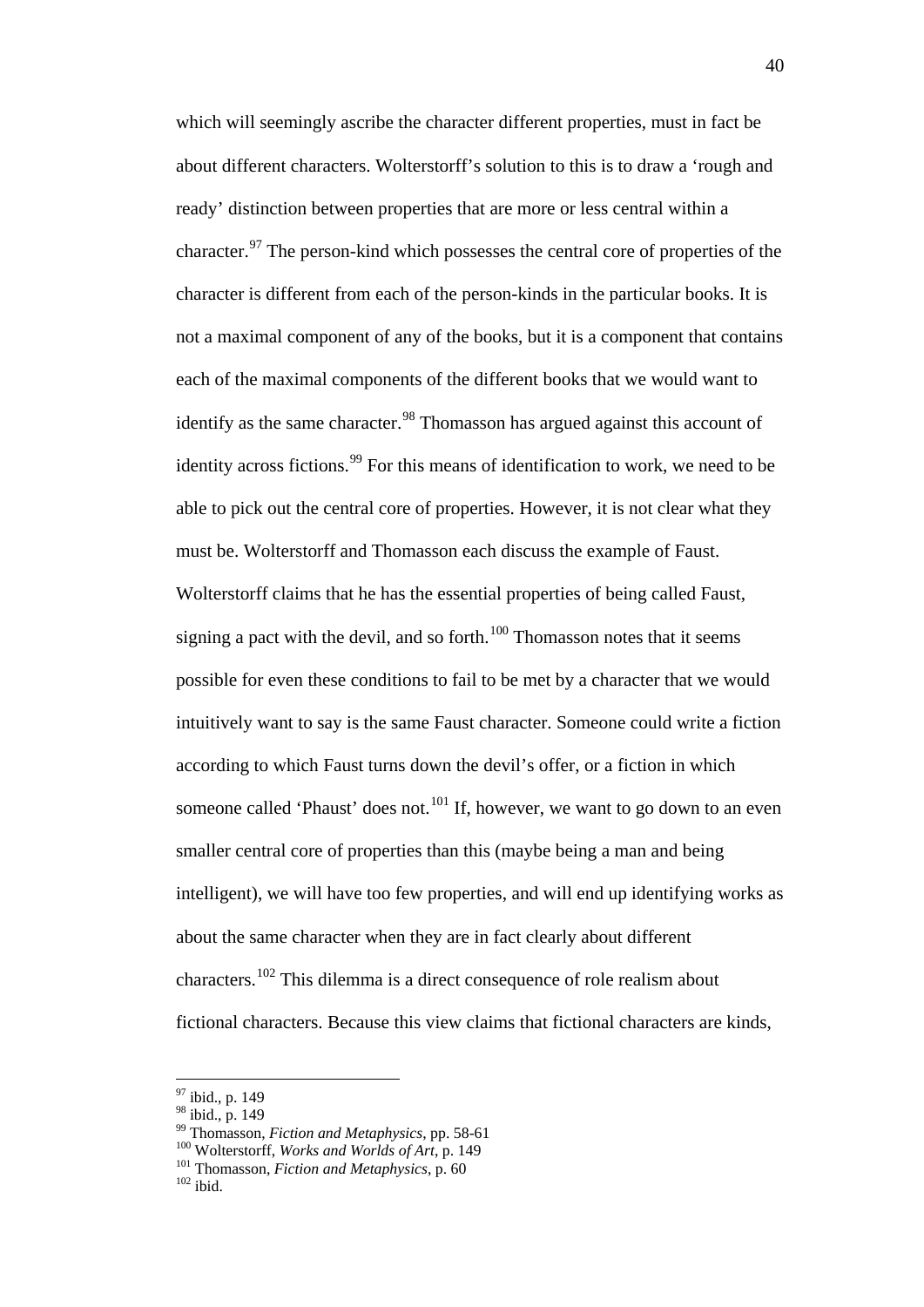and kinds have all of the properties within them essentially, this view cannot provide a way to identify characters across fictions.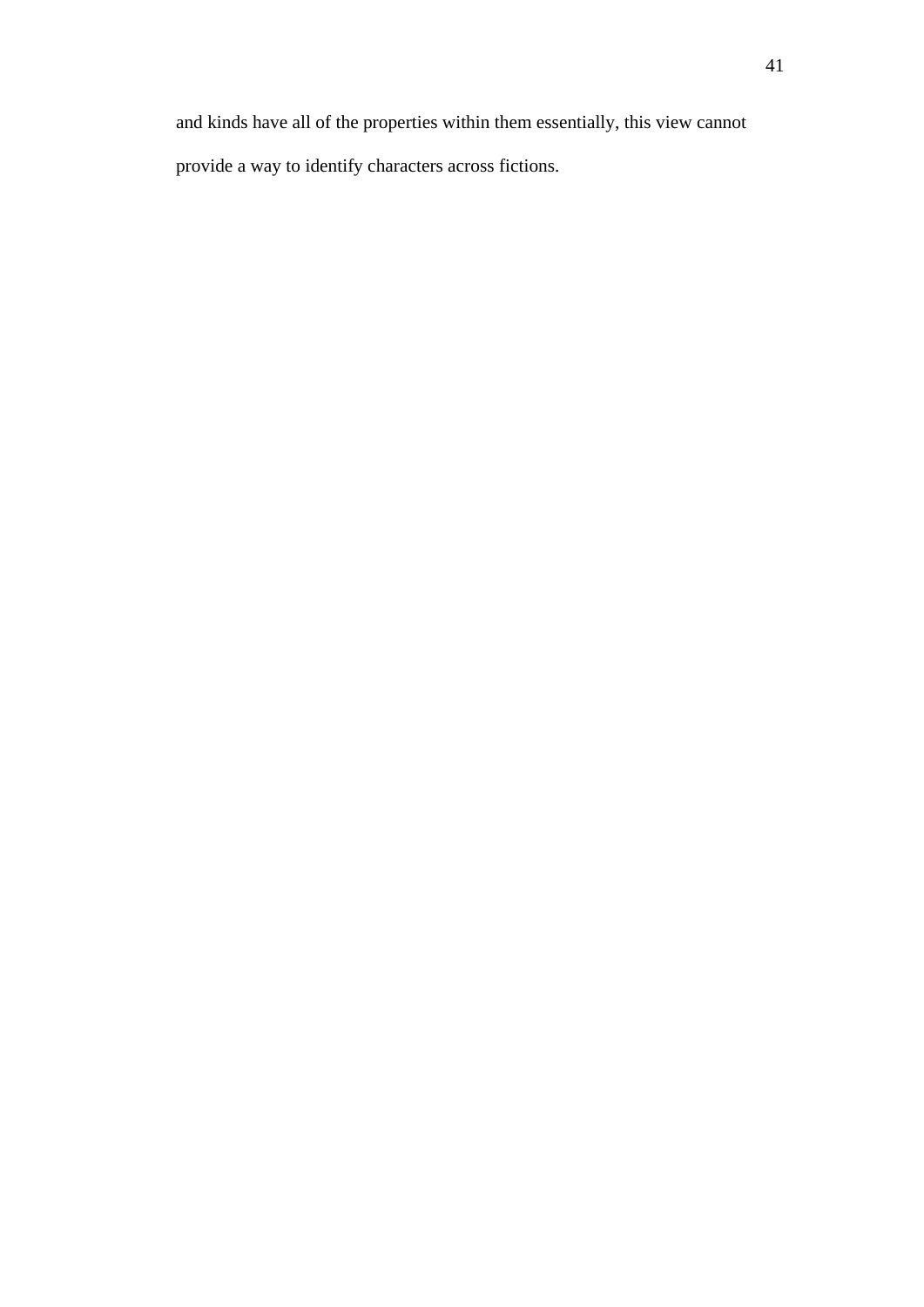## **3. Works of Music**

The works of music that will be discussed in this chapter are works of pure instrumental music. Though there are obviously far more works of music than this (and I believe that artefactualism applies to the others too) the majority of the literature on the ontology of music is on works of pure instrumental music, so this will be my focus.

## **3.1 Existence**

Unlike the case of fictional characters, there is not very much dispute that works of music exist (alternatively, that there are works of music). The philosopher who argues that there are works of music is not going against our intuitions. There are obviously true sentences that refer to works of music, and true sentences that quantify over works of music. An example of the first is

(8) In This House, On This Morning is a suite.<sup>[103](#page-43-0)</sup>

An example of the second is

(9) There are more than thirty symphonies composed by Mozart.<sup>[104](#page-43-1)</sup>

Both (8) and (9) seem to be straightforwardly true and are usually taken at face value. This implies the existence of *In This House, On This Morning* and Mozart's symphonies. This strategy of course generalises to other works of music as well.

<span id="page-43-1"></span><span id="page-43-0"></span> <sup>103</sup> Julian Dodd, *Works of Music: An Essay in Ontology* (Oxford: Oxford University Press, 2007), p. 9  $104$  ibid., p. 9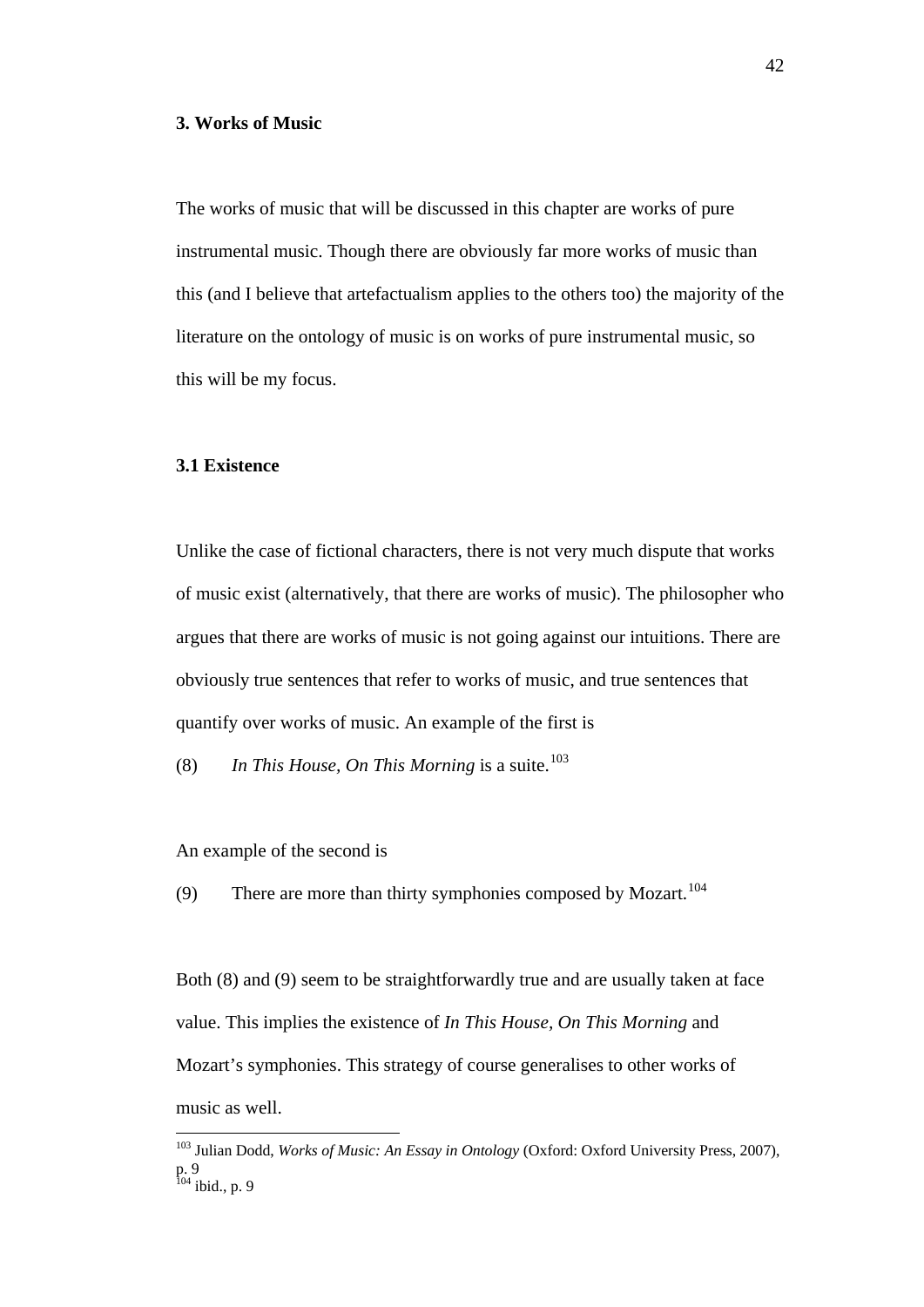There have been some philosophers who have suggested that works of music do not exist (or at least, if they do, they are something rather different from what we have thought). The views that will be discussed here are eliminativism, nominalism and two types of action theory, which are forms of reductionism, and pretense fictionalism.

Ross P. Cameron has argued that the world does not contain any objects (concrete or abstract) with which works of music can be identified, even though many of the sentences we utter about works of music are literally true.<sup>[105](#page-44-0)</sup> On this account, (8) is true, but, as a matter of ontological fact, there is no thing which is *In This House, On This Morning*. Cameron argues that when we are making ontological claims, or trying to 'describe how the world is at its fundamental level', our sentences are not in English but in 'Ontologese', and that affirming the truth of (8) does not contradict saying, in Ontologese, that there is no thing which is *In This House, On This Morning*.<sup>[106](#page-44-1)</sup> Accepting this view would require us to accept that sentences have other than their usual meanings when they are used in ontological discussions, which is not an appealing idea. Another eliminativist about works of music is Richard Rudner, who claims that our ordinary locutions about works of music are shorthand for talk about performances.<sup>[107](#page-44-2)</sup> For instance, he writes that 'the sentence "Beethoven's Fifth Symphony is good but this is a bad rendition of it," could be taken as an ellipsis for "there is a musical rendition called Beethoven's Fifth Symphony which is

<span id="page-44-0"></span> <sup>105</sup> Ross P. Cameron, 'There Are No Things that are Musical Works', *British Journal of Aesthetics*, vol. 48, no. 3, July 2008, p. 295<br><sup>106</sup> ibid., pp. 300-301

<span id="page-44-2"></span><span id="page-44-1"></span><sup>106</sup> ibid., pp. 300-301 <sup>107</sup> Richard Rudner, 'The Ontological Status of the Esthetic Object', *Philosophy and Phenomenological Research*, vol. 10, no. 3, March 1950, p. 385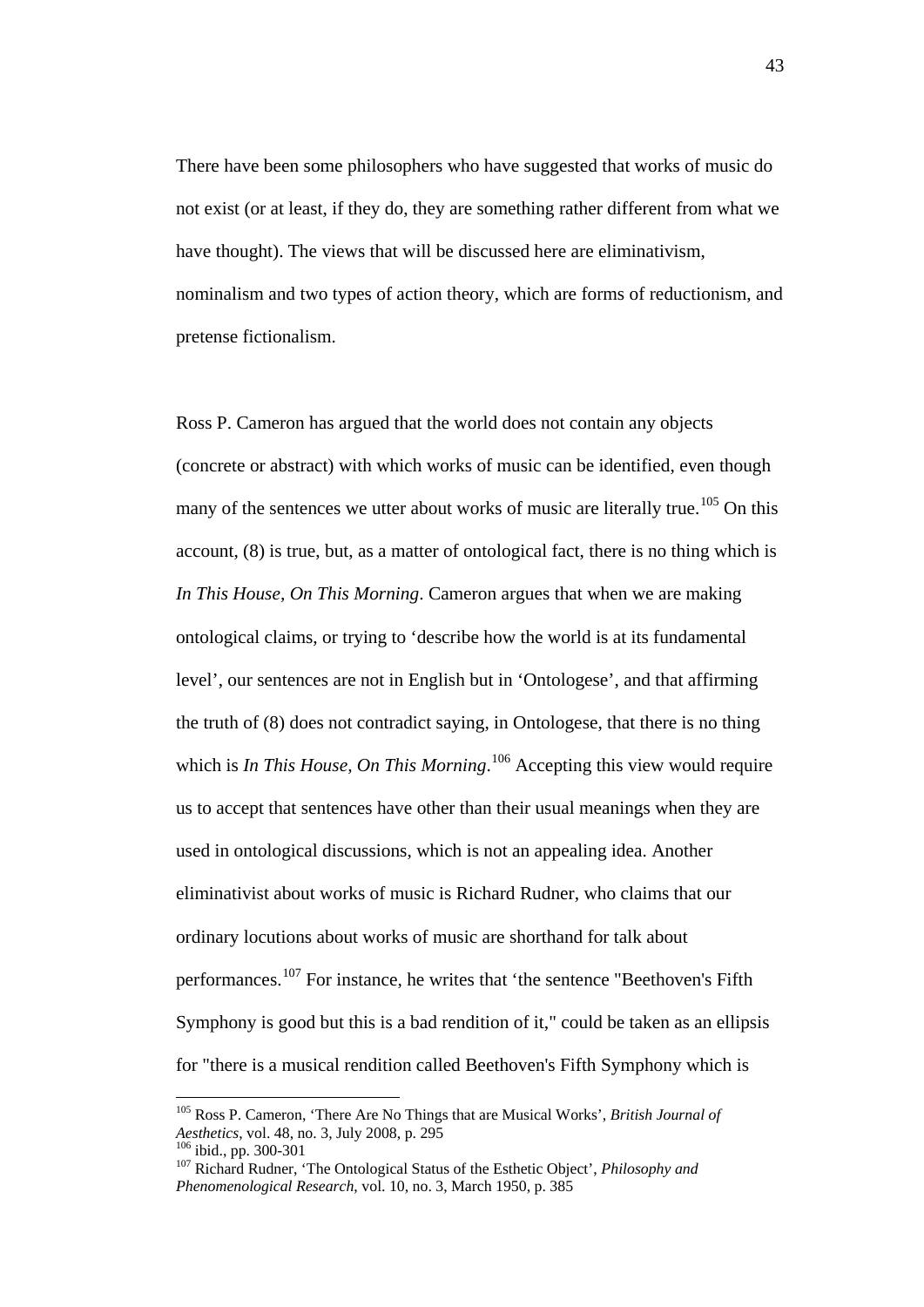pleasing esthetically but this musical rendition, while similar to it in important respects, is esthetically displeasing."<sup>[108](#page-45-0)</sup> However, it is not at all clear that the claim 'there is a musical rendition called Beethoven's Fifth Symphony' helps us to do away with works of music. Eliminativism about musical works is unsuccessful.

Nominalists want to do away with abstracta altogether, and to identify the things we think are abstract objects with concrete objects of some kind. In the case of works of music, the most plausible concreta to do this with are performances (or sets thereof) and scores, or both.

The most prominent nominalist about works of music was Nelson Goodman. Goodman believed that a work of music was 'the class of performances compliant with a character'.<sup>[109](#page-45-1)</sup> By a character Goodman meant a score, which was a character in a notational system that was such that it may have compliants.<sup>[110](#page-45-2)</sup> A musical work is thus the class of all those concrete objects that are compliant with the score. (Goodman also believed that classes were fictions, so presumably musical works were too.) Compliance for Goodman is exact compliance, so a work of music is the class of all note-perfect performances of the work. Not only does a score uniquely determine a class of performances, but the class of performances also uniquely determines the score, which can only happen if each member of the class complies with the score exactly.<sup>[111](#page-45-3)</sup> Goodman claims that precise compliance such as this is the only way to preserve the

<span id="page-45-0"></span> $108$  ibid.

<span id="page-45-1"></span><sup>109</sup> Nelson Goodman, *Languages of Art: An Approach to a Theory of Symbols* (New York: Bobbs- Merrill, 1968), p. 210<br><sup>110</sup> ibid., p. 177<br><sup>111</sup> ibid., p. 178

<span id="page-45-3"></span><span id="page-45-2"></span>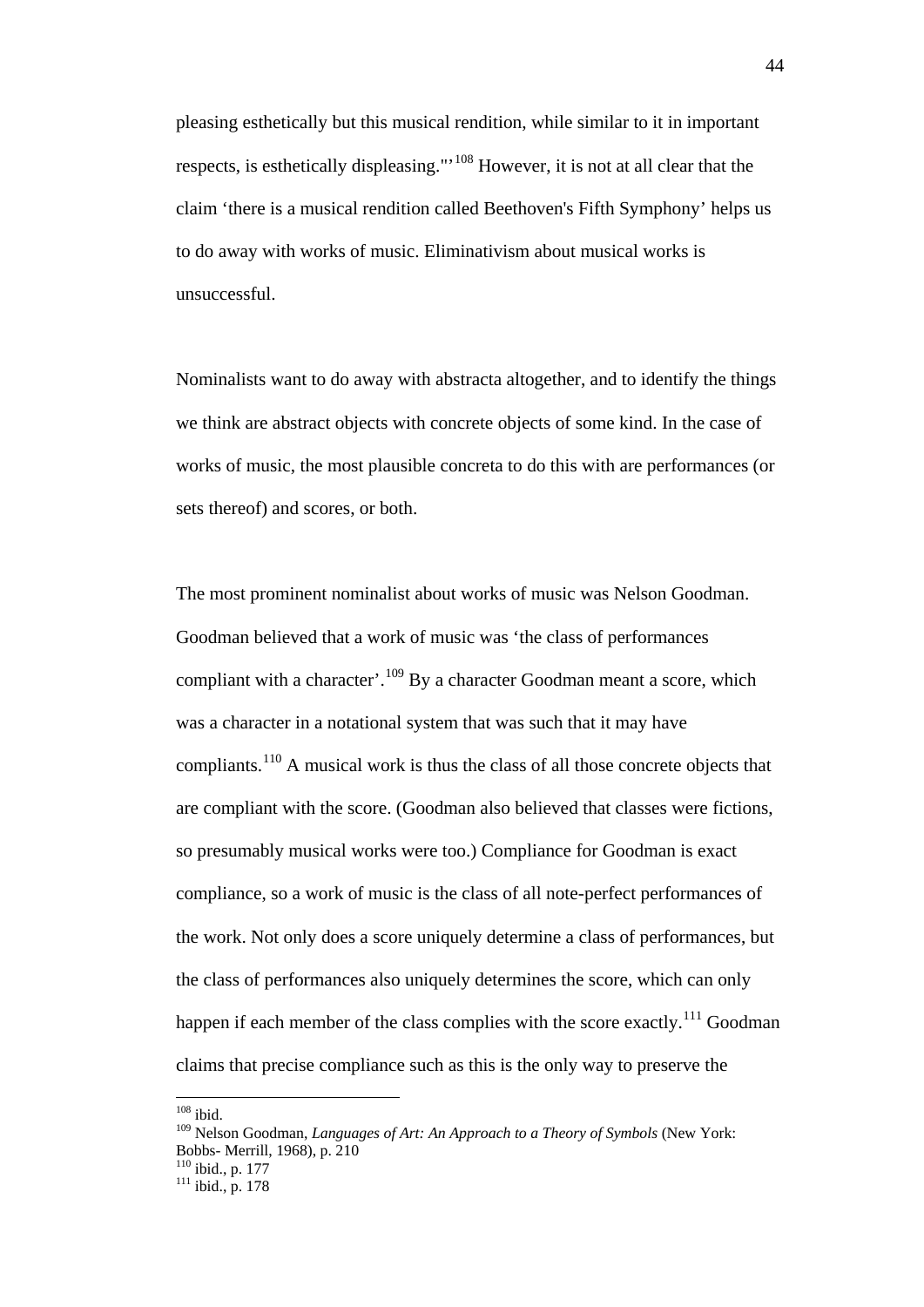identity of the work through a chain of scores and performances, and is thus necessary even though it is unintuitive.

Arguing against nominalism, Stephen Davies writes

Many of the things we say about musical works are not reducible to claims about performances or about sets of performances. For example, consider the following: 'With his Fifth, Beethoven fully entered his mature period', or: 'Beethoven's First was influenced by the symphonies of Mozart and Haydn'. Moreover, we group performances into sets in terms of the works they are of and no other principle allows us to group them as we do, so the individuation of performances presupposes the existence of works, not vice versa.<sup>[112](#page-46-0)</sup>

There are further objections to the account of musical works as classes (or sets) of performances. One is that there is only one null class, which implies that all unperformed works are identical with each other.<sup>[113](#page-46-1)</sup> This is clearly false, as it is obvious that there are a number of unperformed works.  $114$ Another problem is that sets have their membership essentially.<sup>[115](#page-46-3)</sup> However, works of music can have more, or fewer, or different performances to those they do have, and can thus not be identified with sets. A third problem is that it is often thought that a set can only exist when its members exist, so, given that different performances of a work occur (and therefore exist) at different times, the set of all and only the things that are ever performances of a particular work of music does not exist.<sup>[116](#page-46-4)</sup> There is no existent set that matches the set that a nominalist would like to

<span id="page-46-0"></span> <sup>112</sup> Stephen Davies, 'Ontologies of Musical Works', in his *Themes in the Philosophy of Music* (Oxford: Oxford University Press, 2003), p. 31<br><sup>113</sup> Wolterstorff, *Works and Worlds of Art*, pp. 44, 100

<span id="page-46-1"></span>

<span id="page-46-2"></span><sup>&</sup>lt;sup>114</sup> Perhaps this problem could be avoided if we treated a work as the set of all of its performances and all of its scores. Any 'work' that does not have any performances or scores ('embodiments') presumably doesn't exist, and, given that there are no non-existent works, this might get around this objection.

<span id="page-46-4"></span><span id="page-46-3"></span><sup>&</sup>lt;sup>115</sup> Wolterstorff, *Works and Worlds of Art*, pp. 44, 100<sup>16</sup> ibid., p. 100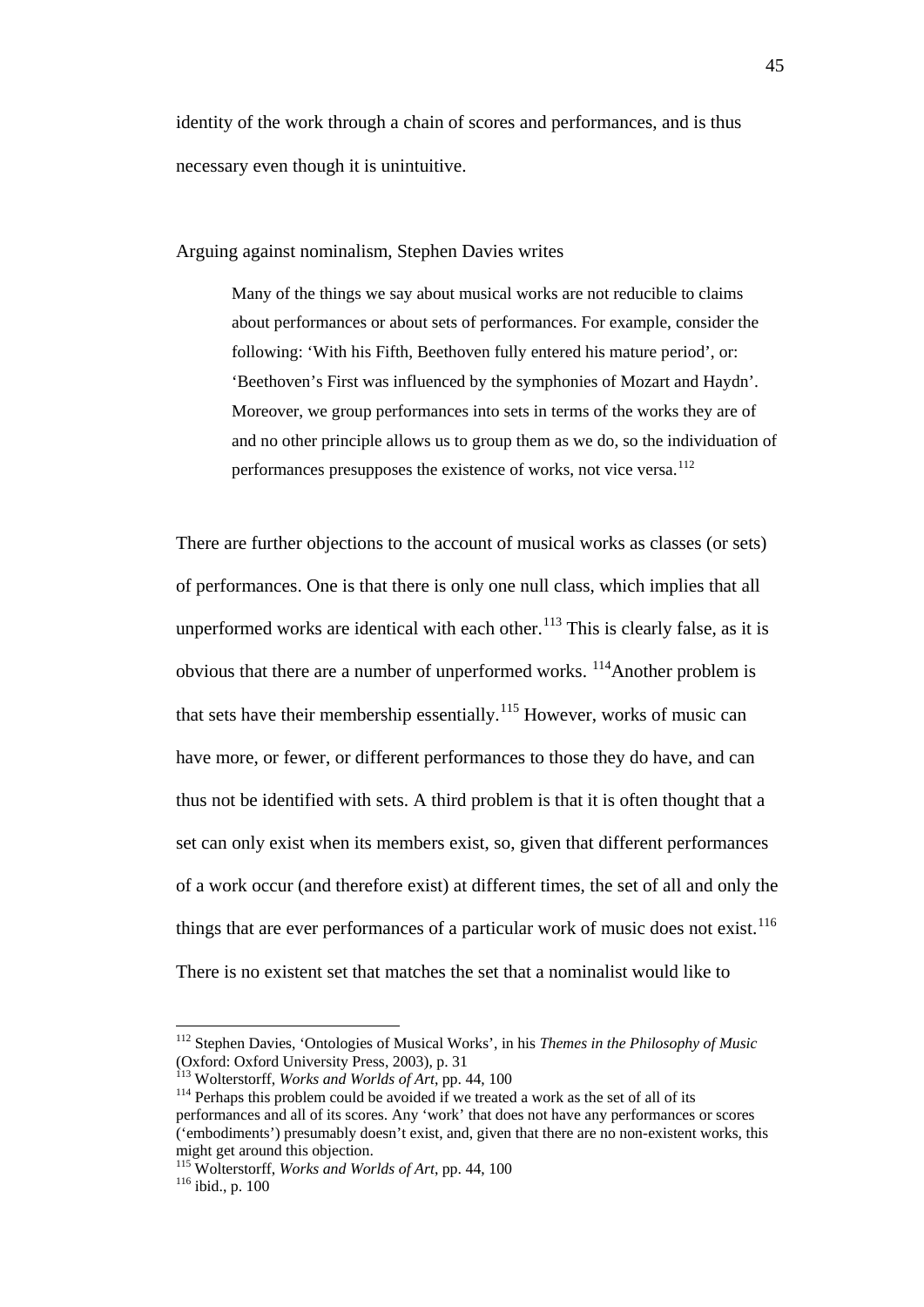identify a musical work with. A possible response to claims such as these, given by Stephen Davies, is to suggest that what matters on Goodman's account is that each individual performance (each member of the putative set) is 'a complete and accurate expression of the work', not that we can pick out the set.<sup>[117](#page-47-0)</sup> Mentioning a class is helpful because it reminds us that work-preserving performances can differ, but the class that really counts is the class of all performances which would be instances of the work, or the work's possible extension.<sup>[118](#page-47-1)</sup> The problem with this solution is that it cannot be faithful to Goodman, who would have been even more hostile to classes of possibilia than he would have been to classes *simpliciter* (though this shouldn't stop anyone else from appropriating this view.)

A rather different view on the metaphysical status of musical works is that of Gregory Currie and David Davies.<sup>[119](#page-47-2)</sup> They argue that a work of music (or any other work of art) is identical to the action of a composer (or artist). They differ in that Currie thinks that the work is an action-type of which the composer's particular act is a token, whereas Davies thinks it is an action-token. Every other view on the ontology of music supposes that if there are any musical works, they will be objects in their own right. However, according to Currie and Davies, the object that would generally be held to be the work is instead the 'work-focus'. According to Davies, works of art 'belong to the class of performances whereby a content is articulated through a vehicle on the basis of shared understandings'.<sup>[120](#page-47-3)</sup> The major reason for holding the view that works of art are

<span id="page-47-0"></span> <sup>117</sup> Stephen Davies, *Musical Works and Performances: A Philosophical Exploration* (Oxford: Clarendon Press, 2001), p. 41

<span id="page-47-1"></span><sup>118</sup> ibid., p. 41

<span id="page-47-2"></span><sup>119</sup> Gregory Currie, *An Ontology of Art* (New York: St. Martin's Press, 1989); D. Davies, *Art as Performance*

<span id="page-47-3"></span><sup>120</sup> D. Davies, *Art as Performance*, p. 80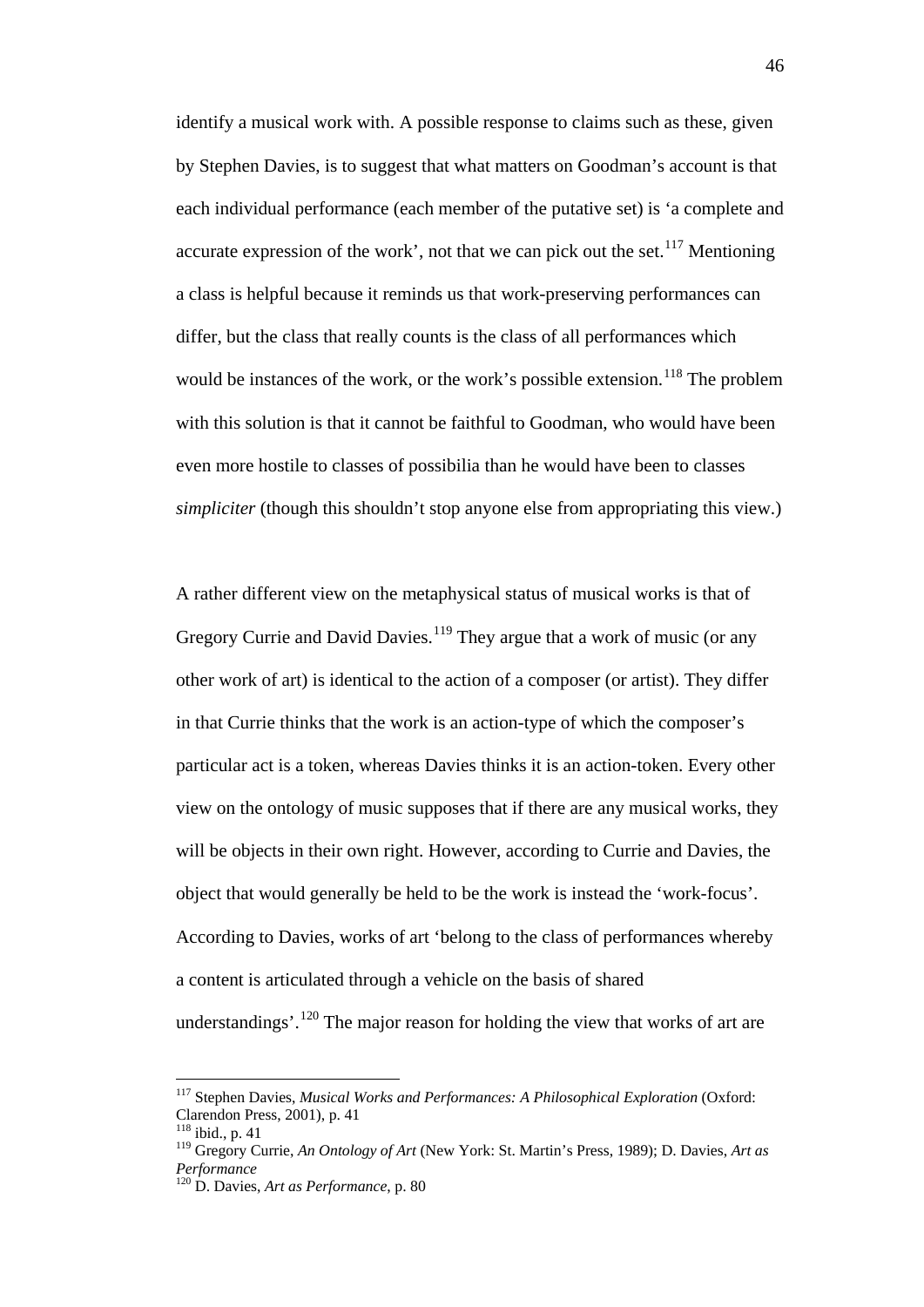performances is that when we appreciate artworks we are appreciating a certain kind of achievement of the artist.<sup>[121](#page-48-0)</sup> Our recognising what a composer has done and ascribing the appropriate properties to the work requires, according to Davies and Currie, that we treat works as actions. The main problem with this view is that it is not at all plausible that a work of music could be identified with a compositional action. For instance, the view implies that we cannot hear a work of music unless we have heard the composer composing it, or that the work ceases to exist (though the work-focus remains) once the work has been completed. I will thus not be focusing on Davies' and Currie's views.

A fictionalist about musical works is Andrew Kania.<sup>[122](#page-48-1)</sup> He is led to this view by a focus on how we should study the ontology of music. He argues that ontologists of music should be descriptivist. Descriptivists treat the ordinary discussions of art by artists and critics as the best evidence we have for doing ontology of art. As Rohrbaugh puts it (and with which Kania agrees), '[o]ntologies of art are beholden to our artistic practices'.<sup>[123](#page-48-2)</sup> This constraint rules out views according to which works of art are things much different from what we think they are. It could also be used to rule technical metaphysical discussions out of the ontology of art. Kania writes:

we may be justified in thinking that our ontological theories of art (as with our theories of everything else) must obey the laws of logic, but if they are truly descriptive they are not beholden to anything else, apart from our artistic practice, in ways already discussed. If the best rational reconstruction of the

<span id="page-48-1"></span><span id="page-48-0"></span><sup>&</sup>lt;sup>121</sup> Currie, *An Ontology of Art*, p. 72<br><sup>122</sup> Andrew Kania, 'The Methodology of Musical Ontology: Descriptivism and Its Implications',<br>*British Journal of Aesthetics*. vol. 48, no. 4, Oct. 2008, pp. 426-444

<span id="page-48-2"></span><sup>&</sup>lt;sup>123</sup> Rohrbaugh, 'Artworks as Historical Individuals', p. 179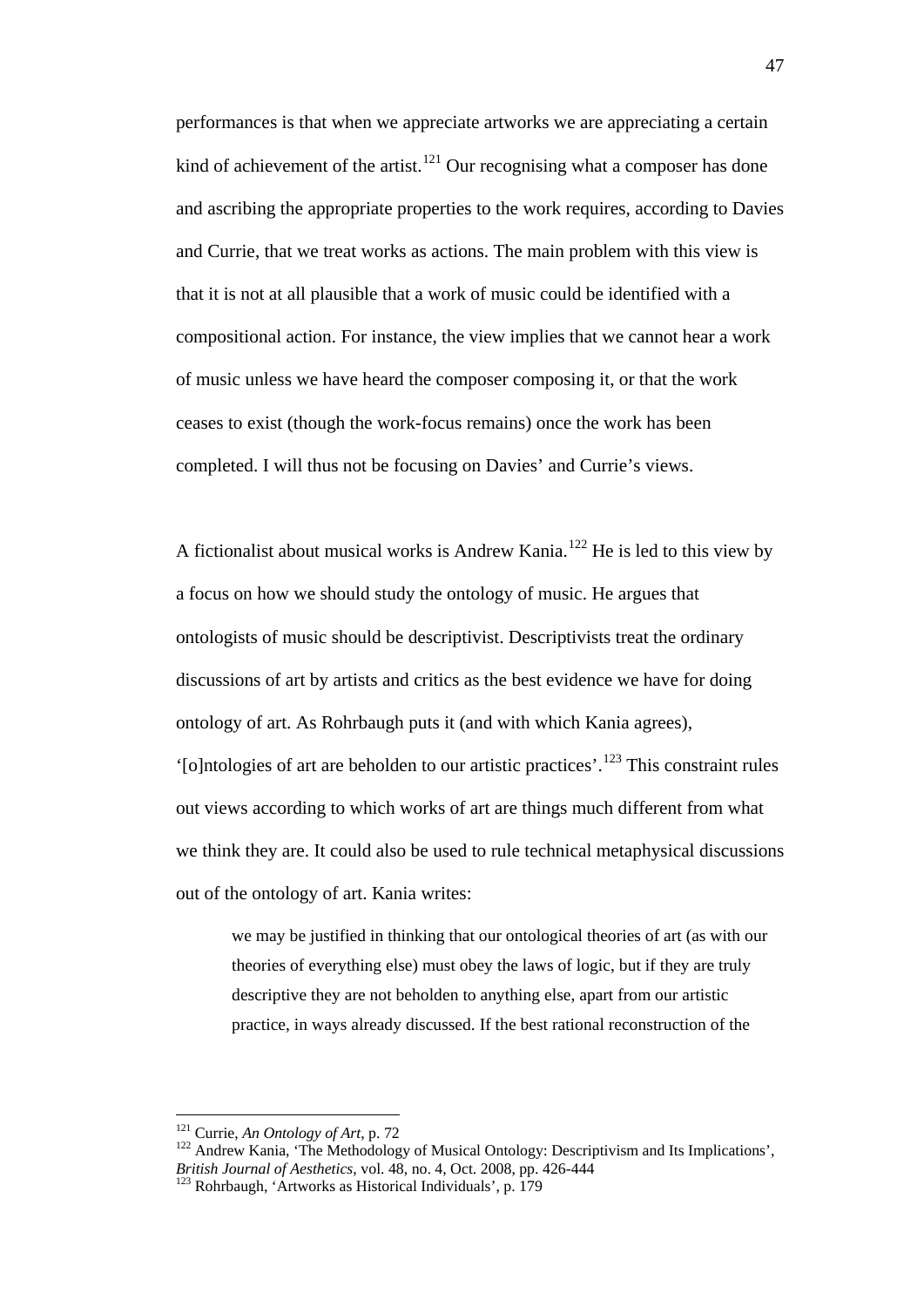ontological conception of artworks implicit in artistic practice is that they are X, Y, and Z, then artworks are in fact the kind of thing that is X, Y, and  $Z^{124}$  $Z^{124}$  $Z^{124}$ .

It seems strange that, given this (sensible) discussion of what it is that ontologists of art should be finding out, Kania goes on to defend fictionalism. The fictionalism that Kania defends is pretense fictionalism, according to which statements about musical works are to be understood in the spirit of a pretense. Kania claims that works of music are 'intentional inexistents'.<sup>[125](#page-49-1)</sup> To say that works of music are intentional inexistents is to say that '(i) there are no such things, either outside the mind in the concrete or abstract realms, or inside the mind, but that (ii) there is a quite robust shared system of *representations of* such things.<sup>'[126](#page-49-2)</sup> Kania suggests that the ongoing and seemingly intractable disputes that metaphysicians have had about the ontological status of musical works may be evidence that there are not any,  $127$  but this is hardly conclusive. By parity of reasoning, we could discover that, say, causation does not exist either. Maybe this is correct, but it does not seem as if the inability of philosophers to agree on a single answer to the question of its nature should be part of the evidence. Kania also draws an analogy between music and language (which is argued by Georges Rey, who Kania cites, to be an intentional inexistent). He claims (though without great confidence) that 'the ways musical ideas are disseminated through works is analogous to the way ideas are disseminated through language: they are set down in writing, and communicated through 'utterances' (performances), none of

<span id="page-49-0"></span> $124$  Kania, 'The Methodology of Musical Ontology', p. 438

<span id="page-49-1"></span> $125$  Georges Rey, 'The Intentional Inexistence of Language — But Not Cars', in Robert Stainton (ed.), *Contemporary Debates in Cognitive Science* (Oxford: Blackwell, 2006), pp. 237 – 255, in Kania, 'The Methodology of Musical Ontology', p. 439

<span id="page-49-3"></span><span id="page-49-2"></span> $\frac{126}{127}$  Kania, 'The Methodology of Musical Ontology', p. 439  $\frac{127}{127}$  ibid., p. 440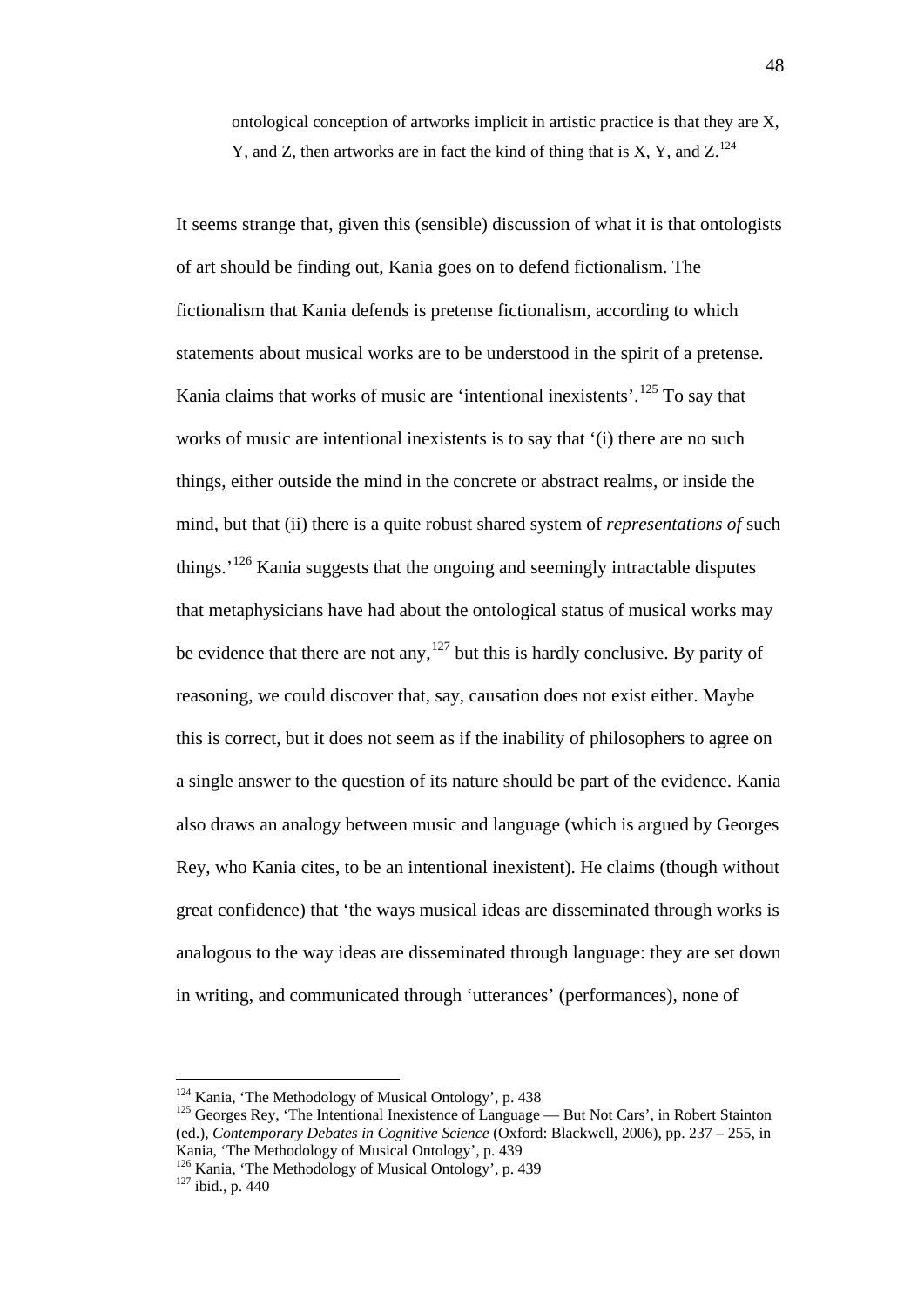which need match the structure of the work perfectly.<sup> $128$ </sup> The major argument that Kania gives for fictionalism is the Oracle argument. He does this by writing that it 'would make no difference if there were no musical works, strictly speaking, as long as we all continued to behave as if there were.<sup>'[129](#page-50-1)</sup> Furthermore, he claims that there is no need to change our practices regarding musical works, which are valuable and successful as they are.<sup>[130](#page-50-2)</sup> This argument is intended to show that our practices need not ontologically commit us to there being works of music. Kania seemingly puts forward this view with the intention of stopping some fruitless philosophical disputes. He claims that he has left plenty of room for discussion of how we conceive of musical works, which is really what ontologists of art should be discussing anyway. However, the clash between his own view and the ordinary critical practice of the discussion of musical works is acute enough to make his own view highly questionable. It is surely true that those engaged in critical discussions of works of music would all agree that the works of music which they are discussing exist, as well as our ordinary musical practices.

# **3.2 Creation**

We hold the intuition that works of music are created by their composers. Indeed, Jerrold Levinson has called this 'one of the most firmly entrenched of our beliefs concerning art.<sup>'[131](#page-50-3)</sup> Levinson also believes that part of our respect for composers comes from our belief that they 'truly *add* to the world, in company with cake-

<span id="page-50-0"></span> $\begin{array}{c} 128 \\ 129 \end{array}$ ibid.

<span id="page-50-3"></span><span id="page-50-2"></span><span id="page-50-1"></span> $\frac{130}{130}$  ibid., pp. 442-443<br> $\frac{131}{131}$  Levinson, 'What a Musical Work Is', p. 8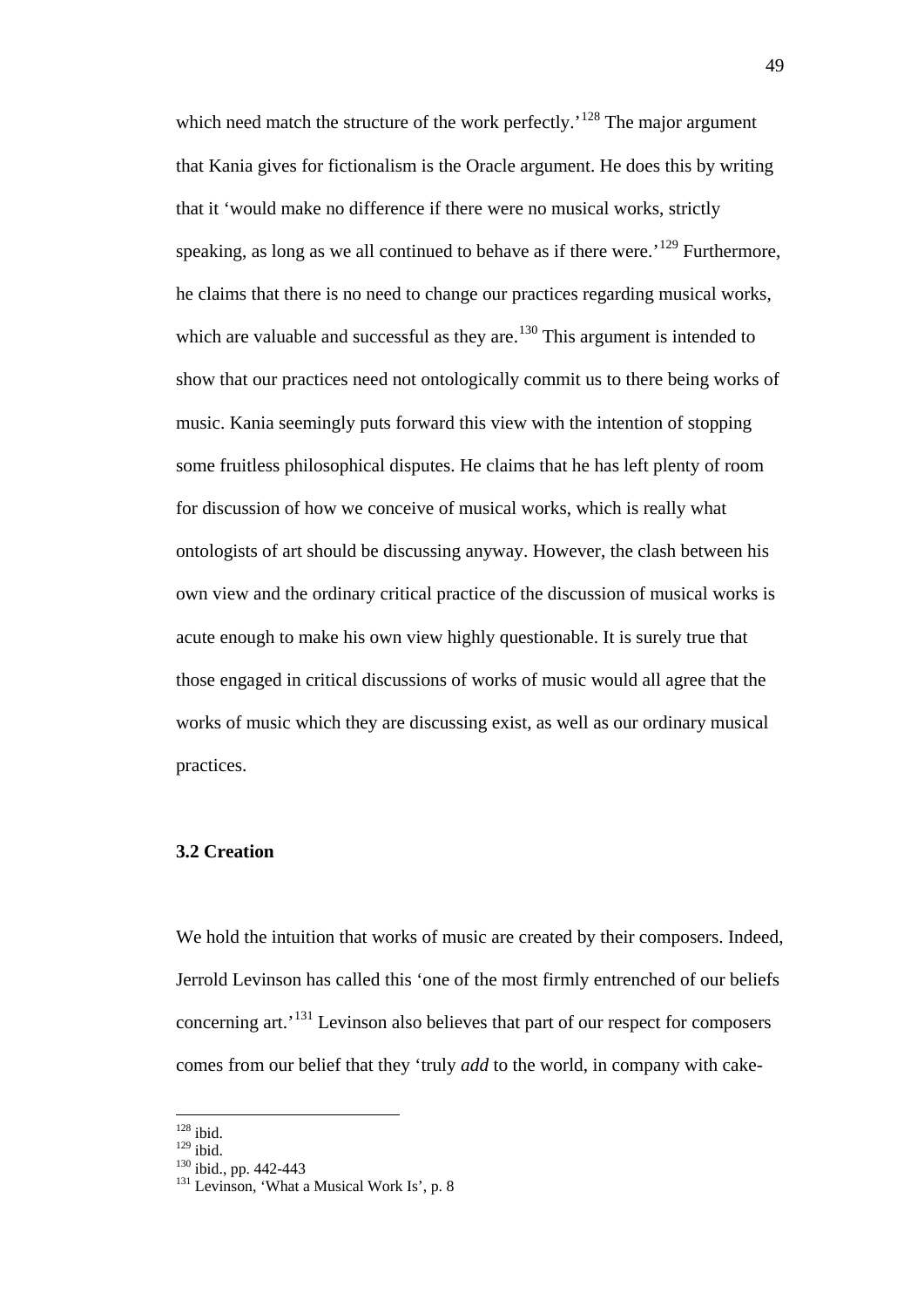bakers, house-builders, law-makers, and theory-constructers'.[132](#page-51-0) However, creationism about works of music is a view that appears to conflict with our ordinary views on abstract objects. As we have already seen, Harry Deutsch described this kind of problem as the 'creation problem'. This can be applied to the case of works of music as follows:

- 1. Works of music are abstract objects.
- 2. Creating an object entails bringing it into existence or causing it to exist.
- 3. Abstract objects cannot stand in causal relations.
- 4. Therefore, works of music are not created. <sup>[133](#page-51-1)</sup>

Because this argument is valid, philosophers have the options of rejecting one or more premises or accepting the conclusion. Deutsch's own solution is to deny the second premise, but this account is unsuccessful, for the reasons discussed in the previous chapter (on fictional characters).

Platonist theories of the ontology of music cannot account for the created status of works of music. There are two ways a Platonist can deal with this. They can either deny that musical works are created, or they can provide a modified Platonist account to allow for creation. It will be shown that both of these alternatives fail.

Those philosophers who commit to a strict Platonism about musical works must deny that musical works are created. Philosophers who take this line include

<span id="page-51-1"></span><span id="page-51-0"></span> $132$  ibid.<br>  $133$  Deutsch, 'The Creation Problem', p. 210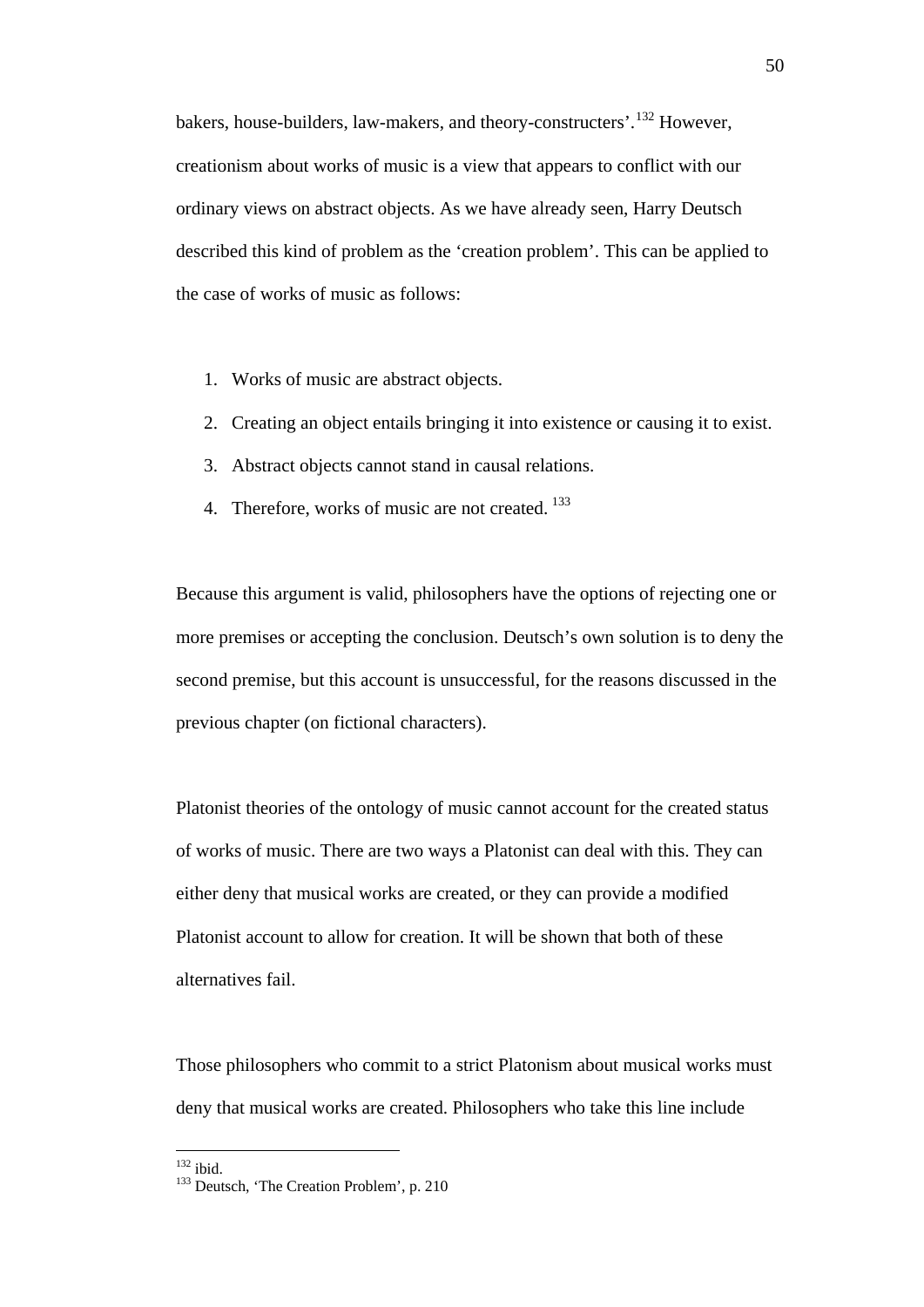Peter Kivy<sup>[134](#page-52-0)</sup> and Julian Dodd.<sup>[135](#page-52-1)</sup> The view of Kivy is that the activity which composers of works of music are engaged in is not creation, but discovery. To Kivy, the key to our judgements of the sort that Levinson urges is not that the composer is a creator, but that he is creative. A composition is thus a 'creative discovery', of similar kind to scientific or mathematical discoveries.<sup>[136](#page-52-2)</sup> There are two parts to this claim (creativity, and discovery), and there are problems with each. First, it is clear that creation and creativity are quite different concepts.<sup>[137](#page-52-3)</sup> Creation seems to be an all-or-nothing matter: an entity is either created by such a person or it is not. Creativity, however, seems to be a matter of degree. It is not at all paradoxical to say that some creations are more creative than others. If our ordinary claims about creation were really just claims about creativity, it is at least not obvious that this should be so. As Predelli notes, '[t]he fact remains that our intuitions on this subject do not rest satisfied with the claim that artists are creative: we also unequivocally believe that they create'.<sup>[138](#page-52-4)</sup> Showing that a composer is truly thought to be creative is thus not enough to give us a reason to doubt that works of music are created.

The second part of the claim made by Kivy and Dodd is that works of music are discovered. There is an epistemological difficulty for this account. Platonists believe that abstracta cannot be created because creation requires causal interaction, and we cannot causally interact with abstracta. However, it is not

<span id="page-52-0"></span><sup>&</sup>lt;sup>134</sup> Peter Kivy, 'Platonism in music: A kind of defense', 'Platonism in music: Another kind of defense', and 'Orchestrating Platonism', all in his *The Fine Art of Repetition* (Cambridge:

<span id="page-52-1"></span><sup>&</sup>lt;sup>135</sup> Julian Dodd, *Works of Music*; 'Musical Works as Eternal Types', *British Journal of Aesthetics*, vol. 40, no. 4, Oct. 2000, pp. 424-440

<span id="page-52-3"></span><span id="page-52-2"></span><sup>&</sup>lt;sup>136</sup> Kivy, 'Platonism in music: A kind of defense', pp. 39-43<br><sup>137</sup> Kivy himself does seem to note this in 'Platonism in music: Another kind of defense', pp.<br>248-249

<span id="page-52-4"></span><sup>&</sup>lt;sup>138</sup> Predelli, 'Musical Ontology and the Argument from Creation', p. 282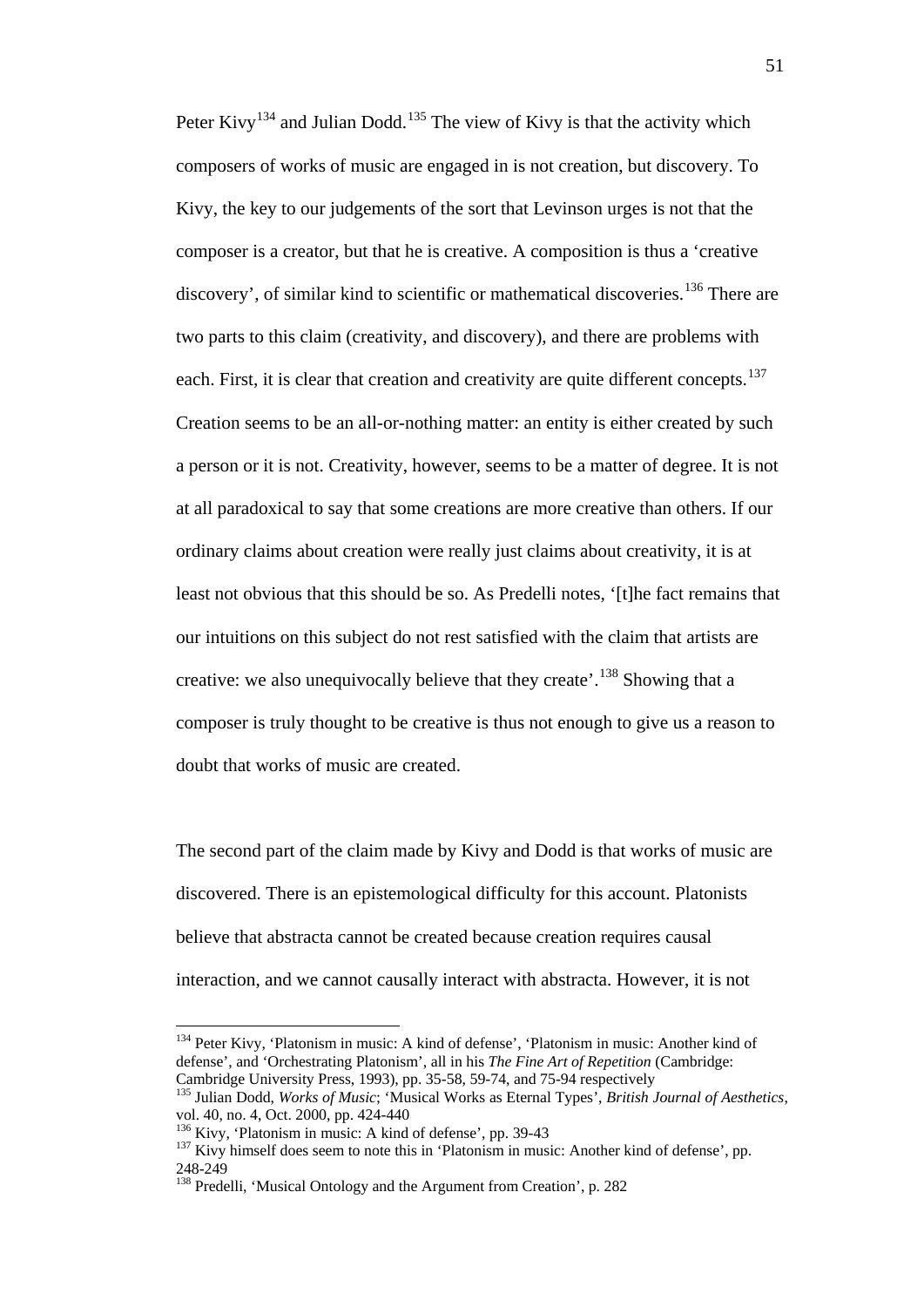immediately clear that discovery does not require causal interaction. It is certainly the case that discoveries of concrete objects such as continents or plants require causal interaction with those objects. However, the analogy that Dodd and Kivy choose to draw is with cases of mathematical and scientific discoveries. Part of the purpose of this is to show that we can still regard the achievements of composers as great even if they are not creators. Levinson had claimed that composers would lose 'a small part of the glory' associated with their achievements if musical works were considered to exist eternally.<sup>[139](#page-53-0)</sup> An analogy to the discoveries of science is supposed to dispel this worry: as Kivy writes, '[i]n the company of Newton, after all, one is hardly slumming'.[140](#page-53-1) The analogy is also presumably supposed to help to explain how we can see the act of composing as a discovery. However, there is a crucial disanalogy between the cases of science or mathematics and music which suggests that the action of composers is not best seen as discovery. R.A. Sharpe has argued that what genuine cases of discovery have in common is the possibility of being mistaken.<sup>[141](#page-53-2)</sup> Scientists (and also the discoverers of concrete objects) are discovering things or truths that are there anyway, and can thus be in error as to what they are or what they are like. This is not the case for composers. There is no truth discovered in the composition of a work of music, so the composer does not have the possibility of error in the way that a scientist might.<sup>[142](#page-53-3)</sup> Composers cannot misidentify their works, so they do not have the possibility of error in the

<span id="page-53-1"></span><span id="page-53-0"></span><sup>&</sup>lt;sup>139</sup> Levinson, 'What a Musical Work Is', p. 9<br><sup>140</sup> Kivy, 'Platonism in Music: A kind of defense', p. 40

<span id="page-53-2"></span><sup>&</sup>lt;sup>141</sup> R.A. Sharpe, 'Could Beethoven have 'Discovered' the Archduke Trio?', *British Journal of Aesthetics*, vol. 41, no. 3. July 2001, p. 326

<span id="page-53-3"></span>*Aesthetics*, vol. 41, no. 3, July 2001, p. 326 <sup>142</sup> John Andrew Fisher, 'Discovery, Creation, and Musical Works', *Journal of Aesthetics and Art Criticism*, vol. 49, no. 2, Spring 1991, p. 133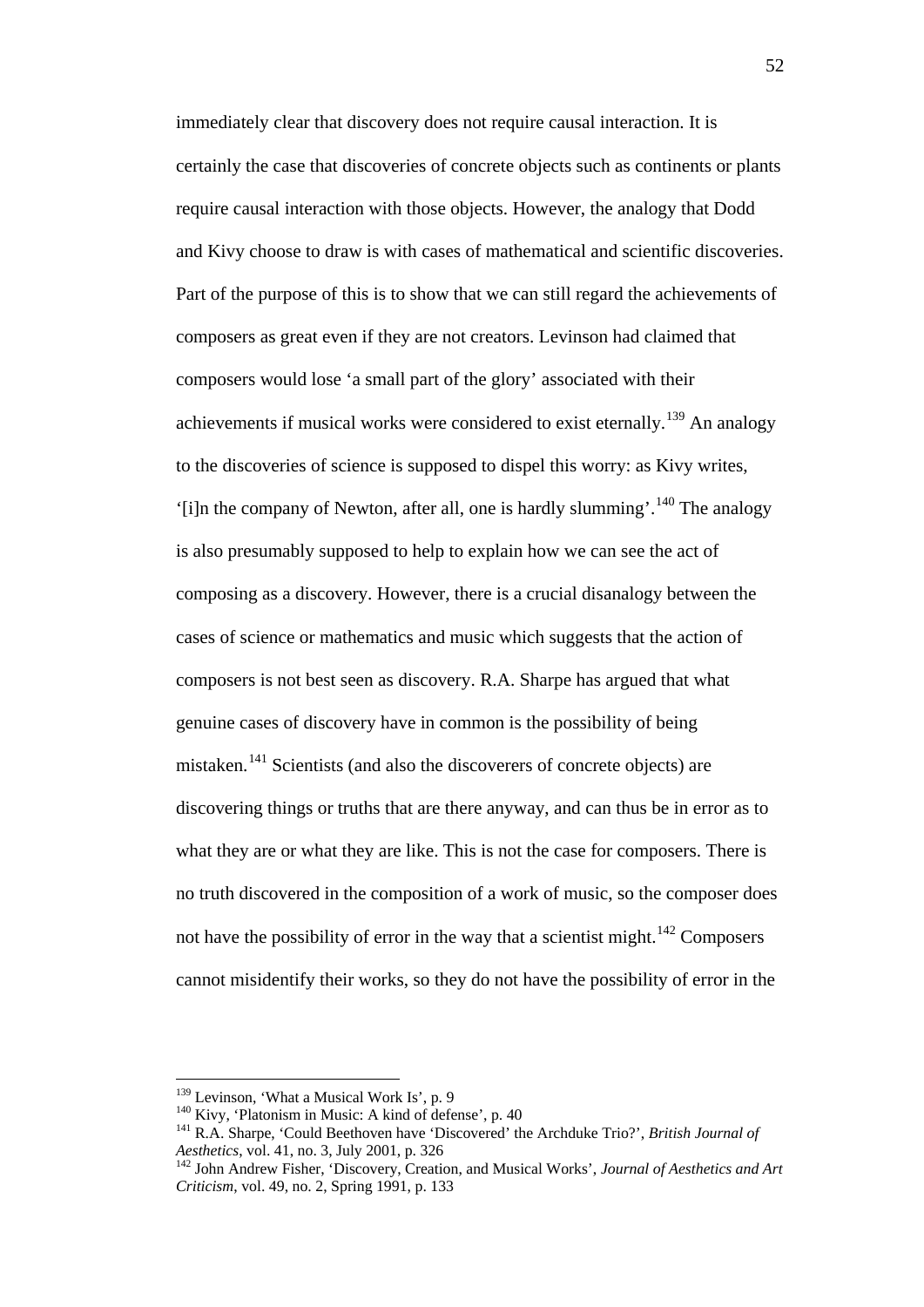way that the discoverer of some concrete object might.<sup>[143](#page-54-0)</sup> It is not clear what other models of discovery are available to the Platonist.[144](#page-54-1) Dodd has responses to these arguments. The first of these is to say that the discovery of a musical work has 'aspects in common with *both* discoveries in mathematics *and* discoveries of a more common-or-garden kind.'[145](#page-54-2) One thing to be noted with this response is that it makes the act of composition a unique kind of discovery. It is possible that composition is in some way unique, but this still makes it questionable what the analogies between music and other discoveries show. For us to see that the discovery of a musical work is relevantly similar to the discovery of other things, the Platonist needs to give us a fuller account of this discovery than has yet been done. Dodd's other response is to claim that the possibility of error only applies to certain discoveries, namely, those that could be called discoveries by enquiry.[146](#page-54-3) However, this again seems rather *ad hoc*. If the discoveries that composers make are so unlike the discoveries that Platonists want to draw analogies with, then we still lack any evidence that composers should be seen as discoverers.

The most prominent proponent of the modified Platonist view of the ontology of musical works is Jerrold Levinson. Levinson sees the intuitive pull in treating works of music as sound structures, but argues that sound structures *simpliciter* cannot be identical with musical works. Instead, he identifies musical works with

<span id="page-54-1"></span><span id="page-54-0"></span><sup>&</sup>lt;sup>143</sup> Sharpe, 'Could Beethoven have 'Discovered' the Archduke Trio?', p. 326  $144$  One option may be to follow Harry Deutsch, 'The Creation Problem', in suggesting that the plenitude of abstracta from which the composer can choose explains why it is impossible for a composer to be in error.

<span id="page-54-3"></span><span id="page-54-2"></span><sup>145</sup> Dodd, *Works of Music*, p. 118<br><sup>146</sup> ibid., p. 120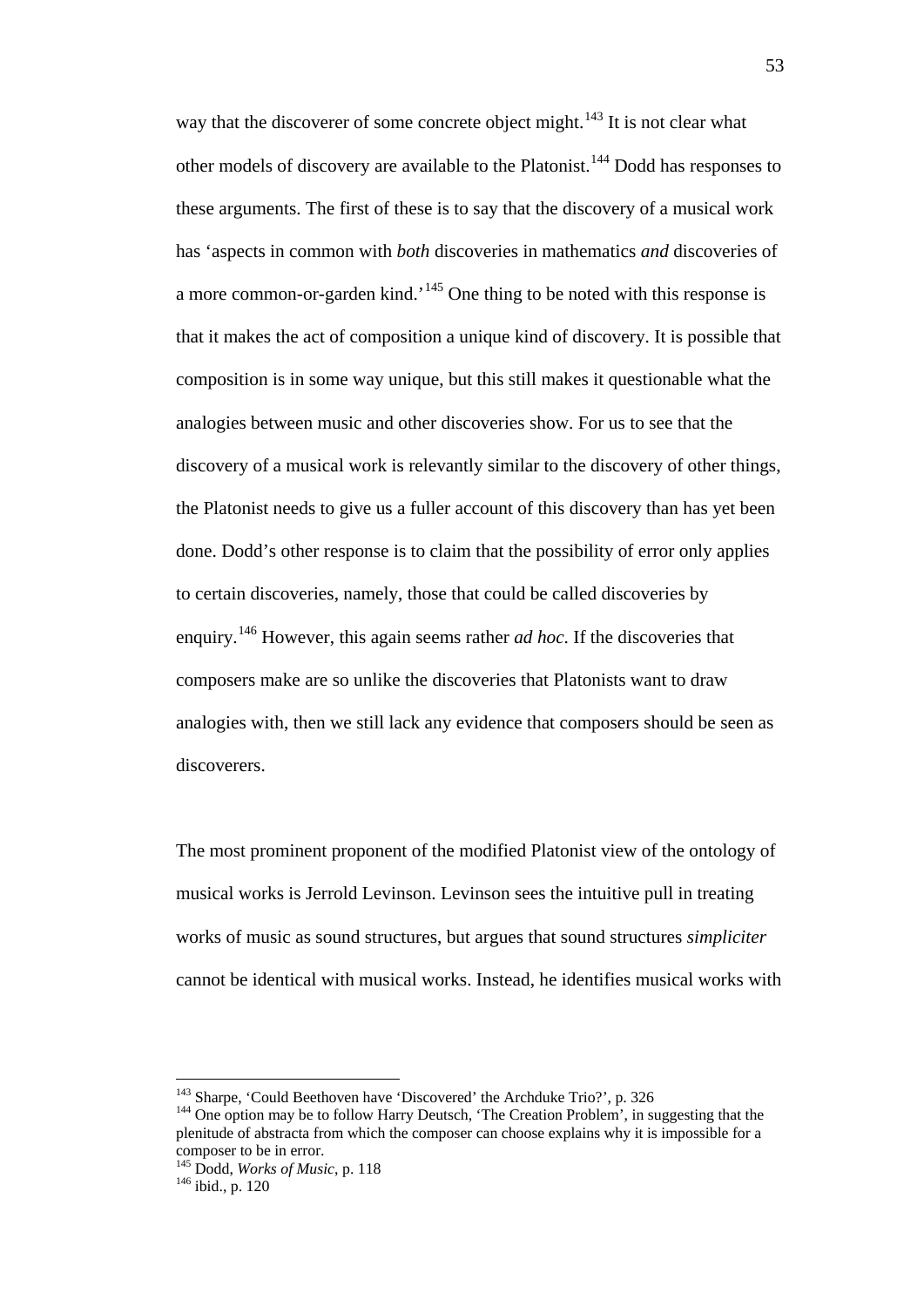what he calls 'indicated structures'.<sup>[147](#page-55-0)</sup> His reasons for not believing that musical works are just sound structures are first, that sound structures cannot be created, and second, that there is more to the individuation of musical works than just how they sound.<sup>[148](#page-55-1)</sup> He argues for the second claim as follows:

(1) If musical works were just sound structures, then, if two distinct composers determine the same sound structure, they necessarily compose the same musical work. (2) But distinct composers determining the same sound structure in fact inevitably produce different musical works. Therefore, musical works cannot be sound structures *simpliciter*. [149](#page-55-2)

The evidence for this is that some aesthetic and artistic properties of a work of music are closely connected to the musico-historical context in which the piece was composed, and different composers invariably differ in musico-historical context, even if they produce identical sound structures.  $150$  Given these claims, Levinson needs to find an account of what a musical work is that can meet both the requirement of creatability, and the requirement of fine individuation (according to which identical sound structures composed in different musicohistorical contexts count as different works).

Levinson's account is that works of music are not pure sound (and performance means) types, but 'indicated' types. A musical work, according to Levinson, is a sound (and performance means) structure-as-indicated-by-*X*-at-*t*, where *X* is the composer and  $t$  the time of composition.<sup>[151](#page-55-4)</sup> Levinson claims that this meets the creatability requirement:

<span id="page-55-0"></span><sup>&</sup>lt;sup>147</sup> Levinson, 'What a Musical Work Is', p. 20

<span id="page-55-1"></span> $148$  He also claims that means of performance is essential to a musical work, but cannot be to a sound structure, so the two must be different. This aspect of Levinson's view is frequently ignored in the literature, and is not important to what I'm discussing.  $149$  Levinson, 'What a Musical Work Is', p. 10

<span id="page-55-4"></span><span id="page-55-3"></span><span id="page-55-2"></span> $\frac{150 \text{ lbid}}{151 \text{ ibid}}$ , p. 20. This is analogous to Borges' famous Pierre Menard case.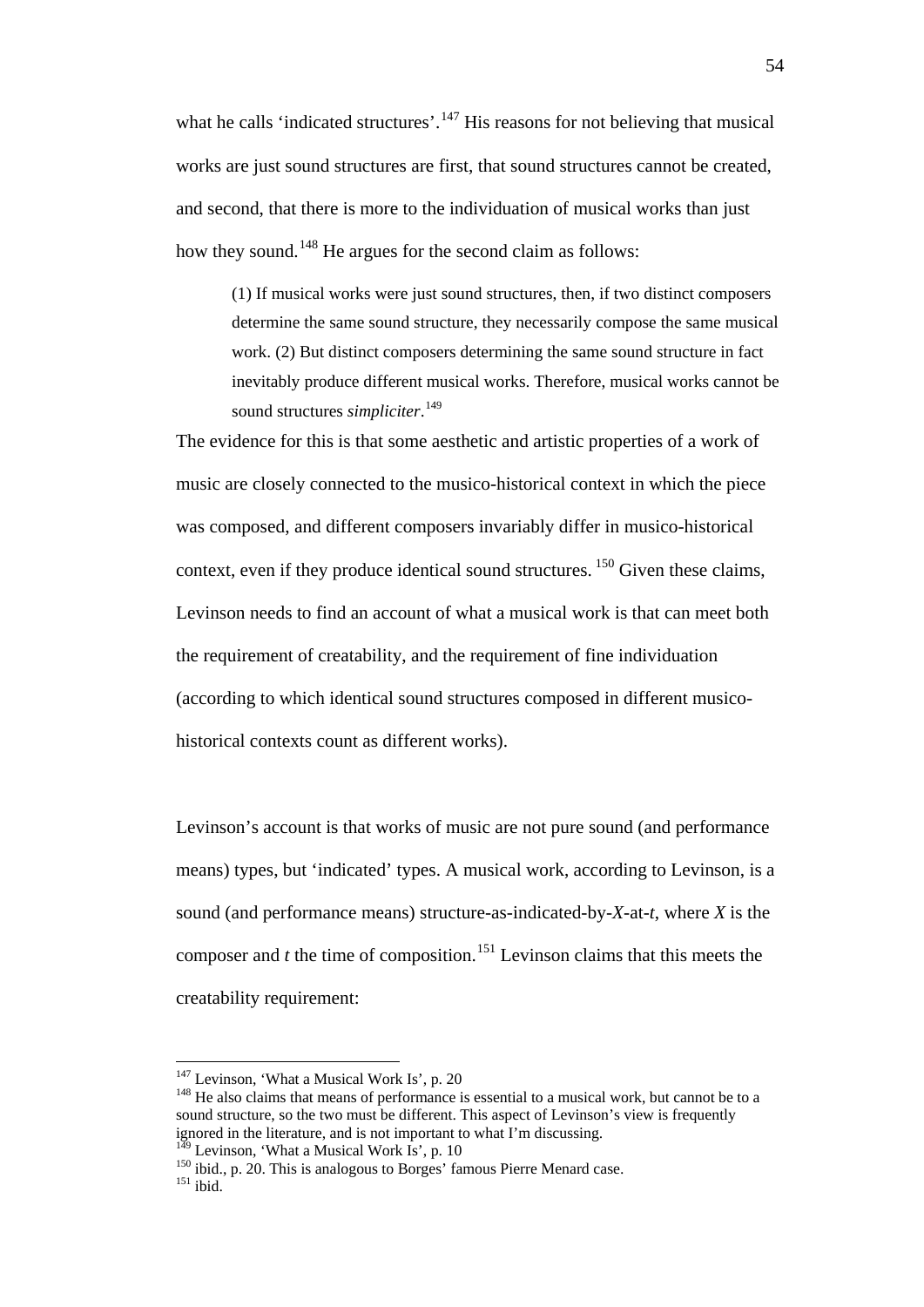An S/PM structure-as-indicated-by-X-at-*t*, unlike an S/PM structure *simpliciter*, does not pre-exist the activity of composition and is thus capable of being created. When a composer *θ* composes a piece of music, he indicates an S/PM structure  $\psi$ , but he does not bring  $\psi$  into being. However, through the act of indicating  $\psi$ , he does bring into being something that did not previously exist namely,  $\psi$ -as-indicated-by- $\theta$ -at-*t<sub>1</sub>*. Before the compositional act at *t<sub>1</sub>*, no relation obtains between  $\theta$  and  $\psi$ . Composition establishes the relation of indication between  $\theta$  and  $\psi$ . As a result of the compositional act, I suggest, the world contains a new entity,  $\psi$ -as-indicated-by- $\theta$ -at- $t_1$ . Let me call such entities *indicated structures*. And let me represent indicated structures by expressions of form "S/PM\**x*\**t*." It is important to realize that indicated structures are entities distinct from the pure structures *per se* from which they are derived. Thus, in particular,  $w^*\theta^*t_1$  is *not* just the structure, with the accidental property of having been indicated by  $\theta$  at  $tI - \psi^* \theta^* t_I$  and  $\psi$  are strictly non-identical, though of course related.  $\psi^* \theta^* t_1$ , unlike  $\psi$ , can be and is created through  $\theta$ ''s composing.[152](#page-56-0)

It is not immediately clear that Levinson is right that indicated types can be created. As Predelli has noted, 'in the absence of evidence to the contrary, it does not seem to be the case that, if you show me the tallest building on campus, you thereby bring into existence a new object, that is, the building-as-shown-by-you.<sup>[153](#page-56-1)</sup> In fact, it seems that if we accept Levinson's view we will get a lot of new entities in our ontology: America-as-discovered-by-Columbus, penicillin-as-discovered-by-Fleming, and so forth.<sup>[154](#page-56-2)</sup> Levinson in fact notes this, and just suggests that there is no need for us to recognise penicillin-as-discovered-by-Fleming, but there is a need, in discussing the ontology of music, to recognise indicated types like sound-structures-as-indicated-by-composers.<sup>[155](#page-56-3)</sup> Levinson has

<span id="page-56-0"></span> $152$  ibid.<br><sup>152</sup> ibid.<br><sup>153</sup> Predelli, 'Musical Ontology and the Argument from Creation', p. 289

<span id="page-56-2"></span><span id="page-56-1"></span><sup>&</sup>lt;sup>154</sup> This is similar to a suggestion in Gregory Currie, 'Review of *Music, Art, and Metaphysics*', *Philosophy and Phenomenological Research*, vol. 53, no. 2, June 1993, p. 473, and in Currie, *An Ontology of Art*, p. 58 **155 Jerrold Levinson, 'Review of** *An Ontology of Art***',** *Philosophy and Phenomenological* **<b>155** 

<span id="page-56-3"></span>*Research*, vol. 52, no. 1, March 1992, p. 219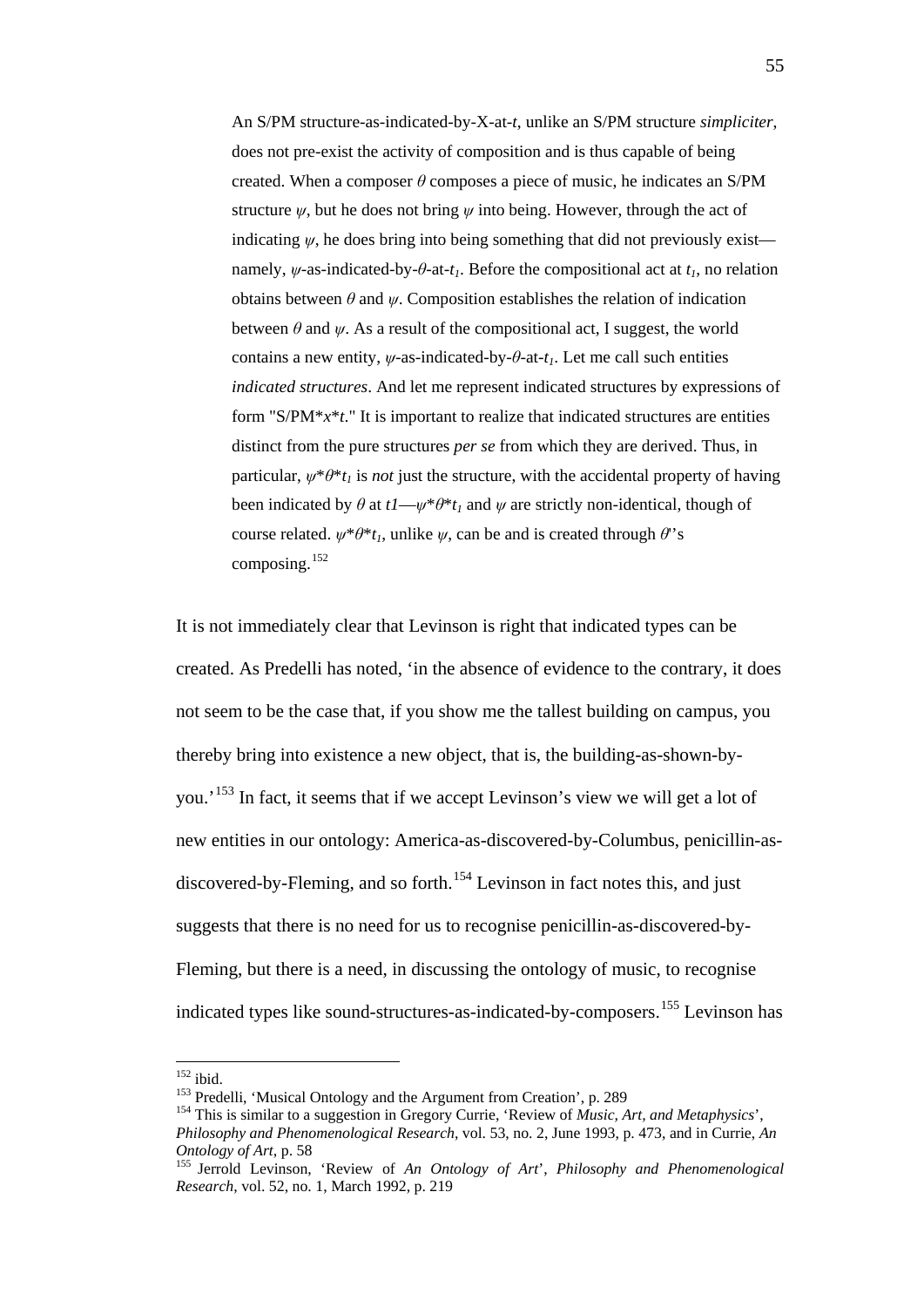to do more than assure us that there is some new object to prove that it is so. It is easy to think that all creation on Levinson's account involves is moving a preexisting entity from one ontological category to another. This is not real creation, as is evidenced by the fact that the view is shared by Nicholas Wolterstorff, who is a Platonist. Wolterstorff writes that '[w]hat the composer does must be understood as consisting in bringing it about that a preexistent kind becomes *a work*—specifically, a *work of his*.'[156](#page-57-0) Levinson's view of composition could be seen as identical to this.

One of the problems that the claim that musical works can be identified with types has is that types are not creatable, so, if indicated types are types, then they are not creatable either. Dodd in fact explicitly responds to Levinson (as part of his defense of Platonism) in this way. The disagreement here is one over the nature of types. Levinson believes that types only exist when it is possible for them to have instances or tokens. If this is the case, then musical works would come into existence on the actions of the composer, because until then it would be impossible for there to be a token of the indicated type (that is, a token performance of the work which is appropriately related to the relevant act of indication). Dodd conversely argues that a type exists whenever its property-associate exists.<sup>[157](#page-57-1)</sup> The property-associate of a type *K* is *being a k*, and it is the property that anything must have to be a (properly formed) token of *K*. [158](#page-57-2) The property-associate of the indicated type *ψ*-as-indicated-by-*θ*-at-*t1* is '*having the sonic structure determined by ψ, and also being produced in a way that is properly connected to*  $[\theta]$ *'s act of indication at t<sub>1</sub>]*', and, because Dodd believes

<span id="page-57-0"></span> <sup>156</sup> Wolterstorff, *Works and Worlds of Art*, p. 89

<span id="page-57-2"></span><span id="page-57-1"></span><sup>&</sup>lt;sup>157</sup> Dodd, *Works of Music*, pp. 104-105<sup>158</sup> ibid., p. 49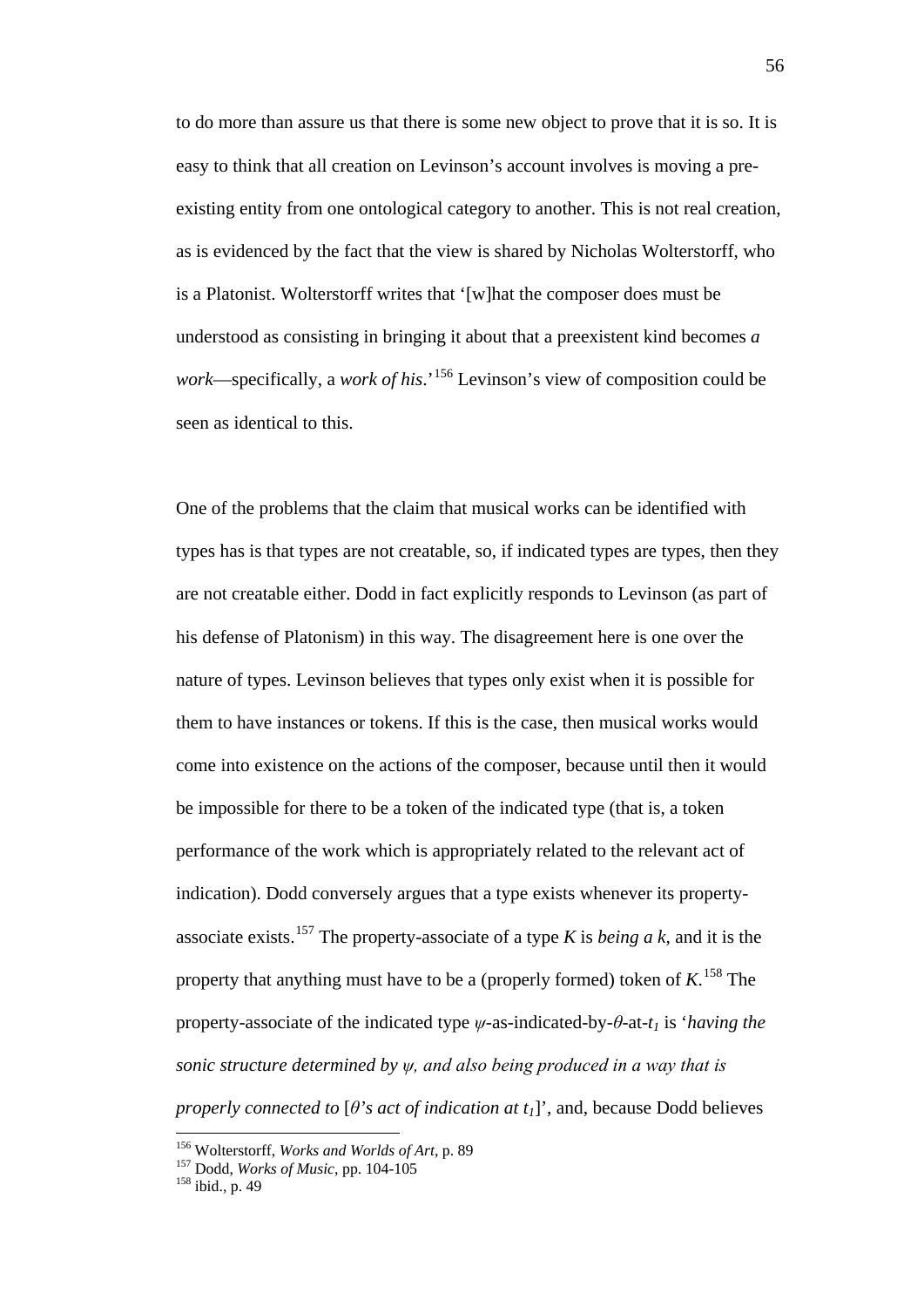that all properties exist at all times, this property must exist at all times.<sup>[159](#page-58-0)</sup> This implies that the indicated type with which Levinson wanted to identify the work exists at all times as well, and therefore cannot be created. Because Levinson accepts that types cannot be created, this argument is a serious problem for his view.

Robert Howell has responded to Dodd in defense of the indicated-type view.<sup>[160](#page-58-1)</sup> The key point in Howell's defense is that indicated types cannot exist until the entities which they 'essentially involve' exist.<sup>[161](#page-58-2)</sup> Because works of music essentially involve their composers and the composer's mental acts, they do not exist before those acts occur. This means that they come into existence at some time, which is to say that (given that their coming into existence is deliberately caused) they are created. Dodd's response to this is that it involves an incorrect view of properties. Howell claims that particular entities (such as composers) can be 'involved' in properties, such as 'having the sonic structure determined by ψ, and also being produced in a way that is properly connected to  $[\theta]$ 's act of indication at  $t_1$ ]'. Dodd disagrees. He argues that it does not make sense to suppose that a concrete particular can be a part of a property, which is abstract.<sup>[162](#page-58-3)</sup> For a performance to be a token of a musical work, the performance itself (a concrete object) must be appropriately related to the composer, but the work (on Dodd's view a Platonic type) need not be.<sup>[163](#page-58-4)</sup> If properties are to be construed as abstracta (as both Dodd and Howell believe they should be), then the claim that

 <sup>159</sup> ibid., p. 104

<span id="page-58-1"></span><span id="page-58-0"></span><sup>&</sup>lt;sup>160</sup> Robert Howell, 'Types, Indicated and Initiated', *British Journal of Aesthetics*, vol. 42, no. 2,<br>April 2002, pp. 105-127<br><sup>161</sup> ibid.

<span id="page-58-3"></span><span id="page-58-2"></span><sup>&</sup>lt;sup>161</sup> ibid., p. 113<br><sup>162</sup> Dodd, *Works of Music*, p. 74<br><sup>163</sup> ibid.

<span id="page-58-4"></span>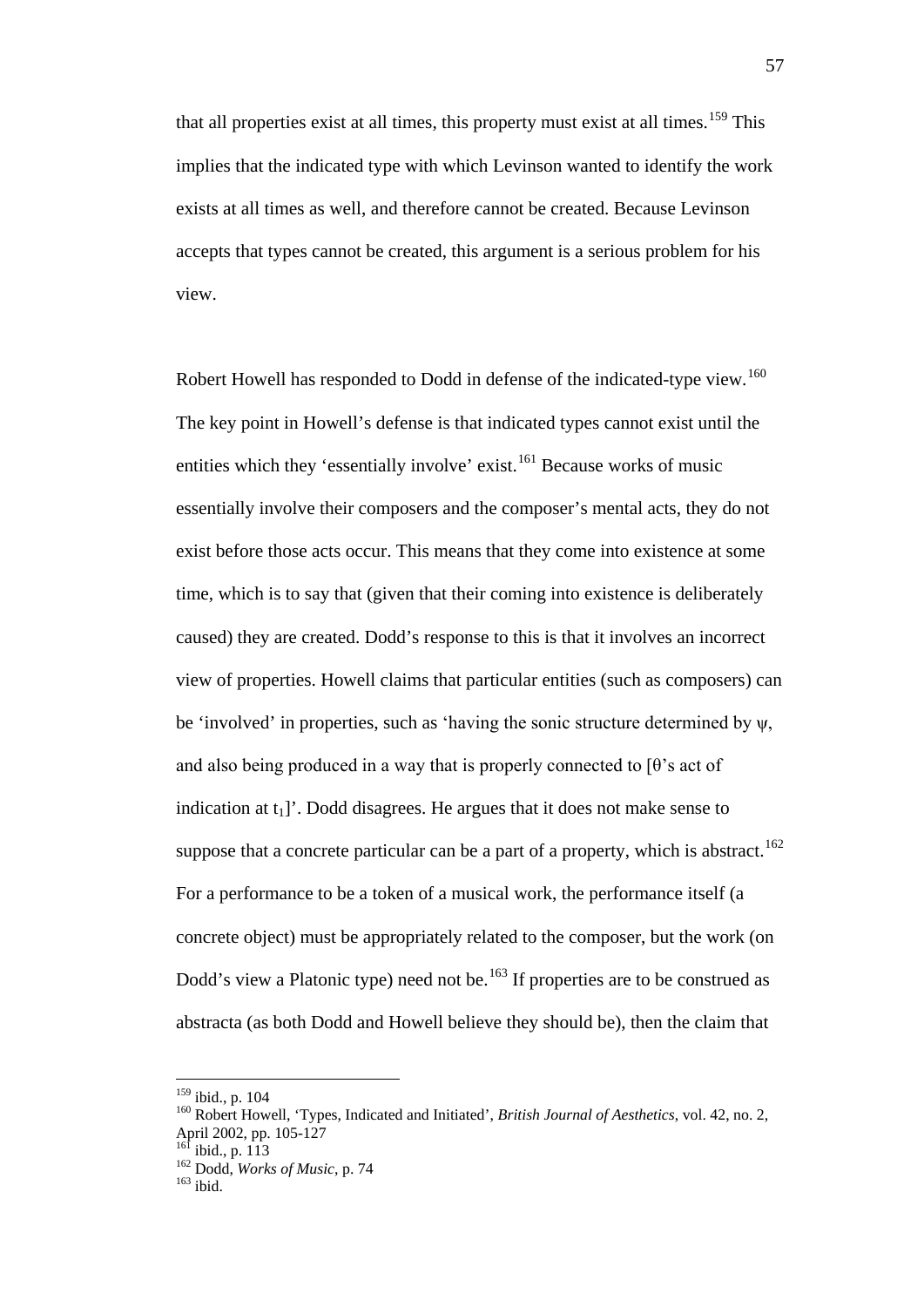concrete objects can be a part of them is obscure, and Howell's defence of Levinson's view fails.

An elaboration of Levinson's and Wolterstorff's views has been attempted by James C. Anderson. Following Wolterstorff, Anderson takes works of music to be norm-kinds. Following Levinson, he takes musical works to be created by their composers. He reconciles the two positions (as Wolterstorff does not) by claiming that although descriptive kinds cannot be created, norm-kinds can.<sup>[164](#page-59-0)</sup> A descriptive kind is a kind as ordinarily understood, and a norm-kind is a kind such that it can have properly and improperly-formed instances.<sup>[165](#page-59-1)</sup> A norm-kind has certain properties normative within it, namely, those properties without which an object cannot be a properly formed example of the kind.<sup>[166](#page-59-2)</sup> The way that Anderson links this to the creation of musical works is by arguing that the composer of a work creates a norm-kind by treating certain of the properties of a descriptive kind as normative within it. He claims that a created norm-kind is a descriptive-kind which some person at some time has made normative.<sup>[167](#page-59-3)</sup> Levinson himself cites Anderson's argument as a useful elaboration of his own views: 'Making-normative certainly at least helps explain what indicating consists in, and differentiates it from other activities of an intentional nature directed at abstract structures.<sup>'[168](#page-59-4)</sup> However, this view is no more successful than Levinson's own in showing that a composer has created a new object. Making a

<span id="page-59-0"></span> <sup>164</sup> James C. Anderson, 'Musical Kinds', *British Journal of Aesthetics*, vol. 25, no. 1, Jan. 1985, p. 47<br><sup>165</sup> Wolterstorff, *Works and Worlds of Art*, p. 56

<span id="page-59-4"></span>

<span id="page-59-3"></span><span id="page-59-2"></span><span id="page-59-1"></span><sup>166</sup> ibid., p. 7<br><sup>167</sup> Anderson, 'Musical Kinds', p. 47<br><sup>168</sup> Jerrold Levinson, 'What a Musical Work Is, Again' in his *Music, Art, and Metaphysics* (Ithaca, N.Y.: Cornell University Press, 1990), pp. 260-261 in Stefano Predelli, 'Musical Ontology and the Argument from Creation', p. 289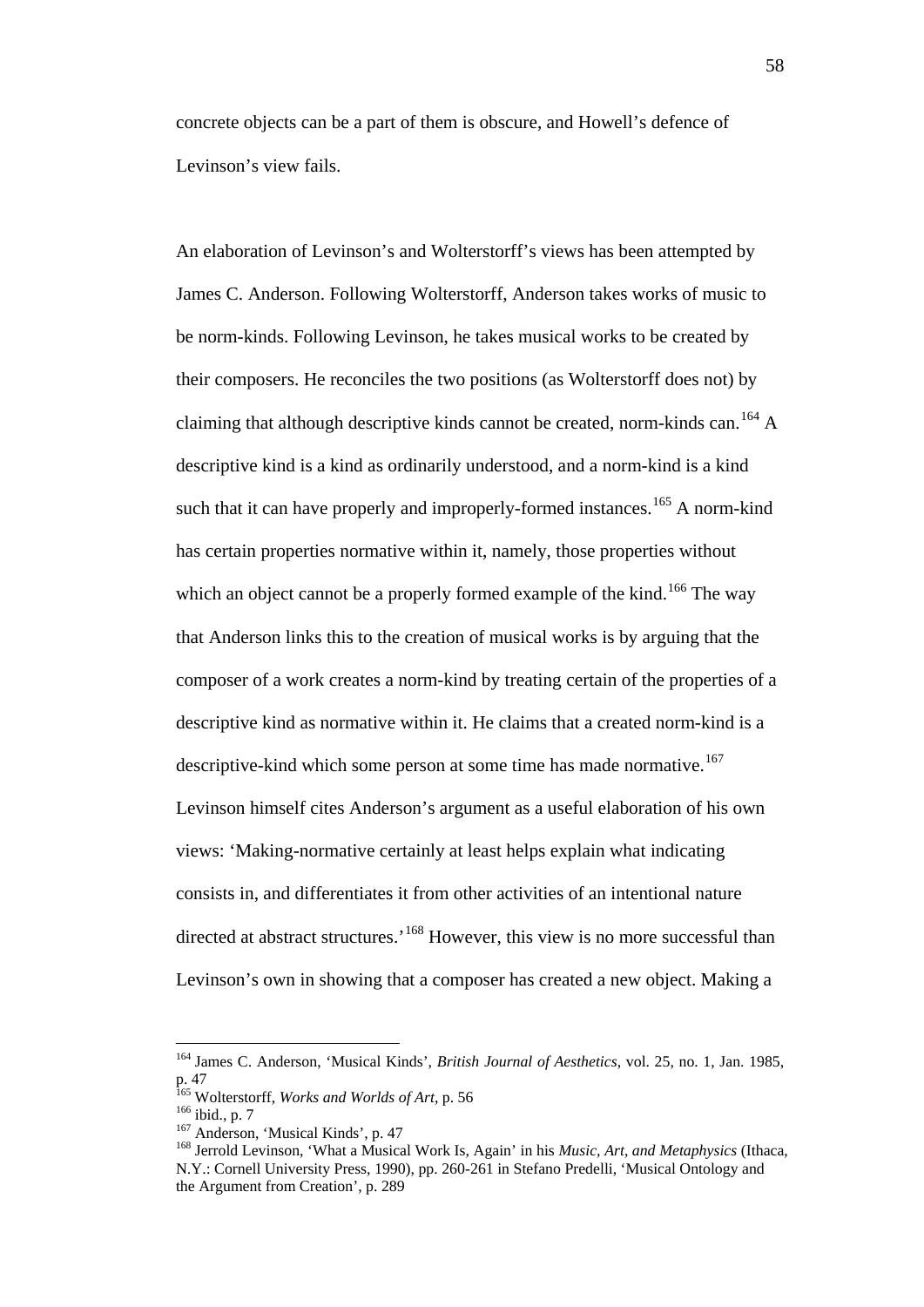descriptive kind into a normative kind would seem to involve selecting a descriptive kind and declaring that certain of the properties within it should be treated as normative. This no more involves bringing into existence an entirely new object than indication does. As Predelli again argues: 'although the composer invites us to consider [the descriptive kind] in a certain manner, and although such an invitation may not have been issued before, it must still be the case that, in the absence of independent considerations to the contrary, the object in question, the descriptive kind, is blessed with eternal (or a-temporal) existence.<sup>'[169](#page-60-0)</sup> This is surely correct. Making a descriptive kind normative is a matter of holding a particular attitude to a thing that is already there, not one of making something new. Anderson's elaboration of Levinson's view thus also fails to meet the creatability requirement.

The account of the creation of works of music that will be defended is one on which works of music are created when their first embodiments are produced, (or perhaps when they are made publicly available, if that is a different thing). The term 'embodiment' comes from Guy Rohrbaugh. Embodiments are the physical objects (in the case of works of music, scores, performances, recordings and suchlike) that ground the facts about what the work is like.<sup>[170](#page-60-1)</sup> The general relationship between a work of music and its embodiments is one of ontological dependence. This makes Rohrbaugh's view similar to Thomasson's view of fictional characters, according to which they ontologically depend on some concrete objects, such as copies of the books in which they appear. The ontological dependence of works of music on some physical things explains how

<span id="page-60-0"></span> <sup>169</sup> Predelli, 'Musical Ontology and the Argument from Creation', p. 291

<span id="page-60-1"></span><sup>170</sup> Rohrbaugh, 'Artworks as Historical Individuals', p. 191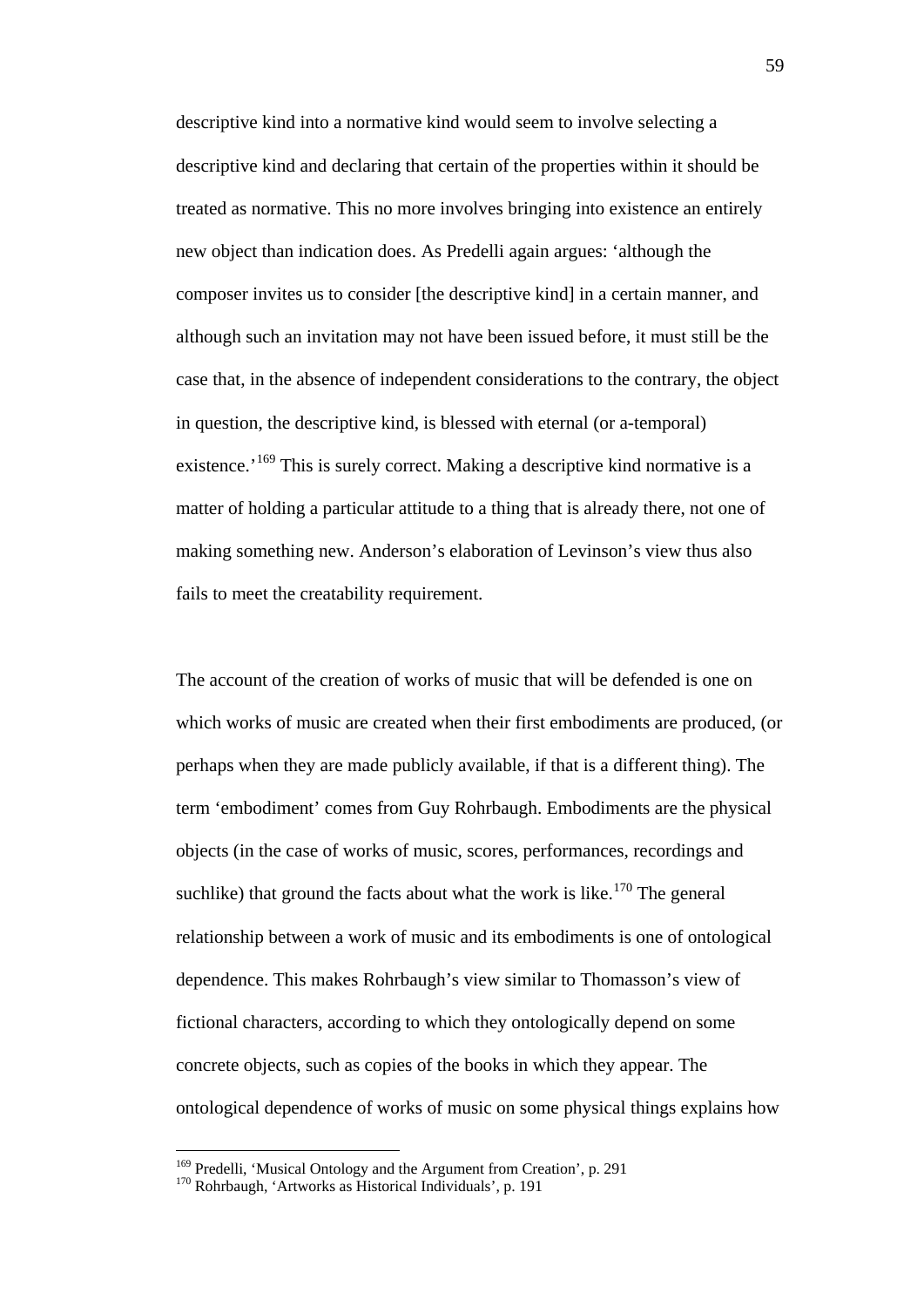it is that they are things that exist in time. A work of music can come into existence when its first embodiment is produced (or is made publicly available).

Our evidence for the existence of musical works is that there are true sentences like

(8) *In This House, On This Morning* is a suite.

This sentence must be true no later than the time at which informed critics can truly utter (8), so the creation of the work must happen no later than this. It can only be truly asserted from the time at which there is some publicly available (where 'publicly available' should be understood quite loosely) object which can ground the truth of (8). This will most likely be at the production of the first score of *In This House, On This Morning*, though it may be on the production of the first performance of the work (but only if this happens before the score becomes publicly available), or even on the broadcast of a recording of the work (but only if neither a score or a publicly available performance has happened previously). This is analogous to the claim made in the previous chapter regarding fictional characters, which come into existence when a work containing them becomes publicly available. Creating any work of music is a matter of producing some physical object or objects that can ground what the work is like, and inform those who are interested what the work is like.

The view just discussed is quite similar to that held by Robert Howell, although Howell believes that works of music are types. His claims also appear to be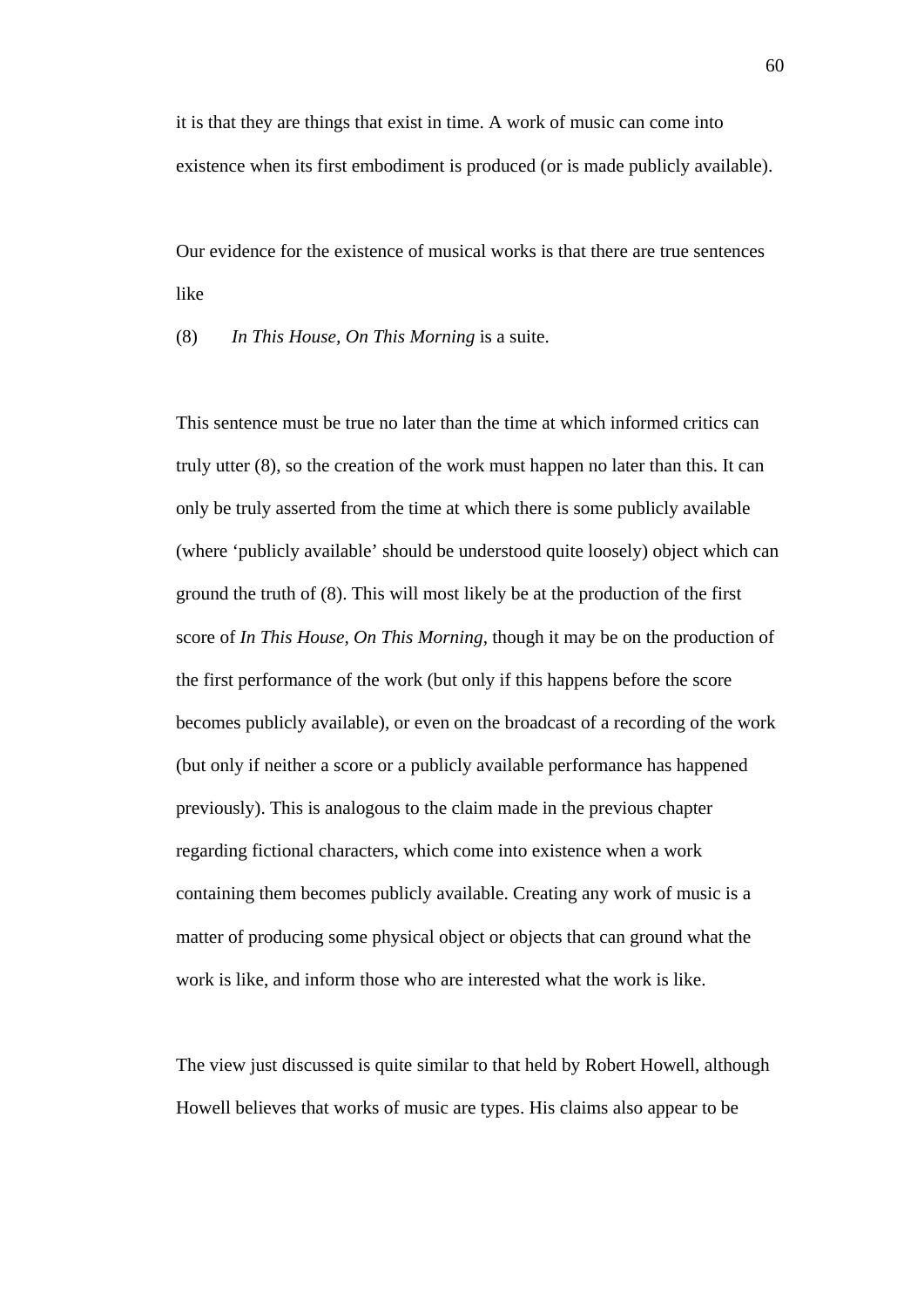applicable to the creation of other abstract works of art as well as works of music. He writes:

Insofar as types arise out of human practices … those types exist only through those practices. They are thus temporally initiated entities that have instances of their own. The type does not exist until the pattern [an arrangement of parts or features specified by a property] actually takes on the property of being used in the community in the relevant way (or at least of being put in a position so to be used), and the pattern does not take on that property until the community actually so uses it (or is prepared so to use it). $^{171}$  $^{171}$  $^{171}$ 

#### He adds in a footnote:

The type exists when the community is put in the position to produce and recognise the instances. Whether the community then does so depends on further factors. I take the idea of the community's being put in that position quite broadly. It includes cases in which the composer mentally sounds out a piece she never communicates or scores a work that is never performed, even in imagination. However, such a broad construal is not essential to my view. I also allow for types, the existence of which is implied by the existence of those types that community practice explicitly establishes. (If someone establishes baseball or chess, then the community is put in a position to produce and recognize all the relevant plays and moves whether or not they are all ever actually produced.)<sup>[172](#page-62-1)</sup>

Though it has been shown that types cannot be created, so Howell's account of musical works is unsuccessful, this account of creation may be what happens when artefacts such as works of music are created. What is required for the work to exist is for the community to be able to recognise the work (if they are appropriately informed) and use or discuss the work, and to create it requires whatever action puts the community in the position of being able to do this.

<span id="page-62-0"></span><sup>&</sup>lt;sup>171</sup> Howell, 'Types, Indicated and Initiated', pp. 119-120. Howell draws a distinction between properties, types, and patterns, which he sees as an intermediate between the two, but that is not important for the point I am making.

<span id="page-62-1"></span> $172$  ibid., p. 120 ff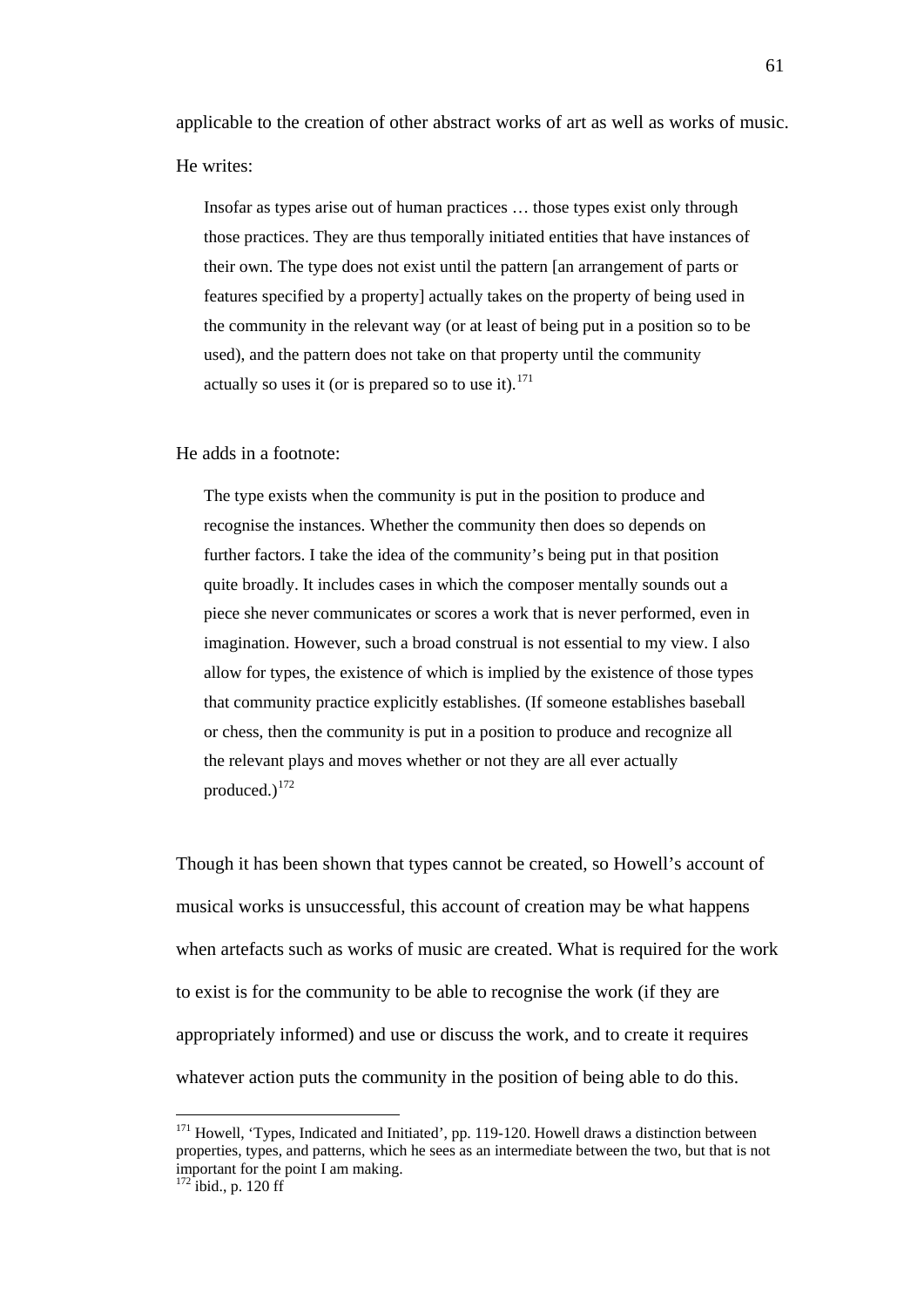# **3.3 Individuals**

It seems natural for philosophers to suppose that works of music are types, or kinds, or universals. This is because of the repeatability of musical works. Philosophers who hold this view (both Platonists and modified Platonists) contend that the work is a type (universal) and the performances of it are tokens (instantiations). The repeatability of musical works is an important datum for ontologists of music, so it is something that any theorist on this issue has to respect.[173](#page-63-0) Universals are themselves the topic of much philosophical controversy, so it may be suggested that answering the question of the ontology of works of music by appealing to universals does not make matters so much clearer. However, this is of itself not enough of a reason to reject the view of works of music as types.

A common view of the ontological status of musical works, beginning with Nicholas Wolterstorff, is that they are norm-kinds, as were discussed in the previous section.<sup>[174](#page-63-1)</sup> On this view, musical works can be performed correctly or incorrectly, and to varying degrees. This is often introduced as a contrast to the views of Nelson Goodman, who held that, for a performance to qualify as a performance of a particular work, it could not have a single wrong note. This view is strongly unintuitive, but Goodman claimed that believing otherwise was untenable.<sup>[175](#page-63-2)</sup> The reason he has for holding this view is as follows:

<span id="page-63-0"></span><sup>&</sup>lt;sup>173</sup> Julian Dodd seems to suggest that it is the most important intuition, and should be respected above all others. See Dodd, *Works of Music*, p. 3

<span id="page-63-2"></span><span id="page-63-1"></span><sup>&</sup>lt;sup>174</sup> Wolterstorff, *Works and Worlds of Art*, p. 56<br><sup>175</sup> N. Goodman, *Languages of Art*, p. 120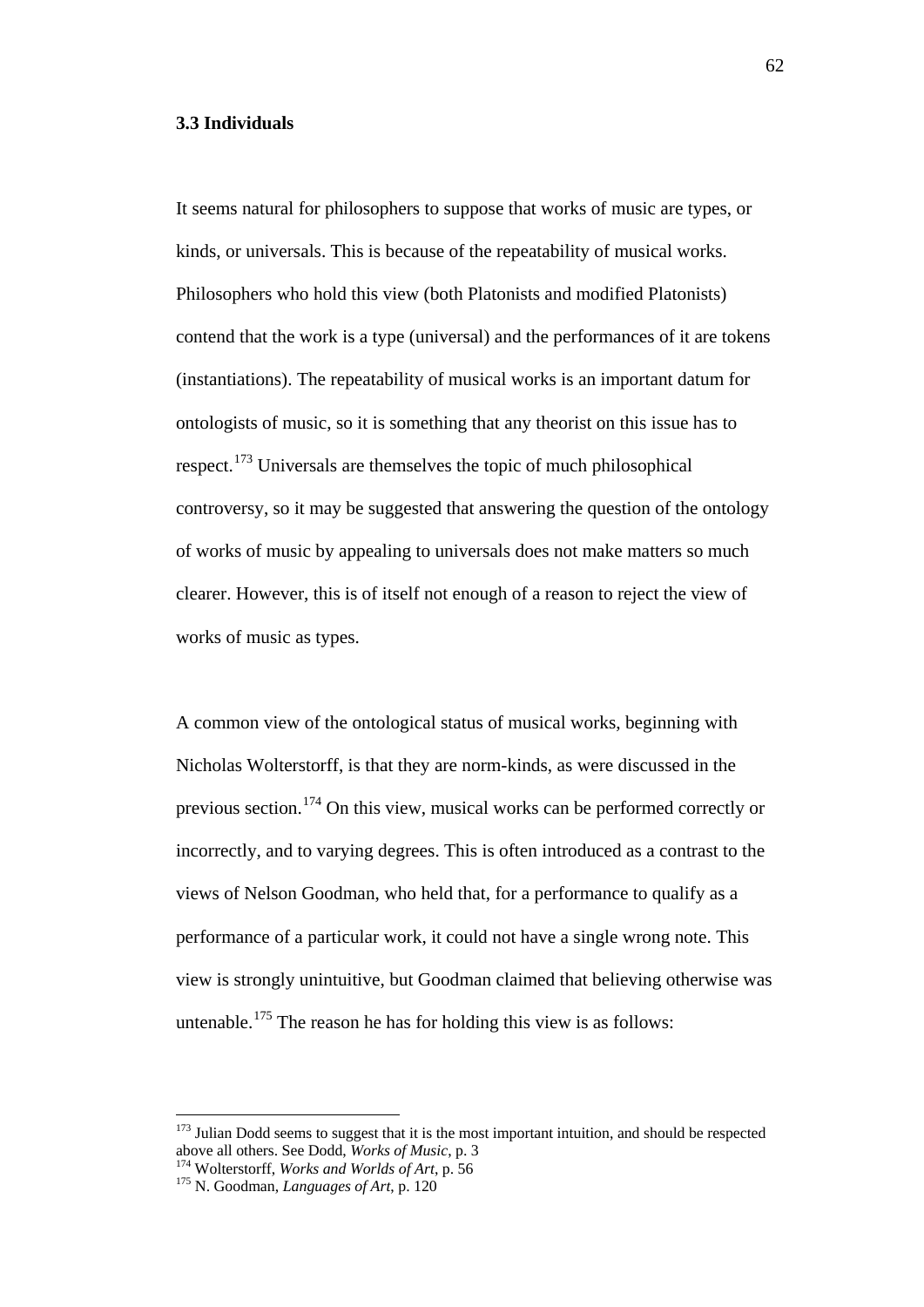The innocent-seeming principle that performances differing by just one note are instances of the same work risks the consequence—in view of the transitivity of identity—that all performances whatsoever are of the same work. If we allow the least deviation, all assurance of work-preservation and score-preservation is lost; for by a series of one-note errors of omission, addition, and modification, we can go all the way from Beethoven's *Fifth Symphony* to *Three Blind Mice*. [176](#page-64-0)

This seems to simply be a case of taking our philosophical theories too seriously and the art that is being discussed not seriously enough. Theories of the ontology of art should not be vastly revisionary of artistic practice, and the claim that it is impossible for a performance of a work to have a single wrong note clearly is revisionary. Goodman's position also makes it much too easy to become a great composer. Because a single different note makes a different work, a new work can be created by adding a note on to the end of an existing (great) work. This consequence is not appealing, because it is an obvious fact that not just anyone can compose a work of genius.

As has been mentioned earlier, Julian Dodd argues that works of music must be kinds. There are difficulties with this view that he attempts to deal with. One problem for Dodd and Wolterstorff is that we hold as true sentences such as (10) Bach's Violin Concerto BWV 1041 ends with an A minor chord.<sup>[177](#page-64-1)</sup>

If Bach's Violin Concerto BWV 1041 is an abstract object, as Dodd and Wolterstorff think it is, then it cannot be extended in time. On Dodd's view, types are also unstructured, so do not contain notes as parts at all. Because of this, (10) cannot be straightforwardly true: Bach's Violin Concerto BWV 1041 does

<span id="page-64-1"></span><span id="page-64-0"></span><sup>176</sup> ibid., p. 187 <sup>177</sup> Dodd, *Works of Music*, p. 83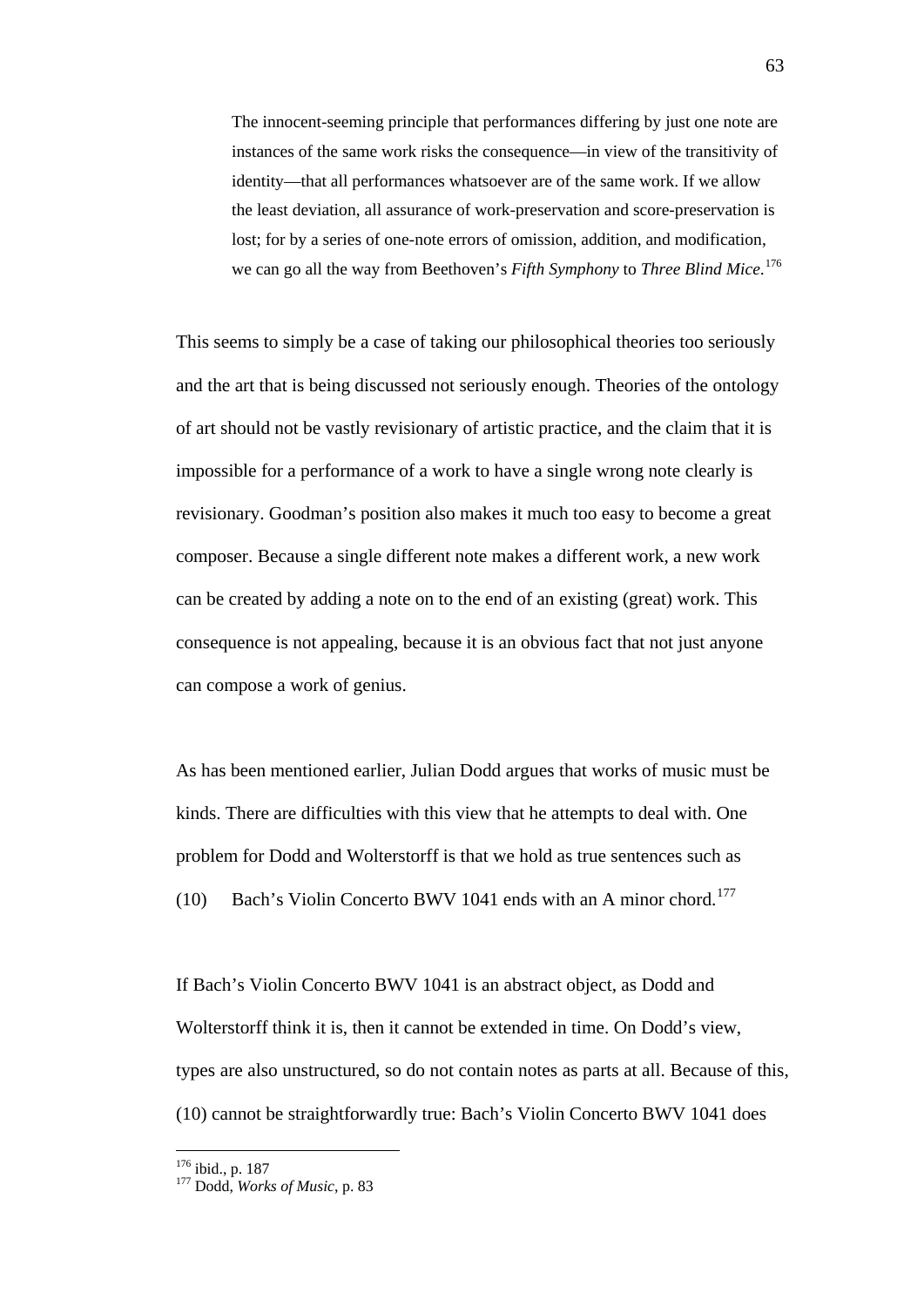not contain any A minor chords. However, Dodd and Wolterstorff each seek to hold on to the intuition that (10) and other sentences of similar form can be true. To do this, they first note that 'ends with an A minor chord' can be truly predicated of a performance of a work of music. So,

(11) This performance of Bach's Violin Concerto BWV 1041 ended with an A minor chord.

can be straightforwardly true (when the utterer is appropriately situated before a performance of the concerto). The predicate 'ends with an A minor chord' must thus have a different meaning in (10) than in (11) for both sentences to be true. Wolterstorff agrees that the predicate differs in meaning in the two sentences, but claims that there is a 'systematic relation' between them.<sup>[178](#page-65-0)</sup> The relation is as follows:

Suppose that 'is-*f*' is a predicate which can be shared between an art work *W* and its examples, and suppose further that a property for which 'is-*f*' stands when truly predicated of examples of *W* is *being-f*. Then for those cases in which the sharing of 'is-*f*' fits the general pattern which we formulated, 'is-*f*' when truly predicated of *W* stands for the property of *being such that something cannot be a correct example of it without having the property of being-f*. Or in other words, it stands for the property of *having the property of being-f normative within it*. If [*ending with an A minor chord*] is a property that a sound-sequence-occurrence can have, then to predicate [ends with an A minor chord] of [Bach's Violin Concerto BWV 1041] is not to claim of [Bach's concerto] that it *has* that property. It is rather to claim that that property is *normative within* [Bach's concerto]. [179](#page-65-1)

<span id="page-65-0"></span> <sup>178</sup> Wolterstorff, *Works and Worlds of Art*, p. 58

<span id="page-65-1"></span> $179$  ibid., pp. 61-62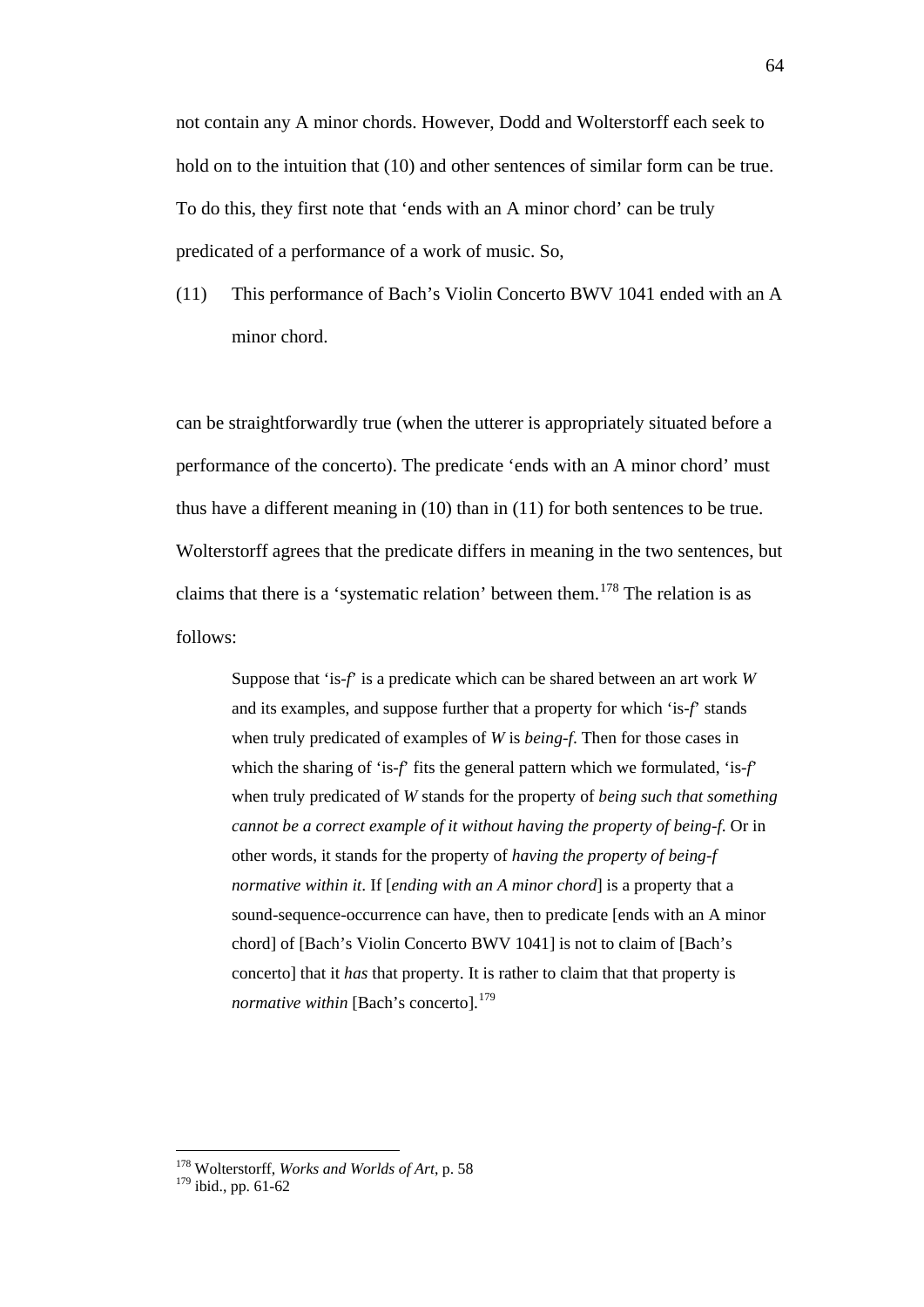The sharing of predicates between works of music and performances is thus an example of what Wolterstorff calls 'analogical predication'.<sup>[180](#page-66-0)</sup> Predicates which are normally understood to be shared between works of music and their performances and that literally apply to any correct performance apply, by analogy, to the works themselves. The notion of analogical predication is used by Dodd to meet objections which suggest that certain claims we make about works of music (such as (10)) are incompatible with Platonism about works of music. He can retain an account according to which works of music are unstructured while allowing that statements which appear to imply that they are structured are true. However, it is still notable that Dodd's view requires predicates in sentences such as (10) to have other than their usual meanings, and this is a cost (though Dodd believes a minor one) of the Platonist view.

Abstract objects are generally taken to be unable to enter into causal relations. Works of music are generally taken to be able to be heard. Hearing seems to require a causal relation. This is a problem for the view that works of music are types. (Audibility is also a problem for the view that works of music are concrete objects, but for different reasons.) One option for the Platonist about music to take is to claim that works of music cannot be heard, but that only performances of them can. However, most Platonists are unwilling to take this step. As Dodd writes: 'We hear *works* performed; we do not merely hear performances of them. Someone who had clearly listened attentively to a performance of *In This House, On This Morning*, but who nonetheless insisted that she had never heard the work,

<span id="page-66-0"></span> $180$  ibid., p. 58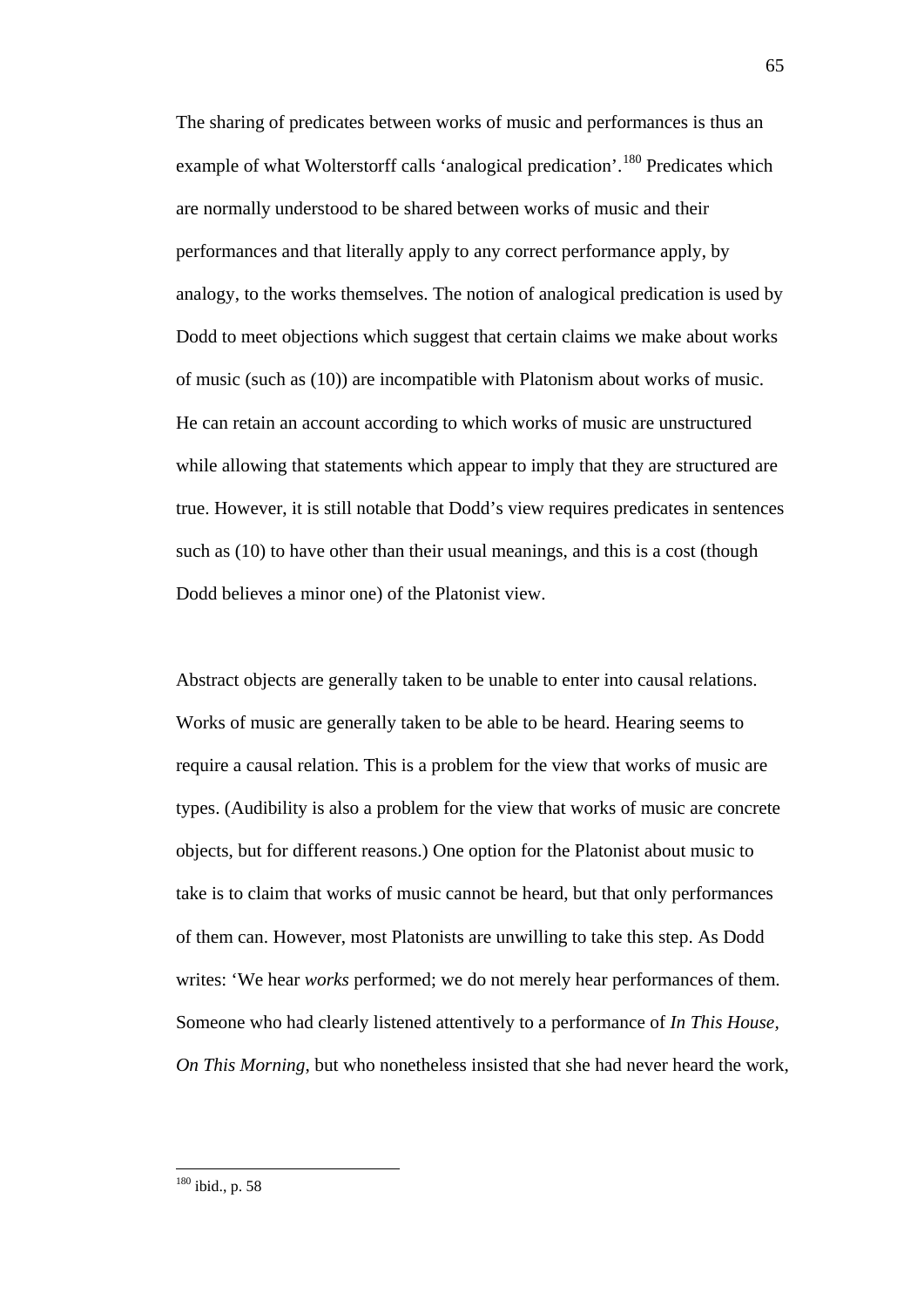would be looked upon with bewilderment by her fellow concert-goers.<sup>'[181](#page-67-0)</sup> An account is therefore required of how this abstract object can be audible. Dodd provides such an account. The claim that he makes is that we can hear a work of music because we can hear the performances (tokens) of it: 'A work of music … can enter into causal relations derivatively by virtue of being a type of soundevent: a type whose token events can feature as relata of causal relations. Hence, given that the objects of perception are just those things that causally effect how things perceptually seem to us, this means that the type/token theory is not precluded from saying that works of music, in addition to their tokens, may be heard.<sup>[182](#page-67-1)</sup> Levinson makes a similar point from within an indicated type account, by claiming that we hear a sound-structure-as-indicated-by-*X*-at-*t* by hearing an instance of the sound structure produced by performers who are guided by the composer's indication of it. $^{183}$  $^{183}$  $^{183}$ 

David Davies has argued against Dodd by claiming that an entity to which predicates ascribing sonic properties apply only analogously cannot be literally audible.<sup>[184](#page-67-3)</sup> This may not seem to be a problem: we do not tend to think of Platonic objects as being literally audible. However, Dodd believes that the audibility of musical works is evidence in favour of treating the type/token view as the default view of the ontological status of musical works: 'Musical works, besides being repeatable, are also audible. When listening to a performance of a work of music, one thereby listens to the work performed… A further benefit of the type/token theory is that it smoothly explains how such *indirect listening* is

<span id="page-67-0"></span><sup>&</sup>lt;sup>181</sup> Dodd, *Works of Music*, pp. 12-13; Wolterstorff, *Works and Worlds of Art*, pp. 40-41<sup>182</sup> Dodd. *Works of Music*, p. 16

<span id="page-67-3"></span><span id="page-67-2"></span><span id="page-67-1"></span><sup>183</sup> Levinson, 'What a Musical Work Is', p. 27<br><sup>184</sup> David Davies, 'Dodd on the 'Audibility' of Musical Works', *British Journal of Aesthetics*, vol. 49, no. 2, April 2009, pp. 99-108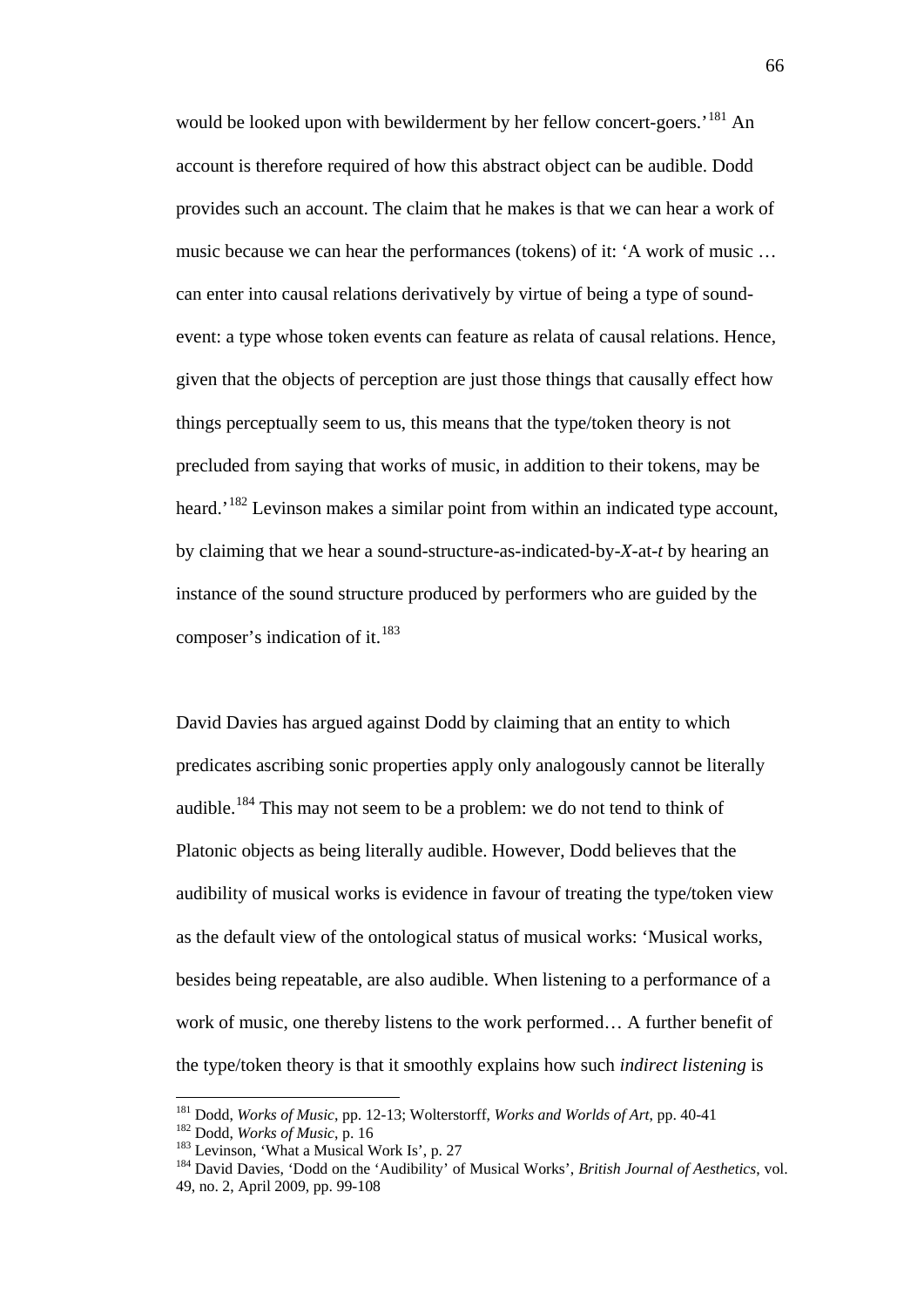possible…'[185](#page-68-0) If Dodd's theory implies that works of music are only audible in an analogous sense, the claim that the audibility of works of music is evidence for Platonism will be undercut. Davies claims that, on Dodd's view, the audibility of a work of music just consists in all of the instances of the work being audible. However, any view of the ontology of music will recognise that all instances of a work of music (that is, performances) are audible.<sup>[186](#page-68-1)</sup> It would beg the question in favour of Dodd's view to claim that all instances of a work of music are tokens of a type in what Davies calls a 'metaphysically freighted sense'.<sup>[187](#page-68-2)</sup> If works of music only have audibility analogously, then, their audibility cannot count as evidence for the type-token theory ahead of other views of the ontological status of musical works. This is not a knock-down objection to Platonism about musical works, but does serve to seriously weaken the motivation for the view.

There are further reasons for doubting that works of music can be types. One of the most important of these is that works of music are modally flexible, but types are not.<sup>[188](#page-68-3)</sup> To say that something is modally flexible is to say that it (the very same object) could have been intrinsically different, or different 'in and of itself<sup>'</sup>.<sup>[189](#page-68-4)</sup> It certainly seems intuitively true that many works of music could have been different than they are. For instance, 'Bruckner's Ninth Symphony might have been finished had he lived longer'.<sup>[190](#page-68-5)</sup> This sentence is meaningful, and would generally be held to be true by those engaged in critical discussions of

<span id="page-68-0"></span> <sup>185</sup> Dodd, *Works of Music*, p. 11

<span id="page-68-1"></span><sup>&</sup>lt;sup>186</sup> D. Davies, 'Dodd on the 'Audibility' of Musical Works', pp. 104-105<br><sup>187</sup> ibid., p. 105<br><sup>188</sup> Rohrbaugh, 'Artworks as Historical Individuals', p. 181

<span id="page-68-4"></span><span id="page-68-3"></span><span id="page-68-2"></span> $189$ ibid.

<span id="page-68-5"></span><sup>190</sup> ibid., p. 182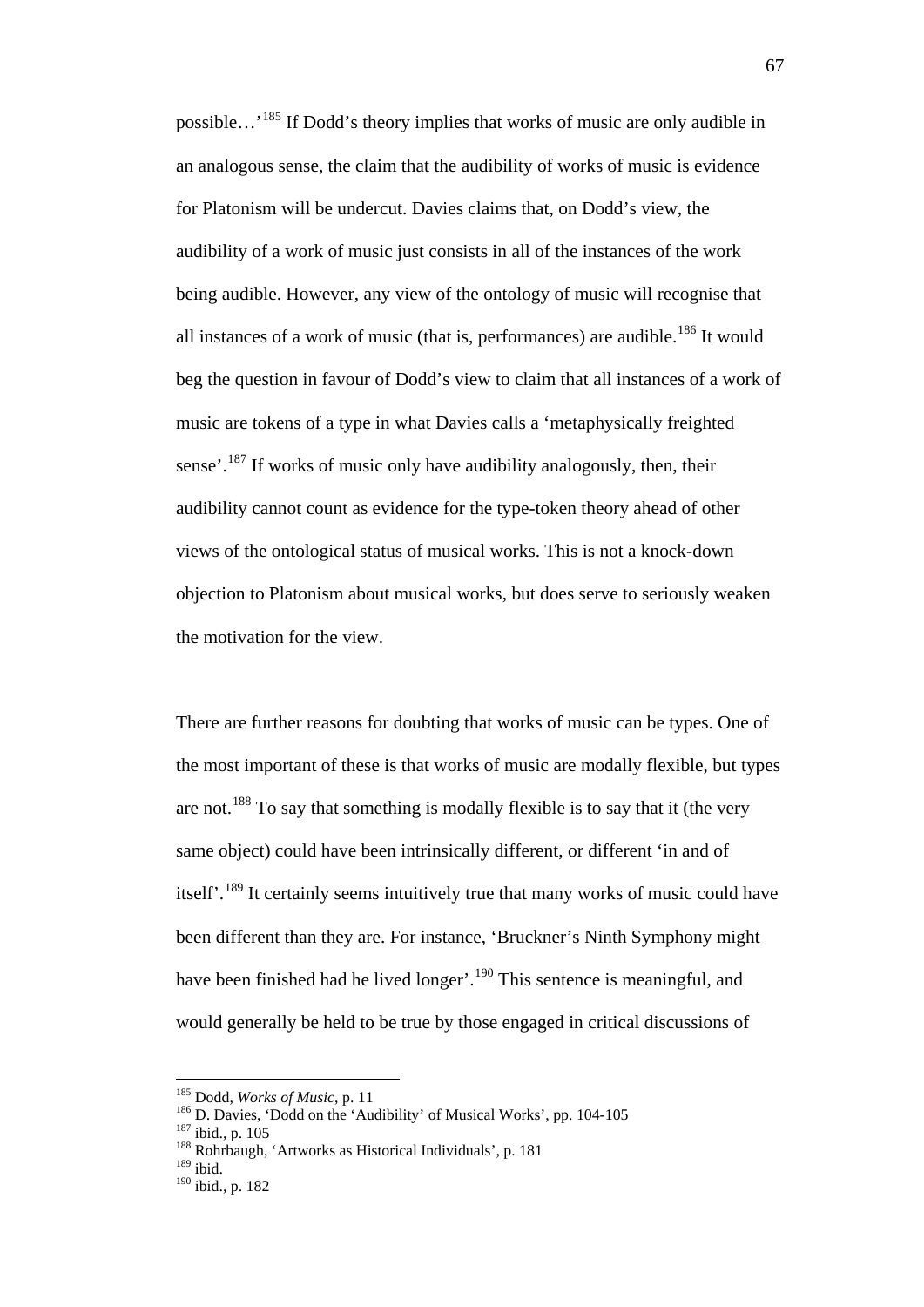music. The claim that it makes is that a certain work of music could have been different, because finished. If types are modally inflexible, Bruckner's Ninth Symphony must not be a type. Analogous claims can of course be made for any work of music: the work could have differed by a few notes here and there while remaining the very same work. Platonists about works of music are forced to claim that in such examples the works that we would ordinarily consider to be modified or completed works of music are in fact different works. Dodd at this point bites the bullet, but claims that 'none of this is *so* counter-intuitive as to undo all the good work that the type/token theory has done up to now.<sup>'[191](#page-69-0)</sup> It in fact seems highly revisionary of ordinary critical practice regarding music to treat works as modally inflexible, and critical practice should be the primary guide to the ontological status of works of music.

Guy Rohrbaugh claims that there is another difference between works of music (or other repeatable works of art) and types: works of music are temporally flexible.<sup>[192](#page-69-1)</sup> An object is temporally flexible 'if and only if it is subject, in principle, to change in its properties over time'.<sup>[193](#page-69-2)</sup> Rohrbaugh is concerned to draw analogies between different kinds of works of art, and takes it as clear that a painting can change its properties over time, for instance by having the paint fade. It is less immediately clear how a work of music could change: it seems that once the composer has created it, how it is has been determined for good. Rohrbaugh does note the intuitive pull of this idea, but argues that musical works should be able to treated like any other works of art, and that 'a general framework which

<span id="page-69-0"></span> <sup>191</sup> Dodd, *Works of Music*, p. 91

<span id="page-69-1"></span><sup>&</sup>lt;sup>192</sup> Rohrbaugh, 'Artworks as Historical Individuals', p. 186

<span id="page-69-2"></span> $193$  ibid., p. 186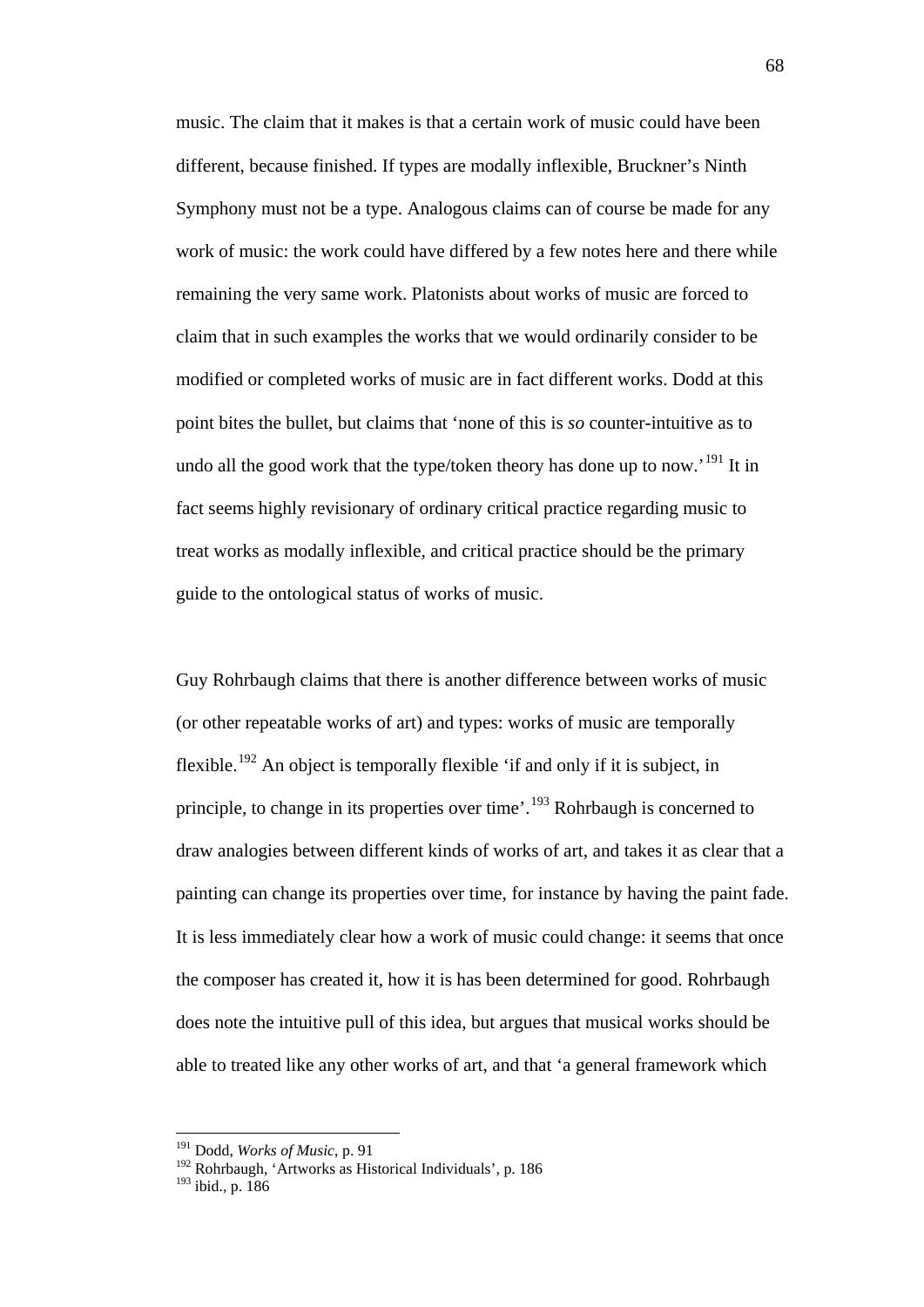allows for the possibility of change in all artworks is the more powerful one'.[194](#page-70-0) Though the idea of a unified ontology of art is an appealing one, it seems question-begging to appeal to such when making substantive claims, such as the claim that musical works are temporally flexible. Rohrbaugh does make an attempt to explain how musical works could be temporally flexible even though our intuitions would suggest that they are not. The suggestion he makes is that the existence of a notational system which allows musical works to be scored prevents works of music from changing over time, in a similar way to how a glass case may prevent a painting from changing.<sup>[195](#page-70-1)</sup> Thus, most musical works do not, as a matter of fact, change over time (though they may, if the composer revises them after they are completed), though it is still in principle possible for this to happen. However, there can be responses made to the claim that works of music are temporally flexible. Dodd argues that it is more plausible to think of purported cases of a work of music changing as cases where a composer produces a new version of the piece of music (which to Dodd is a distinct *work* of music, though one in most respects similar to the original).<sup>[196](#page-70-2)</sup> This account seems to meet our intuitions at least as well as Rohrbaugh's. Dodd also claims that when an object changes, the object as it was before the change no longer exists, and, as the original work of music continues to exist (continues to be performable) after it has been revised, it cannot be considered to be an earlier temporal stage of the same object.<sup>[197](#page-70-3)</sup> Because of this, it is in fact impossible for a work of music to change with respect to its intrinsic properties over time, and Rohrbaugh's appeal to the temporal flexibility of works of music fails. However,

<span id="page-70-0"></span> <sup>194</sup> ibid., p. 188

<span id="page-70-1"></span><sup>195</sup> ibid., p. 188

<sup>196</sup> Dodd, *Works of Music*, p. 88

<span id="page-70-3"></span><span id="page-70-2"></span> $197$  ibid.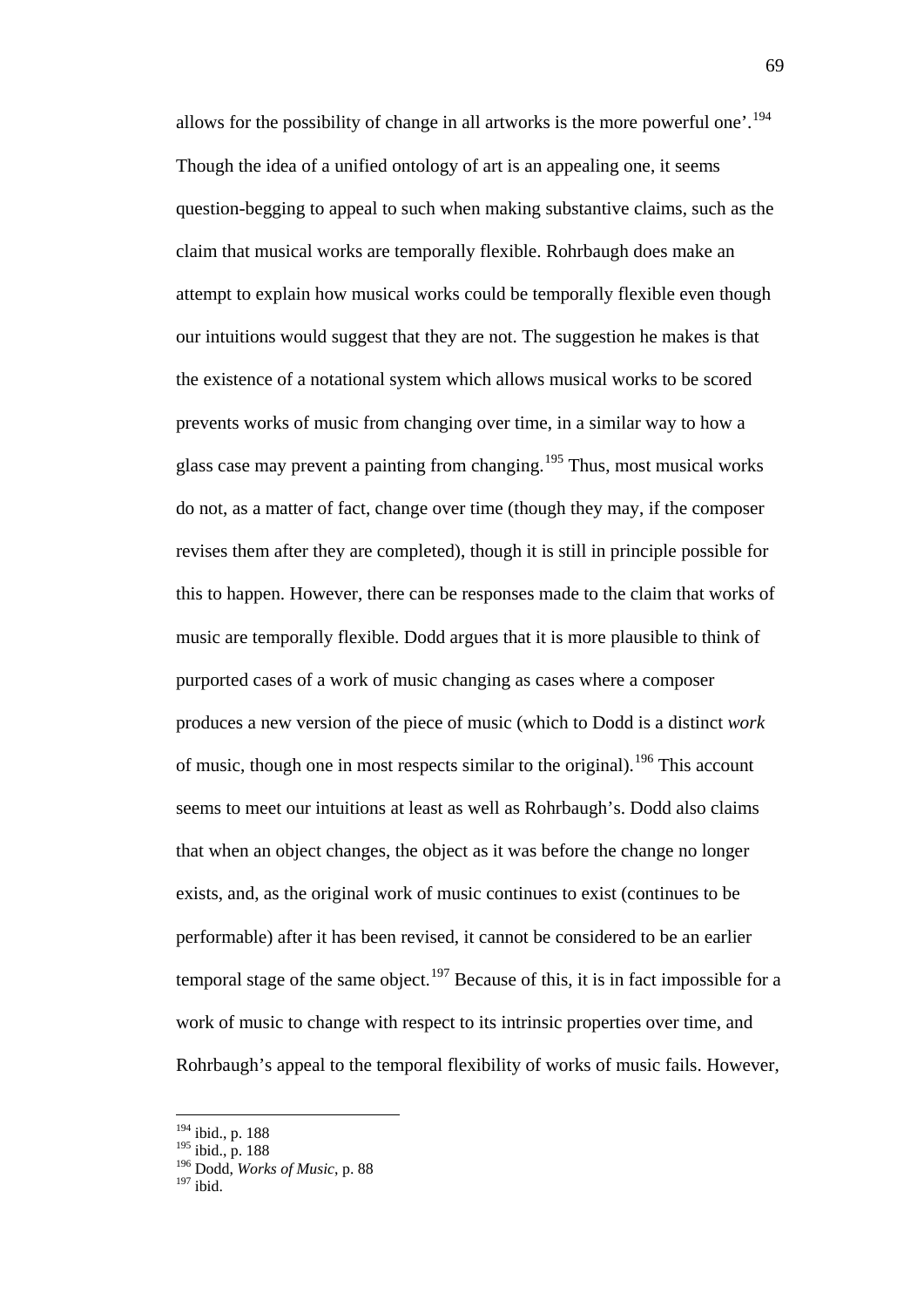his claim that they are modally flexible is enough on its own to show that works of music are not types.

John Dilworth has raised a further problem for indicated type theories about works of music. He calls this the 'type specification problem'.<sup>[198](#page-71-0)</sup> According to Levinson, sound structures exist at all times. These types do not have any musical properties until they have been indicated by a composer at some time. Dilworth claims that it is necessary for an indicated type theory to be able to tell us precisely which type has been indicated: 'If more than one were indicated, or it turned out to be trivial or arbitrary which one was, then, indication of a particular type as such would be explanatorily irrelevant to the logical and ontological issues concerning the creation and individuation of musical works'.<sup>[199](#page-71-1)</sup> Unless an indicated type theory can tell us exactly which type has been indicated, it cannot help us see which object the work of music is. Dilworth contends that indicated type theories cannot do this. The first option for an indicated type theorist is to suggest that the sound-structure (type) that has been indicated is one whose tokens are identical to each other. However, the suggestion that the type which has been indicated is fully determinate, as it must be on that account, is far too restrictive. The reason for this is that if all tokens of the low-level type are sonically indistinguishable, then all tokens of the indicated type will be as well.<sup>[200](#page-71-2)</sup> This precludes any token sound-event that is not identical to the token sound-event that was the proximate cause of the composer's indication from being an instance of the work. As it is widely agreed that

<span id="page-71-0"></span> <sup>198</sup> John Dilworth, 'Reforming Indicated Type Theories', *British Journal of Aesthetics*, vol. 45, no. 1, Jan. 2005, p. 15<br><sup>199</sup> ibid.

<span id="page-71-2"></span><span id="page-71-1"></span> $200$  ibid.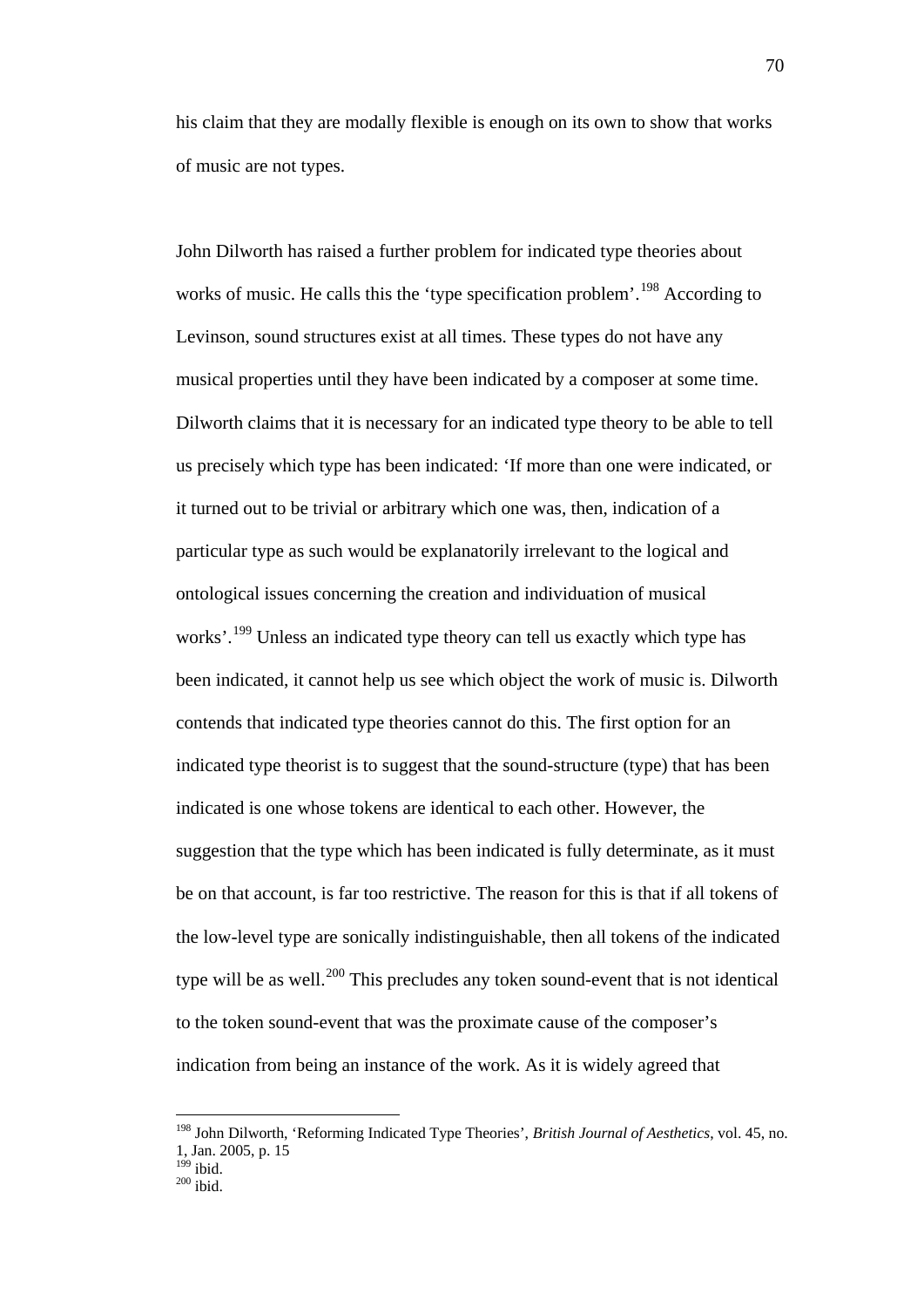performances can have wrong notes, this option is unsuccessful. If, however, the indicated type theorist wants to suggest that tokens of the indicated type may be allowed to vary in some of their properties, they run into different problems. The most important of these is that there cannot then be a single sound-event type indicated by the composer.<sup>[201](#page-72-0)</sup> There will in fact be an infinite number of slightly different sound structures that could each be tokened by a legitimate performance of the work. If this is the case, then it does not seem that there is any way for us to know which sound structure the composer was indicating, and thus which object the work of music is. This problem cannot be solved by arguing that the relevant type is the one which matches the correct performance-tokens, because, prior to the act of indication, there is no musical work, and thus no possible performances, correct or incorrect.<sup>[202](#page-72-1)</sup> Dilworth thus concludes that indicated type theories are fundamentally flawed.

A major difficulty for the view that works of music are not types but individuals is to account for the fact that there can be many performances of the same work. It is not obvious how to account for the repeatability of musical works while maintaining that they are individuals, not types. Rohrbaugh suggests that the performances of a work of music are not instances of the work, but occurrences of it.<sup>[203](#page-72-2)</sup> On Rohrbaugh's view, 'occurrence of' is a relation between two individuals: the performance and the work. Performances of a work of music are a subclass of the embodiments of the work of music. Rohrbaugh writes that '[i]t is the job of the 'occurrence of' relation to pick what we care about out from the

<span id="page-72-1"></span><span id="page-72-0"></span> $^{201}$  ibid., p. 16<br> $^{202}$  ibid., pp. 16-17

<span id="page-72-2"></span><sup>&</sup>lt;sup>203</sup> Rohrbaugh, 'Artworks as Historical Individuals', pp. 197-198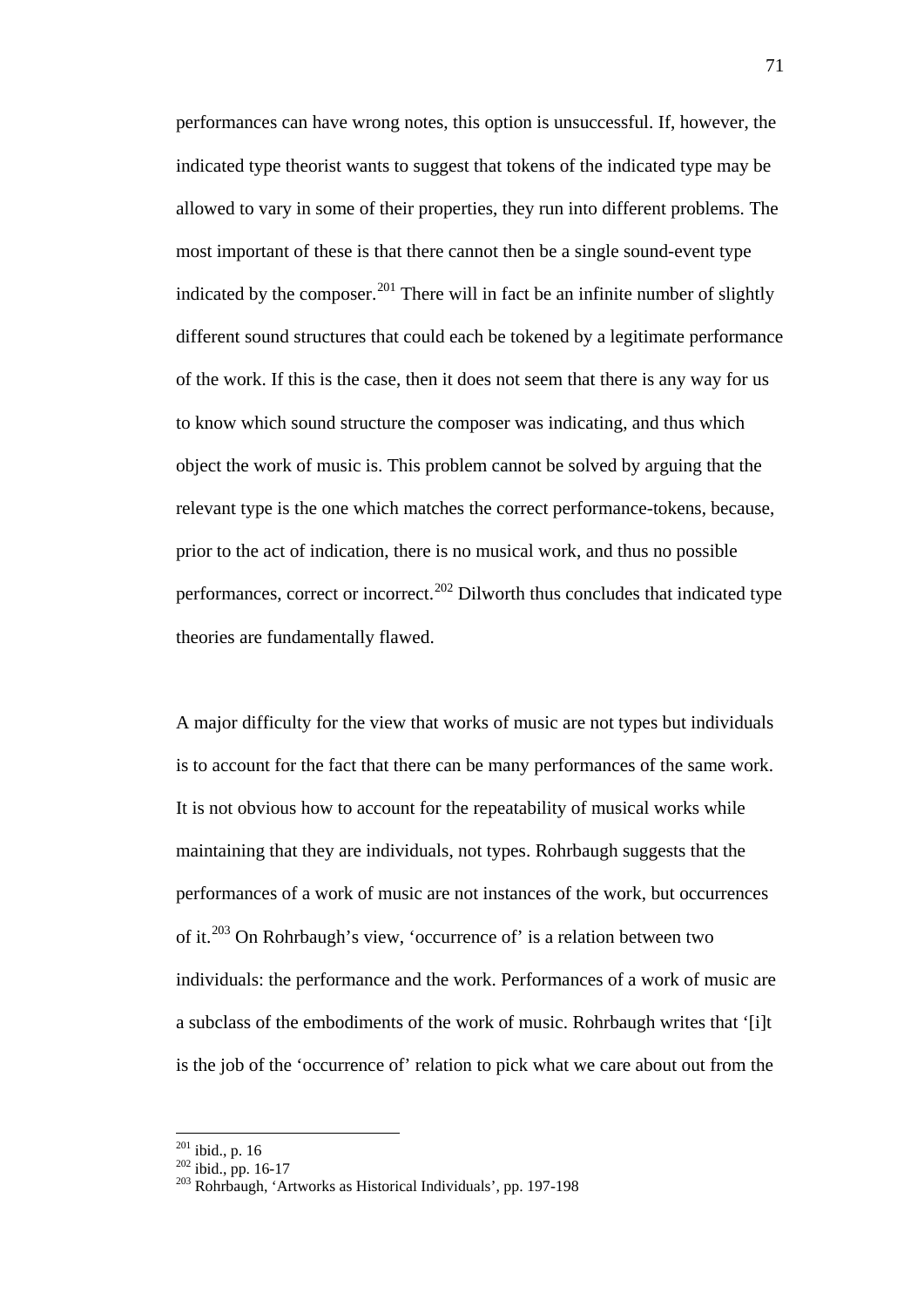historical flow which sustains the objects'.<sup>[204](#page-73-0)</sup> What this is saying is that occurrences (in the case of works of music, performances) are the way in which what interests us about the work is presented: 'The 'occurrence of' relation is then a more specific form of the embodiment relation, one conditioned by the needs of the practice of a particular art form and one which picks out those embodiments which display the qualities of the work of art and are relevant to appreciation and criticism.<sup>[205](#page-73-1)</sup> They are not identical to the work, because a work of music has many properties that a performance of it does not. However, they present the salient features of the work's sound to an audience, and allow many of the critical judgements that are made of music to be made. How does this help answer the question of how a work of music, which is an abstract object, can be heard? The work is not identical to the performance, but the performance is part of the class of things on which the work ontologically depends. This is not enough, because the work also ontologically depends on (for instance) the printing of scores for the work, but hearing this happening would not count as hearing the work. If 'performance of' is a relation, and performances present the qualities of the work with which critics are interested, then it seems uncomfortably like a brute fact that we can hear a work (which is abstract) by hearing a performance. However, the postulation of brute facts is not as much of a problem as it may seem. If we are studying our ordinary critical practice to find out what works of music are like, and our ordinary practice tells us that we can hear a work of music by hearing a performance, then it must be so. If works of music are abstract, then, they are the kind of abstracta that can be heard whenever a performance of them is heard.

<span id="page-73-0"></span> $\frac{204 \text{ ibid., p. } 198}{204 \text{ ibid., p. } }$ 

<span id="page-73-1"></span> $205$  ibid.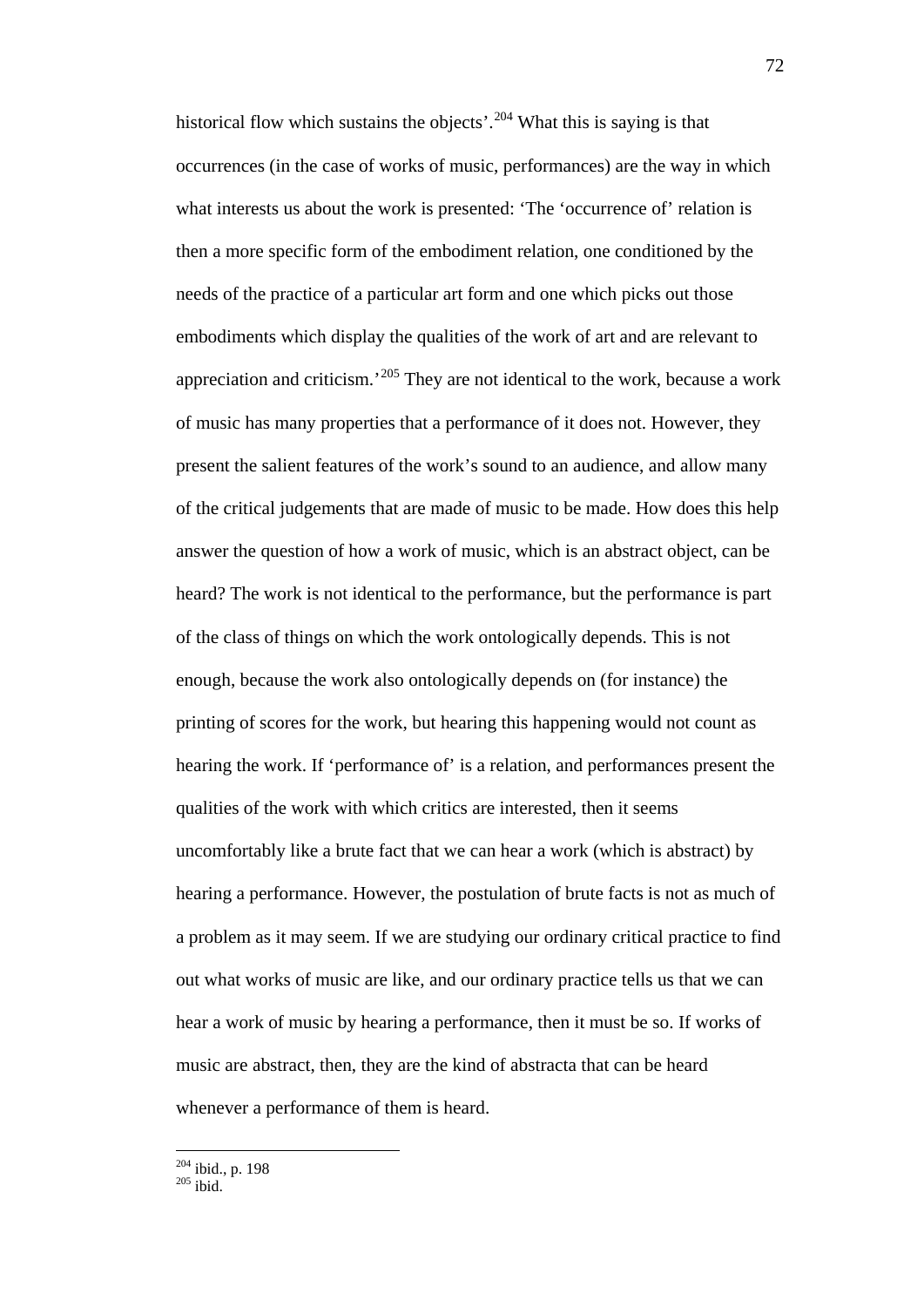#### **4. Works of Fiction**

### **4.1 Existence**

Unlike fictional characters, fictions are commonly thought to exist. Anyone who is a realist about fictional characters or works of music because of the fact that we refer to them and quantify over them will doubtless accept the existence of works of fiction as well. Anti-realists about fictional characters and works of music are also likely to be realists about fictions. In fact, many attempts to account for the purported non-existence of fictional characters implicitly rely on the assumption that fictions exist, which tends to be taken for granted. Any 'According to the fiction' locutions (that are taken to be true) presuppose that there are fictions, as does the prefix fictionalist account. In fact, fictionalists (at least prefix fictionalists) about any domain would seem to presuppose that the fictions which they use to analyse the claims of that domain exist. Realists and anti-realists about other abstract works of art would thus seem to share the belief that fictions exist.

There are reductionist views about works of fiction. Nominalists seek to reduce works of fiction to some concrete objects. One way to do this is to treat a work of fiction as the set of concrete copies of a text. However, it is clear that the set of copies of a work of fiction cannot be identified with the work. A work of fiction does not grow when new copies are printed, or shrink when they are destroyed. Sets also contain their members essentially, whereas it is not the case that a work of fiction would not have existed had some of the copies of it never been printed.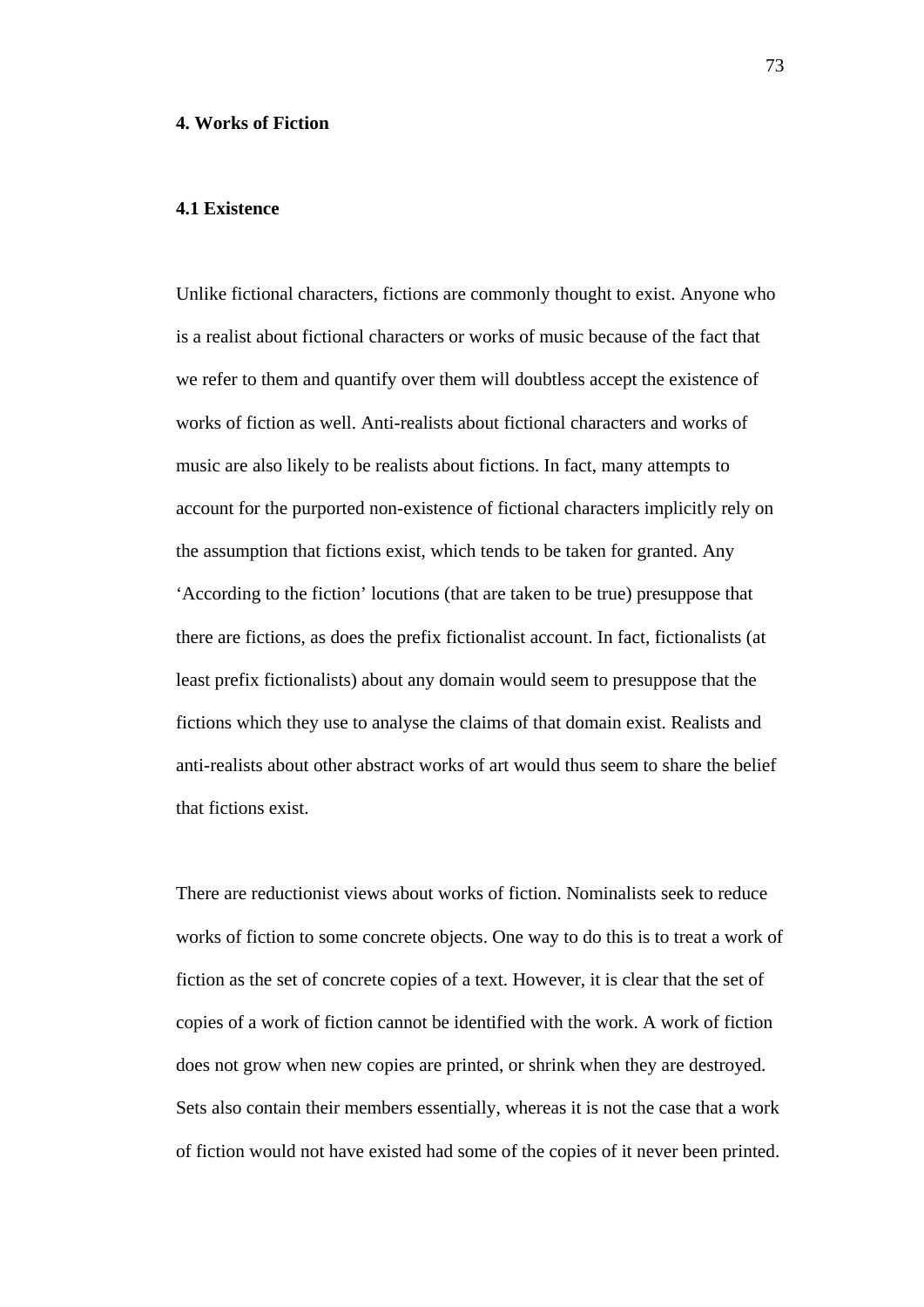Identifying a work with the set of its copies gets the order of explanation backwards. Copies are copies of the work, and they can be identified as such (even if they contain minor errors). We cannot see whether two copies are copies of the same work by seeing if they are members of the appropriate set – they are members of the appropriate set because they are copies of the same work. This is analogous to the case of music, where we group performances according to which work they are of, instead of finding the work by considering the set of performances. However, the analogy is not exact, because musical scores are more like instructions and manuscripts (the concrete objects that are copied to produce works of fiction) are more like prototypes. Whether something is a copy of a particular work of fiction depends on its causal history. For a book to be a copy of a particular work of fiction, it must be intended to be a copy of that work, and be produced by copying (or copying a copy of, or …) whatever concrete object originally grounded what the work is like (presumably the author's manuscript).<sup>[206](#page-75-0)</sup> This allows for copies produced from divergent chains to count as copies of the same work of fiction, as long as the causal origin is the same.<sup>[207](#page-75-1)</sup> There may be cases where this conditional is met but there is such a radical failure to copy the work accurately that it does not intuitively seem to be a copy of the work that has been produced. Because we do not in practice have strong intuitions about how accurate a purported copy of a work of fiction must be to count as a copy (and because our practices are the best evidence we have to go by), we may have to just admit that there are fuzzy cases. It does not seem that this does any damage to the arguments given here.

<span id="page-75-1"></span><span id="page-75-0"></span><sup>&</sup>lt;sup>206</sup> Thomasson, *Fiction and Metaphysics*, pp. 64-65<sup>207</sup> ibid.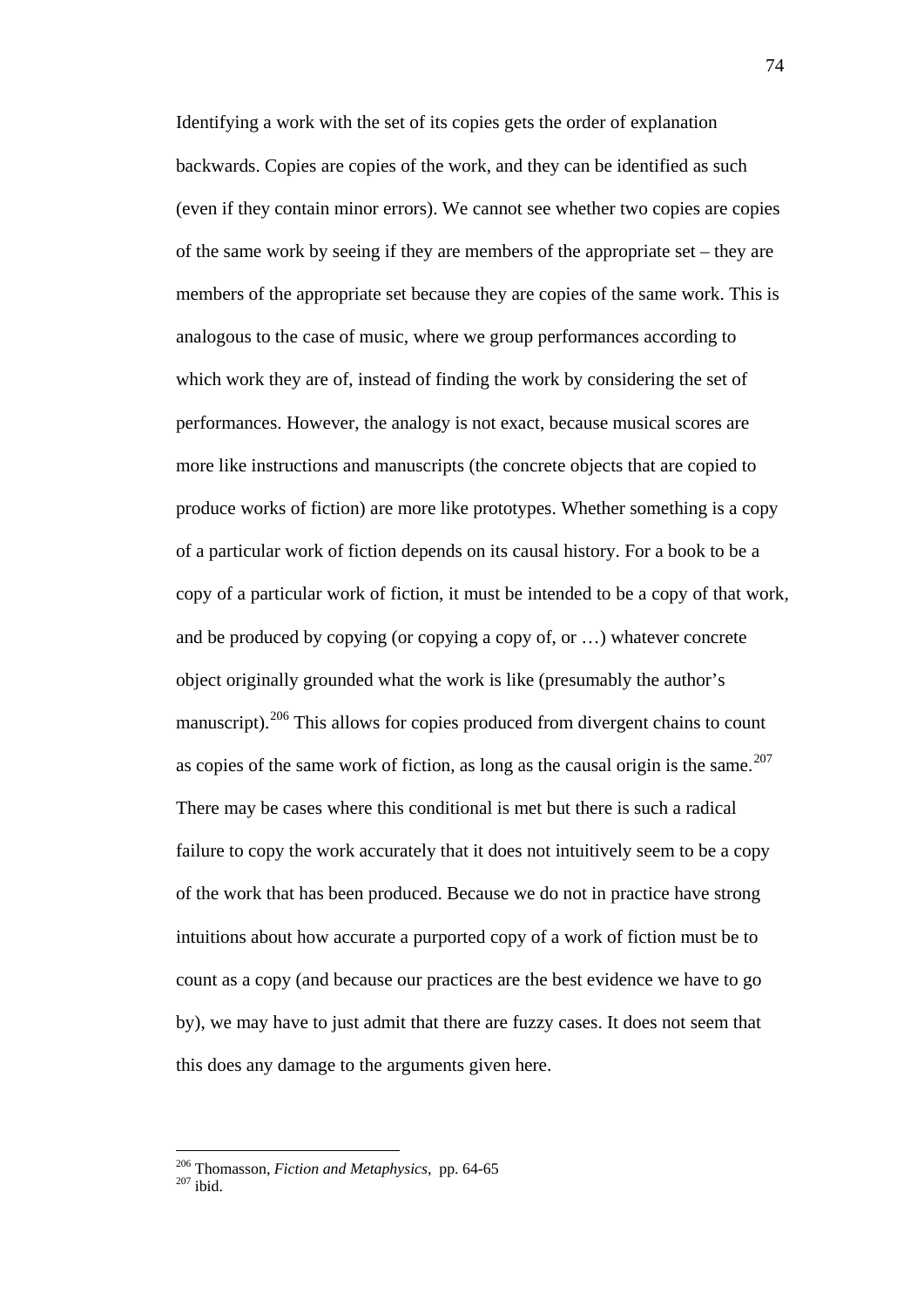A different reductionist theory is action theory, according to which works of fiction are (either type or token) actions by authors. David Davies<sup>[208](#page-76-0)</sup> and Gregory Currie<sup>[209](#page-76-1)</sup> are two action theorists about works of fiction. Currie's view that a work of art is a compositional action is compatible with his speech-act definition of fiction.[210](#page-76-2) In trying to provide a definition of fiction in terms of what kind of speech act (or illocutionary action) the author is performing, Currie follows John Searle.<sup>[211](#page-76-3)</sup> Searle's view is that a work of fiction is not a speech act at all. The author of a work of fiction is, in writing the work of fiction, pretending to make assertions. It is a pretended illocutionary act (though a real utterance act). The major reason that Searle gives for thinking that the author of a fiction is not performing an illocutionary act is that which illocutionary act the utterance of a sentence performs depends on the meaning of the sentence.<sup>[212](#page-76-4)</sup> If writing a fiction is a distinct illocutionary act from making an assertion, then (on Searle's view) the meaning of a sentence used in a work of fiction must be different than the meaning of the same sentence when it is used to make an assertion. Searle writes that this means that anyone who argues that writing fiction is a distinct

illocutionary act is:

committed to the view that words do not have their normal meanings in works of fiction. That view is at least *prima facie* an impossible view since if it were true it would be impossible for anyone to understand a work of fiction without learning a new set of meanings for all the words and other elements contained in the work of fiction, and since any sentence whatever can occur in a work of fiction, in order to have the

<span id="page-76-0"></span> <sup>208</sup> D. Davies, *Art as Performance*

<span id="page-76-1"></span>

<span id="page-76-2"></span><sup>&</sup>lt;sup>210</sup> Gregory Currie, 'What is Fiction?', *Journal of Aesthetics and Art Criticism*, vol. 43, no. 4, Summer 1985, pp. 385-392

<span id="page-76-3"></span><sup>&</sup>lt;sup>211</sup> John Searle, 'The Logical Status of Fictional Discourse', *New Literary History*, vol. 6, 1974-1975, pp. 319-332. Another notable discussion of fiction in terms of illocutionary actions is Monroe C. Beardsley, 'Fiction as Representation', *Synthese*, vol. 46, no. 3, March 1981, pp. 291- 313

<span id="page-76-4"></span> $^{212}$  ibid., p. 324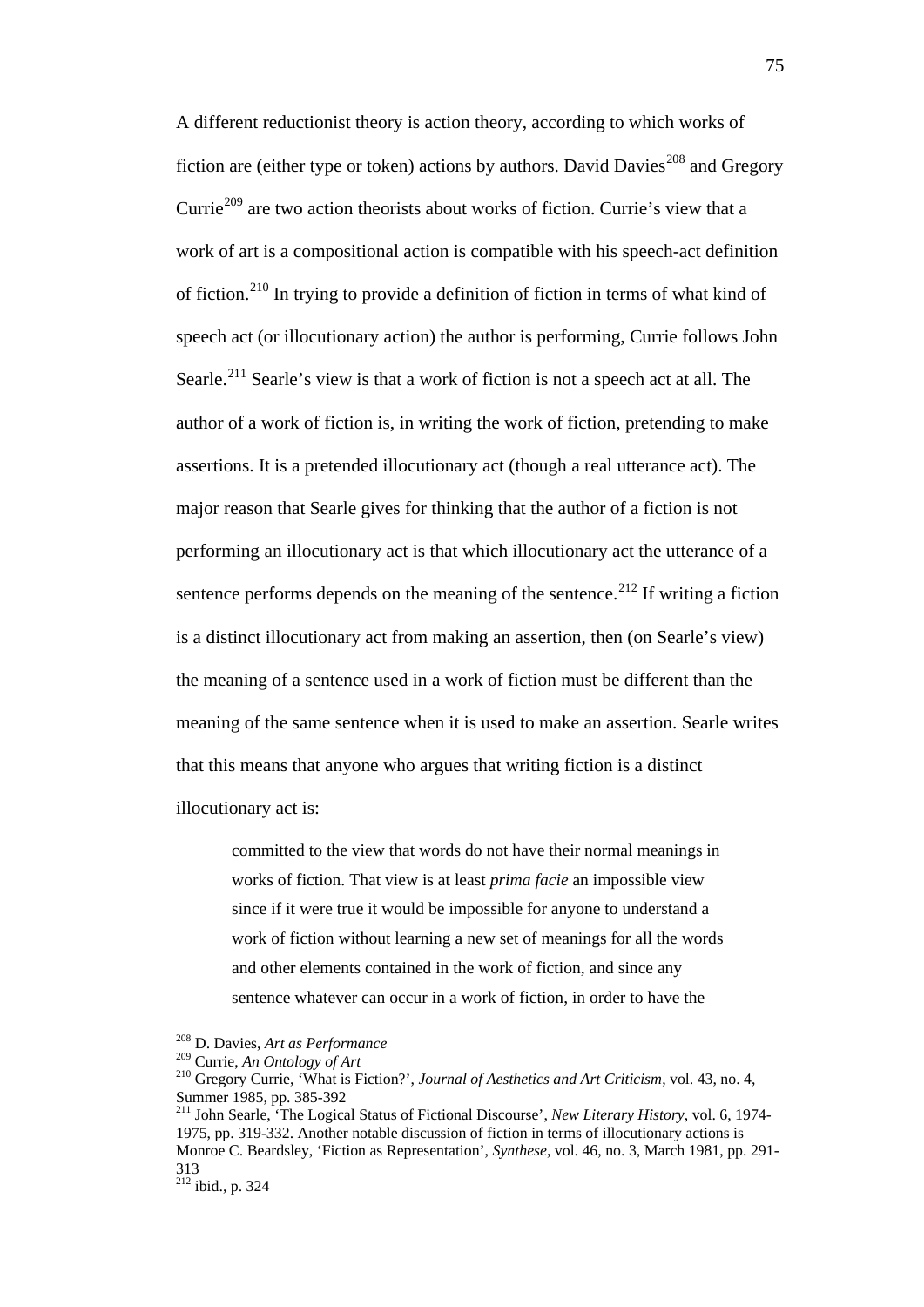ability to read any work of fiction, a speaker of the language would have to learn the language all over again, since every sentence in the language would have both a fictional and a nonfictional meaning.<sup>[213](#page-77-0)</sup>

Searle then goes on to give a positive definition of fiction. He claims that the author of a work of fiction is engaged in a 'nondeceptive pseudoperformance which constitutes pretending to recount to us a series of events'.<sup>[214](#page-77-1)</sup> The words used in a work of fiction have their ordinary meanings, but there are conventions of fiction which remove the ordinary commitments that are required by these meanings.[215](#page-77-2) This view has an obvious disadvantage: in order to keep fictional and non-fictional meanings identical, it requires us to accept that the way language is used in fiction is of a completely different kind to the way it is used otherwise. The conventions that Searle invokes seem to add a degree of difficulty to our reading of fiction which is not in fact present.

Currie rejects Searle's arguments, and claims that fiction-making is itself a distinct illocutionary act. Currie correctly points out that the author of a work of fiction is not pretending to do anything, but is really performing the act of making a work of fiction. Currie argues that in order to be making a work of fiction (performing the illocutionary act of fiction-making), the author must produce an utterance that he intends readers to make-believe.<sup>[216](#page-77-3)</sup> Furthermore, at least part of the reason for readers to make-believe the utterance is the recognition that the author intends them to do this.<sup>[217](#page-77-4)</sup> This account is more successful than Searle's pretended utterance account. The author is performing

<span id="page-77-0"></span>

 $^{213}$  ibid.<br> $^{214}$  ibid., p. 325

<span id="page-77-3"></span><span id="page-77-2"></span><span id="page-77-1"></span><sup>&</sup>lt;sup>215</sup> ibid., p. 326<br><sup>216</sup> Currie, 'What is Fiction?', p. 387<br><sup>217</sup> ibid.

<span id="page-77-4"></span>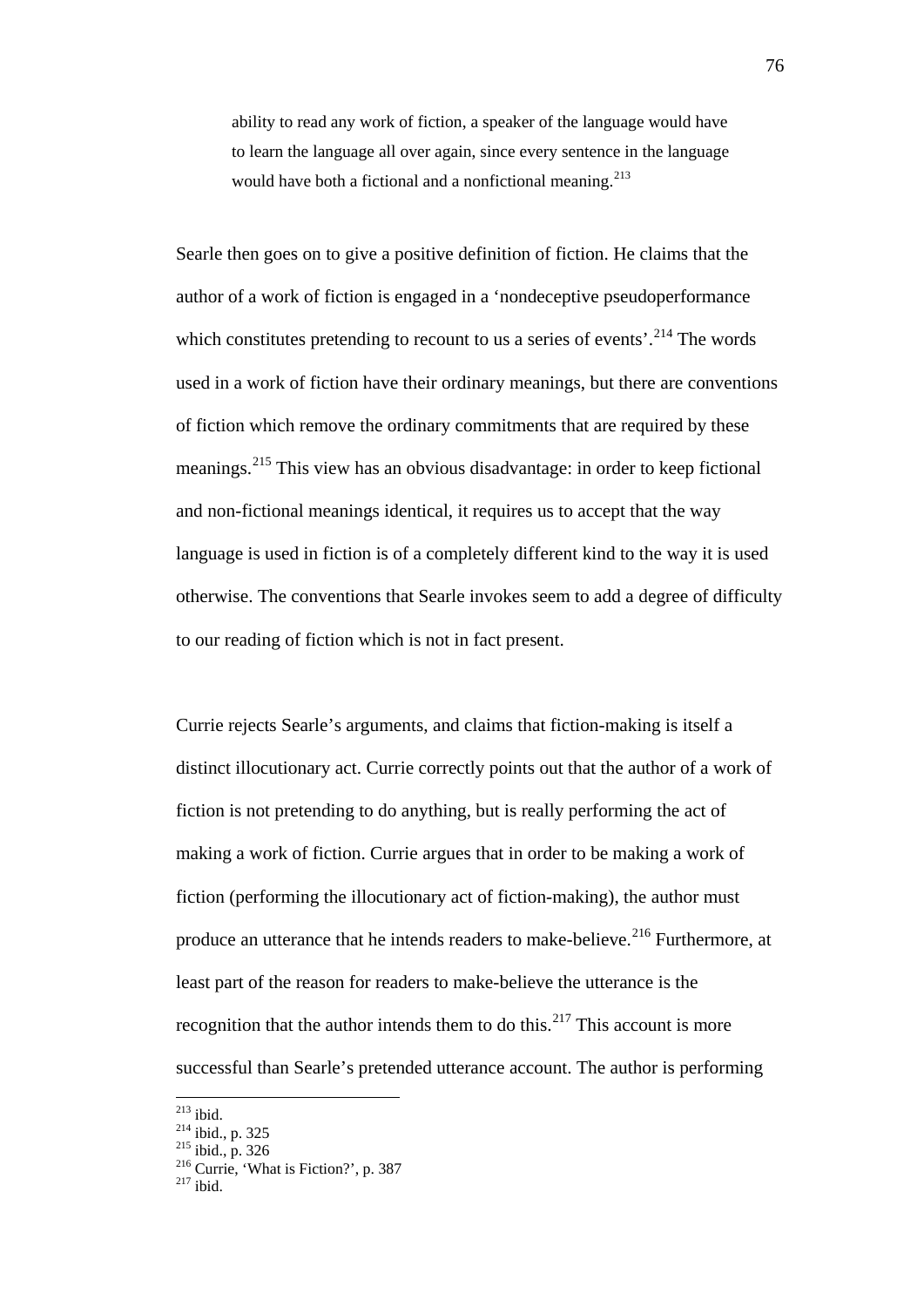an action of making a fiction, with the intent that the audience will treat it as a work of fiction. On the action theory view, the fiction is in fact the act of producing the utterance, and not the utterance (*qua* object) itself (hence the compatibility between Currie's two views). However, Currie's account can still serve as an acceptable definition of fiction even if we regard the utterance *qua* object, and not the performance, as the fiction. It seems intuitively clear that we do not treat a work of fiction as the performance of creating it: when we read a book, we do not consider ourselves to be gaining access to the author's action of writing it (at least, this is not our primary interest).

# **4.2 Creation**

As we have seen before, the claim that abstract objects such as fictions can be created is controversial. Deutsch's 'creation problem' can again be taken to apply to works of fiction.<sup>[218](#page-78-0)</sup> The argument, briefly, is that fictions are abstract objects, and abstract objects are generally held to exist necessarily. This means that it is impossible to create abstract objects. Anyone who holds this view will need to argue that, contrary to our intuitions, authors select, and not create, their fictions. The responses to be made to this argument in the case of works of fiction will be similar to those in the cases of fictional characters and works of music.

To deny the first premise of Deutsch's argument (that fictions are abstract objects) would be to claim that fictions are concrete objects. The most plausible way to

<span id="page-78-0"></span> <sup>218</sup> Deutsch, 'The Creation Problem', p. 210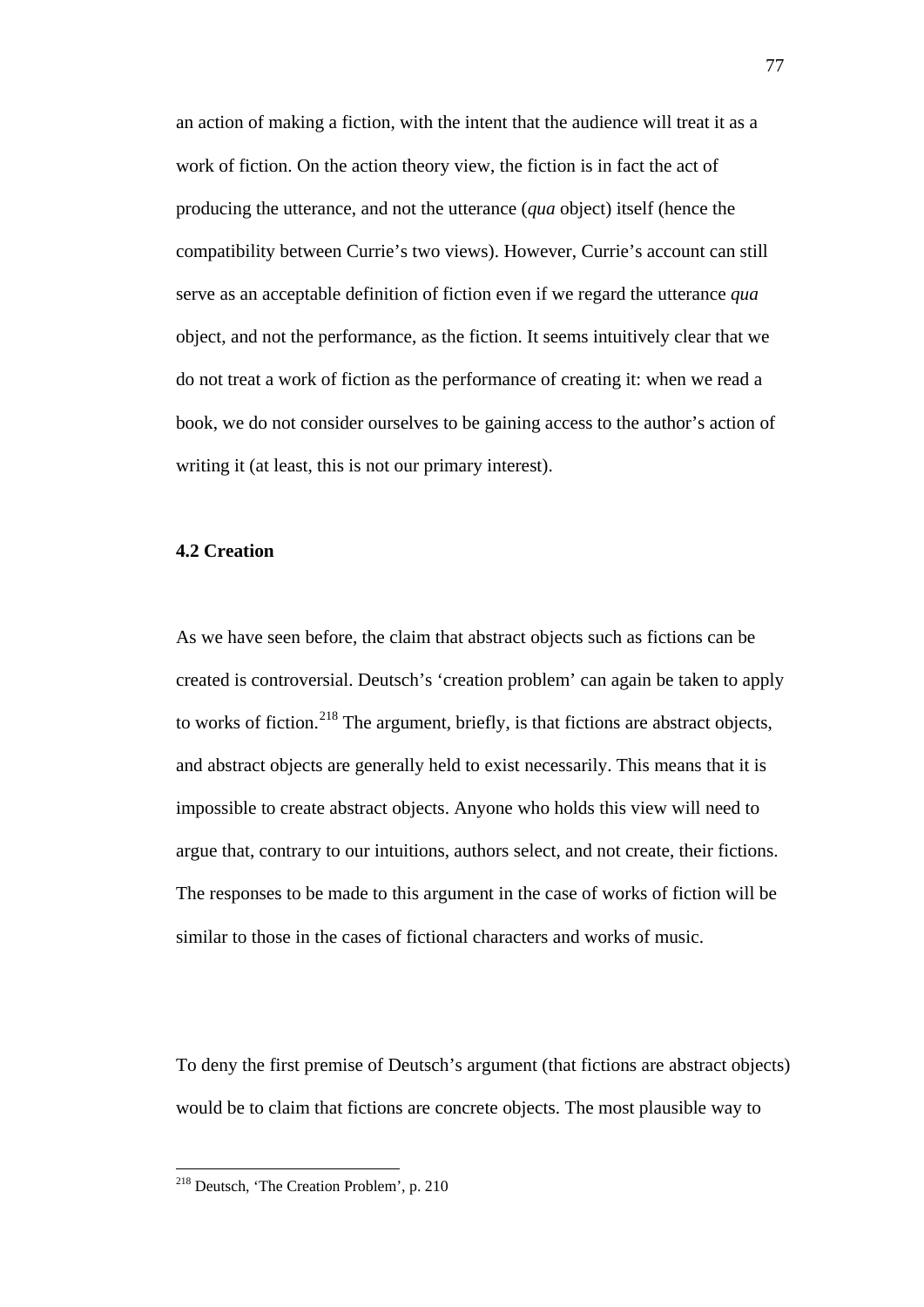do this is to suppose that fictions are copies (or sets of copies) of the fiction. This nominalistic strategy fails, for reasons given earlier. Anyone who does accept that works of fictions are concrete objects in this way would have to accept that works of fiction are created. It is uncontroversial that (concrete) books can be created, so denying the first premise of Deutsch's argument will not help the anti-creationist.

Like in the cases of music and of fictional characters, the third premise of Deutsch's argument can be denied. This is to claim that works of fiction can stand in causal relations, and so can be created. That works of fiction are created is the view that will be defended here.

A reason for thinking that works of fiction are created is that creationism about fictions allows us to individuate fictions in an intuitively correct way. The cases that illustrate this point are the cases which show that the same text can be the text of different fictions. The most famous of these is Borges's Pierre Menard case. In the philosopher's version of this story, Menard writes a text which is word-for-word identical with *Don Quixote*. [219](#page-79-0) However, Menard's work is a different work to Cervantes's, because it has radically different (aesthetic) properties. Arthur Danto writes that Borges made a 'stupendous' contribution to the ontology of art, by showing that a work's location in the history of literature and relationship to its author 'penetrate[s], so to speak, the essence of the work'.<sup>[220](#page-79-1)</sup> If Danto is correct here, works of fiction cannot be eternally existing

<span id="page-79-0"></span> <sup>219</sup> In Borges's story, Menard actually sets out to write (but not copy) *Don Quixote*, and manages to complete two chapters from different parts of the book.

<span id="page-79-1"></span><sup>220</sup> Arthur C. Danto, *The Transfiguration of the Commonplace* (Cambridge, MA: Harvard University Press, 1981), pp. 35-36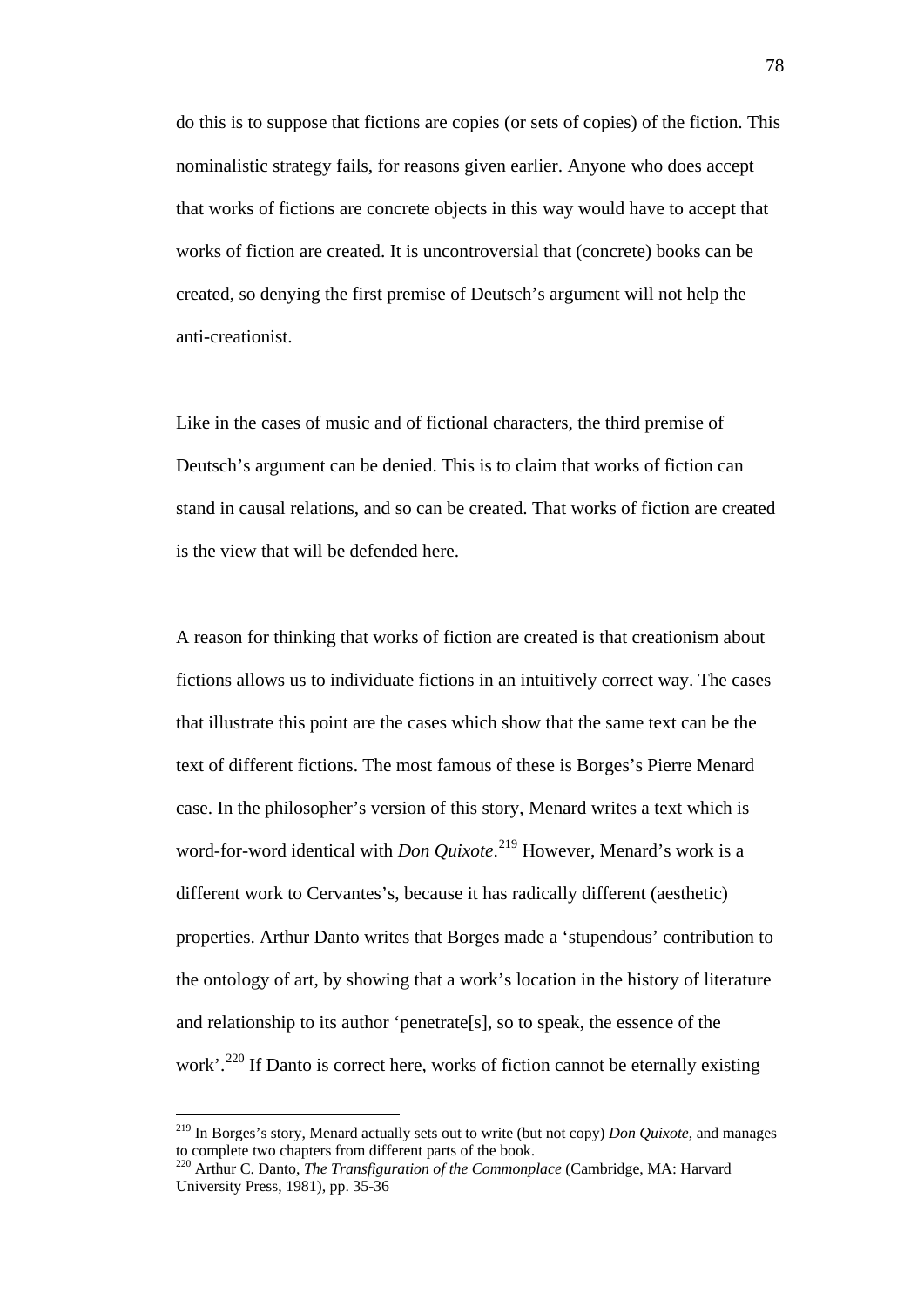abstracta. This is because eternally existing abstracta are not located in the history of literature or related to their authors. Because the philosopher's version of the story is arguably not entirely true to Borges's story,<sup>[221](#page-80-0)</sup> Gregory Currie has invented another example to make the same point. In Currie's thought experiment, Jane Austen and Anne Radcliffe each produce identical texts, titled 'Northanger Abbey'.[222](#page-80-1) Radcliffe's (hitherto unknown) piece was written ten years earlier than Austen's, and was intended to be a genuine contribution to the genre of Gothic novels. Austen's piece was a burlesque of the Gothic novel.<sup>[223](#page-80-2)</sup> The two pieces have different properties. Austen's work has implicit references to other works in the genre, but Radcliffe's does not (Radcliffe's work was written earlier than some of them). There is irony to be found in Austen's work that is not there in Radcliffe's.<sup>[224](#page-80-3)</sup> This is supposed to be a case in which there are two works (of fiction) but only one text.

If there are two works in this case, but only one text, there must be something that grounds this difference. The two have different aesthetic properties, but this is not quite enough. The difference in aesthetic properties comes from the fact that it is appropriate to interpret the two works differently. However, the fact that it is possible to interpret two word-for-word identical works differently is not enough to explain what it is that makes the two different. It is of course possible (as Borges reminds us in his Pierre Menard story) to interpret one work in two (or more) different ways, but this does not seem to imply that this work is in fact

<span id="page-80-0"></span> <sup>221</sup> See B. R, Tilghman, 'Danto and the Ontology of Literature', *Journal of Aesthetics and Art Criticism*, vol. 40, no. 3, Spring 1982, pp. 293-299, and Deutsch, 'The Creation Problem', pp.

<span id="page-80-2"></span><span id="page-80-1"></span><sup>224-225&</sup>lt;br><sup>222</sup> Gregory Currie, 'Work and Text', *Mind*, N.S. Vol. 100, No. 3, July 1991, p. 328<br><sup>223</sup> ibid., pp. 328-329

<span id="page-80-3"></span>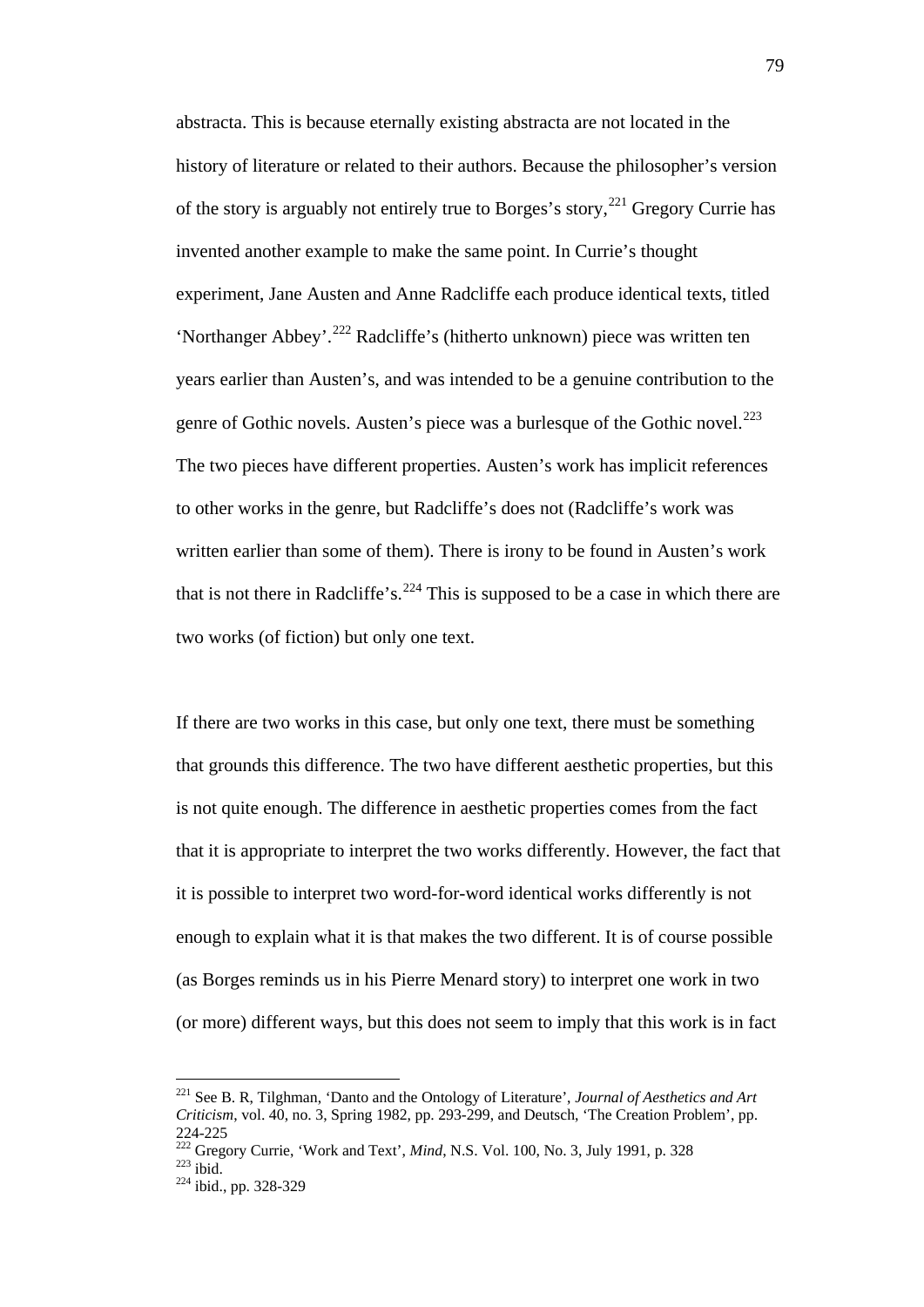two works. In fact, if different possible interpretations make different works, then any moderately or highly complex work of fiction will not be a single work at all, but a number of different (but textually indiscernible) works. This is strongly counterintuitive. We believe that, for instance, Henry James's *The Turn of the Screw* is just one work of fiction, even though two distinct interpretations of it are available (either the governess is really seeing ghosts or she is imagining it). Because of this, different interpretations are not enough to imply that there are different works. There must therefore be some additional reason that it is appropriate to interpret Austen's and Radcliffe's works differently, if they are taken to be different works. The most plausible reason is that the two originate in different acts of creation. Austen created a different work than Radcliffe created, and it is because of this that the two have different aesthetic properties. This seems to have the order of explanation right. Although it may be because of the differences in aesthetic properties that we know that the two are different works, these properties are not prior to the creation of the work. It is the work as created by its particular creator that grounds the aesthetic properties in question. Works of fiction, then, must be created if our ordinary practices of individuating works from each other are to be sustained.

A modified Platonist attempt to account for the creation of works of fiction is Jerrold Levinson's view that works are 'indicated types'. This is analogous to his view of musical works (and can be held for similar reasons). $^{225}$  $^{225}$  $^{225}$  On this account, a work of fiction is a word structure-as-indicated-by-*X*-at-*t*, where *X* is the author

<span id="page-81-0"></span> $225$  Levinson, 'What a Musical Work Is'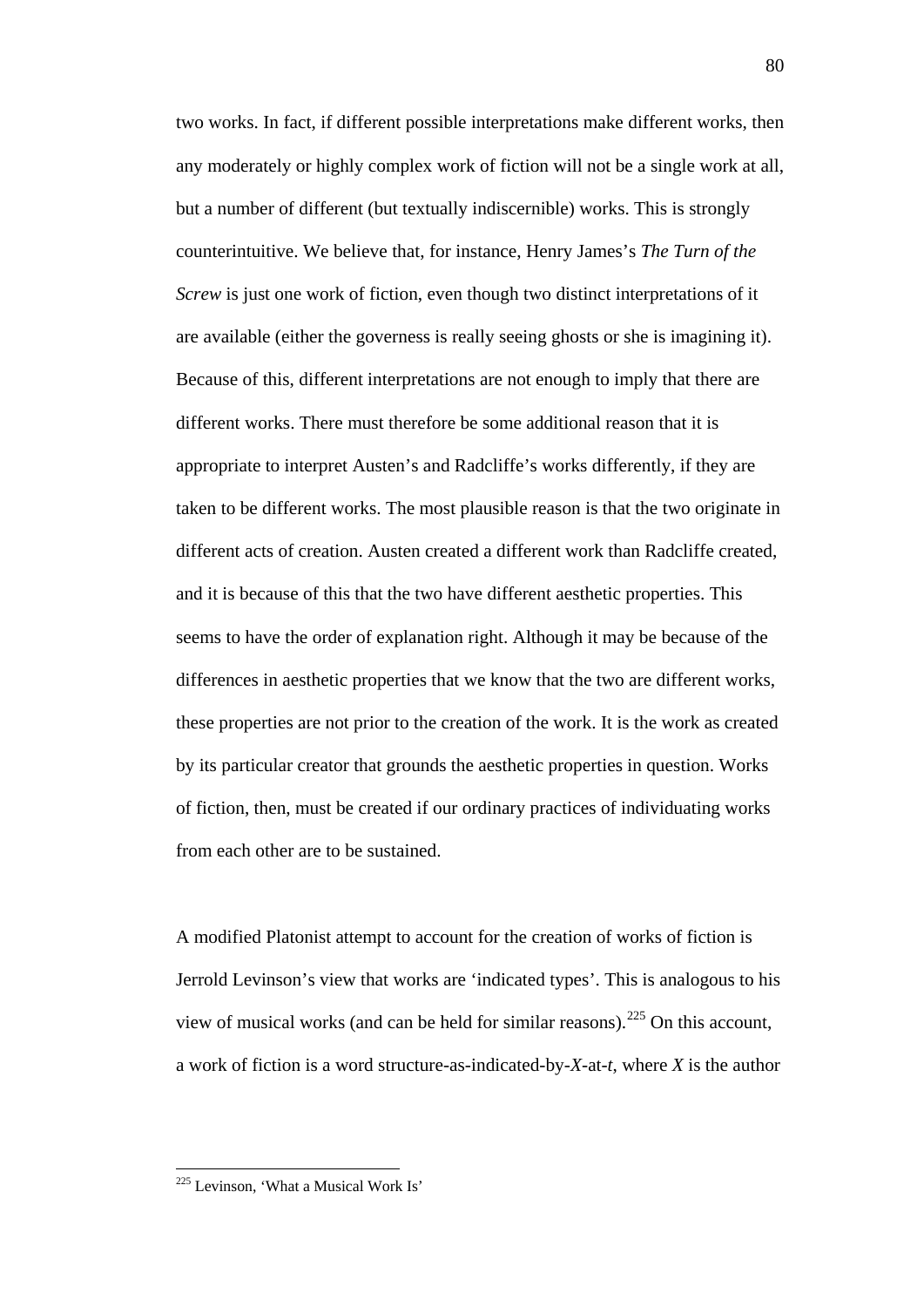of the work and  $t$  is the time at which he creates it.<sup>[226](#page-82-0)</sup> This strategy fails to account for the creation of works of fiction for the same reason that it fails to account for the creation of works of music. The problem is that a word sequenceas-indicated-by-*X*-at-*t* is not a distinct object from the word sequence (which Levinson takes to pre-exist the author's action). Indicating a pre-existing type may be enough to move some entity (the type) from one ontological category to another (from 'pure word sequence' to 'work of fiction'), but is not enough to literally create anything. Furthermore, if types (word sequences) are not creatable, which Levinson grants (hence the need for the new ontological category of indicated types), and indicated types are types (as they seem to be, given that they have the properties that suggest that works of fiction may be types, such as repeatability), then indicated types are not creatable either. If indicated types are not creatable, then they fail to satisfactorily account for our beliefs about works of fiction, and if they are not types then their claim to the advantages of type theories appears questionable. Treating works of fiction as indicated types is thus unsuccessful.

Works of fiction are created when authors perform certain acts (writing and having published pieces of fiction) within a certain cultural context. This is a sign of the dependence of fictional works on mental states. They are dependent on the particular acts of their particular authors. $227$  Without these acts (and not some other acts somewhat like them), a particular work of fiction could not have come into existence. They are also dependent on there being an appropriate context of

<span id="page-82-0"></span> <sup>226</sup> Jerrold Levinson, 'Autographic and Allographic Art Revisited', *Philosophical Studies*, vol. 38, no. 4, Nov. 1980, p. 373

<span id="page-82-1"></span><sup>227</sup> Thomasson, *Fiction and Metaphysics*, p. 36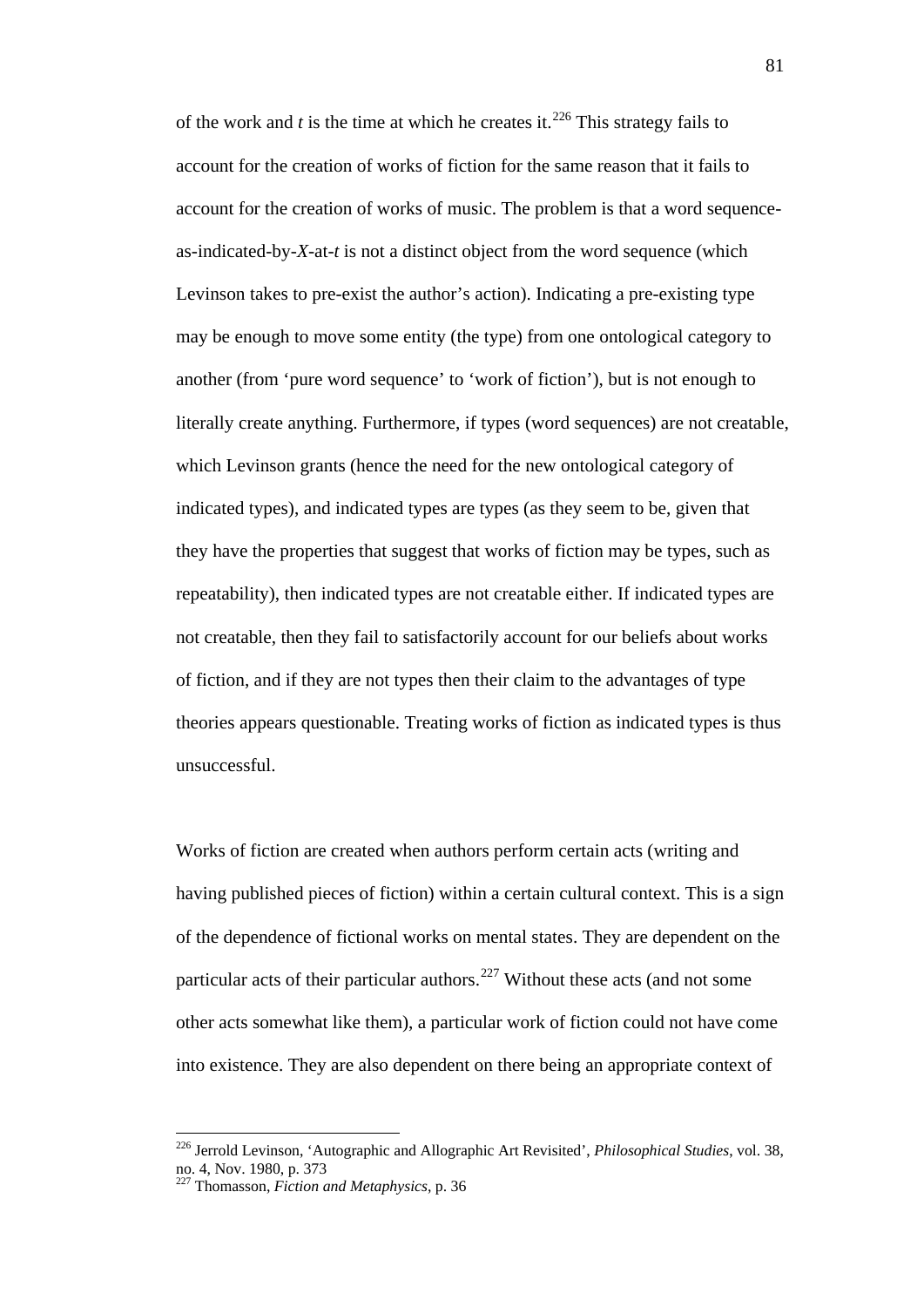reception for the works.<sup>[228](#page-83-0)</sup> This context includes there being someone capable of understanding the language of the work, and also having our practices of dealing with works of fiction. The dependence on context of reception is a generic dependence because works are dependent merely on there being some reader located in an appropriate context of reception, not on any particular reader.<sup>[229](#page-83-1)</sup> Like other works of art and other abstract artefacts, works of fiction are multiply dependent. They cannot come into existence without their acts of creation, and cannot continue to exist without the continuation of the practices that allow us to know that they exist.

These considerations should allow us to find out when it is that a work of fiction has been created. Unsurprisingly, the answer is similar to that in the case of fictional characters. A work of fiction exists from no later than the time at which we can direct our critical practices towards it (or the time at which we can read it). This is so because it is these critical practices that allow us to infer that the work exists. The time at which we can direct critical practices toward the work is the time at which it becomes publicly accessible, which is the time that it is published. Works of fiction thus come into existence at (or no later than) the time that they are published.

The view of the existence conditions for fictions given here is rather similar to that suggested by Peter Lamarque:

Literary works are cultural objects, dependent on a practice governed by social conventions concerning the production and reception of texts. As they owe their nature and existence to the practice, should the practice cease (the conventions

<span id="page-83-1"></span><span id="page-83-0"></span> $228$  ibid.  $229$  ibid.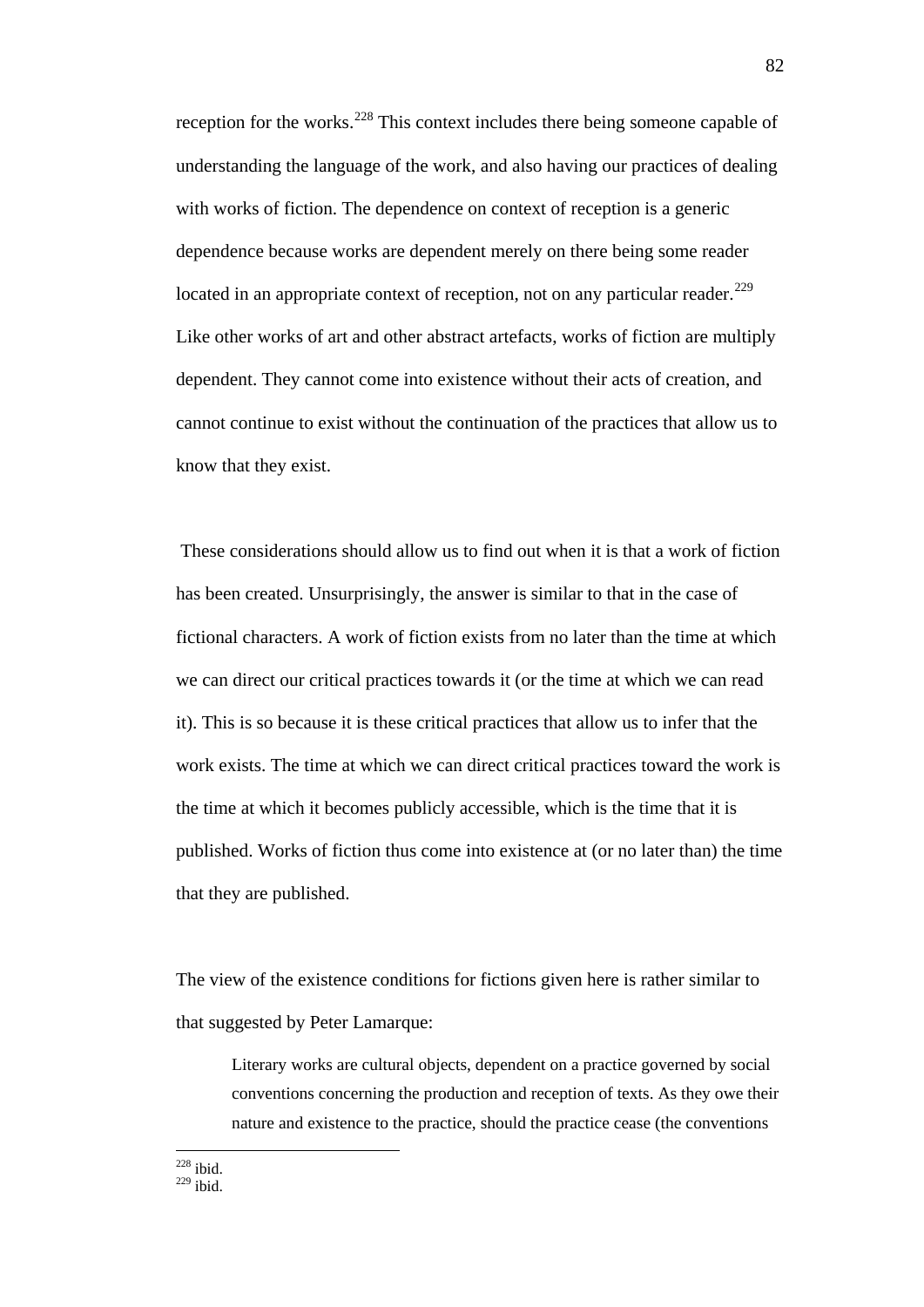be lost) literary works themselves would go out of existence, even though the texts remain.<sup>[230](#page-84-0)</sup>

On this view, the existence of fictional works comes out of our practices of dealing with fictional texts, much like Stephen Schiffer<sup>[231](#page-84-1)</sup> argues with regards to fictional characters. This means that works of fiction are not mind-independent. Even if texts can exist mind-independently (and it is surely true that copies of our works of fiction could continue to exist if there were no humans), works of fiction require people with particular social conventions. Furthermore, what works of fiction are like is determined (and created) by these conventions.

### **4.3 Individuals**

Fictions seem far more amenable than fictional characters to being treated in type/token terms. This is because fictions, like works of music, seem to be repeatable. Many different physical objects (generally books, but possibly also spoken utterances or even audio recordings) can be copies of the same fiction. The copy of *Alice's Adventures in Wonderland* on my bookshelf is a copy of the same work of fiction as other copies elsewhere. The type/token view would see any (correct) copies of a fiction as tokens of the abstract type (word sequence) with which the fiction is to be identified. However, as Danto notes, this could apply to any texts, whether works of fiction or government pamphlets. $232$ Repeatability is a property shared by fictional and non-fictional works, whether or not there are other such properties as well.

<span id="page-84-0"></span> <sup>230</sup> Peter Lamarque, 'Objects of Interpretation', *Metaphilosophy*, vol. 31, no. 1-2, Jan. 2000, p. 105

<span id="page-84-2"></span><span id="page-84-1"></span><sup>&</sup>lt;sup>231</sup> Schiffer, 'Language-Created Language-Independent Entities', pp. 156-157<br><sup>232</sup> Danto, *The Transfiguration of the Commonplace*, p. 34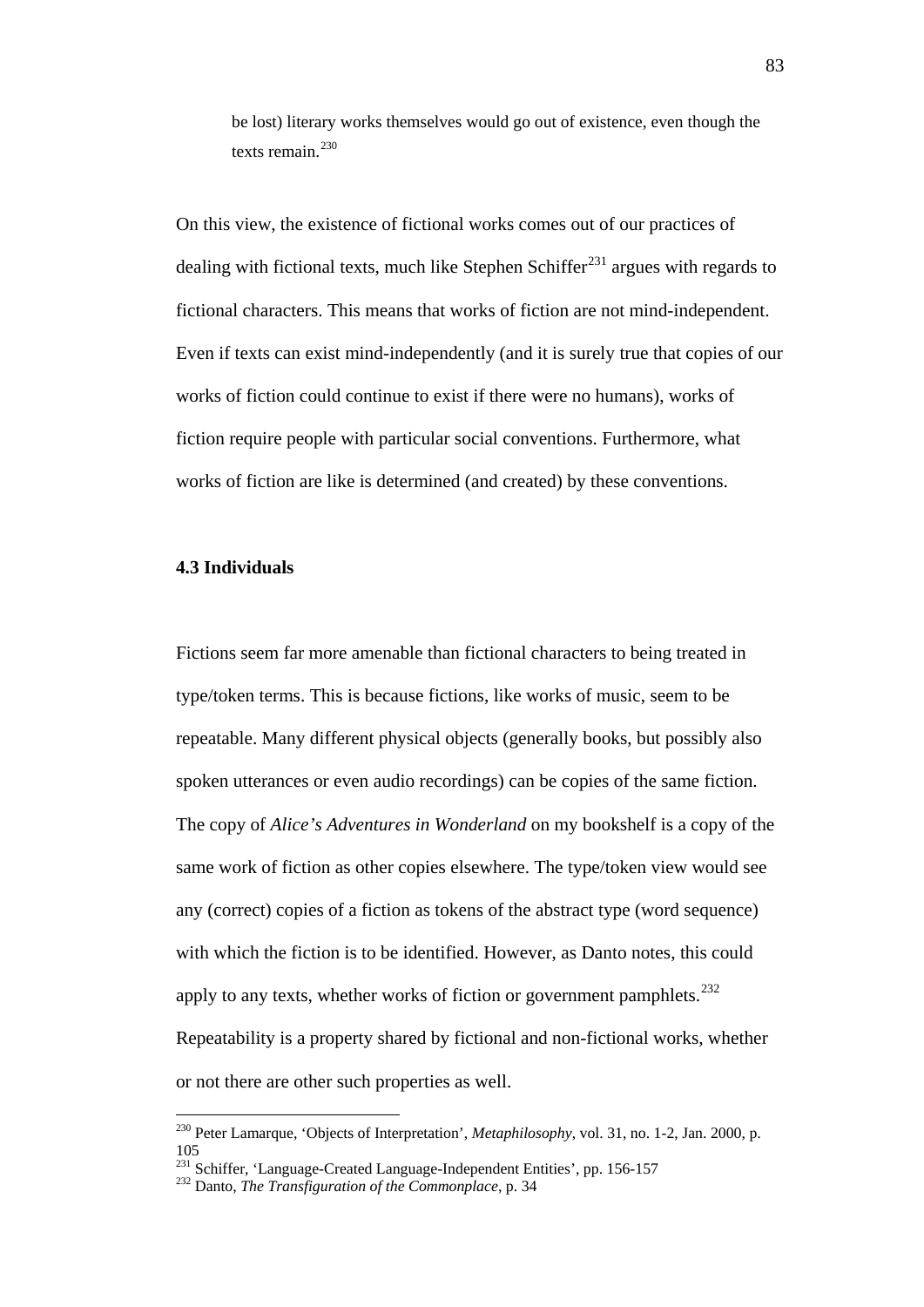Fictions are taken by some philosophers to be norm-kinds. Norm-kinds are kinds which can have both correct and incorrect instances.<sup>[233](#page-85-0)</sup> This allows for copies of a fiction which contain misprints to still count as genuine copies of the fiction. It is clearly the case that copies of a fiction can contain misprints without losing their identity, so a view of this kind has a clear advantage over a pure Platonist or Goodman-style nominalist account that did not allow for this, as has been discussed in the previous chapter.

A common topic of discussion in the ontology of fiction is whether the work is identical to the text. A text should be understood as a particular sequence of words. It sometimes seems to be assumed that word sequences, and thus texts, are eternally existing abstracta, or types. It is not entirely clear that we should believe that they are. Given that it seems impossible for words to exist eternally and necessarily,  $2^{34}$  it doesn't seem as if sequences of words should either. Maybe it is the case that once the words exist, the word sequences are an ontological free lunch. Texts thus do not exist eternally or necessarily, but do exist as long as the relevant words exist. This is enough for them to exist before any works of fiction do.<sup>[235](#page-85-2)</sup> Type/token theorists generally argue that the text is identical to the work, or is (at least) a necessary part of the work. Those who believe that fictions are individuals will want to argue that the text and the work are distinct. Part of the reason for thinking they are distinct is that it is the work that we are interested in.

<span id="page-85-0"></span> <sup>233</sup> Nicholas Wolterstorff, *Works and Worlds of Art*, p. 56

<span id="page-85-1"></span><sup>234</sup> David Kaplan, 'Words', *Proceedings of the Aristotelian Society Supplementary Volume*, vol. 64, 1990, pp. 93-119, provides an account of words as created objects, or artefacts, which is also similar to the accounts of works of art given here.

<span id="page-85-2"></span><sup>&</sup>lt;sup>235</sup> Levinson, 'Autographic and Allographic Art Revisited', p. 373, also suggests this.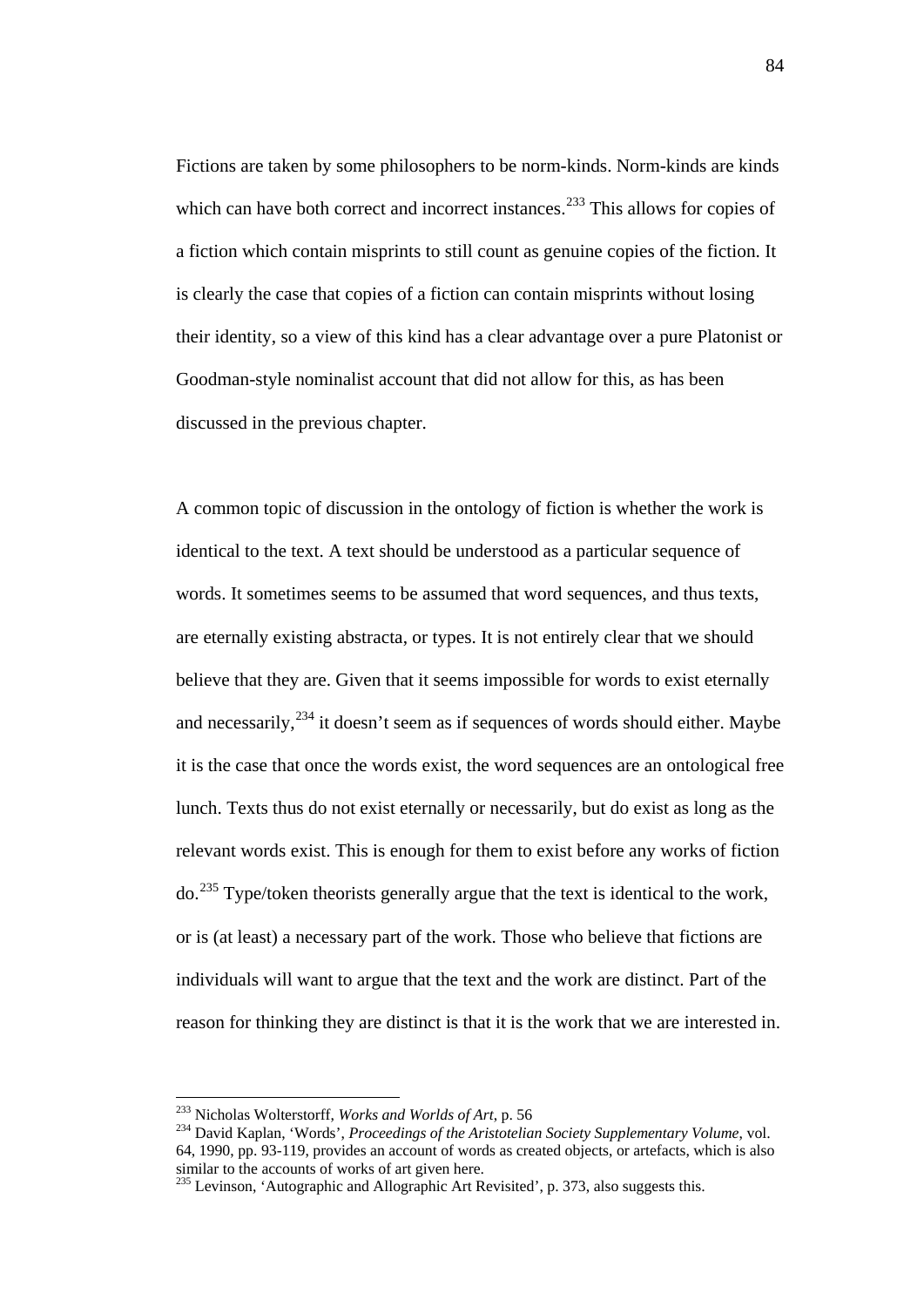Readers and critics have to take themselves to be reading a work, not (merely) a text, in order to interpret the work.

Amie Thomasson draws a threefold distinction between texts, compositions, and works:

By "text" I mean a sequence of symbols in a language (or languages); by "composition" I mean roughly the text as created by a certain author in certain historical circumstances; by "literary work" I mean roughly the novel, poem, short story, or so forth having certain aesthetic and artistic qualities and ordinarily telling a tale concerning various characters and events. [236](#page-86-0)

Though I will not be using the term 'composition', the definitions Thomasson gives for 'text' and 'work' are substantially similar to those used here.

An option for anyone who thinks that works of fiction are types is to treat works of fiction purely syntactically, that is, purely as sequences of line-shape types, as suggested by Yagisawa.<sup>[237](#page-86-1)</sup> Yagisawa writes that

The story *A Study in Scarlet* is a collection of English sentences, which Doyle wrote in 1886. English sentences are sequences of English words in conformity with the syntactic rules of English. English words are those sequences of letters which are included in the vocabulary of English. The vocabulary of English is a finite list of sequences of letters from the English alphabet. A sequence of sequences of things is a sequence of those things. So, the literary work, *A Study in Scarlet*, is a collection of sequences of the letters of English alphabet in conformity with certain syntactic rules. As such, the work is at least as abstract as any sequence of letters, which in turn is at least as abstract as the letters. The letters are abstract line-shape types. So the work is at least as abstract as lineshape types. Line-shape types, like any type, may be instantiated. To write *A* 

<span id="page-86-1"></span><span id="page-86-0"></span><sup>&</sup>lt;sup>236</sup> Thomasson, *Fiction and Metaphysics*, p. 64<br><sup>237</sup> Yagisawa, 'Against Creationism in Fiction', p. 168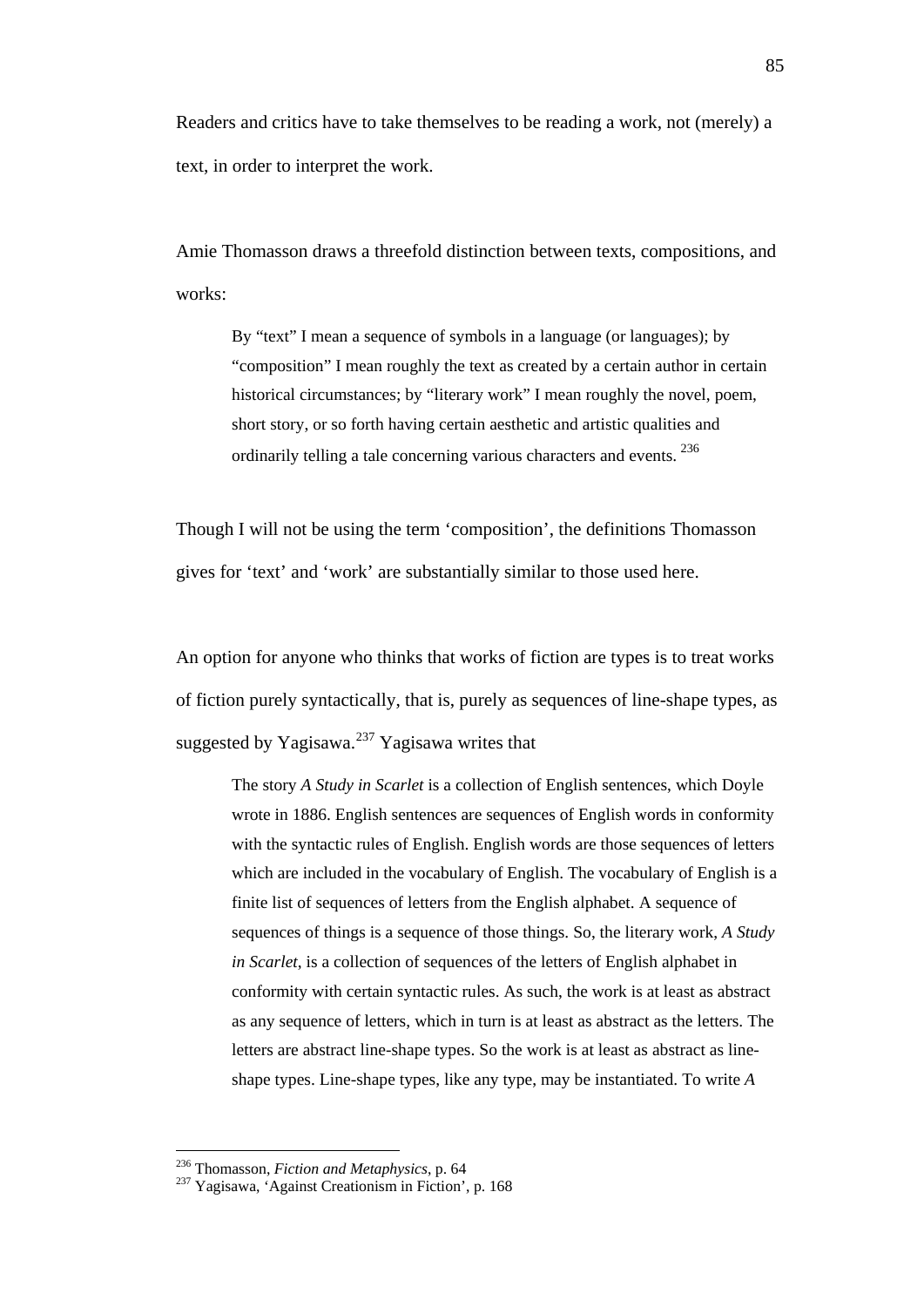*Study in Scarlet* is to produce an instance of the sequence of the line-shape types that is the story without copying another such instance. $^{238}$  $^{238}$  $^{238}$ 

Goodman and Elgin make a similar claim to Yagisawa, by arguing that identity of a text is a purely syntactic matter, and not related to what the text says or means or refers to.<sup>[239](#page-87-1)</sup> Furthermore, they argue that works are identical to texts. On Goodman and Elgin's interpretation, Pierre Menard (in Borges's case) has not created a work at all. He has merely produced a replica of Cervantes's text without copying it, and given us a new way of interpreting the work ('as a contemporary story in an archaic style with a different plot').<sup>[240](#page-87-2)</sup> Neither of these achievements, according to Goodman and Elgin, counts as creating a new work. Menard's writings are just another instance of Cervantes's text, along with every copy ever printed of it. Even an inscription identical to *Don Quixote* but produced randomly would count as an instance of Cervantes's text (work). $^{241}$  $^{241}$  $^{241}$ Unlike on artefactualist views, the intentions of the author play no part in individuating works on this view. It is even possible for texts (and therefore works) to be produced by machines that do not understand what they are writing. Works produced in this way will still have all of the same interpretations as they would have if they were consciously written by authors.

There are problems for this view. One of these is that it makes it hard to see how a translation of a work can be an instance of the same work of fiction. Certainly a translation of a fiction will be comprised of a vastly different sequence of line-

 <sup>238</sup> ibid., pp. 167-168

<span id="page-87-1"></span><span id="page-87-0"></span><sup>&</sup>lt;sup>239</sup> Nelson Goodman and Catherine Z. Elgin, 'Interpretation and Identity: Can the Work Survive the World?' in Goodman and Elgin, *Reconceptions in Philosophy & Other Arts & Sciences* (Indianapolis and Cambridge: Hackett Publishing Company, 1988), p. 58  $^{240}$  ibid., p. 62<br><sup>241</sup> ibid., p. 62

<span id="page-87-3"></span><span id="page-87-2"></span>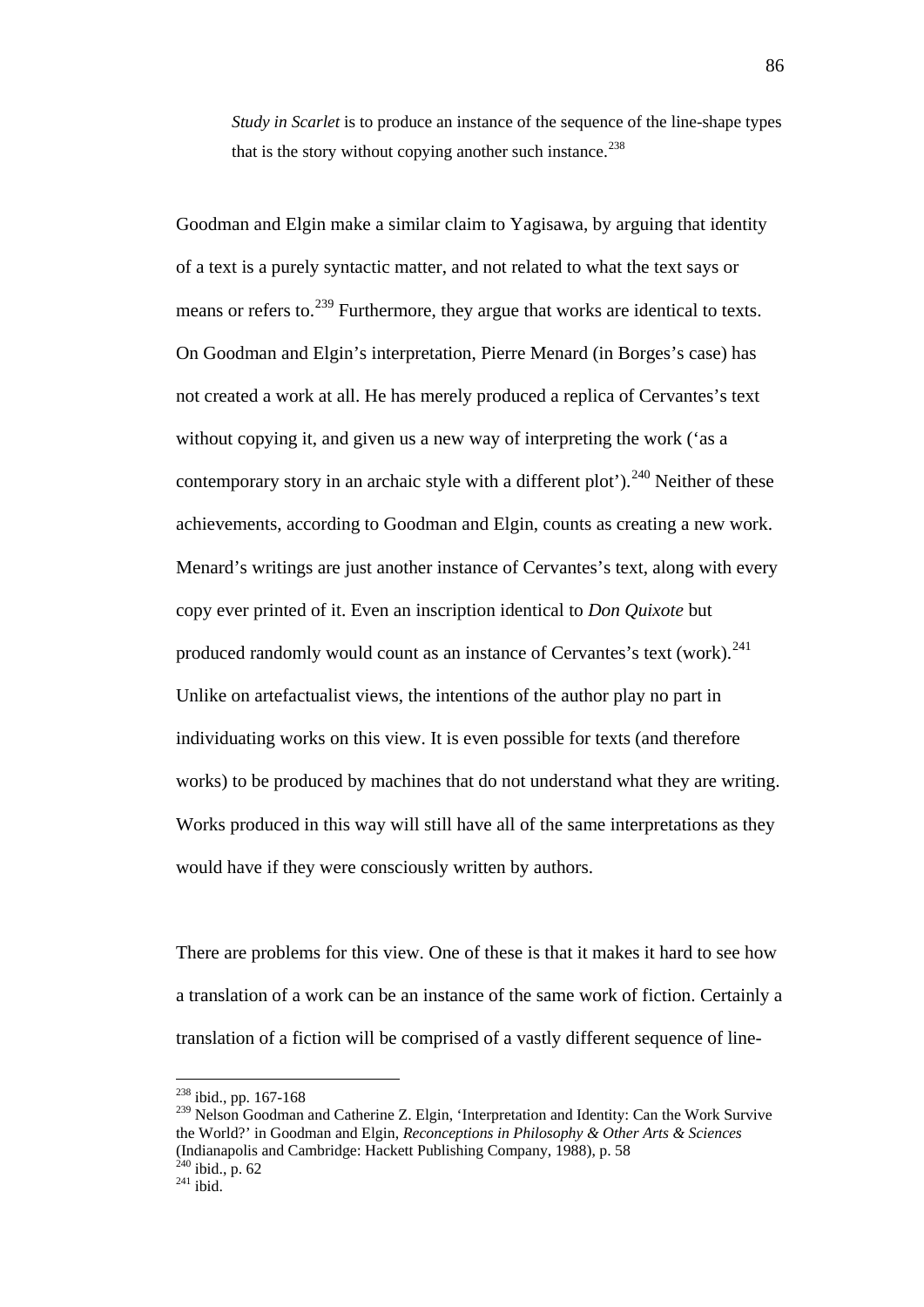shape types, but it still seems that it is the same work. This point is disputed by Goodman and Elgin. They agree that translations would be a problem for this claim if the translation of a work was identical to the original work.<sup>[242](#page-88-0)</sup> However, they do not think that work-identity is preserved:

Obviously no translation retains all that is significant in the original. Even if the two are coextensive, reporting exactly the same events in as closely as possible the same way, they will somewhat differ in meaning…Indeed, the translator of a poem typically has to decide the relative importance of preserving denotation (what the poem says), exemplification (what rhythmic, melodic, and other formal properties it shows forth), and expression (what feelings and other metaphorical properties it conveys). [243](#page-88-1)

It has been argued that this claim works against the view that Goodman and Elgin themselves propose. They claim that texts are individuated solely by their spelling, so that 'The cape is beautiful' is just one text even if it is used at different times to refer to an item of clothing and a geographical feature. However, if Goodman and Elgin accept cases like this, where a single text (on their account) can have a radically different meaning, then there seems to be no reason to treat translations as different works just because something is lost in translation.[244](#page-88-2)

A further (and more serious) problem for the view that fictions are sequences of line-shape types is that works of fiction have meanings, and in fact have these meanings essentially. Sequences of line-shape types (*pure* sequences) do not have meanings at all – they are merely squiggles. Even if it can be argued that

<span id="page-88-1"></span><span id="page-88-0"></span><sup>&</sup>lt;sup>242</sup>ibid., p. 57<br><sup>243</sup> ibid. Goodman did not think that any two expressions were synonymous. People who disagree with this might find it easier to accept translations as the same work.

<span id="page-88-2"></span>with this might find it easier to accept translations as the same works, Works Better', *Erkenntnis (1975)*, vol. 38, no. 1, January 1993, p. 107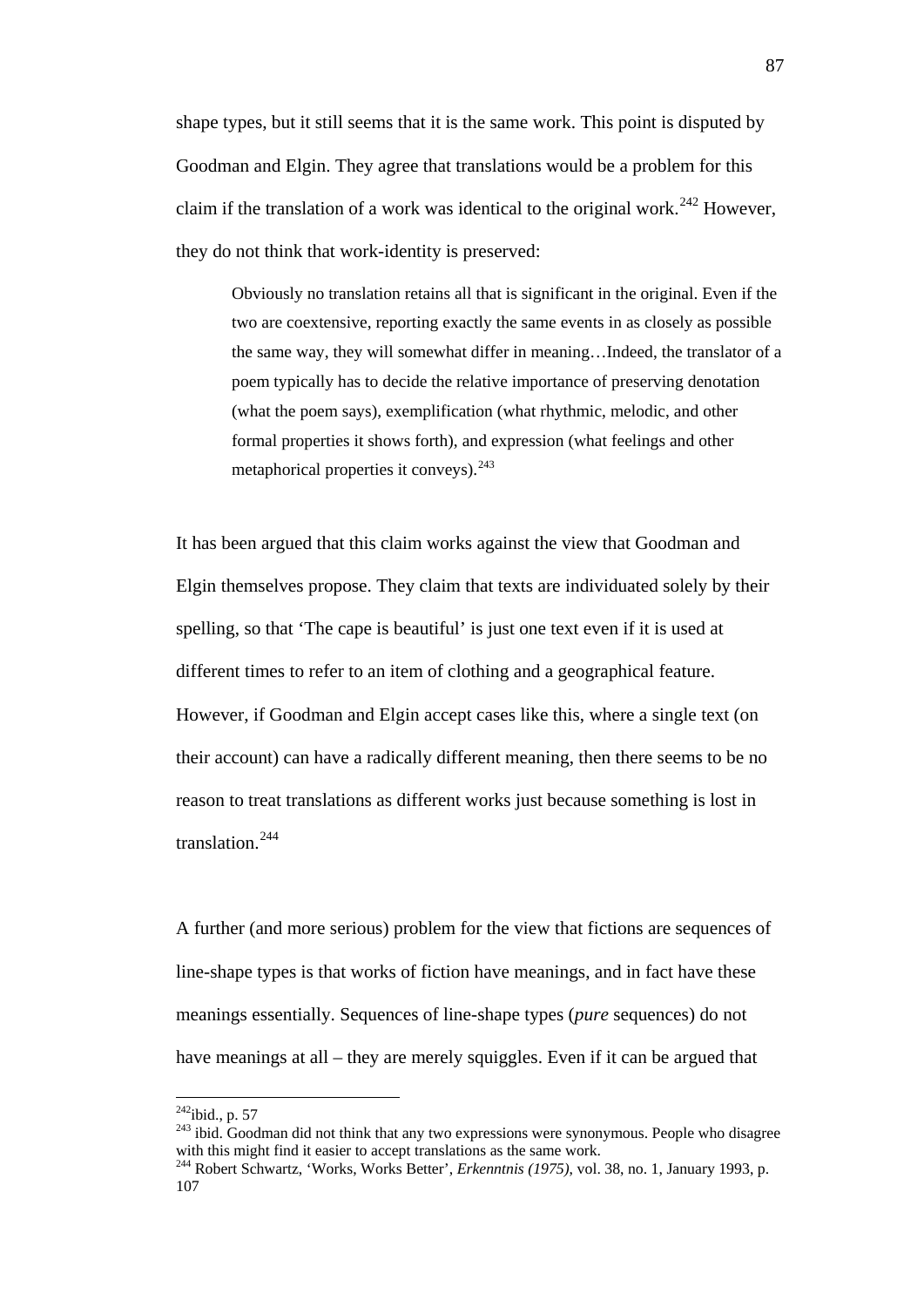such sequences do have meanings, it seems that they have them inessentially. It is an accidental fact that some sequence of line-shape types produces sentences about the doings of a detective in Victorian London. It is not an accidental fact about *A Study in Scarlet* that it is about the doings of a detective in Victorian London. If it were not about this, it would be a different work of fiction. Because of this, the sequence of the line-shape types is not identical to the work of fiction which is *A Study in Scarlet*.

A reason that works of fiction cannot be types is that works of fiction are modally flexible. Something is modally flexible if it (the very same thing) could have been different. This seems to apply to fictions. We have the intuition that works of fiction could have been different than they are. For instance, as Rohrbaugh writes, 'Proust's *A La Recherche du Temps Perdu* could have been longer, shorter, or contained somewhat different sentences than it in fact does.<sup>[245](#page-89-0)</sup> This is a possibility for that very fiction, and not the possibility that there could have been a different fiction with the same name. This does not conflict with the claim that works of fiction have certain meanings essentially. The fact that (to go back to the previous example) *A Study in Scarlet* has certain meaning properties essentially does not preclude the possibility of its having some different words. It may suggest that the modal flexibility of works of fiction is not limitless, but, given that we do not ordinarily suppose that it is, this does not create a problem for the artefactualist view.

<span id="page-89-0"></span> <sup>245</sup> Rohrbaugh, 'Artworks as Historical Individuals', p. 182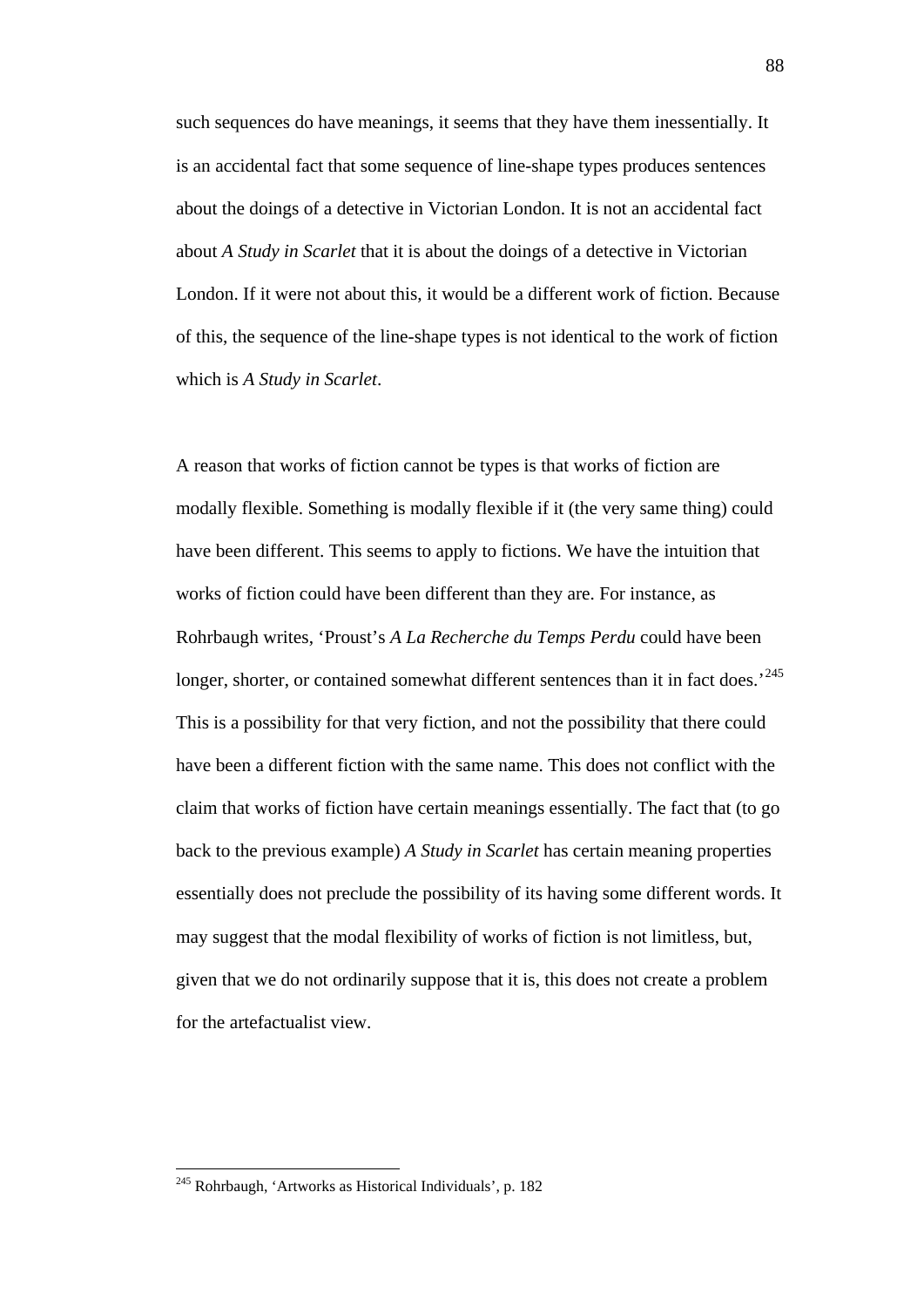The claim that works of fiction are modally flexible has been argued against by Currie, who writes that:

What is partly constitutive of a given work is its pattern or structure. No theory of art works that made the structure extrinsic or incidental to that work could hope for acceptance. It is not just an accidental fact about *Emma* that it contains that particular word sequence. $^{246}$  $^{246}$  $^{246}$ 

However, this could be seen to be trading on an ambiguity in the word 'accident'. As Rohrbaugh notes, it is no accident that *Emma* contains exactly that word sequence, 'but this is not a sense of 'accident' which contrasts with 'modally necessary', but with 'deliberate''.<sup>[247](#page-90-1)</sup> He argues that Jane Austen did deliberately (not accidentally) produce a particular sequence of words, but this does not show that it is necessary that *Emma* contains exactly that sequence. The modal flexibility of works of fiction also implies (possibly this is the same point) that work and text cannot be identical. As Currie notes, if work and text are identical, then, by familiar arguments, they are necessarily identical.<sup>[248](#page-90-2)</sup> Because we think that works could have had different texts, the necessity of identity shows that work is not identical to text (though, as just noted, Currie does not believe that works actually are modally flexible).

Rohrbaugh also claims that works of fiction are temporally flexible.<sup>[249](#page-90-3)</sup> This is more intuitively plausible than the similar claim about works of music. We are familiar with later editions of works which have had (for instances) typographical errors corrected. These appear to be copies of the same work of fiction, but to be different from earlier copies. However, it is not completely clear

<span id="page-90-0"></span> <sup>246</sup> Currie, *An Ontology of Art*, pp. 64-65

<span id="page-90-1"></span><sup>&</sup>lt;sup>247</sup> Rohrbaugh, 'Artworks as Historical Individuals', p. 182<sup>248</sup> Currie, 'Work and Text', p. 327

<span id="page-90-3"></span><span id="page-90-2"></span><sup>249</sup> Rohrbaugh, 'Artworks as Historical Individuals', p. 186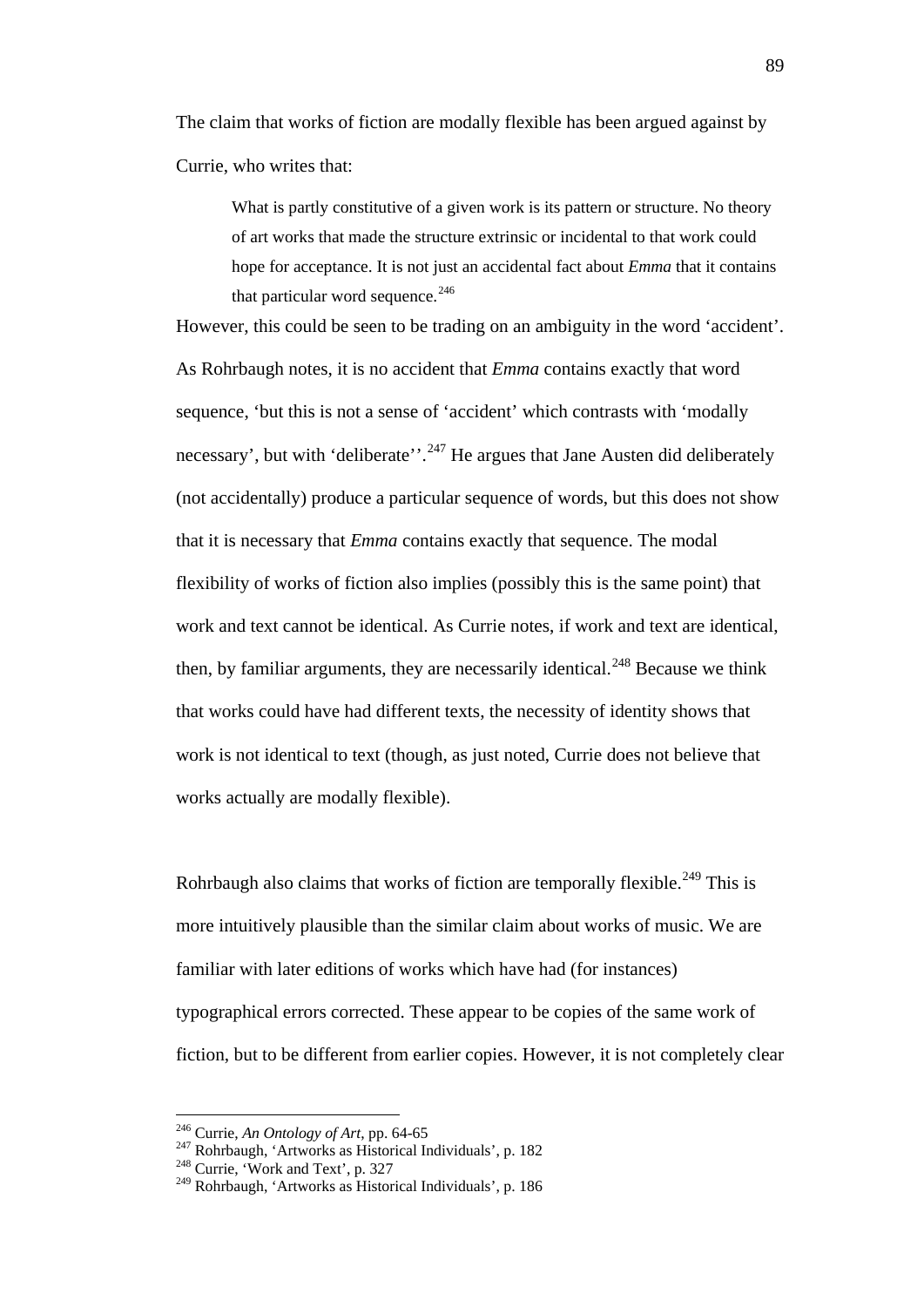that this is an example of a work of fiction changing. It is perhaps more plausible to think that the later editions were correct all along (that is, they contained the text that should have been contained in any copy of the work), and that the earlier editions were in error. The work thus need not change. There are, though, cases where an author revises a work after it has been published. These cases can be seen in either of two ways. They are either cases where a single work changes some of its properties, or cases where a new (but very similar) work is created. There seems to be no strong intuitions to pull us one way or the other on this case (which itself makes the temporal flexibility of works of fiction seem more plausible than the similar claim about works of music).

If works of fiction are not types, then copies of the work do not stand to the work in a type/token relationship. As in the case of music, this fact makes it difficult for anyone who claims that works of fiction are individuals to account for their repeatability, and for the fact that different concrete objects (books) can be copies of the same work. Instead of being tokens of the work, books should be seen as occurrences of it.<sup>[250](#page-91-0)</sup> In other kinds of art, occurrences are a subclass of the 'embodiments' of a work, where embodiments are the concrete objects on which the work ontologically depends for its nature and continued existence. <sup>[251](#page-91-1)</sup> In the case of works of fiction, it is not clear that there are any embodiments that should not count as copies. The relationship between an original manuscript and

<span id="page-91-0"></span> $250$  ibid., p. 198

<span id="page-91-1"></span><sup>&</sup>lt;sup>251</sup> Rohrbaugh actually claims that embodiments are the things a work depends on for its continued existence. This isn't quite true. Works of fiction (for instance) also rely on people for their continued existence, but I am not an embodiment of any work of fiction. Maybe my *Gorky Park*-related thoughts should count as embodiments of *Gorky Park*, though even this seems to be a stretch. Because of this, I prefer to say that embodiments do not just determine that the work continues to exist, but what the work is like. Rohrbaugh may say this himself too. See ibid. pp. 198, 191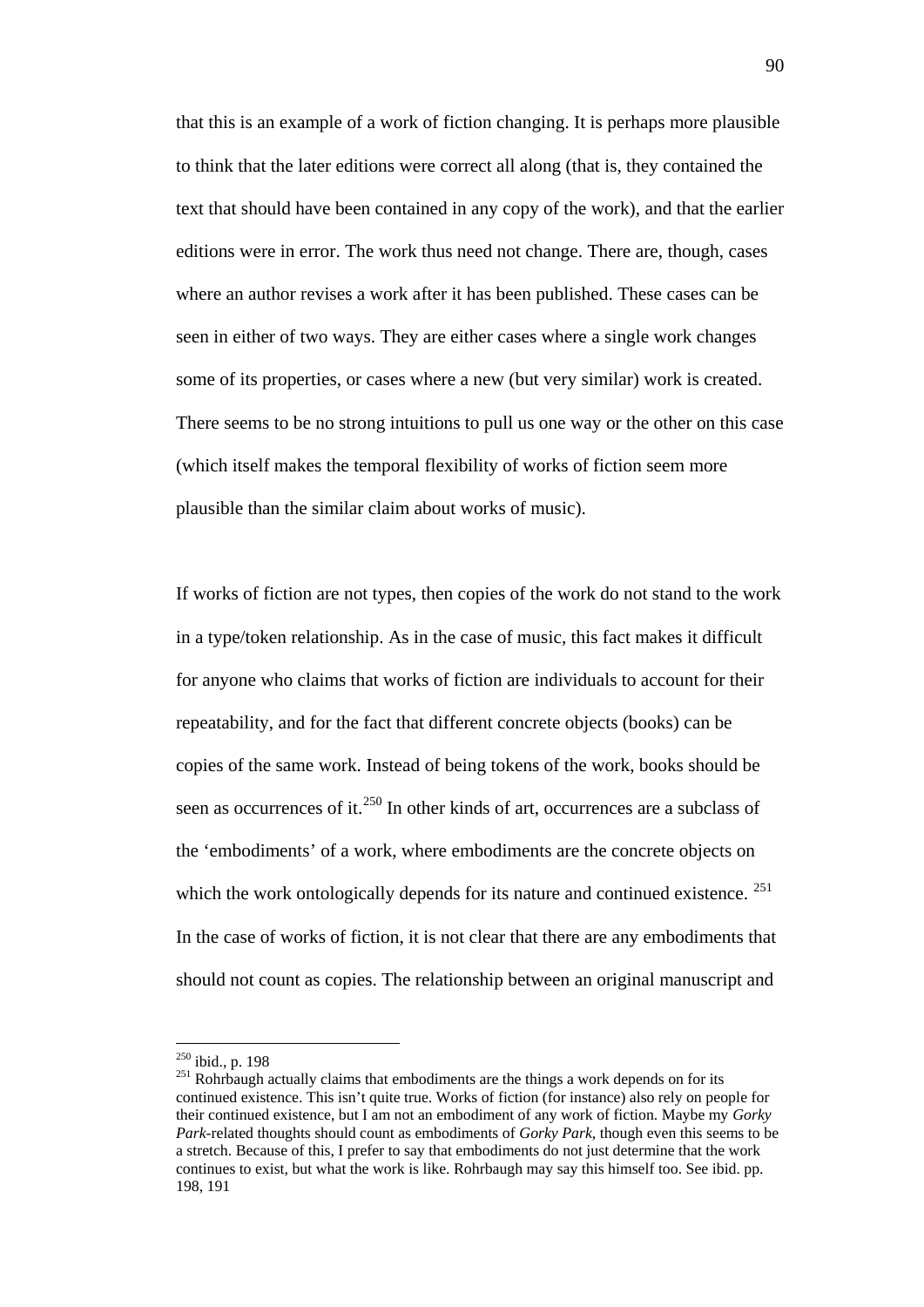a later printed copy of a work seems different than that between a score and a performance of a work of music. A manuscript is more like a blueprint than a set of instructions, and, unlike a score, is an occurrence of the work. This does not mean that the repeatability of works of fiction requires a different explanation than that of works of music. The 'occurrence of' relation between the work and the things which give us access to the work (generally books) will be similar in each case. What is different about works of fiction is that all embodiments could count as occurrences. Perhaps a film version of a novel would count as an embodiment, but not an occurrence, of the work of fiction. I don't have any real intuitions on whether *The Lord of the Rings* ontologically depends in any way on the movies based on the book, but I do think that if all traces of the books disappeared then the work would have disappeared even if the films remained. There seems to be more to a work of fiction (language, or style, perhaps) than can be shown in a film. To read an occurrence of a work of fiction (a copy) counts as reading the work. Because copies of the work are embodiments of the (abstract) work, in reading them we have access to the entire work, and can find out what the work is like. This gives artefactualism an advantage over views which claim that a work of fiction is the set of (or the fusion of) copies of the work, as this would mean that we could not access the whole of the work without reading all of the copies.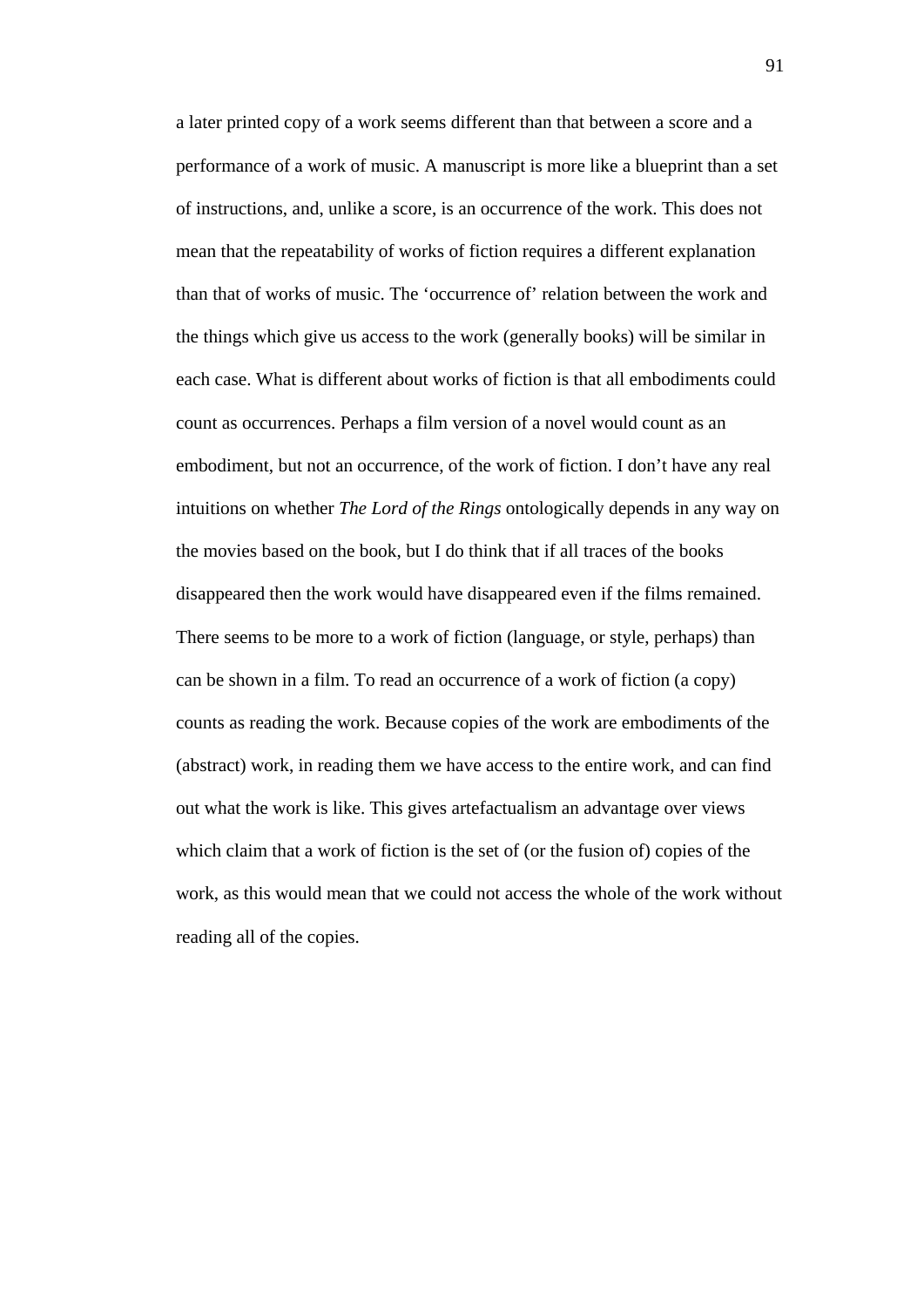### **5. Conclusion**

This thesis has given evidence for the claim that works of art are artefacts by discussing two controversial cases of kinds of art works (works of music and works of fiction), as well as fictional characters, and arguing that all three are artefacts. If these difficult cases are examples of artefacts, then easier cases (such as paintings) will be able to be shown to be artefacts as well. However, the arguments of this thesis do not have a claim to completeness. There are many other kinds of repeatable work of art that are not discussed, such as films, photographs, pieces of pop or rock music, cast sculptures, dances, and so forth. It may be that many of the arguments deployed here will also be useful in demonstrating that examples of these paradigmatic kinds of works of art are artefacts as well.

There are three theses distinct to artefactualism about works of art. First, works of art exist. Second, works of art are created. Third, works of art are individuals. It has been argued that each of these claims applies to fictional characters, and once we see why and how this is so, we can also see why and how they apply to the two kinds of works of art discussed here. The way that we can find out that these things are true of fictional characters, works of music, and fictions is by examining our critical practices regarding these things. Our critical and interpretive practices are primary: metaphysics should be guided by our critical practices. Our practices assume the existence of fictional characters, works of music, and works of fiction: we refer to such things and quantify over them. We also treat them as created, not as discovered or selected, and creationism about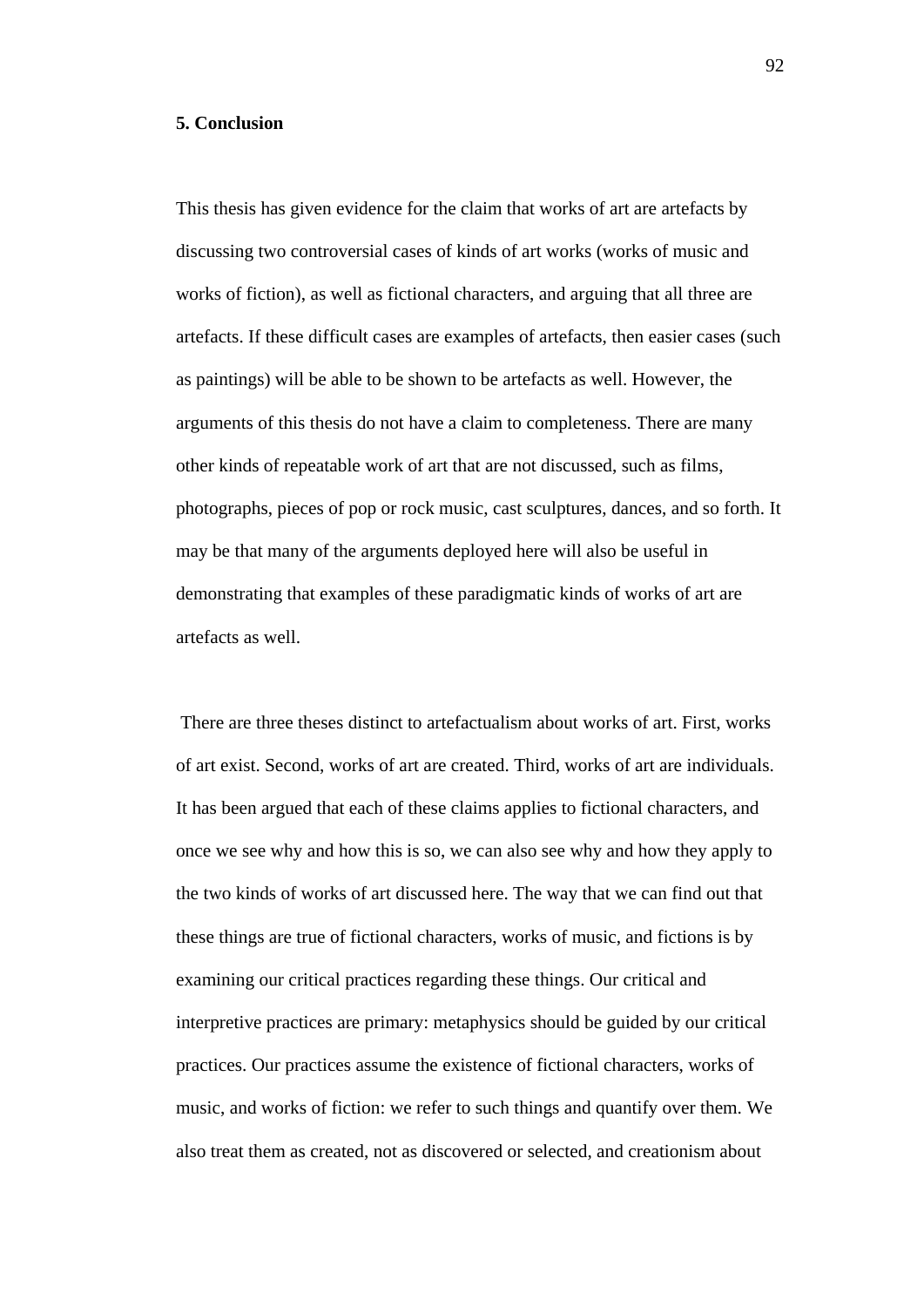these things allows us to individuate them in the appropriate way. Fictional characters and works of art are not properties or kinds or any other way that things are, but individuals in their own right.

It has been shown that eliminativist, reductionist, and fictionalist views about fictional characters, works of music, and works of fiction fail to meet our beliefs regarding the existence of these things and what they are like. Platonist views fail to account for the creation of fictional characters and of works of art. At least in the case of fictional characters, Platonist views also cannot differentiate them from other kinds of thing. These views also do not allow us to treat works of art as modally flexible, and require us to think of works of art as property-like, rather than as particular individuals.

The most difficult problems for the artefactualist view are to explain how abstracta can be created and how individuals can have multiple occurrences. In the first case, they are created by whatever actions enable us (in the first place) to talk about them. These actions are also the actions that bring it about that there are things that can be truly said about what the character or the work is like. Our ability to truly say things about fictional characters and works of art begins when they become publicly accessible, through publication or public performance or some other means. Solving the second problem requires us to explain the fact that we can have (for instance) different performances of the same work of music without appealing to a type/token relationship. This is a problem which does not apply to fictional characters, so solving it requires an extension of the view of fictional characters defended here. The challenge can be met by appealing to the

93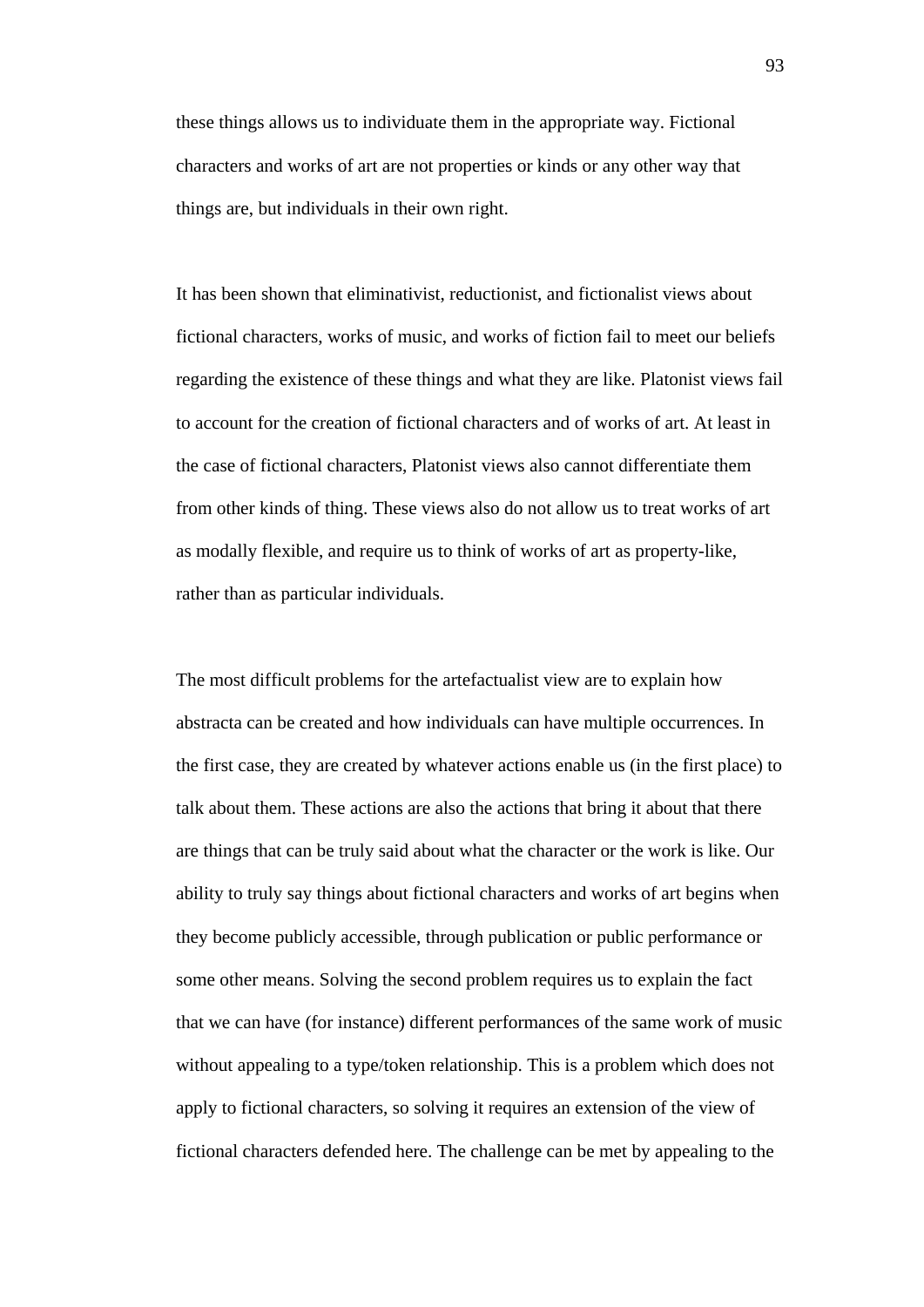notion of embodiment: occurrences (performances of a work of music or copies of a work of fiction) are those embodiments of the work (physical objects on which a work depends) that present us with those features of the work which are salient to criticism. Furthermore, if we are to regard our practices regarding works as primary, and our practices treat works as repeatable, then it must be the case that works are repeatable.

Let me finish with a speculation. Artefactualism is a theory that may in fact be worth examining with regards to many cultural (or even theoretical) objects outside of art. Most clearly, works of non-fiction seem to have the same relevant properties as works of fiction, and to thus be artefacts as well. Words seem to be an example of created abstracta, and propositions, sentences, and theories may all be such that their nature is determined by our practices of using them, and those practices imply that they are existent, created (and thus at least initially mind dependent), individual objects. Properties could also be relevantly similar as regards their means of creation: they may just come along with our practices of talking about properties. Possible worlds may turn out to be artefacts that are created by philosophers using a certain theory. It is hard to know without further research exactly how far artefactualism in metaphysics can be pushed. There seem to be reasons that are not applicable to fictional characters or works of art for treating such things as possible worlds and properties as eternal or necessary existents. Numbers would seem to be a case where it is highly questionable whether they could be created or whether they would still exist without us. However, it is highly likely that the conclusions drawn here about works of art will have some applications elsewhere.

94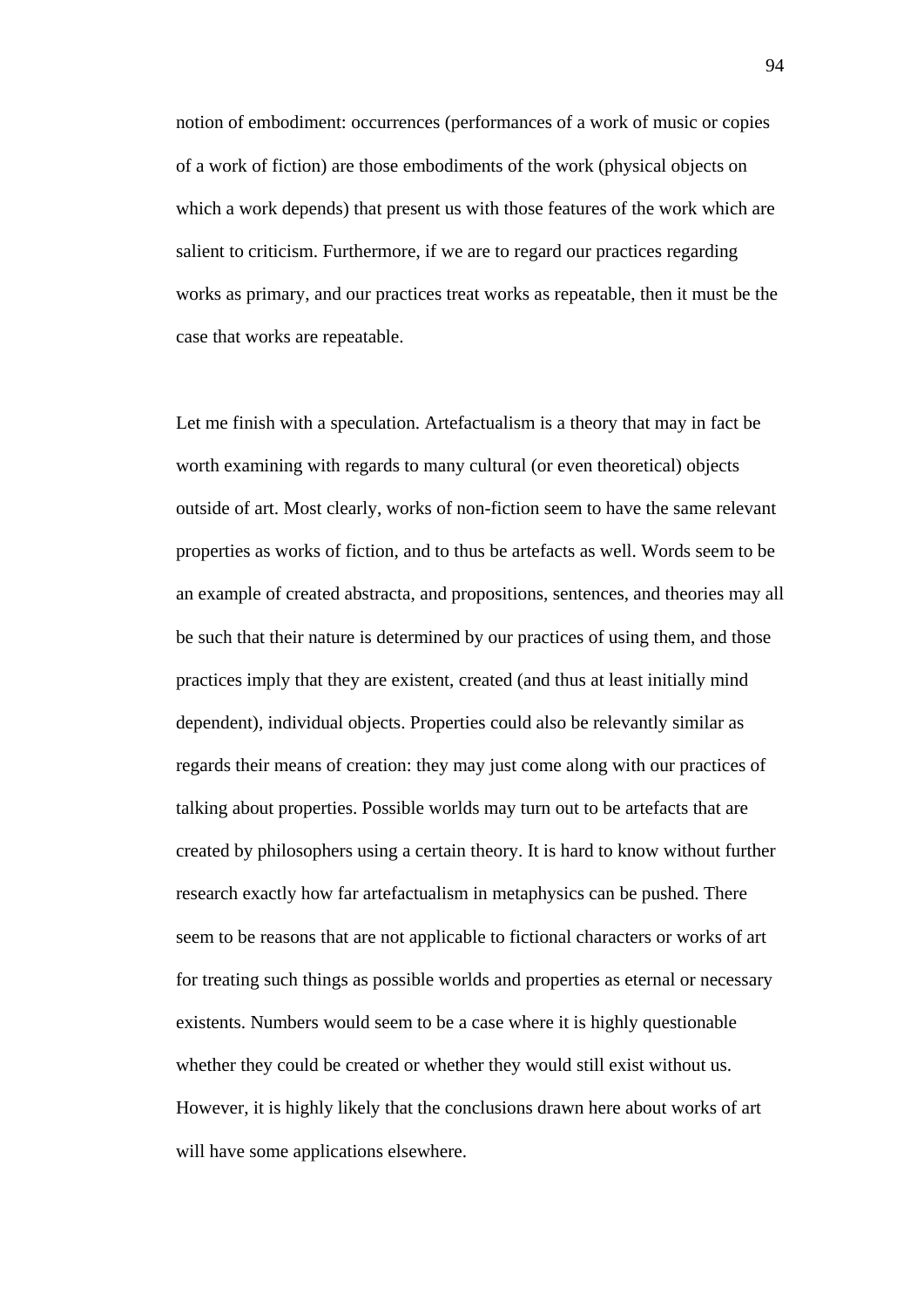## **Bibliography**

Anderson, James C., 'Musical Kinds', *British Journal of Aesthetics*, vol. 25, no. 1, Jan. 1985, pp. 43-47

Beardsley, Monroe C., 'Fiction as Representation', *Synthese*, vol. 46, no. 3, March 1981, pp. 291-313

Brock, Stuart and Mares, Edwin, 'Fictional Characters' in Brock, Stuart and Mares, Edwin, *Realism and Anti-realism* (Stocksfield: Acumen, 2007), pp. 199- 220

Brock, Stuart, 'Fictionalism about Fictional Characters', *Nous*, vol. 36, no. 1, 2002, pp. 1-21

Cameron, Ross P., 'There Are No Things that are Musical Works', *British Journal of Aesthetics*, vol. 48, no. 3, July 2008, pp. 295-314

Currie, Gregory, *An Ontology of Art* (New York: St. Martin's Press, 1989)

Currie, Gregory, *The Nature of Fiction* (Cambridge: Cambridge University Press, 1990)

Currie, Gregory, 'Review of *Music, Art, and Metaphysics*', *Philosophy and Phenomenological Research*, vol. 53, no. 2, June 1993, pp. 471-475

Currie, Gregory, 'What is Fiction?', *Journal of Aesthetics and Art Criticism*, vol. 43, no. 4, 1985, pp. 385-392

Currie, Gregory, 'Work and Text', *Mind*, N.S. Vol. 100, No. 3, July 1991, pp. 325-340

Danto, Arthur C., *The Transfiguration of the Commonplace* (Cambridge, MA, Harvard University Press, 1981)

Davies, David, *Art as Performance* (Malden, MA: Blackwell, 2004)

Davies, David, 'Dodd on the 'Audibility' of Musical Works', *British Journal of Aesthetics*, vol. 49, no. 2, April 2009, pp. 99-108

Davies, David, 'The Primacy of Practice in the Ontology of Art', *The Journal of Aesthetics and Art Criticism*, vol. 67, no. 2, Spring 2009, pp. 159-171

Davies, Stephen, *Musical Works and Performances: A Philosophical Exploration* (Oxford: Clarendon Press, 2001)

Davies, Stephen, 'Ontologies of Musical Works', in his *Themes in the Philosophy of Music* (Oxford: Oxford University Press, 2003)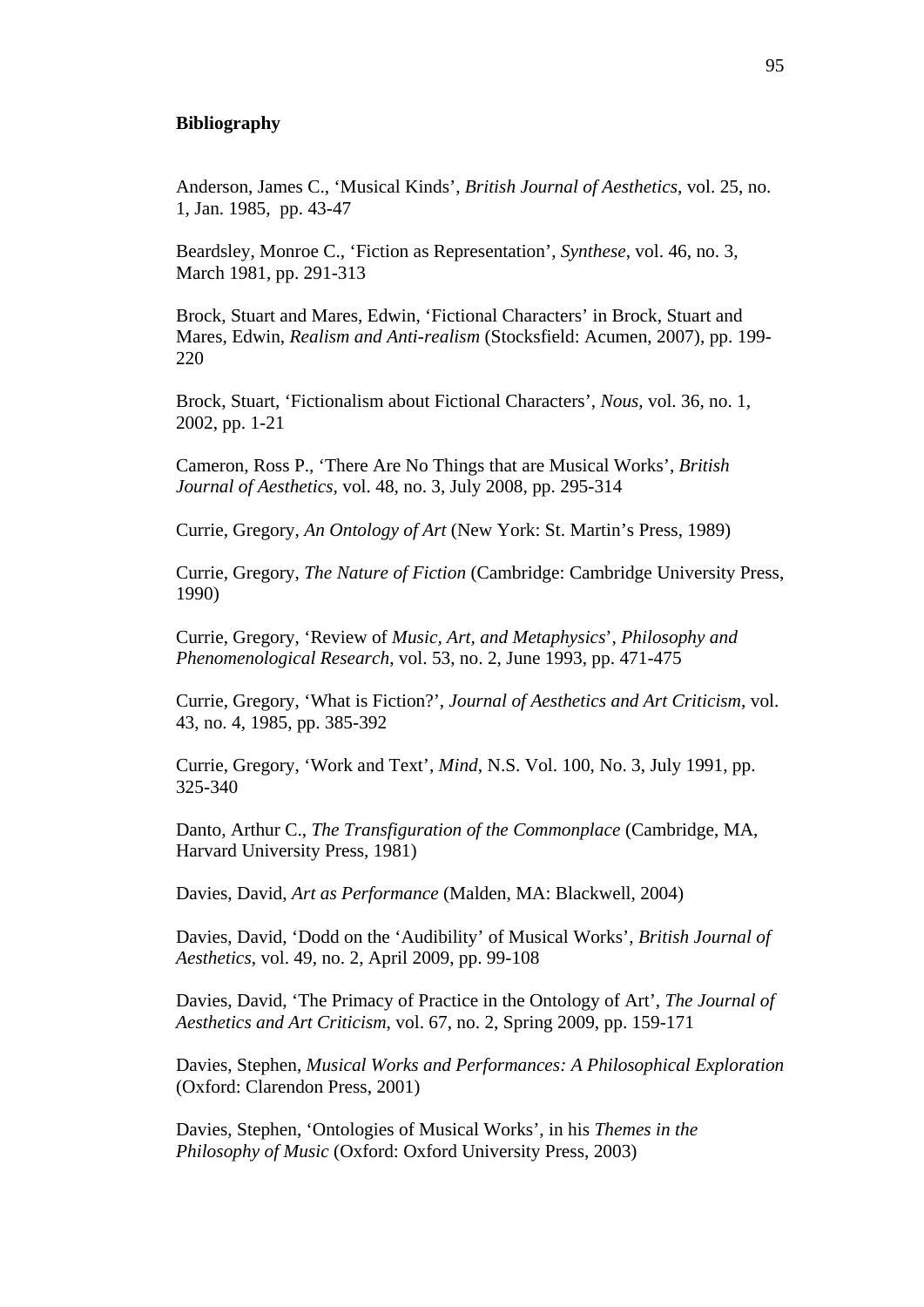Davies, Stephen, *Themes in the Philosophy of Music* (Oxford: Oxford University Press, 2003)

Deutsch, Harry, 'The Creation Problem', *Topoi*, vol. 10, no. 2, September 1991, pp. 209-225

Dilworth, John, 'Reforming Indicated Type Theories', *British Journal of Aesthetics*, vol. 45, no. 1, Jan. 2005, pp. 11-31

Dodd, Julian, 'Musical Works as Eternal Types', *British Journal of Aesthetics*, vol. 40, no. 4, Oct. 2000, pp. 424-440

Dodd, Julian, *Works of Music: An Essay in Ontology* (Oxford: Oxford University Press, 2007)

Fine, Kit, 'The Problem of Non-Existents I. Internalism', *Topoi*, vol. 1, 1982, pp. 97-140

Fisher, John Andrew, 'Discovery, Creation, and Musical Works', *Journal of Aesthetics and Art Criticism*, vol. 49, no. 2, Spring 1991, pp. 129-136

Gaut, Berys and Livingston, Paisley (eds), *The Creation of Art: New Essays in Philosophical Aesthetics* (Cambridge: Cambridge University Press, 2003)

Goodman, Jeffrey, 'A Defense of Creationism in Fiction', *Grazer Philosophische Studien*, vol. 67, 2004, pp. 131-155

Goodman, Jeffrey, 'Where is Sherlock Holmes?', *Southern Journal of Philosophy*, vol. 41, 2003, pp. 183-198

Goodman, Nelson and Elgin, Catherine Z., 'Interpretation and Identity: Can the Work Survive the World?' in Goodman and Elgin, *Reconceptions in Philosophy & Other Arts & Sciences* (Indianapolis and Cambridge: Hackett Publishing Company, 1988), pp. 49-65

Goodman, Nelson, *Languages of Art: An Approach to a Theory of Symbols* (New York: Bobbs- Merrill, 1968)

Howell, Robert, 'Types, Indicated and Initiated', *British Journal of Aesthetics*, vol. 42, no. 2, April 2002, pp. 105-127

Kania, Andrew, 'The Methodology of Musical Ontology: Descriptivism and its Implications', *British Journal of Aesthetics*, vol. 48, no. 4, October 2008, pp. 426-444

Kaplan, David, 'Words', *Proceedings of the Aristotelian Society Supplementary Volume*, vol. 64, 1990, pp. 93-119

Kivy, Peter, 'Orchestrating Platonism', in his *The Fine Art of Repetition* (Cambridge: Cambridge University Press, 1993), pp. 75-94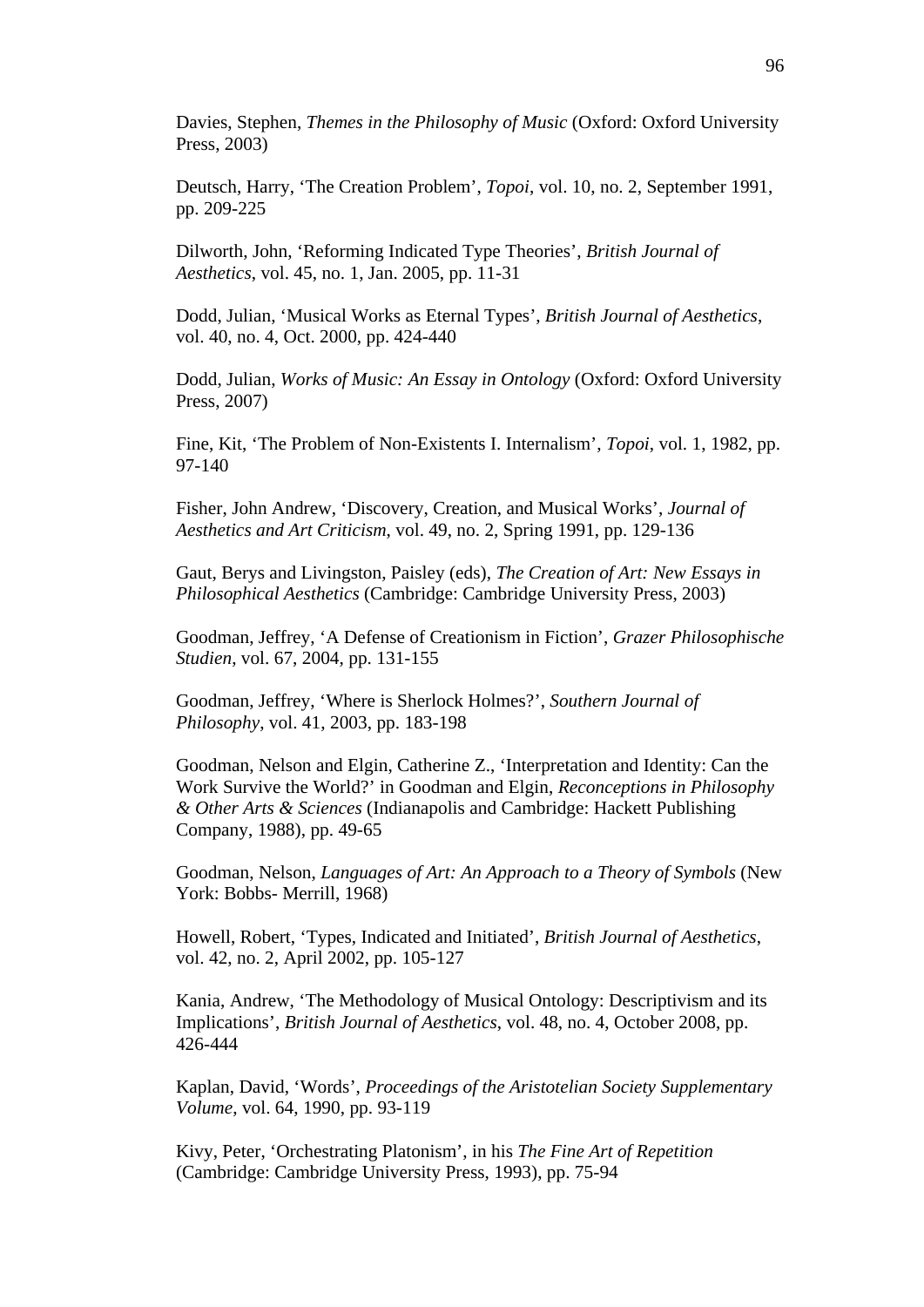Kivy, Peter, 'Platonism in music: A kind of defense', in his *The Fine Art of Repetition* (Cambridge: Cambridge University Press, 1993), pp. 35-58

Kivy, Peter, 'Platonism in music: Another kind of defense', in his *The Fine Art of Repetition* (Cambridge: Cambridge University Press, 1993), pp. 59-74

Kivy, Peter, *The Fine Art of Repetition* (Cambridge: Cambridge University Press, 1993)

Kivy, Peter (ed), *The Blackwell Guide to Aesthetics* (Malden: Blackwell Publishing, 2004)

Kripke, Saul, *Naming and Necessity* (Oxford: Blackwell, 1980)

Lamarque, Peter, 'How to Create a Fictional Character', in Gaut, Berys and Livingston, Paisley (eds), *The Creation of Art: New Essays in Philosophical Aesthetics* (Cambridge: Cambridge University Press, 2003), pp. 33-52

Lamarque, Peter, 'Objects of Interpretation', *Metaphilosophy*, vol. 31, no. 1-2, Jan. 2000, pp. 96-124

Levinson, Jerrold, 'Autographic and Allographic Art Revisited', *Philosophical Studies*, vol. 38, no. 4, Nov. 1980, pp. 367-383

Levinson, Jerrold, 'Review of *An Ontology of Art*', *Philosophy and Phenomenological Research*, vol. 52, no. 1, March 1992, pp. 215-222

Levinson, Jerrold, 'The Irreducible Historicality of the Concept of Art', *British Journal of Aesthetics*, vol. 42, no. 4, Oct. 2002, pp. 367-379

Levinson, Jerrold, 'What a Musical Work Is', *The Journal of Philosophy*, vol. 77, no. 1, January 1980, pp. 5-28

Lewis, David, 'Truth in Fiction', *American Philosophical Quarterly*, vol. 15, no. 1, Jan. 1978, pp. 37-46

Lewis, David, *Counterfactuals* (Cambridge: Harvard University Press, 1973)

Lewis, David, *On the Plurality of Worlds* (Oxford: Basil Blackwell, 1985)

Parsons, Terence, *Nonexistent Objects* (New Haven: Yale University Press, 1980)

Predelli, Stefano, 'Musical Ontology and the Argument from Creation', *British Journal of Aesthetics*, vol. 41, no. 3, July 2001, pp. 279-292

Rohrbaugh, Guy, 'Artworks as Historical Individuals', *European Journal of Philosophy*, vol. 11, no. 2, August 2003, pp. 177-205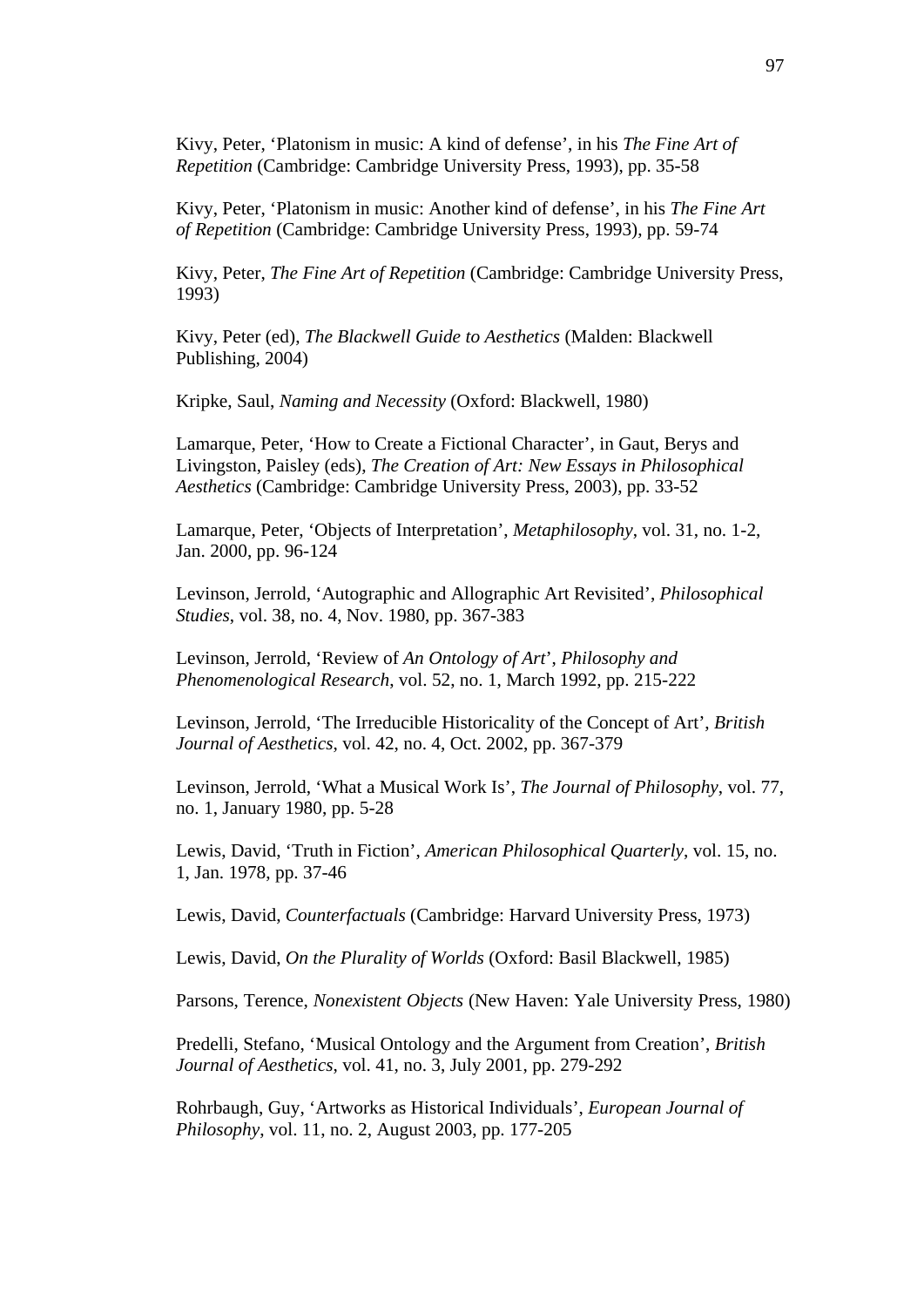Rudner, Richard, 'The Ontological Status of the Esthetic Object', *Philosophy and Phenomenological Research*, vol. 10, no. 3, March 1950, pp. 380-388

Schiffer, Stephen, 'Language-Created Language-Independent Entities', *Philosophical Topics*, vol. 24, no. 1, Spring 1996, pp. 149-167

Schwartz, Robert, 'Works, Works Better', *Erkenntnis (1975)*, vol. 38, no. 1, January 1993, pp. 103-114

Searle, John, 'The Logical Status of Fictional Discourse', *New Literary History*, vol. 6, 1974-1975, pp. 319-332

Sharpe, R.A., 'Could Beethoven have "Discovered" the Archduke Trio?', *British Journal of Aesthetics*, vol. 41, pp. 325-327

Stanley, Jason, 'Hermeneutic Fictionalism', *Midwest Studies in Philosophy*, vol. 25, 2001, pp. 36-71

Thomasson, Amie L., 'Fictional Characters and Literary Practice', *British Journal of Aesthetics*, vol. 43, no. 2, April 2003, pp. 138-157

Thomasson, Amie L., 'The Ontology of Art' in Kivy, Peter (ed), *The Blackwell Guide to Aesthetics* (Malden: Blackwell Publishing, 2004), pp. 78-92

Thomasson, Amie L., *Fiction and Metaphysics* (Cambridge; New York: Cambridge University Press, 1999)

Tilghman, B. R., 'Danto and the Ontology of Literature', *Journal of Aesthetics and Art Criticism*, vol. 40, no. 3, Spring 1982, pp. 293-299

Trivedi, Saam, 'Against Musical Works as Eternal Types', *British Journal of Aesthetics*, vol. 42, no. 1, Jan 2002, pp. 73-82

van Inwagen, Peter, 'Creatures of Fiction', *American Philosophical Quarterly*, vol. 14, no. 4, October 1977, pp. 299-308

van Inwagen, Peter, 'Existence, Ontological Commitment, and Fictional Entities' in Loux, Michael J. and Zimmerman, Dean W. (eds), *The Oxford Handbook of Metaphysics* (Oxford; New York: Oxford University Press, 2003), pp. 131-157

van Inwagen, Peter, 'Plantinga on Trans-World Identity', in van Inwagen, Peter and Tomberlin, James E. (eds), *Alvin Plantinga* (Dordrecht: D. Reidel Publishing Company, 1985), pp. 101-120

Walton, Kendall L., 'Restricted Quantification, Negative Existentials, and Fiction', *Dialectica*, vol. 57, no. 2, 2003, pp. 239-242

Walton, Kendall, *Mimesis as Make-Believe: On the Foundations of the Representational Arts* (Cambridge, MA: Harvard University Press, 1990)